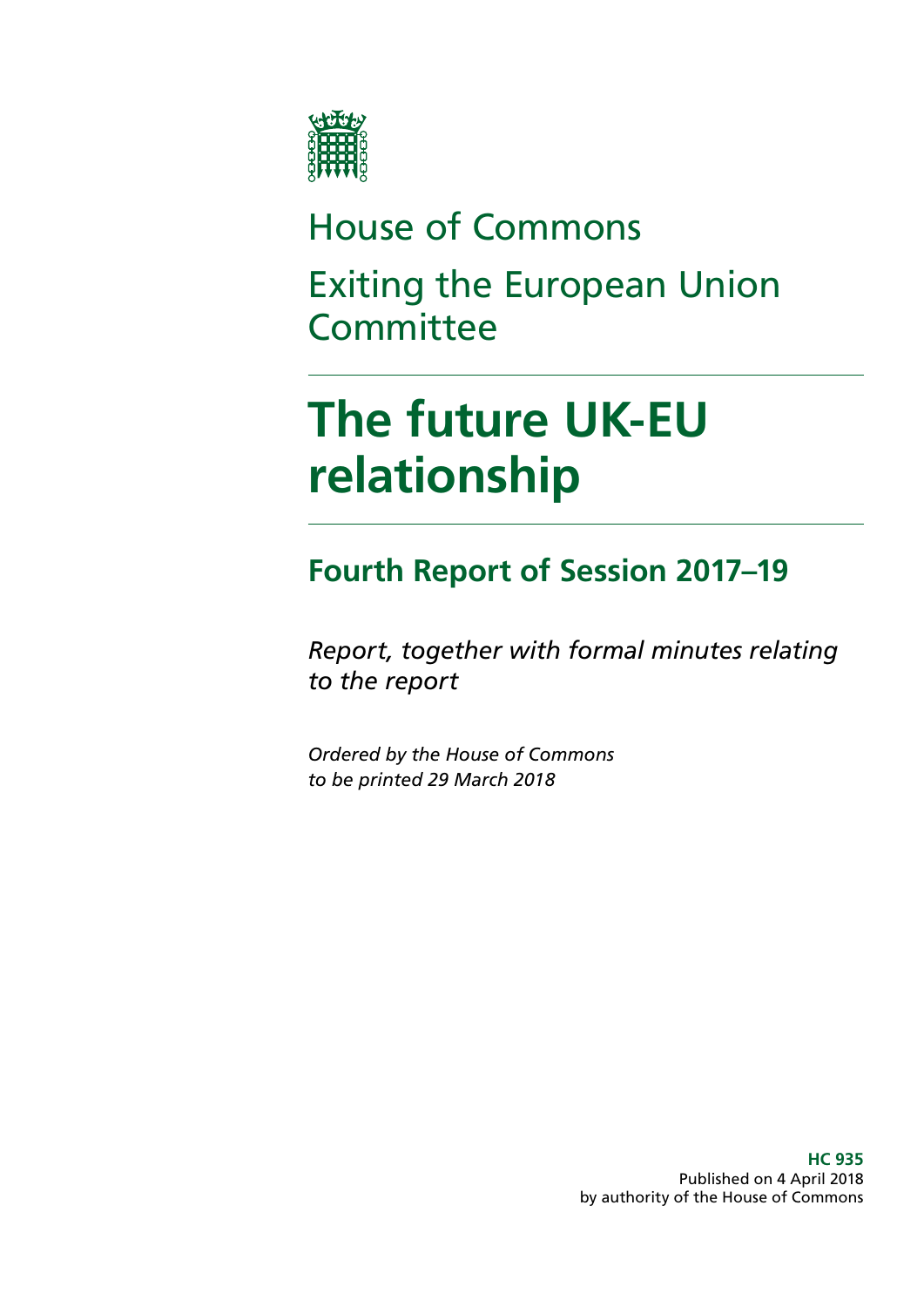#### **Exiting the European Union Committee**

The Exiting the European Union Committee is appointed by the House of Commons to examine the expenditure, administration, and policy of the Department for Exiting the European Union and related matters falling within the responsibilities of associated public bodies.

#### **Current membership**

[Hilary Benn MP](http://www.parliament.uk/biographies/commons/hilary-benn/413) (*Labour, Leeds Central*) (Chair) [Mr Peter Bone MP](http://www.parliament.uk/biographies/commons/mr-peter-bone/1581) (*Conservative, Wellingborough*) [Joanna Cherry MP](http://www.parliament.uk/biographies/commons/joanna-cherry/4419) (*Scottish National Party, Edinburgh South West*) [Sir Christopher Chope MP](http://www.parliament.uk/biographies/commons/mr-christopher-chope/242) (*Conservative, Christchurch*) [Stephen Crabb MP](http://www.parliament.uk/biographies/commons/stephen-crabb/1554) (*Conservative, Preseli Pembrokeshire*) [Mr Jonathan Djanogly MP](http://www.parliament.uk/biographies/commons/mr-jonathan-djanogly/1425) (*Conservative, Huntingdon*) [Richard Graham MP](http://www.parliament.uk/biographies/commons/richard-graham/3990) (*Conservative, Gloucester*) [Peter Grant MP](http://www.parliament.uk/biographies/commons/peter-grant/4466) (*Scottish National Party, Glenrothes*) [Wera Hobhouse MP](http://www.parliament.uk/biographies/commons/wera-hobhouse/4602) (*Liberal Democrat, Bath*) [Andrea Jenkyns MP](http://www.parliament.uk/biographies/commons/andrea-jenkyns/4490) (*Conservative, Morley and Outwood*) [Stephen Kinnock MP](http://www.parliament.uk/biographies/commons/stephen-kinnock/4359) (*Labour, Aberavon*) [Jeremy Lefroy MP](http://www.parliament.uk/biographies/commons/jeremy-lefroy/4109) (*Conservative, Stafford*) [Mr Pat McFadden MP](http://www.parliament.uk/biographies/commons/mr-pat-mcfadden/1587) (*Labour, Wolverhampton South East*) [Craig Mackinlay MP](http://www.parliament.uk/biographies/commons/craig-mackinlay/4529) (*Conservative, South Thanet*) [Seema Malhotra MP](http://www.parliament.uk/biographies/commons/seema-malhotra/4253) (*Labour (Co-op), Feltham and Heston*) [Mr Jacob Rees-Mogg MP](http://www.parliament.uk/biographies/commons/mr-jacob-rees-mogg/4099) (*Conservative, North East Somerset*) [Emma Reynolds MP](http://www.parliament.uk/biographies/commons/emma-reynolds/4077) (*Labour, Wolverhampton North East*) [Stephen Timms MP](http://www.parliament.uk/biographies/commons/stephen-timms/163) (*Labour, East Ham*) [Mr John Whittingdale MP](http://www.parliament.uk/biographies/commons/mr-john-whittingdale/39) (*Conservative, Maldon*) [Hywel Williams MP](http://www.parliament.uk/biographies/commons/hywel-williams/1397) (*Plaid Cymru, Arfon*) [Sammy Wilson MP](http://www.parliament.uk/biographies/commons/sammy-wilson/1593) (*Democratic Unionist Party, East Antrim*)

#### **Powers**

The Committee is one of the departmental select committees; its powers are set out under a Temporary Standing Order of 4 July 2017.

#### **Publication**

Committee reports are published on the Committee's website at [www.parliament.uk/exeucom](http://www.parliament.uk/exeucom) and in print by Order of the House.

Evidence relating to this report is published on the [inquiry publications page](https://www.parliament.uk/business/committees/committees-a-z/commons-select/exiting-the-european-union-committee/inquiries/parliament-2017/progress-uk-negotiations-eu-withdrawal-17-19/publications/) of the Committee's website.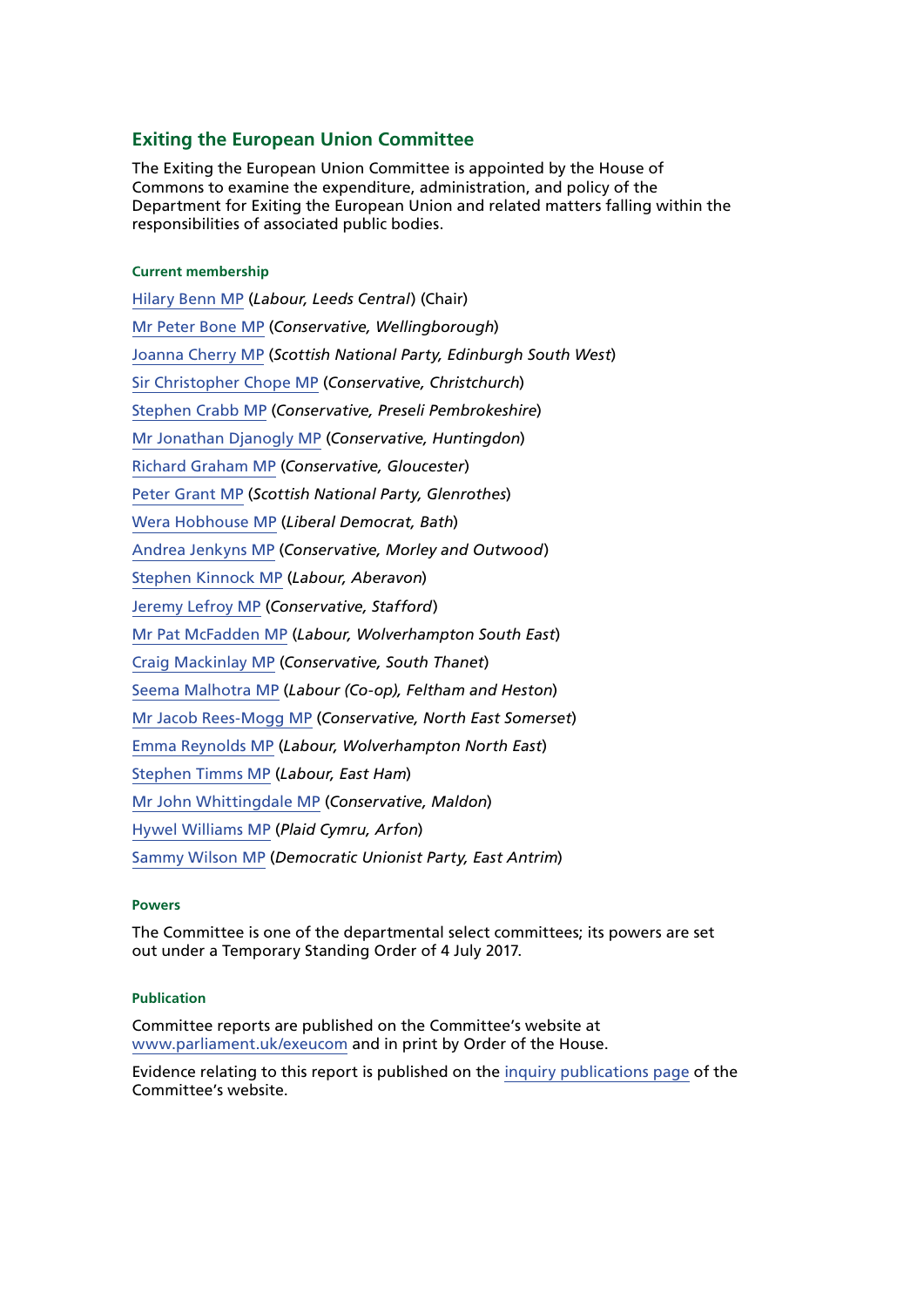#### **Committee staff**

The current staff of the Committee are James Rhys (Committee Clerk), Claire Cozens (Second Clerk), Dr Ariella Huff (Senior Committee Specialist), Shakera Ali (Committee Specialist), Duma Langton (Committee Specialist), Judy Goodall (Committee Specialist), Adrian Hitchins (Committee Specialist), Julian Mazowiecki (Committee Specialist), Eoin Martin (Committee Specialist), Leo Olivera (Senior Committee Assistant), Henry Ayi-Hyde (Committee Assistant), Estelle Currie (Senior Media Officer) and Ben Shave (Media and Communications Officer).

#### **Contacts**

All correspondence should be addressed to the Clerk of the Exiting the European Union Committee, House of Commons, London SW1A 0AA. The telephone number for general enquiries is 020 7219 5430; the Committee's email address is [exeucom@parliament.uk.](mailto:exeucom%40parliament.uk?subject=)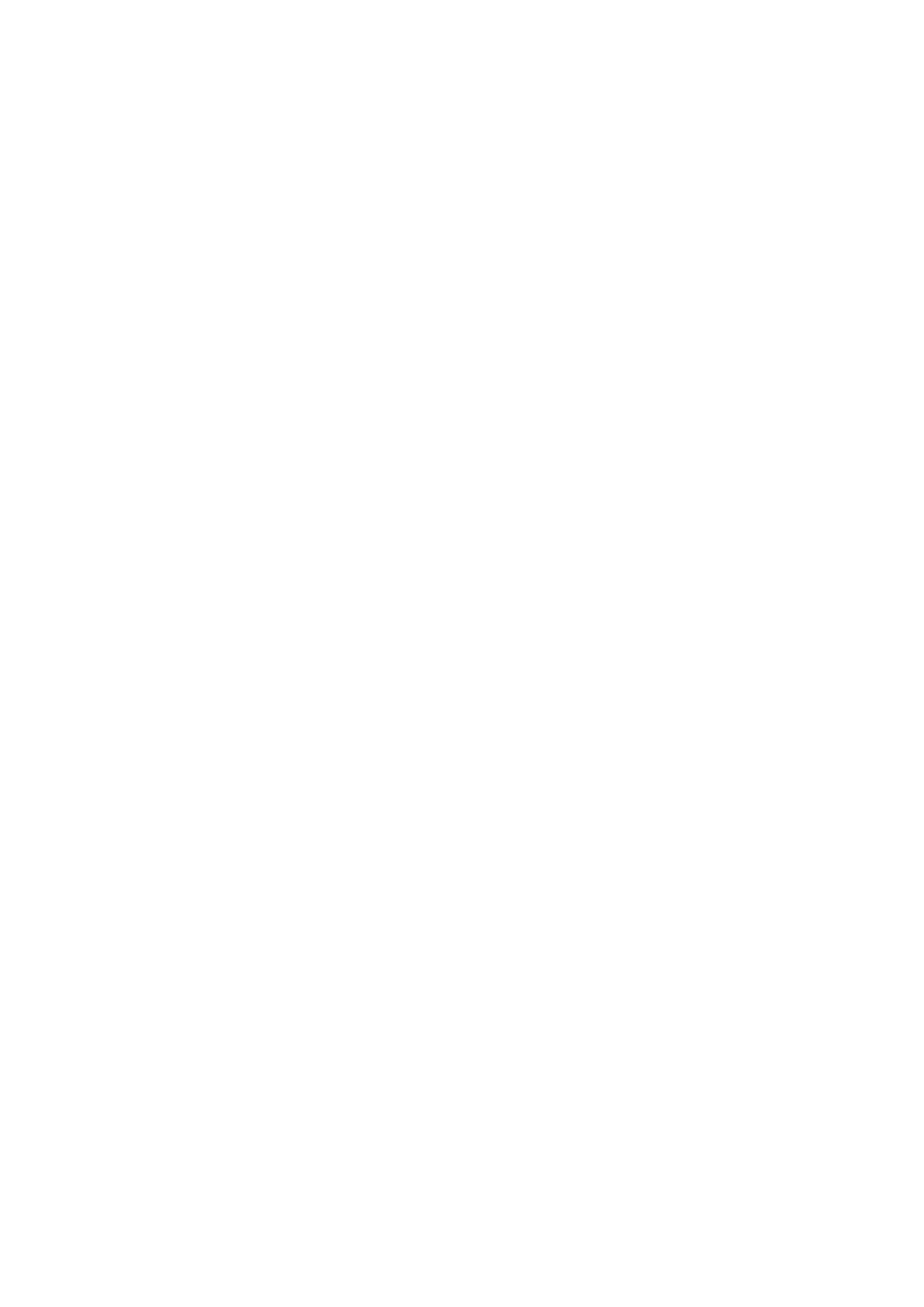# **Contents**

| <b>Conclusions</b>                                               |                                                      | $\overline{2}$ |
|------------------------------------------------------------------|------------------------------------------------------|----------------|
| 1                                                                | <b>Introduction</b>                                  | 10             |
|                                                                  | The UK as a Member State                             | 12             |
| $\overline{2}$                                                   | The EU's existing relationships with third countries | 13             |
|                                                                  | Deep and Comprehensive Free Trade Agreement - Canada | 13             |
|                                                                  | <b>Association Agreement - Ukraine</b>               | 22             |
|                                                                  | Switzerland                                          | 25             |
|                                                                  | The EEA Agreement - Norway                           | 30             |
|                                                                  | The Customs Union - Turkey                           | 42             |
|                                                                  | <b>WTO</b> terms                                     | 46             |
|                                                                  | EU Exit Analysis: Cross-Whitehall Briefing           | 50             |
| 3                                                                | The UK's future relationship with the EU             | 52             |
|                                                                  | The broader relationship: the four pillars           | 52             |
|                                                                  | Conclusions                                          | 58             |
| <b>Formal minutes</b>                                            |                                                      | 61             |
| <b>Witnesses</b>                                                 |                                                      | 67             |
| <b>Published written evidence</b>                                |                                                      | 69             |
| List of Reports from the Committee during the current Parliament |                                                      | 70             |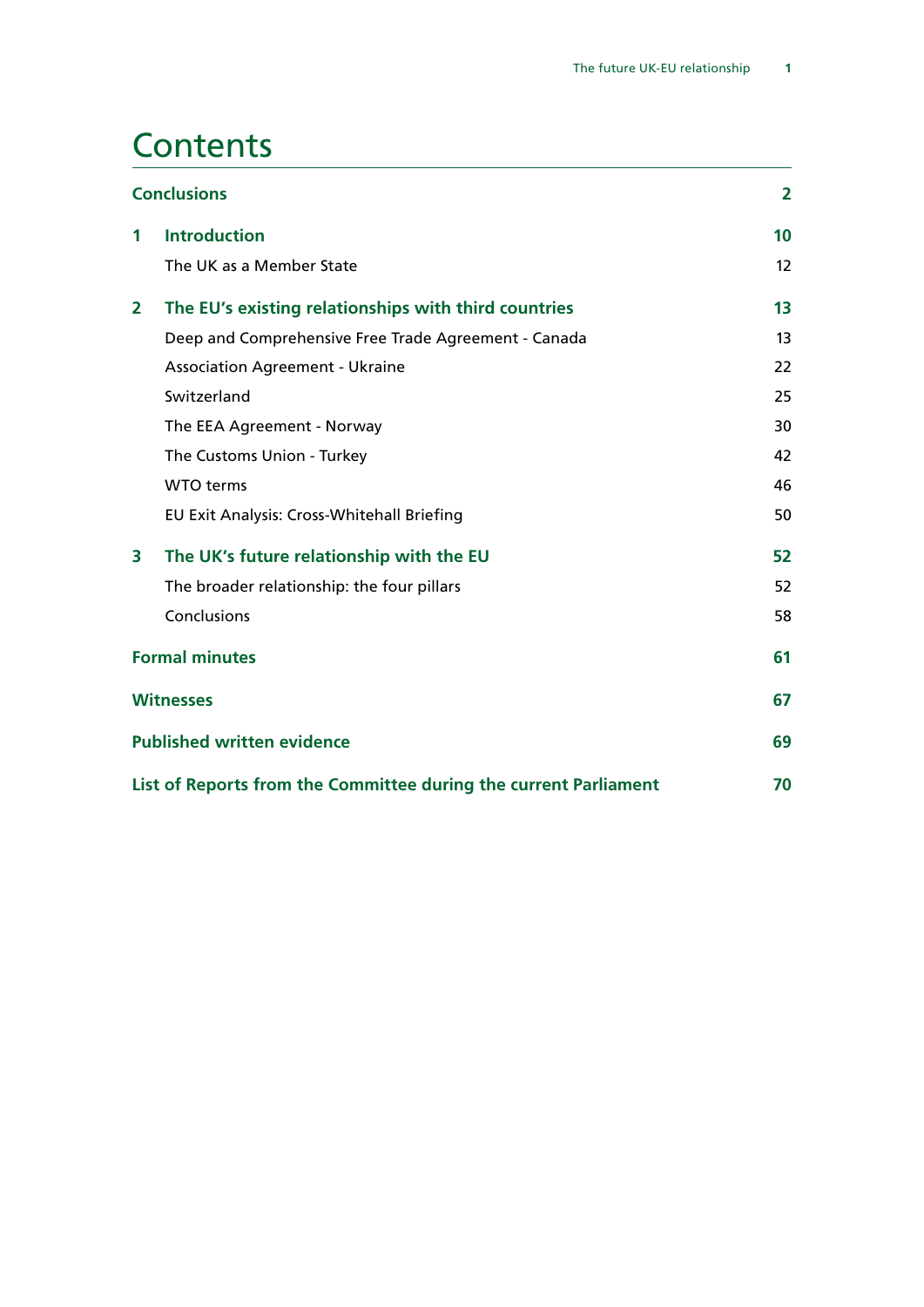# <span id="page-5-0"></span>Conclusions

### The EU's existing relationships with third countries

- 1. [The Comprehensive Economic and Trade Agreement \(CETA\) between the UK and](#page-24-0) [Canada is an arrangement designed to meet the trading objectives of both Canada](#page-24-0) [and the EU. It does not eliminate all tariffs and provides for market access some way](#page-24-0) [short of Single Market participation. The trading relationship between the UK and](#page-24-0) [the EU is very different and so a "CETA-style" agreement with the UK would need](#page-24-0) [to reflect markets that are already very much more integrated. A cut and paste of](#page-24-0) [CETA would not be a good deal for the UK or the EU.](#page-24-0) (Paragraph 36)
- 2. [A more ambitious trade deal for the UK with the EU would need to accommodate](#page-24-1) [anticipated regulatory divergence, from an identical starting point, rather than](#page-24-1) [convergence. The Secretary of State for Exiting the EU said that the UK would](#page-24-1) [start with Canada, and then "add to that the bits missing which is the services".](#page-24-1) [The ability to elevate CETA into CETA plus plus plus so that it made up for any](#page-24-1) [loss in services trade consequent on leaving the Single Market would require an](#page-24-1) [unprecedented development of mutual recognition agreements far more ambitious](#page-24-1) [than any previously agreed by the EU with a third country.](#page-24-1) There is no precedent for any EU Member State leaving the EU or the type of new deep and special partnership that the UK is seeking. (Paragraph 37)
- 3. [Most Favoured Nation provisions in CETA \(and in other EU Free Trade Agreements\)](#page-24-2) [provide that, if the EU offers the UK greater benefit in cross border provision of](#page-24-2) [services and financial services, then it must offer the same benefit to Canada. This](#page-24-2) [would be a consideration affecting the EU's willingness to provide the UK with](#page-24-2) [generous market access in services as part of such a deal. There are exceptions that](#page-24-2) [enable greater market access without triggering the MFN clause, for example mutual](#page-24-2) [recognition. The Government would need to consider how it could use the available](#page-24-2) [exceptions to improve on cross border services provided in CETA. MFN provisions](#page-24-2) [are likely to be particularly sensitive in respect of broadcasting.](#page-24-2) (Paragraph 38)
- 4. [Alongside CETA, the EU and Canada negotiated a Strategic Partnership Agreement.](#page-24-3) [This falls a long way short of the level of co-operation that the UK would wish to](#page-24-3) [maintain. However, whilst there will be linkages between the two \(for example in](#page-24-3) [respect of data protection provisions underpinning both security co-operation and](#page-24-3) [trade\), there is no reason why a more limited trade deal could not sit alongside a very](#page-24-3) [close strategic partnership.](#page-24-3) (Paragraph 39)
- 5. [The EU's Association Agreements with Ukraine, Georgia and Moldova cover most](#page-28-1) [of the Internal Market. They also provide for selective participation in many of the](#page-28-1) [agencies and programmes of the EU. Furthermore, free movement of persons is](#page-28-1) [not included and the financial obligations on these countries are minimal. Binding](#page-28-1) [arbitration is provided for dispute resolution and referrals to the Court of Justice of](#page-28-1) [the EU are limited to interpretations of EU law.](#page-28-1) (Paragraph 54)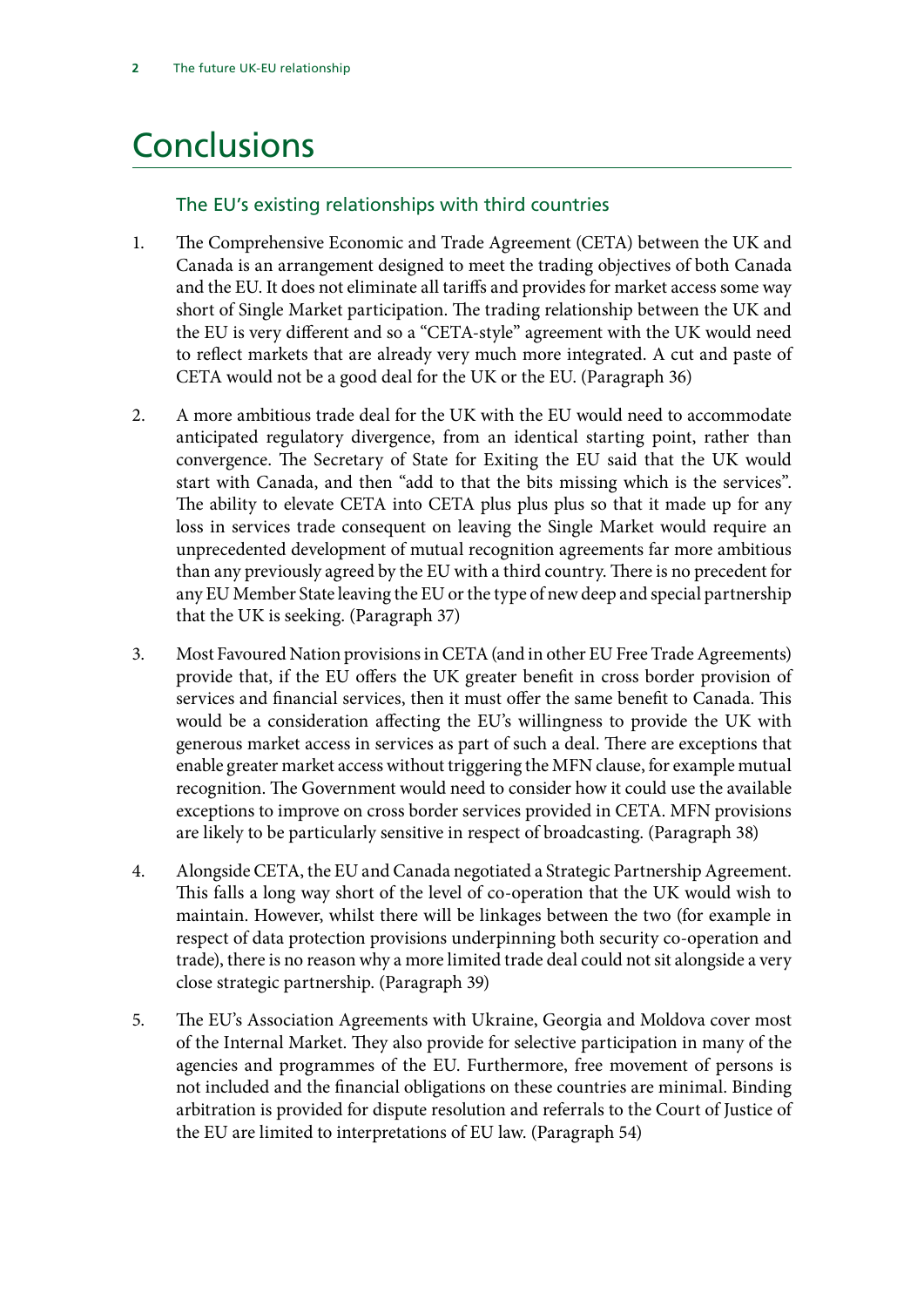- 6. [We also note that the European Parliament supports the option of an Association](#page-28-2) [Agreement. Although these Association Agreements have been reached with](#page-28-2) [countries converging rather than diverging, these agreements do illustrate the EU's](#page-28-2) [ability to think creatively and apply bespoke arrangements to form a deep and](#page-28-2) [comprehensive relationship with politically important neighbours.](#page-28-2) (Paragraph 55)
- 7. [However, the mix of rights and obligations that the EU will look to offer in an](#page-28-3) [Association Agreement will depend on its assessment of its long-term strategic](#page-28-3) [objectives and the priorities of the Member States. If the UK is to look to negotiate](#page-28-3) [such an agreement, it needs to set out a clear vision of its future strategic relationship](#page-28-3) [with the EU, and the Committee notes that such a vision has yet to be fully](#page-28-3) [articulated.](#page-28-3) (Paragraph 56)
- 8. [Relations between Switzerland and the EU are governed by a series of bilateral](#page-32-0) [agreements and negotiations towards an institutional framework have been ongoing](#page-32-0) [for a number of years. While we were told that the EU would not be willing to](#page-32-0) [replicate such an arrangement for the UK, it is clear that Switzerland has been able](#page-32-0) [to establish its own unique arrangement with the EU.](#page-32-0) (Paragraph 74)
- 9. [Trade between the two covers some areas of the Internal Market and includes some](#page-33-1) [mutual recognition, albeit of an asymmetrical nature. Switzerland accepts the](#page-33-1) [free movement of persons and is part of Schengen. The management of borders](#page-33-1) [is not intrusive, but there is physical infrastructure at the border and checks and](#page-33-1) [controls are applied there. Switzerland does set a precedent for a country enjoying](#page-33-1) [selective participation as a third-country in the EU's Internal Market, agencies and](#page-33-1) [programmes.](#page-33-1) (Paragraph 75)
- 10. [However, the Swiss arrangement has evolved out of a process through which](#page-33-2) [Switzerland had seemed to be moving towards EU accession, rather than being seen](#page-33-2) [by the EU as a desirable end-state in itself.](#page-33-2) (Paragraph 76)
- 11. [Norway makes a financial contribution to the EU in areas such as European](#page-44-0) [cohesion funds, a number of EU programmes relating to science, education and](#page-44-0) [culture, such as Horizon 2020, and JHA matters which promote mutual security.](#page-44-0) [The Prime Minister has said that the UK would like to continue to work with the EU](#page-44-0) [in ways that promote the long-term economic development of Europe; in policies](#page-44-0) [and programmes in science, education and culture; in areas of mutual security; and](#page-44-0) [also remain party to three EU agencies, European Medicines Agency, the European](#page-44-0) [Chemicals Agency, and the European Aviation Safety Agency. The UK Government](#page-44-0) [has also acknowledged that this will involve a continuing role for the CJEU in the](#page-44-0) [UK. While the European Chemicals and Aviation Safety Agencies include provisions](#page-44-0) [for third country membership, the Medicines Agency does not. Membership of](#page-44-0) [the Medicines Agency is only open to EU and EEA States. Under current rules,](#page-44-0) [the UK would only be a member of the Medicines Agency from outside the EU](#page-44-0) [through membership of the EEA. Whether or not participation could be secured](#page-44-0) [through a future partnership arrangement has yet to be determined. In her Mansion](#page-44-0) [House speech the Prime Minister said "if we agree that the UK should continue to](#page-44-0) [participate in an EU agency the UK would have to respect the remit of the ECJ in](#page-44-0) [that regard."](#page-44-0) (Paragraph 107)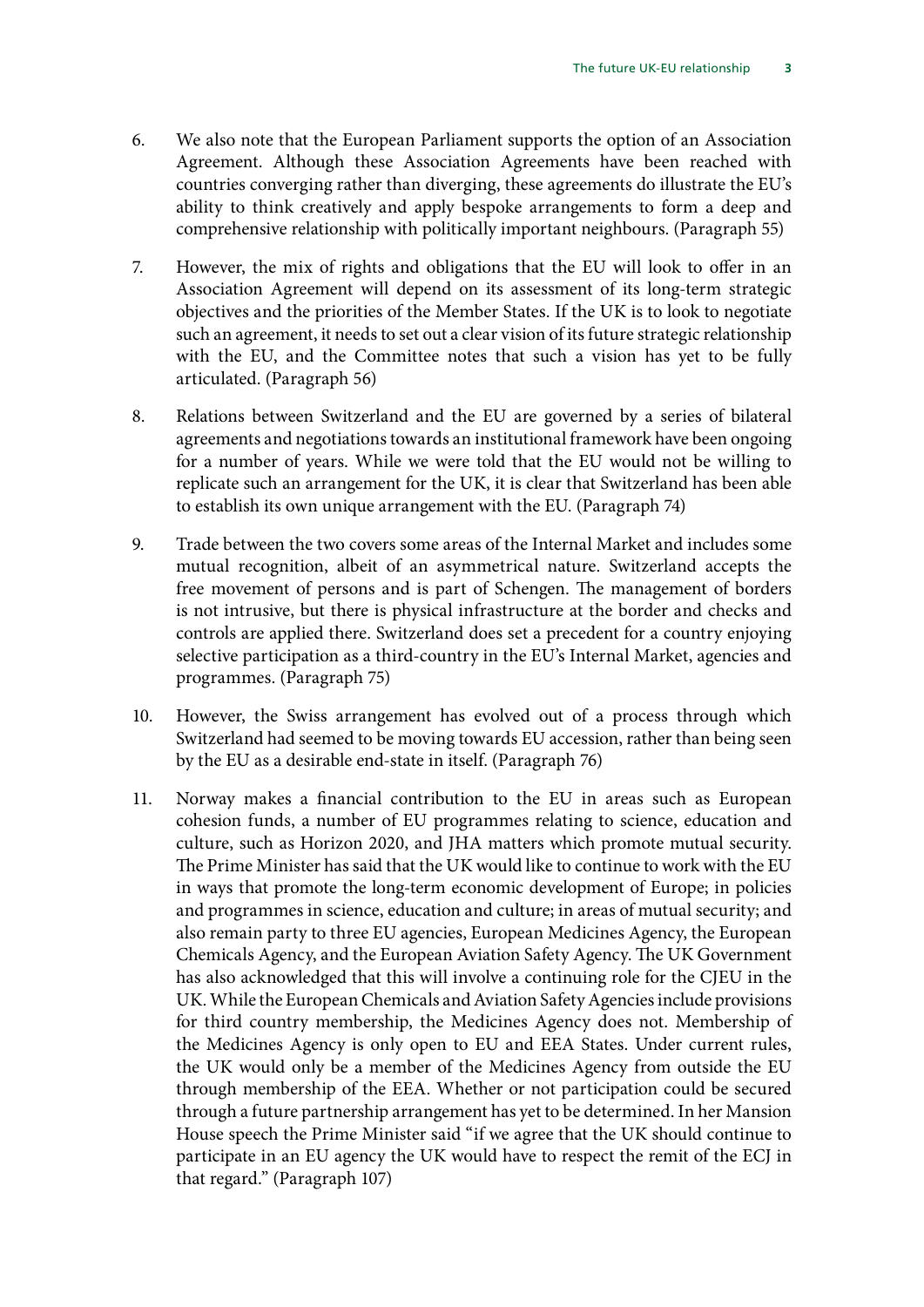- 12. [The EFTA Court is not the CJEU. The opinions of the EFTA Court are not binding](#page-44-1) [and it allows scope for national courts to question its interpretation of law as it relates](#page-44-1) [to the EEA Agreement. Docking with the EFTA Court would provide the UK with](#page-44-1) [a ready "off-the-shelf" arbitration mechanism for the ongoing UK-EU relationship.](#page-44-1) [Docking was originally a solution proposed for Switzerland and the EU, so should](#page-44-1) [garner support from the EU.](#page-44-1) (Paragraph 108)
- 13. [Being a party to the EEA Agreement and not the Customs Union \(nor the Common](#page-44-2) [Fisheries Policy\) means countries such as Norway operate an independent trade](#page-44-2) [policy. It is noteworthy that Norway and the EFTA countries have chosen to](#page-44-2) [negotiate free trade agreements with third countries that pre-empt or follow the](#page-44-2) [free trade agreements negotiated by the EU.](#page-44-2) (Paragraph 109)
- 14. [Norway has recognised there is a trade-off between being outside the EU Common](#page-45-1) [Fisheries Policy and the Customs Union, but inside the Single Market. Norway](#page-45-1) [has control over its own fishing waters, the ownership of its own fleet and retains](#page-45-1) [flexibility to negotiate its trade in fish. However, this is balanced against tariffs on its](#page-45-1) [exports of fish into the EU and Norway choosing to align its veterinary checks with](#page-45-1) [EU rules to reduce the need for compliance checks at the EU border.](#page-45-1) (Paragraph 110)
- 15. [The Norway-Sweden border has been held up as an example of a possible model](#page-45-2) [for the Northern Ireland-Ireland border. Norway is in the Single Market but not](#page-45-2) [the Customs Union. Sweden is in the Single Market and the Customs Union. Both](#page-45-2) [countries are in Schengen. The two countries have been co-operating on how to](#page-45-2) [manage the border for several years, but there are still checks and there is physical](#page-45-2) [infrastructure.](#page-45-2) (Paragraph 111)
- 16. [Article 112 and Article 113 of the EEA Agreement provides a safeguard measure that](#page-45-3) [could be used to address "serious economic, societal or environmental difficulties](#page-45-3) [of a sectorial or regional nature" if they arise. This could provide a route for the UK](#page-45-3) [to operate a temporary emergency brake on free movement, and a more permanent](#page-45-3) [way of dealing with freedom of movement issues through Article 28. The EEA](#page-45-3) [Agreement also provides a mechanism through the EEA Joint Committee to](#page-45-3) [discuss how to resolve the matter rather than immediately seek a judicial outcome.](#page-45-3) (Paragraph 112)
- 17. [Norway's EEA membership gives it the economic benefits of being a member of](#page-45-4) [the Single Market but at the cost of having limited and informal participation in](#page-45-4) [decision-making on the rules of the Single Market. It has chosen to accept the](#page-45-4) [principle of freedom of movement, one of the UK Government's red lines. There is](#page-45-4) [a trade-off to this. EEA States, such as Norway, have to accept all EEA relevant EU](#page-45-4) [legislation, which is estimated to account for up to 30% of all EU legislation that](#page-45-4) [currently applies to the UK as an EU Member, while being informally invited to](#page-45-4) [provide expert advice at an early stage of the Commission drawing up legislation.](#page-45-4) [They do not have a vote. The Norwegian Parliament has a role in debating EU related](#page-45-4) [legislation and voting on the financial contribution to the EU. Norway has found a](#page-45-4) [balance in its relations with the EU that meets its needs.](#page-45-4) (Paragraph 113)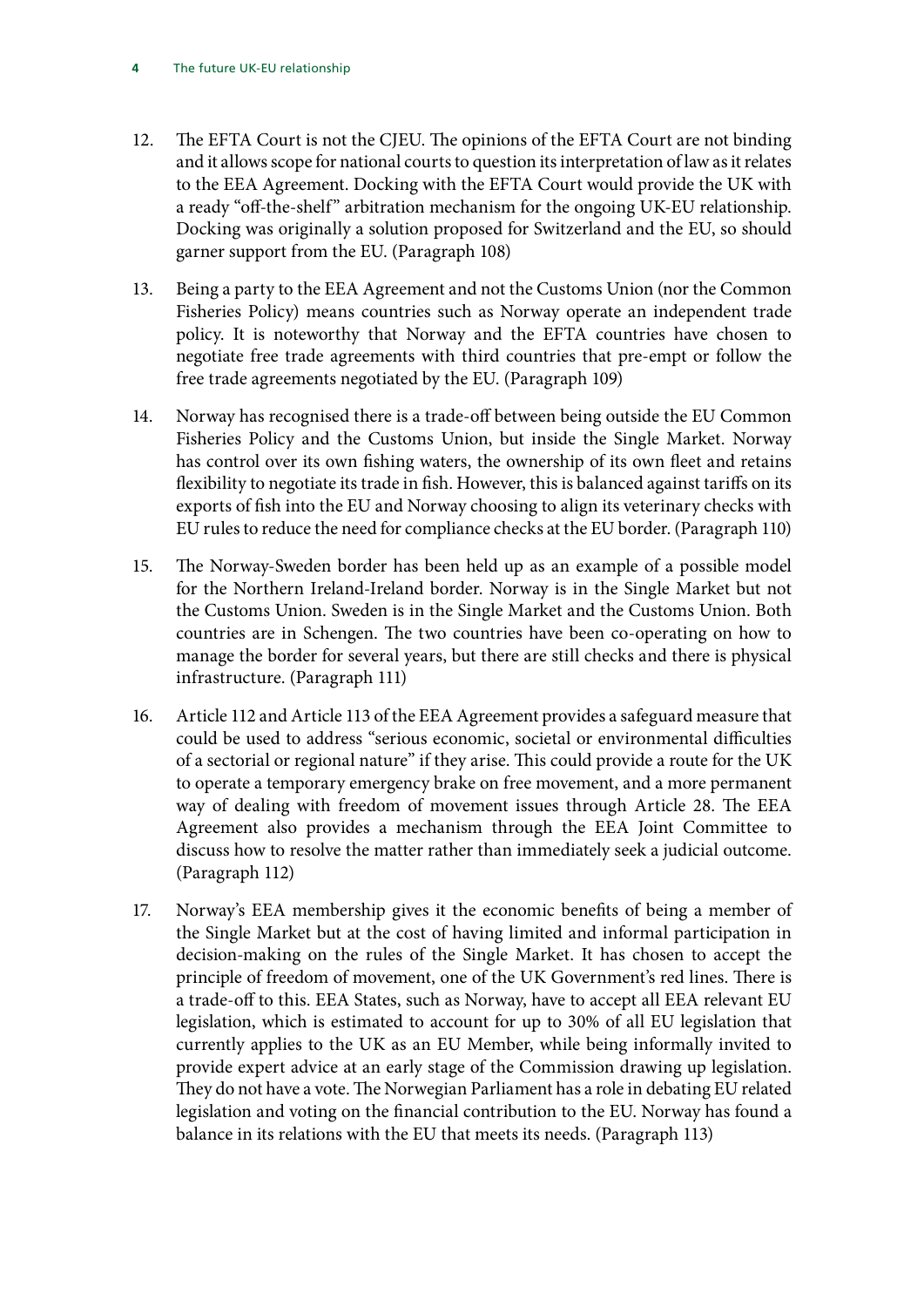- 18. [The Government has rejected applying for EEA Membership because its view is](#page-45-5) [that this entails accepting both free movement and EU law. Should the negotiations](#page-45-5) [on a deep and special partnership not prove successful, EFTA/EEA membership](#page-45-5) [remains an alternative and would have the advantage of continuity of access for UK](#page-45-5) [services. The EEA option is available off-the-shelf and could be negotiated relatively](#page-45-5) [quickly.](#page-45-5) (Paragraph 114)
- 19. [Turkey has a customs union arrangement with the EU covering industrial goods,](#page-49-1) [but not agriculture \(except for processed agricultural products\), services or public](#page-49-1) [procurement. It is bound by the EU's Common External Tariff, but it is not involved](#page-49-1) [in setting the direction of the Common Commercial Policy. Nor is it able to](#page-49-1) [automatically secure market access via the EU's FTAs, whereas those third countries](#page-49-1) [have automatic access to Turkey's market.](#page-49-1) (Paragraph 129)
- 20. [The incomplete nature of its customs union arrangement means checks still take](#page-49-2) [place at the Turkey-EU border and there can be long delays. The examples of Jersey,](#page-49-2) [Guernsey and the Isle of Man show an invisible border can be maintained through](#page-49-2) [participation in a full customs union and adherence to the rules of the Single](#page-49-2) [Market in respect of trade in goods. Such an arrangement could make it easier for](#page-49-2) [the UK to roll-over the EU's existing FTAs. The UK would also need to negotiate](#page-49-2) [a consultative role in the EU's future FTAs, as well as a legal mechanism in future](#page-49-2) [FTAs which prevented them from entering into force unless the third-country in](#page-49-2) [question extended market access to the UK.](#page-49-2) (Paragraph 130)
- 21. [If the UK exited the EU without an agreement on its future trading relationship, it](#page-52-0) [could do so on WTO terms. Eleven of the twelve studies in the Government's EU](#page-52-0) [Exit Analysis show that trading on WTO terms would be particularly damaging to](#page-52-0) [the UK economy, compared to other scenarios modelled. The UK could still look to](#page-52-0) [negotiate a series of bilateral arrangements with the EU. These might include terms](#page-52-0) [of co-operation with the EU in areas such as customs or aviation. It would remain](#page-52-0) [to be seen how quickly they could be negotiated, or how deep and comprehensive](#page-52-0) [they would be compared to the current Single Market relationship.](#page-52-0) (Paragraph 143)
- 22. [The UK could choose to offer zero tariffs on goods between the EU and the UK,](#page-52-1) [outside of a trade deal and would be able to use a ten-year exemption before offering](#page-52-1) [the same tariff rates to other nations if the UK were negotiating a trade deal with the](#page-52-1) [EU at that time. After this period, if the UK did so, it would have to offer the same](#page-52-1) [zero tariff to all its trading partners. This would leave domestic producers exposed](#page-52-1) [and remove significant negotiating leverage for the UK in respect of future trade](#page-52-1) [deals.](#page-52-1) (Paragraph 144)
- 23. [The UK and the EU have both said that they do not want to reintroduce a hard](#page-52-2) [border between Ireland and Northern Ireland. If the UK wanted to trade with the](#page-52-2) [EU on WTO terms, then it could choose to reduce all its tariffs to zero, or it could](#page-52-2) [choose not to collect duties at the border. However, there would still be the need to](#page-52-2) [check some goods crossing the border for reasons such as the safety of goods, or](#page-52-2) [health of agricultural products, or for rules of origin. There are currently checks to](#page-52-2) [prevent excise fraud or illegal imports of arms and drugs.](#page-52-2) (Paragraph 145)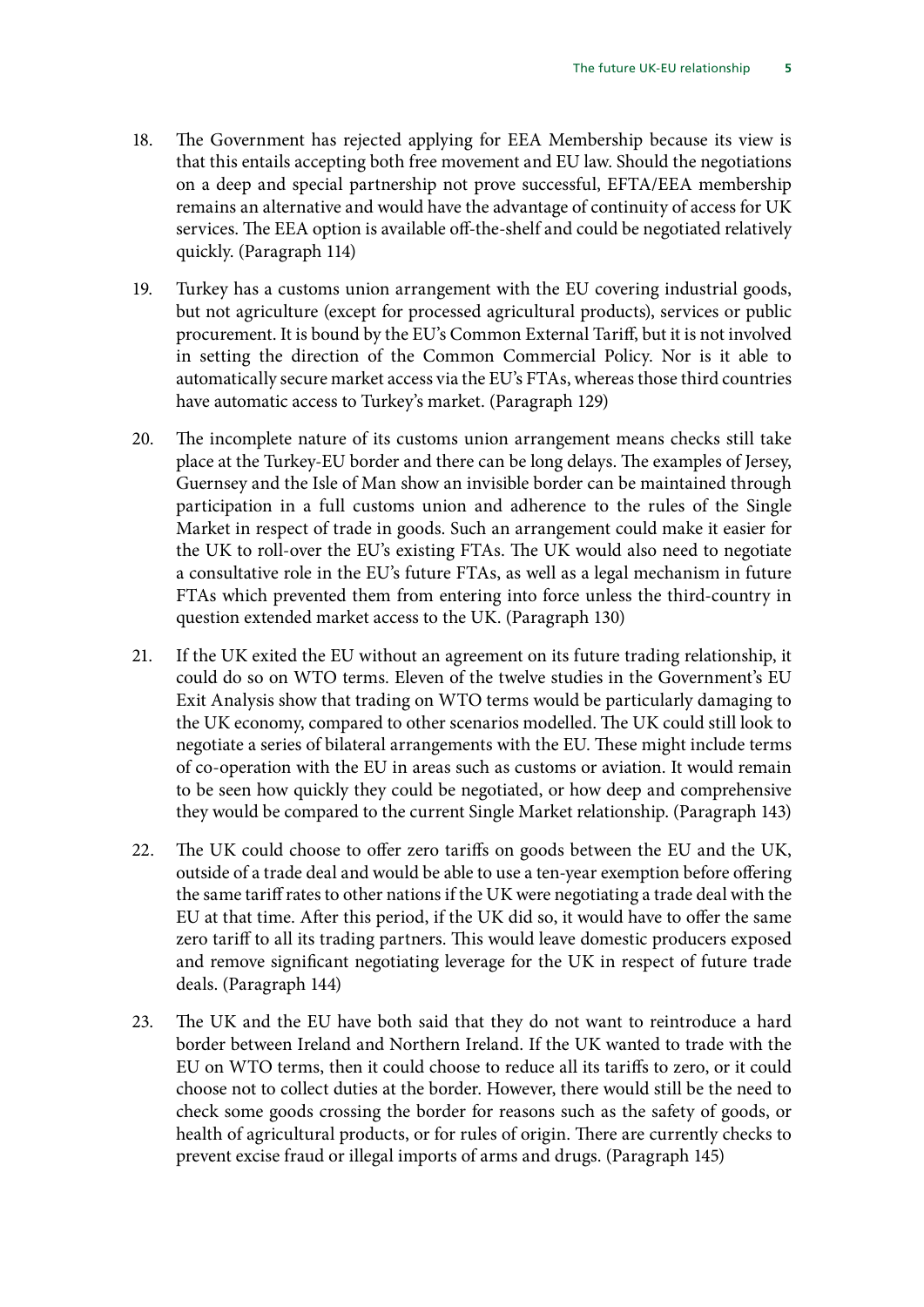24. [The Government has modelled the impact on UK GDP of the three potential](#page-54-0) [scenarios for future UK-EU trade that we have examined in the course of our work.](#page-54-0) [There is near consensus that moving from trading with the EU as a Member State](#page-54-0) [to trading with the EU on WTO terms would have a significant negative impact](#page-54-0) [on the UK economy. According to most analyses, this negative impact would be](#page-54-0) [mitigated in part by agreeing a "Canada-style" FTA, and further reduced by trading](#page-54-0) [within the Single Market \(but outside the Customs Union\) as an EEA State. Each of](#page-54-0) [the three scenarios modelled in the Government's EU Exit analysis factored in the](#page-54-0) [transitional adoption of all existing EU FTAs, and includes the effects of a bilateral](#page-54-0) [UK-US trade deal, which is estimated to bring a benefit of 0.1–0.3% of GDP over](#page-54-0) [the long term, but excludes any other potential FTAs, which the Analysis estimates](#page-54-0) [could add a further 0.1–0.4% of GDP.](#page-54-0) (Paragraph 153)

#### The UK's future relationship with the EU

- 25. [The EU's different forms of relations with third countries have been driven by a range](#page-61-1) [of particular circumstances and strategic interests. While there are a number of "off](#page-61-1)[the-shelf" models, the details of each vary widely. There is no precedent for Brexit](#page-61-1) [and any deal reached between the UK and the EU on the UK's future relationship](#page-61-1) [will, by its nature, be bespoke. A "CETA-style" trade agreement between the UK and](#page-61-1) [the EU would reflect very different trading priorities to the Canada deal and could be](#page-61-1) [part of a very much deeper relationship with the EU in terms of security, academic](#page-61-1) [and many other areas of co-operation than that enjoyed by Canada, however the](#page-61-1) [lack of access for services in such a FTA would pose serious challenges for the UK.](#page-61-1) [Even trading on WTO terms after agreeing exit terms under Article 50 would not](#page-61-1) [rule out continuing close co-operation in areas of mutual benefit.](#page-61-1) (Paragraph 174)
- 26. [Continuing security co-operation is a priority for both sides. Our predecessor](#page-61-2) [Committee welcomed the Government's commitment to continuing co-operation](#page-61-2) [with the EU27 on foreign policy and defence matters. That Committee called on](#page-61-2) [the Government in March 2017 to set out some detail about how such co-operation](#page-61-2) [could be made to work in practice, including the institutional and decision-making](#page-61-2) [frameworks that would underpin it. It is regrettable that no response has yet been](#page-61-2) [provided to that report and no detail has been set out. Our predecessor Committee](#page-61-2) [also welcomed the Secretary of State's statement that the Government wants "as](#page-61-2) [far as is possible to replicate what we already have" in respect of Justice and Home](#page-61-2) [Affairs Co-operation and concluded that the UK's relationship with the EU when](#page-61-2) [outside should be one of partnership on the basis of shared values and co-operation.](#page-61-2) [Maintaining this level of co-operation will require overcoming a number of](#page-61-2) [technical challenges in respect of agreeing data protection, judicial oversight and](#page-61-2) [governance provisions. The Prime Minister's Munich speech acknowledges that the](#page-61-2) [Government will be looking to find positive solutions to address these challenges](#page-61-2) (Paragraph 175)
- 27. [Ensuring the continued free flow of data between the UK and the EU, once the UK](#page-61-3) [has left will be one of the most important cross-cutting issues to be resolved in the](#page-61-3) [negotiations on the future relationship. Data flows are vital for ensuring frictionless](#page-61-3) [trade between the UK and the EU and they underpin co-operation in combating](#page-61-3) [terrorism and organised crime. This is just one area of cross-over that illustrates the](#page-61-3)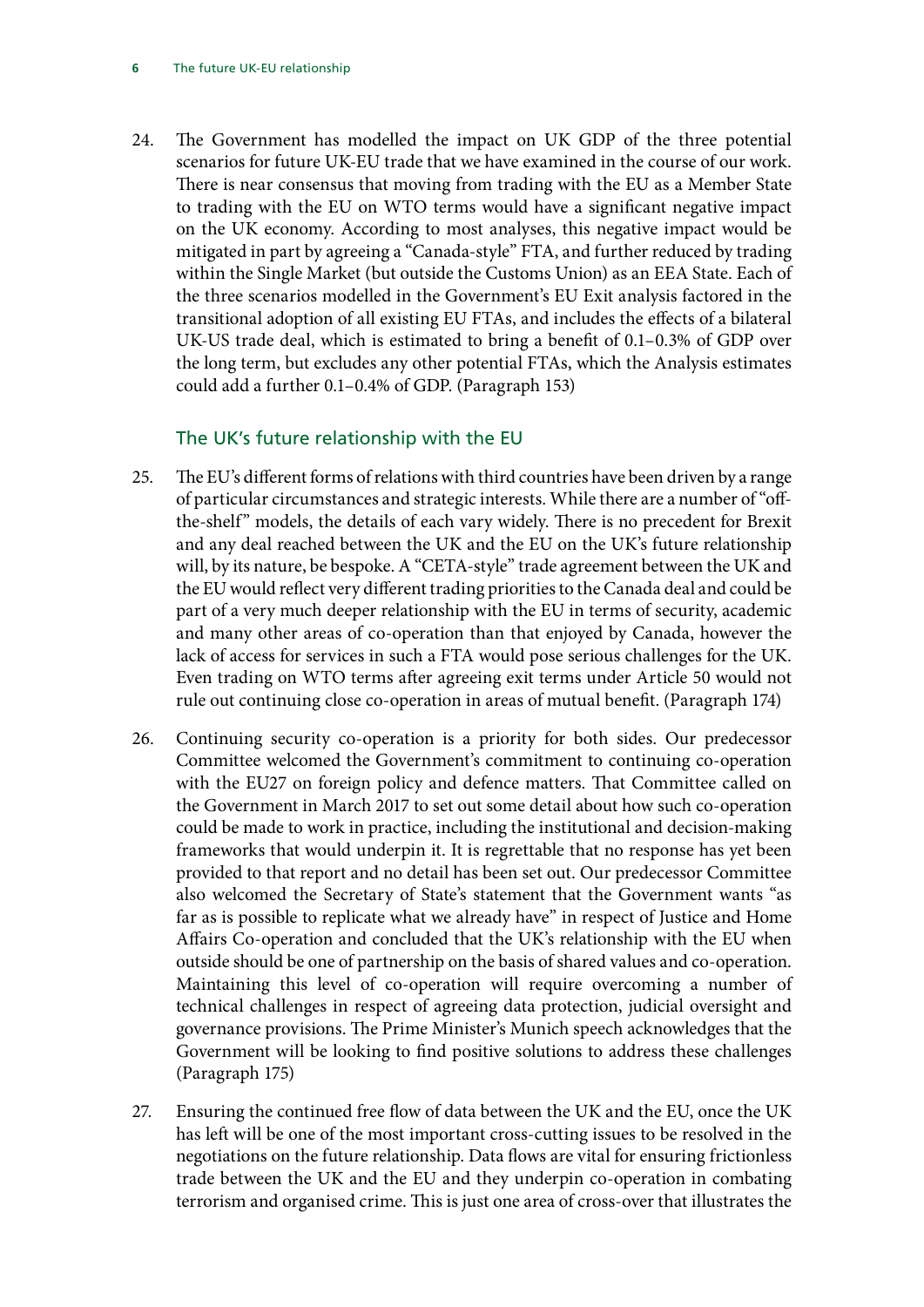[relationship between both trade and non-trade elements of the future relationship.](#page-61-3) [Our scrutiny of other third country relations with the EU indicates that imaginative](#page-61-3) [solutions are possible but will require agreement over regulatory frameworks,](#page-61-3) [governance and oversight arrangements. Indeed, we welcome the greater emphasis](#page-61-3) [on alignment, rather than divergence, in the Prime Minister's Mansion House](#page-61-3) [speech.](#page-61-3) (Paragraph 176)

- 28. [Our study of the existing relationships between the EU and third countries shows](#page-61-4) [that there are trade-offs between the rights and obligations that comprise those](#page-61-4) [relationships. Michel Barnier's "staircase" diagram takes as a starting point that](#page-61-4) [the UK Government's existing red lines suggest a "Canada style" trade deal. The](#page-61-4) [Government is seeking a much wider CETA plus plus plus agreement. While](#page-61-4) [imaginative solutions are possible in other areas of co-operation, these red lines](#page-61-4) [will also affect other aspects of the relationship. Ending free movement will affect](#page-61-4) [the extent of involvement in programmes of academic co-operation granted to the](#page-61-4) [UK. Ending the jurisdiction of the Court of Justice of the EU and any regulatory](#page-61-4) [divergence in data protection will place constraints on a range of programmes for](#page-61-4) [justice and home affairs co-operation, although in her Munich speech about security](#page-61-4) [and policing co-operation, the Prime Minister indicated the UK's willingness to](#page-61-4) [accept the remit of the CJEU in these areas, respecting the sovereignty of both the](#page-61-4) [UK and the EU's legal orders. This is a very positive approach which we encourage](#page-61-4) [the Government to apply in other areas.](#page-61-4) (Paragraph 177)
- 29. [In respect of both trade and non-trade agreements, other countries will take a close](#page-62-0) [interest in the mix of rights and obligations that constitute any future relationship](#page-62-0) [with the UK and may see any special deals for the UK as a precedent. Countries](#page-62-0) [such as Switzerland and Norway will examine closely any agreement between the](#page-62-0) [UK and the EU to see if it contains better terms than their current arrangements.](#page-62-0) [This, in itself, may limit the EU's room for manoeuvre in terms of what it is prepared](#page-62-0) [to offer the UK.](#page-62-0) (Paragraph 178)
- 30. [The UK has an enormous amount to offer the EU as a third country. A deep](#page-62-1) [partnership will ensure that the UK's defence, intelligence and security capabilities](#page-62-1) [continue to add to the EU's resources \(and vice versa\), that the international financial](#page-62-1) [centre for our continent stays in Europe; and that our co-operation continues across](#page-62-1) [a wide number of important sectors. However, Ministers need to set out what they](#page-62-1) [want to achieve overall, in much more detail, in terms of the future relationship. The](#page-62-1) [absence of such detail could allow the terms of the future negotiation to be set by the](#page-62-1) [EU with the "offer" to the UK determined by the EU's analysis of the implications of](#page-62-1) [the UK's red lines, rather than by a proper consideration by the EU of the strategic](#page-62-1) [value of a continuing close relationship with the UK. We encourage the Government](#page-62-1) [to take a more proactive approach to the linkages between different areas of the](#page-62-1) [future relationship, given that they will be negotiated to different timescales, so that](#page-62-1) [the UK does not find that options are inadvertently closed off.](#page-62-1) (Paragraph 179)
- 31. [A political declaration on the future partnership is expected to be agreed alongside](#page-62-2) [the withdrawal agreement around October this year. The Secretary of State is](#page-62-2) [confident that final agreement on the future relationship can be reached very shortly](#page-62-2) [after the UK leaves the EU in March 2019, providing for most of the transition period](#page-62-2) [\(currently anticipated to last 21 months\) to be spent "implementing" the future](#page-62-2)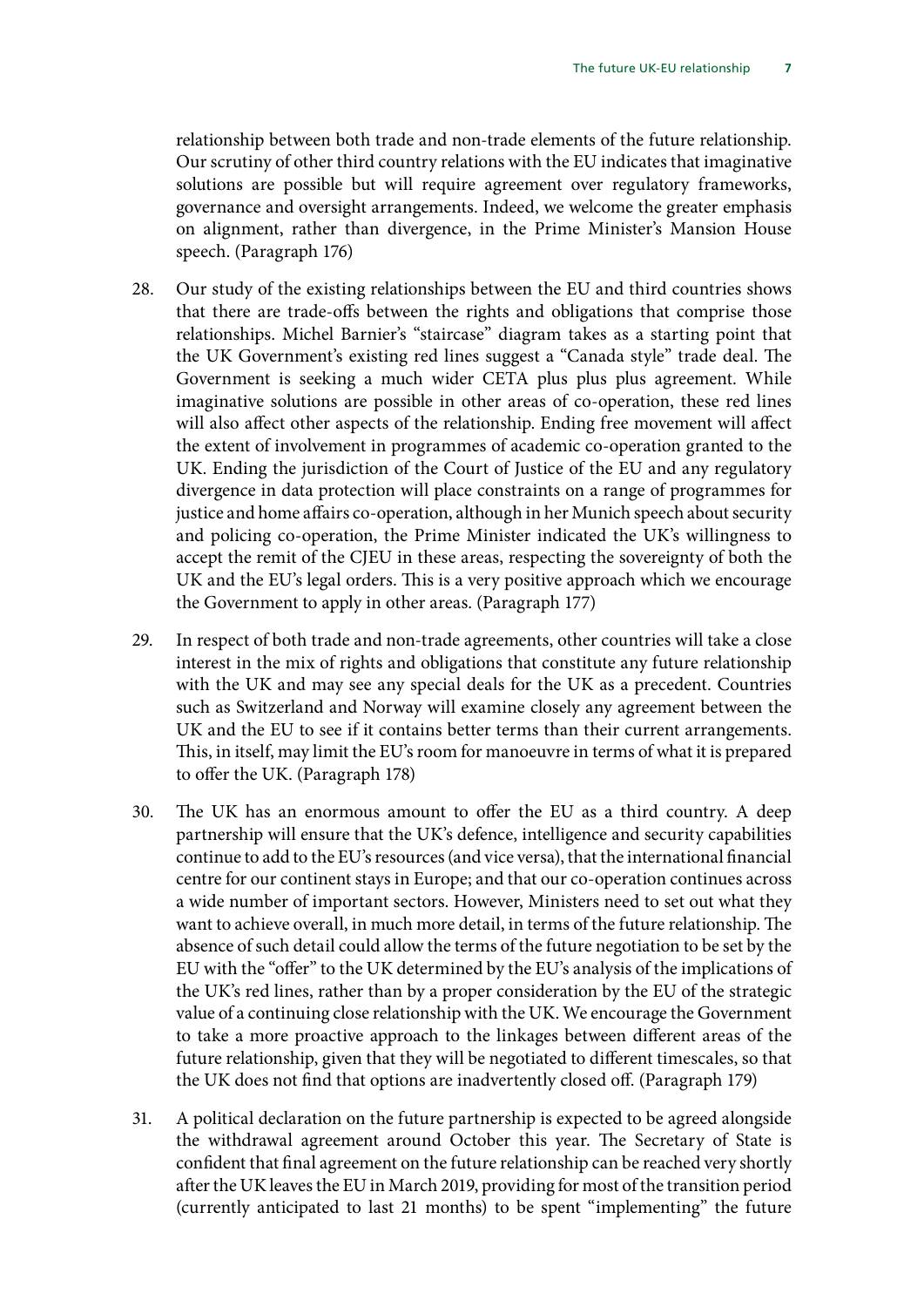[relationship. In our last report, we questioned whether the transition period would](#page-62-2) [be sufficient to agree the future relationship. The more bespoke and ambitious the](#page-62-2) [relationship, the harder this will be to achieve in the time available.](#page-62-2) (Paragraph 180)

- 32. [Whilst the UK will not be looking to replicate the relationships of other countries](#page-62-3) [with the EU, our analysis has indicated that there are a number of key tests by which](#page-62-3) [any deal agreed by October can be judged. The Prime Minister has set out her red](#page-62-3) [lines for the negotiations. However, the success of the future relationship will be](#page-62-3) [judged on the ground by the members of the public, businesses and agencies that](#page-62-3) [travel to and from, trade with and will continue to work closely with the EU and EU](#page-62-3) [Member States. The criteria by which they and we will judge the political declaration](#page-62-3) [that we expect to be reached by October will be the following:](#page-62-3)
	- [The border between the Republic of Ireland and Northern Ireland must remain](#page-62-4) [open, with no physical infrastructure or any related checks and controls, as](#page-62-4) [agreed in the Phase 1 Withdrawal Agreement;](#page-62-4)
	- [In the fight against crime and terrorism, arrangements must replicate what](#page-62-5) [currently exists in operational and practical cross-border co-operation. In](#page-62-5) [particular, the UK must retain involvement with Europol and the European](#page-62-5) [Arrest Warrant and continue to participate in the EU's information-sharing](#page-62-5) [systems including SIS II;](#page-62-5)
	- [Institutional and decision-making frameworks must be identified to ensure](#page-63-0) [that the UK is able fully to participate in foreign and security co-operation](#page-63-0) [with the EU, to meet the challenges it shares with its neighbours in the EU-27;](#page-63-0)
	- [In respect of trade in goods, there must be no tariffs on trade between the UK](#page-63-1) [and the EU 27;](#page-63-1)
	- [Trade in goods must continue to be conducted with no additional border or](#page-63-2) [rules of origin checks that would delay the delivery of perishable or time](#page-63-2)[sensitive deliveries or impede the operation of cross-border supply chains;](#page-63-2)
	- [There must be no additional costs to businesses that trade in goods or services;](#page-63-3)
	- [UK providers of financial and broadcasting services must be able to continue](#page-63-4) [to sell their products into EU markets as at present;](#page-63-4)
	- [UK providers of financial and other services should be able to retain](#page-63-5) [automatically, or with minimal additional administration, their rights of](#page-63-5) [establishment in the EU, and vice versa, where possible on the basis of mutual](#page-63-5) [recognition of regulatory standards;](#page-63-5)
	- [There must be no impediments to the free flow of data between the UK and](#page-63-6) [the EU;](#page-63-6)
	- [Any new immigration arrangements set up between the UK and the EU must](#page-63-7) [not act as an impediment to the movement of workers providing services](#page-63-7) [across borders or to the recognition of their qualifications and their right to](#page-63-7) [practise;](#page-63-7)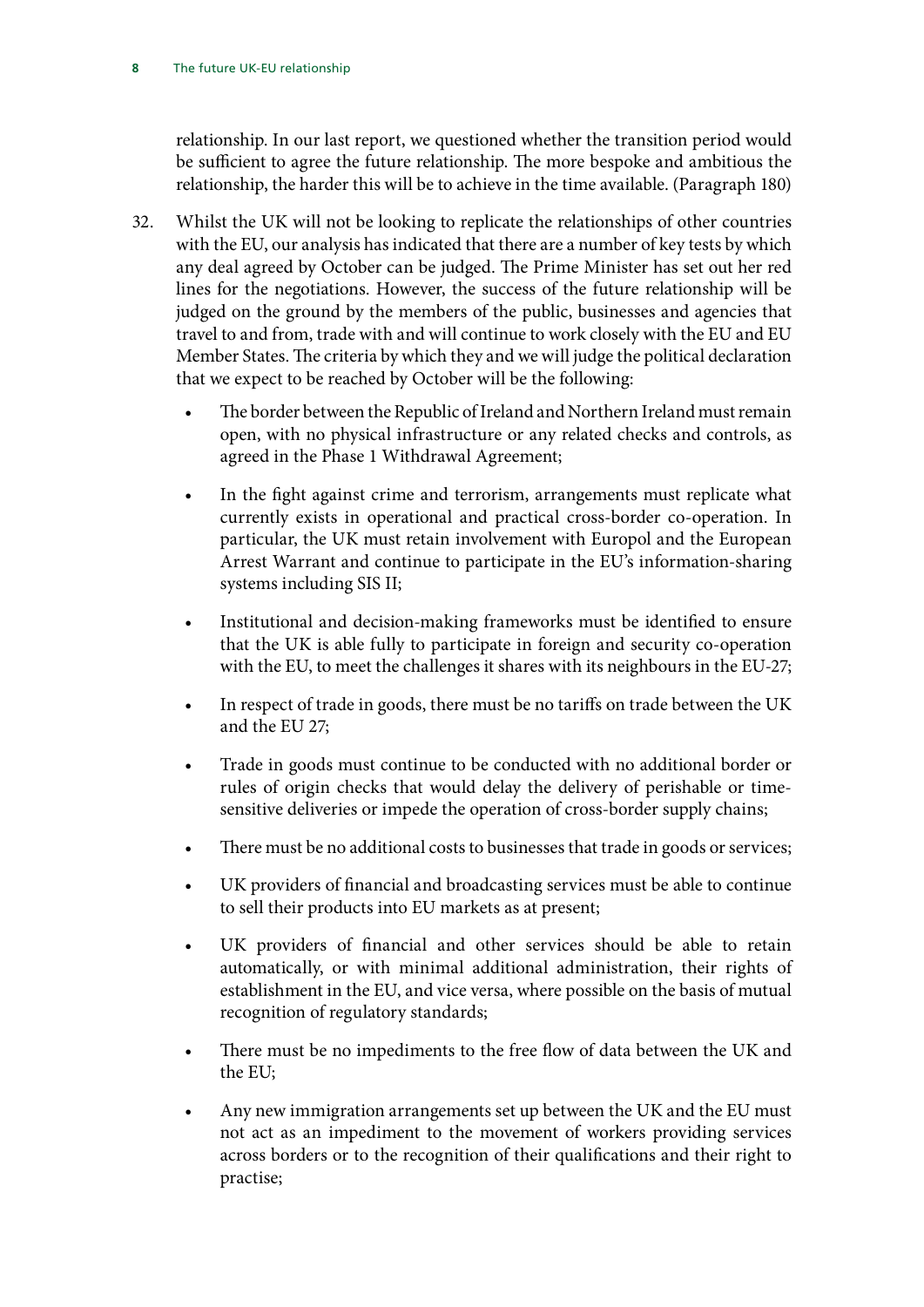- [The UK must seek to maintain convergence with EU regulations in all relevant](#page-63-8) [areas in order to maximise access to European markets;](#page-63-8)
- [The UK must continue to participate in the European Medicines Agency, the](#page-63-9) [European Aviation Safety Agency, the European Chemicals Agency and in](#page-63-9) [other agencies where there is a benefit to continuing co-operation;](#page-63-9)
- [The UK must continue to participate in the Horizon 2020 programme,](#page-63-10) [the Erasmus+ scheme, the Galileo project and in other space and research](#page-63-10) [programmes in order to support the work of our world-class academic](#page-63-10) [institutions and the importance of cultural and educational exchange between](#page-63-10) [the UK and the EU 27;](#page-63-10)
- [The UK must continue to participate in all relevant air safety agreements and](#page-63-11) [the Open Skies Agreement to ensure no disruption to the existing level of](#page-63-11) [direct flights.](#page-63-11)
- [The UK Government must ensure maximum access to European markets](#page-63-12) [while agreeing reciprocal access to waters and a fairer allocation of fishing](#page-63-12) [opportunities for the UK fishing industry.](#page-63-12) (Paragraph 181)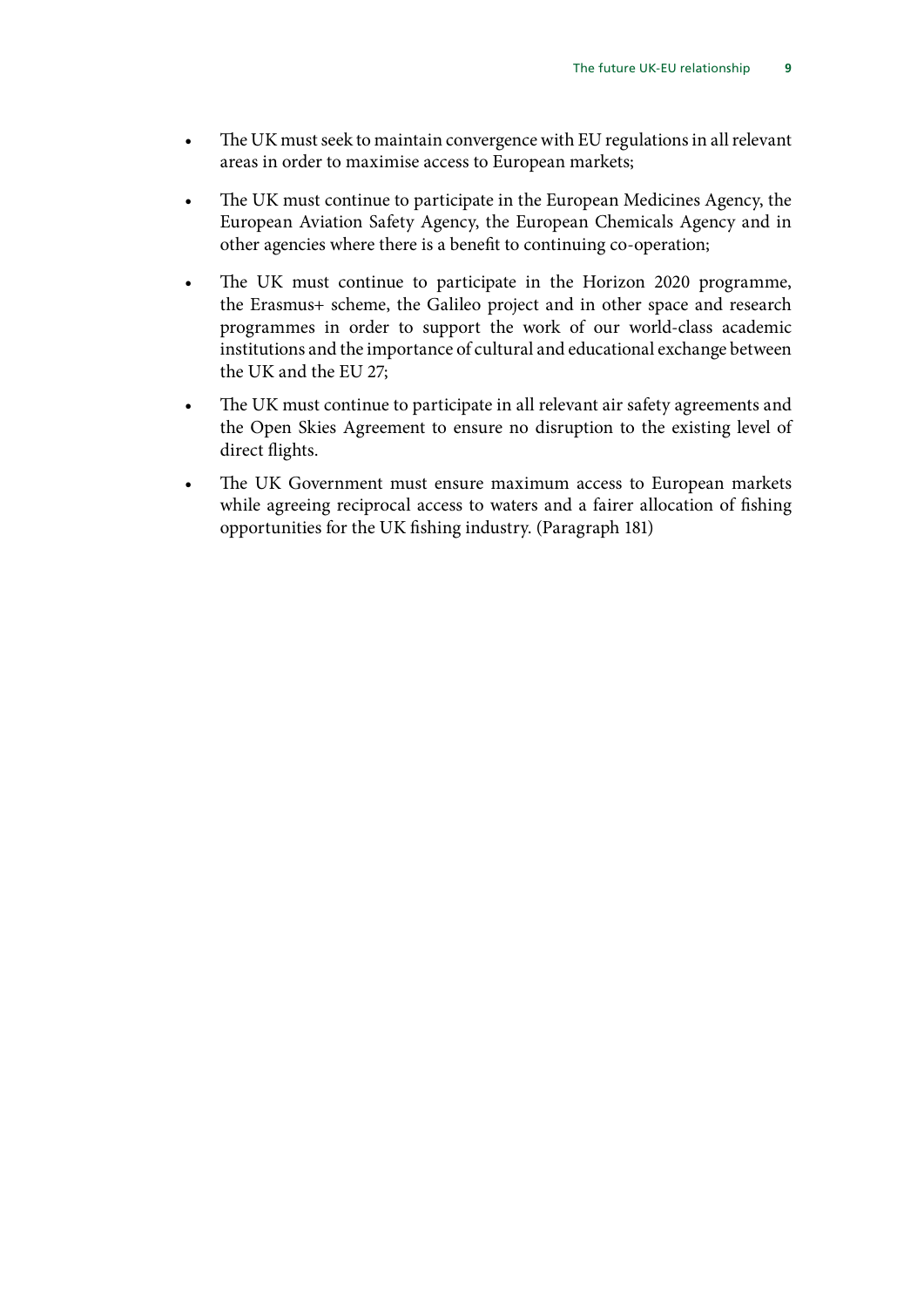# <span id="page-13-0"></span>**1** Introduction

1. We noted in our report on *The progress of the UK's negotiations on EU withdrawal: December 2017 to March 2018* that we have been undertaking scrutiny of the different types of trade and partnership agreements into which the EU had entered with third countries.

2. On 19 March 2018, the Draft Agreement on the withdrawal of the UK from the EU was published.1 The EU and the UK will now move onto detailed scoping of future relations with a view to reaching agreement on a political declaration on the framework for this future relationship in October 2018. This will be agreed alongside the Article 50 withdrawal agreement and the agreement on the transition period. The European Council agreed its guidelines for the forthcoming negotiations at its March meeting.<sup>2</sup>

3. The Committee has held several evidence sessions to examine a number of different EU-third country relationships, including those with Canada (the Comprehensive Economic and Trade Agreement), the Association Agreements with Ukraine and Georgia, the series of bilateral agreements with Switzerland, the participation of Norway in the European Economic Area (EEA) and the European Free Trade Area (EFTA), and the partial customs union with Turkey. We outline each of these in this report.

4. The public debate has largely focussed on the trading and economic relationship between the UK and the EU, but the future relationship will also involve much broader matters. Michel Barnier, the EU Commission chief negotiator, explained to us that he envisaged a future relationship based on four pillars—trade, areas of "thematic cooperation" such as aviation and research, justice and home affairs, and security and defence policy.

5. In her speech to the Conservative Party Conference in October 2016, the Prime Minister set out a number of "red lines" for the Government's approach to the negotiations. These represented commitments to:

- end the freedom of movement for EU citizens into the UK;
- end the jurisdiction of the Court of Justice of the EU (CJEU);
- end "vast contributions" to the EU budget.

She acknowledged that these red lines would mean the UK leaving the Single Market and the Customs Union. In her Lancaster House speech in January 2017, the Prime Minister said that "full Customs Union membership" prevents the UK from negotiating its own comprehensive trade deals, whereas she wanted Britain to be able to negotiate its own trade agreements.<sup>3</sup>

6. Mr Barnier has interpreted the UK's red lines on trade as dictating a Canada-style Free Trade Agreement (FTA). In September 2017, he said that the UK's future relationship with the EU will not "combine the benefits of the Norway model with the weak constraints of the Canada model."<sup>4</sup> He has produced the following slide that demonstrates the current models of EU-third country trading relationships, and how each one matches the UK Government's red lines.

<sup>1</sup> [Draft Agreement on the withdrawal of the United Kingdom of Great Britain and Northern Ireland from the](https://www.gov.uk/government/uploads/system/uploads/attachment_data/file/691366/20180319_DRAFT_WITHDRAWAL_AGREEMENT.pdf)  [European Union and the European Atomic Energy Community](https://www.gov.uk/government/uploads/system/uploads/attachment_data/file/691366/20180319_DRAFT_WITHDRAWAL_AGREEMENT.pdf)

<sup>2</sup> [European Council \(Art. 50\) - 23 March 2018 - Guidelines](http://data.consilium.europa.eu/doc/document/XT-20001-2018-INIT/en/pdf)

<sup>3</sup> [Lancaster House speech 17 January 2017](https://www.gov.uk/government/speeches/the-governments-negotiating-objectives-for-exiting-the-eu-pm-speech)

<sup>4</sup> [Statement by Michel Barnier on the publication of the Guiding Principles for the Dialogue on Ireland and](http://europa.eu/rapid/press-release_SPEECH-17-3145_en.htm)  [Northern Ireland, 7 September 2017](http://europa.eu/rapid/press-release_SPEECH-17-3145_en.htm)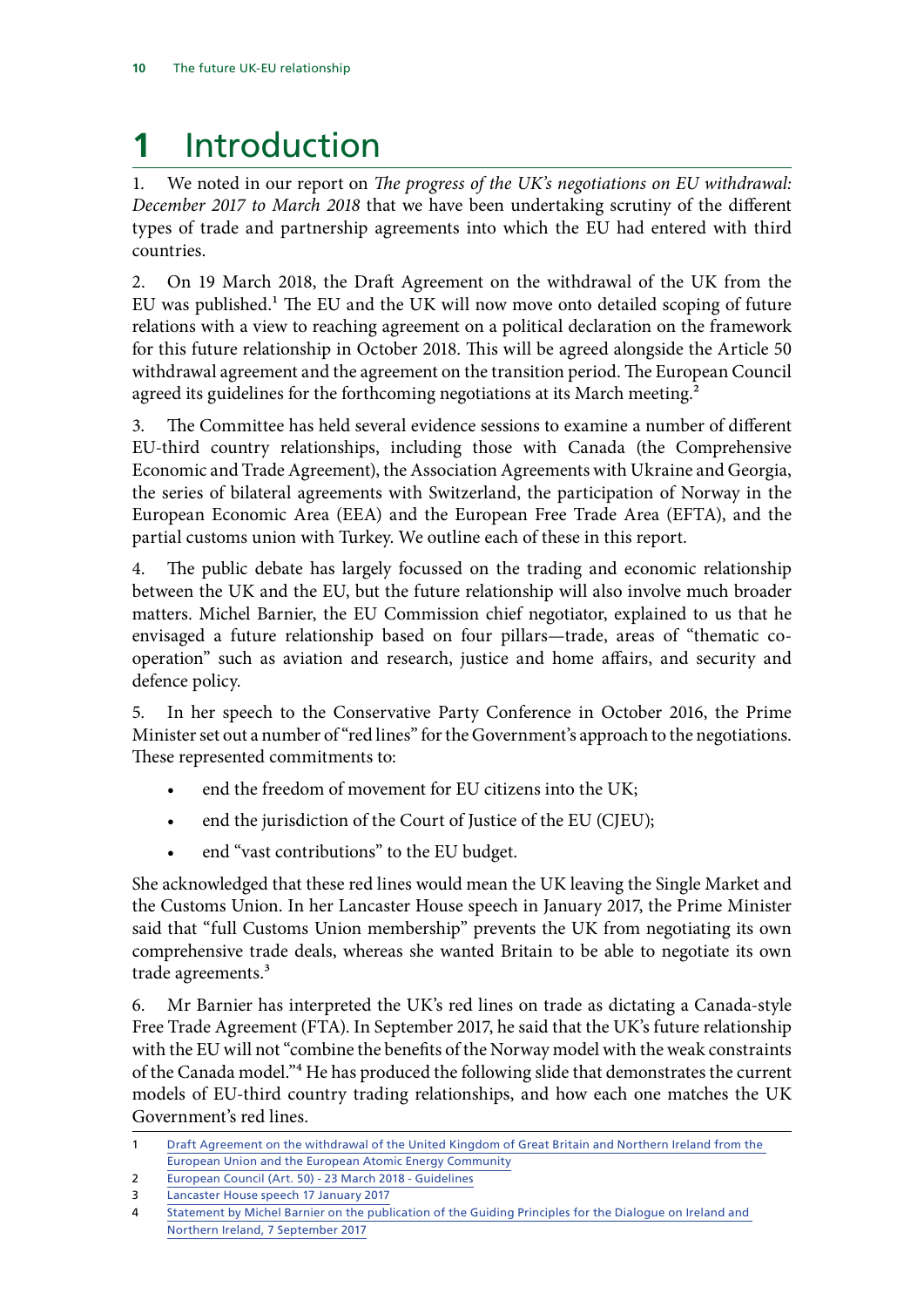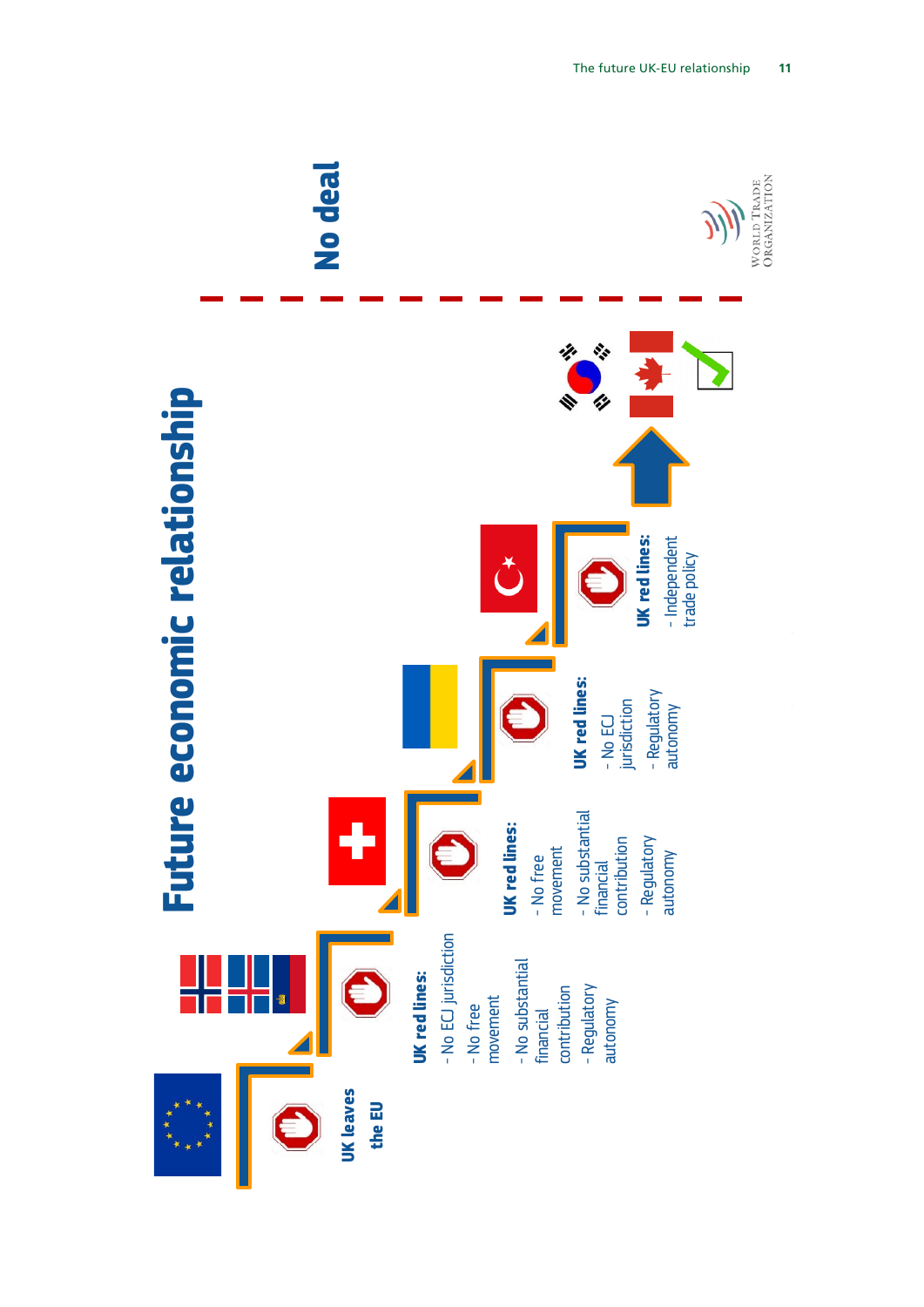<span id="page-15-0"></span>7. The Prime Minister made clear in her Lancaster House speech that she would "not seek to adopt a model already enjoyed by other countries".<sup>5</sup> The White Paper on the United Kingdom's exit from, and new partnership with, the EU, published in February 2017, noted that the UK would seek "a new strategic partnership with the EU, including an ambitious and comprehensive Free Trade Agreement and a new customs agreement".<sup>6</sup> In her Florence speech, she rejected what she termed as a "stark and unimaginative choice" between the EEA model and a Canada-style relationship.<sup>7</sup> It was suggested to us in Brussels that the future relationship would be a unique arrangement.

## **The UK as a Member State**

8. The EU is currently the UK's largest trading partner. In 2016, trade between the UK and the EU accounted for 48% of the UK's total trade with all countries. In 2016, the share of UK exports of goods and services going to the EU was 43%. This comprised exported goods worth over £144 billion and services worth £90 billion.<sup>8</sup> The proportion of all UK exports that go to the EU has fallen to 43% from 54% in 2000.

9. Motor vehicles and parts is the largest [product group](https://www.ons.gov.uk/economy/nationalaccounts/balanceofpayments/datasets/publicationtablesuktradecpa08/current) by value of exports: the UK exported £18 billion of motor vehicles and trailers to the EU in 2016. The next largest product group exported to the EU is chemicals and chemical products, £15 billion in 2016. Meanwhile, 37% of UK service exports went to the EU in 2016, down from 40% in 2015. Financial services contributed more than a quarter of the UK's services exports to the EU (£27 billion out of £90 billion).<sup>9</sup> In 2016, 54% of all UK's imports were from the EU.<sup>10</sup>

10. The UK's economy is integrated into the Single Market which allows products and services from one EU Member State to be sold in another without the need for additional checks. The Single Market aims to make trade easier between Member States, through the free movement of goods, people, services and capital, and through the introduction of rules that remove barriers to trade, and harmonise national rules at EU level. The EU Customs Union is an agreement among EU Member States under which each country has agreed to be bound by the same common external tariffs on imports from third countries, and to remove tariffs from trade in goods between countries within the Union. The common external tariff is part of the EU's Common Commercial Policy.

11. There are other legal requirements on Member States governing their ability to trade within the EU, such as rules on data protection and common product, environmental and labour standards. There are also broader programmes of economic importance that flank the trade relationship, such as co-operation on research and innovation, and rules on competition and state aid. Outside the Single Market, the UK and the EU will have to agree the level of interaction that the UK has with these institutions and structures.

- 6 [The United Kingdom's exit from and new partnership with the European Union White Paper, CM 9417](https://www.gov.uk/government/uploads/system/uploads/attachment_data/file/589191/The_United_Kingdoms_exit_from_and_partnership_with_the_EU_Web.pdf)
- 7 [Florence speech: a new era of co-operation and partnership between the UK and the EU, 22 Sept 2017](https://www.gov.uk/government/speeches/pms-florence-speech-a-new-era-of-cooperation-and-partnership-between-the-uk-and-the-eu)

8 House of Commons Library, Statistics on UK-EU trade, 19 December 2017

9 [ONS, Who does the UK trade with? 2018](https://visual.ons.gov.uk/uk-trade-partners/)

<sup>5</sup> [The government's negotiating objectives for exiting the EU, Lancaster House, 17 January 2017](https://www.gov.uk/government/speeches/the-governments-negotiating-objectives-for-exiting-the-eu-pm-speech)

<sup>10</sup> House of Commons Library, Statistics on UK-EU trade, 19 December 2017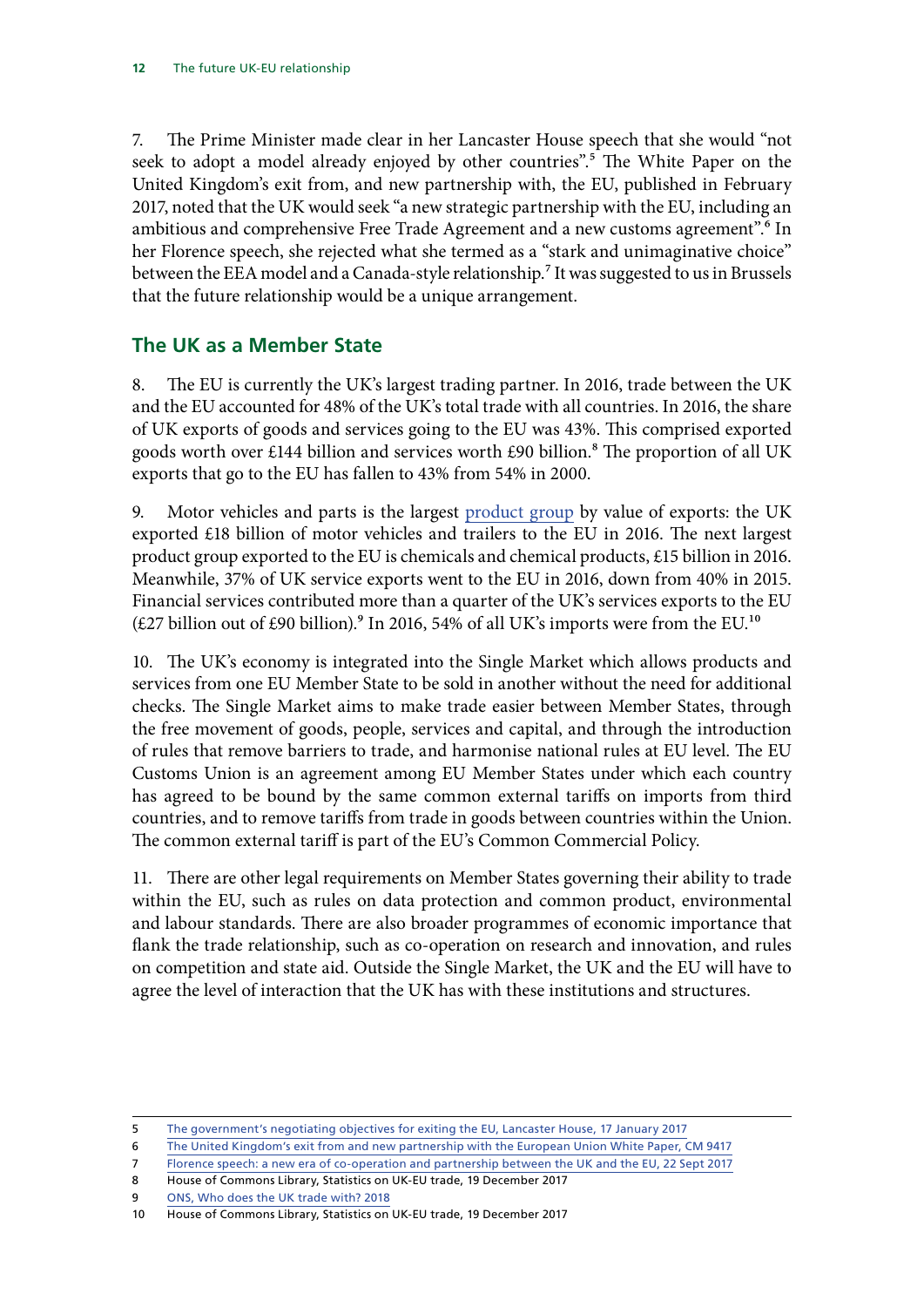# <span id="page-16-0"></span>**2** The EU's existing relationships with third countries

### **Deep and Comprehensive Free Trade Agreement - Canada**

12. The Secretary of State for Exiting the European Union has said that the Government is looking for a bespoke deal, that would probably start with Canada, with the best bits of the Japan and South Korea deals, and then "add to that the bits missing which is the services."11 The EU negotiator, Michel Barnier, has said that, based on the UK Government's own red lines, the UK-EU relationship is likely to be close to the agreement signed with Canada.<sup>12</sup> Professor Richard Whitman, Head of School, Professor Politics and International Relations, University of Kent, told us that Mr Barnier's logic should not be taken as definitive. $13$ 

13. The Comprehensive Economic and Trade Agreement, commonly known as CETA, is a trade deal between the EU and Canada. It has been described by the EU Commission as "the most ambitious trade agreement that the EU has ever concluded" and "a milestone in European trade policy".14 Christophe Bondy, former senior council to Canada on the CETA negotiations, said that the negotiations began with both sides carrying out a joint scoping exercise, which started in 2008.<sup>15</sup> Negotiations were completed in August 2014 and the Agreement was signed on 30 October 2016. The internal discussion between the national government and the provinces and territories in Canada added to the time taken.<sup>16</sup> Its signature was delayed further at the end by objections from the Walloon Parliament, and the agreement finally came into force, provisionally, in September 2017.<sup>17</sup> When asked if he thought the EU-UK negotiations would be shorter than the CETA negotiations, because the UK and EU are starting from a point of harmonisation, Mr Bondy said:

> I think it is a completely distinct situation. The main issue is that you are asking of the EU something that it has never given […] It is difficult to compare, because you are not asking for the same thing from the start.<sup>18</sup>

14. Pascal Lamy, former Director General of the World Trade Organisation, said Brexit was "like removing an egg from an omelette" and that the negotiations will take a long time:

> because, simply, it is very complex. It took many, many years for the EU to move from a common market to a Single Market. […] This process of convergence and integration, mostly through regulatory convergence, has been going on for many, many years. Moving back from that will be complex

16 Q493

<sup>11</sup> Andrew Marr Show [BBC]: [Interview with the Rt Hon. David Davis MP \[Transcript\],](http://news.bbc.co.uk/1/shared/bsp/hi/pdfs/10121703.pdf) 10 December 2017

<sup>12</sup> [Michel Barnier warns UK: You'll get Canada-style trade deal with EU, 24 October 2017](https://news.sky.com/story/michel-barnier-warns-uk-youll-get-canada-style-trade-deal-with-eu-11096092)

<sup>13</sup> Q483

<sup>14</sup> [European Commission proposes signature and conclusion of EU-Canada trade deal, 5 July 2016](http://trade.ec.europa.eu/doclib/press/index.cfm?id=1524)

<sup>15</sup> [Canada-European Union Joint Report: Towards a Comprehensive Economic Agreement](http://www.international.gc.ca/trade-agreements-accords-commerciaux/agr-acc/eu-ue/can-eu-report-can-ue-rapport.aspx?lang=eng). In October 2008, the EU and Canada released a joint study ["Assessing the Costs and Benefits of a Closer EU-Canada Economic](http://trade.ec.europa.eu/doclib/docs/2008/october/tradoc_141032.pdf)  [Partnership](http://trade.ec.europa.eu/doclib/docs/2008/october/tradoc_141032.pdf)".

<sup>17</sup> Q546

<sup>18</sup> Q593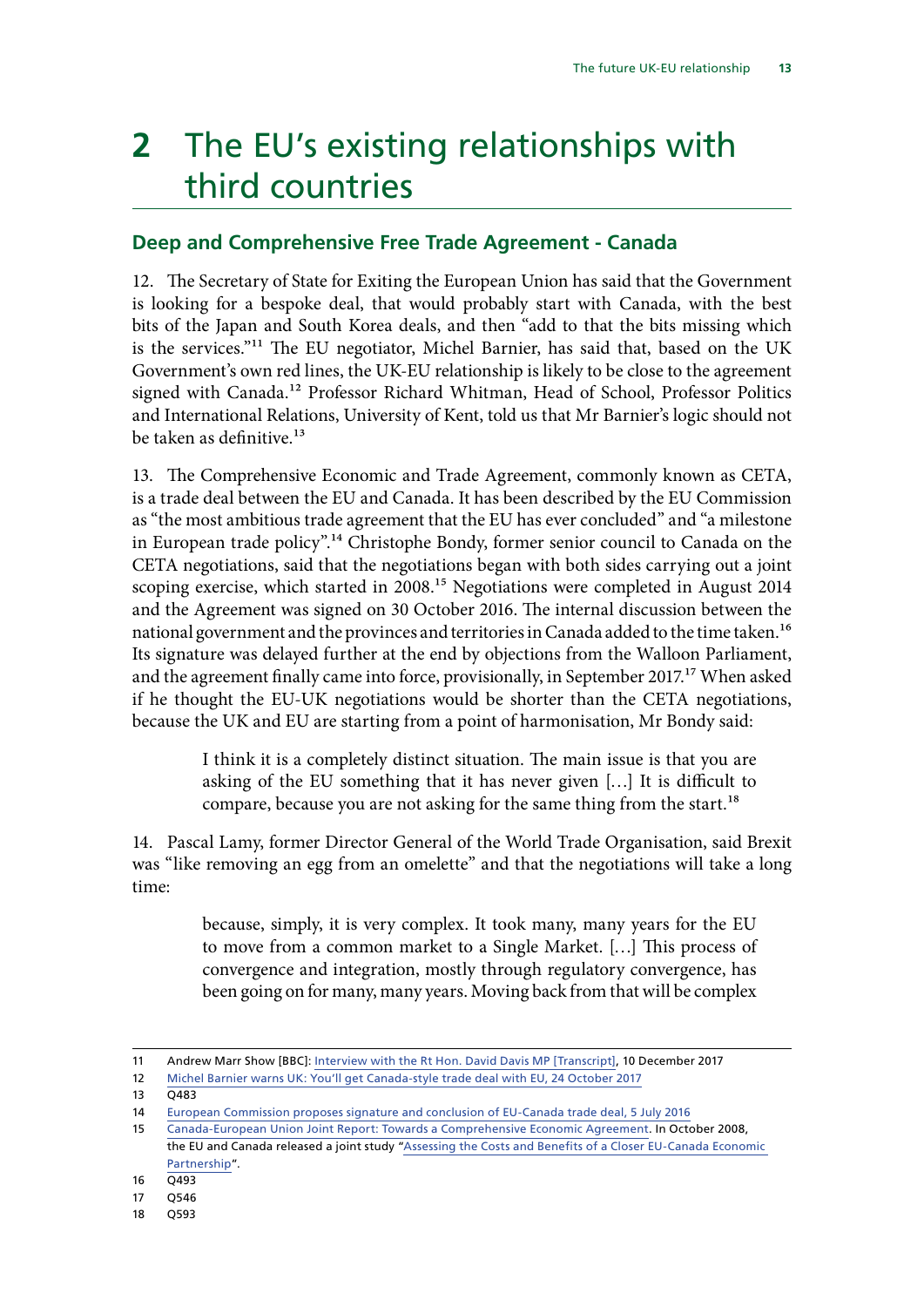and, in my view, for what it is worth, costly. If there were many benefits in moving to a common market and then from the common market to the Single Market, there will be costs in moving back.<sup>19</sup>

15. A Free Trade Agreement along the lines of CETA would not compromise the UK Government's red lines: it would not involve payments to the EU, it would not involve obligations along the lines of the four freedoms associated with the Single Market, it would not constrain trade policy much or involve the CJEU. While the CETA negotiations did consider the temporary entry of workers and enabling visa free access for all EU Member States to Canada, CETA does not provide for free movement.<sup>20</sup>

16. Comparing the CETA agreement to current arrangements as a Member State, Mr Bondy said that CETA was "a very high standard of free trade agreement […] an excellent free trade agreement" but it would not achieve the regulatory participation and harmonisation of being in the EU for 45 years.<sup>21</sup> He said that "With a free trade agreement, you have regulatory autonomy and you have borders."<sup>22</sup>

#### *Goods*

17. CETA removes all tariffs on industrial products traded between the EU and Canada. There is liberalisation of trade in some agricultural products, but not all, such as poultry and eggs,<sup>23</sup> and audiovisual services are also excluded. Fredrik Erixon, Director of the European Centre for International Political Economy, said it might be that the UK-EU FTA could provide zero-tariffs on all goods, but that the important issues would then be "all the practical administrative issues of trade" such as processes for authorising traders to trade without inspection checks and managing rules of origin.<sup>24</sup>

18. Dr Lorand Bartels, University of Cambridge and Senior Counsel, Linklaters, said that leaving the Single Market to trade on a CETA style basis would provide an opportunity for "an independent trade policy and an independent regulatory policy." This may entail divergence from the EU, and so could impact on UK-EU trade, but there would be benefits in allowing the UK to reduce tariffs on some foods lower than the EU tariffs, such as citrus fruits, to provide cheaper food for consumers.<sup>25</sup> The EU does offer duty-free and quota-free imports from least developed countries through its Everything but Arms initiative.<sup>26</sup> Dr Bartels also said that a CETA-type deal would not be compatible with an open border between Northern Ireland and the Republic of Ireland with no checks and no infrastructure.<sup>27</sup> When this was put to David Davis he said that it would depend what was added to the CETA-type deal by way of pluses.<sup>28</sup>

<sup>19</sup> Q1101

<sup>20</sup> Q520, Q579

<sup>21</sup> Q551

<sup>22</sup> Q559

<sup>23</sup> [Statement by President Donald Tusk on the draft guidelines on the framework for the future relationship with](http://www.consilium.europa.eu/en/press/press-releases/2018/03/07/statement-by-president-donald-tusk-on-the-draft-guidelines-on-the-framework-for-the-future-relationship-with-the-uk/) [the UK, 7 March 2018](http://www.consilium.europa.eu/en/press/press-releases/2018/03/07/statement-by-president-donald-tusk-on-the-draft-guidelines-on-the-framework-for-the-future-relationship-with-the-uk/)

<sup>24</sup> Q459

<sup>25</sup> Q574

<sup>26</sup> Q1123, [Everything But Arms \(EBA\) – Who benefits?](http://trade.ec.europa.eu/doclib/docs/2013/april/tradoc_150983.pdf)

<sup>27</sup> Q620

<sup>28</sup> Q735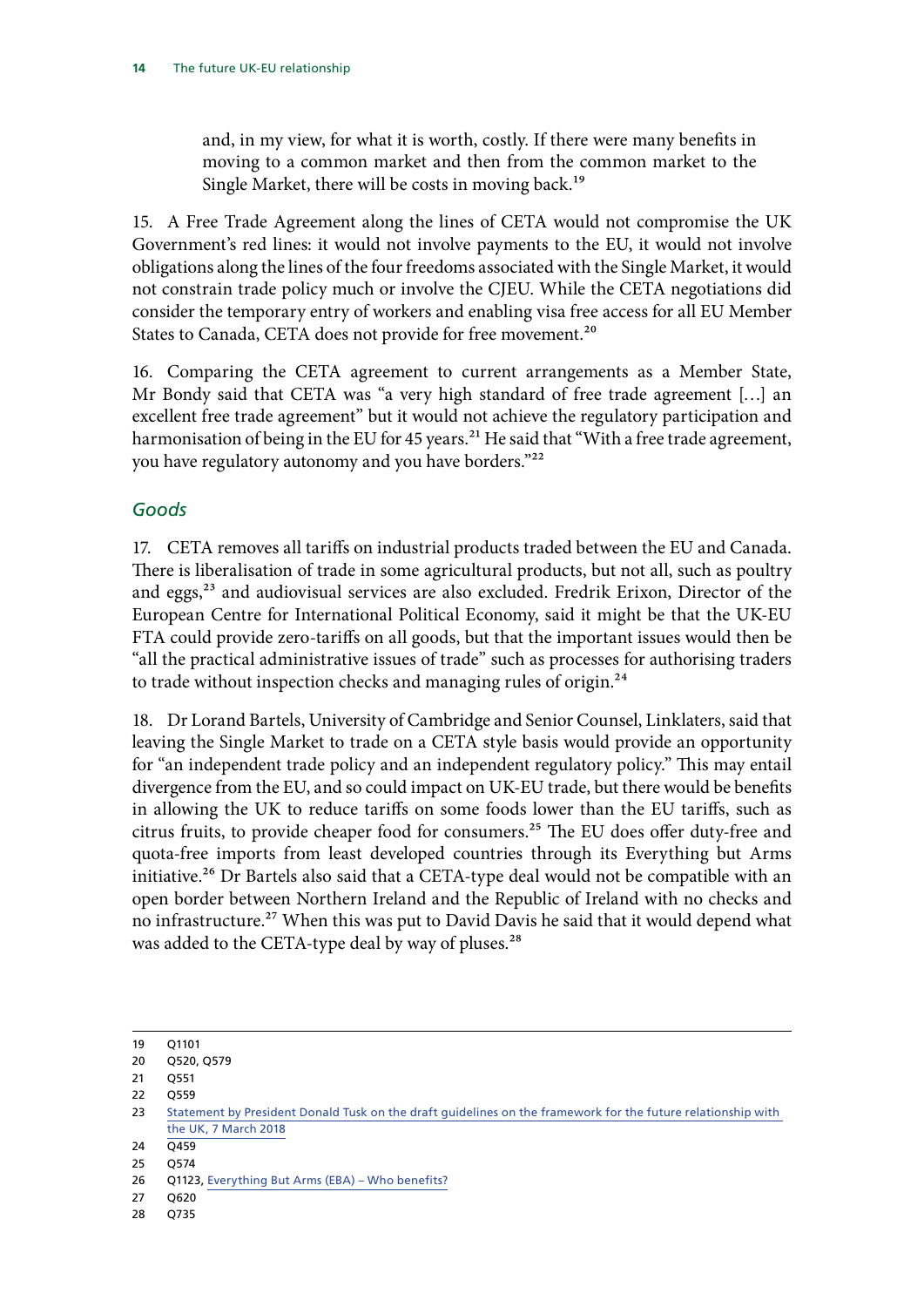#### *Services*

19. CETA does include some provision for trade in services, including access to the Canadian markets in telecoms, energy and maritime transport sectors, and enables EU companies to bid for public procurement contracts in Canada.<sup>29</sup> At the same time, the EU entered a large number of reservations on Canadian access to EU financial markets.<sup>30</sup> Whereas Canadian services' exports might be dependent on tourism and transportation, 80% of the UK economy comprises services and the UK places a higher priority on accessing markets where it can sell its services.<sup>31</sup> While Mr Bondy said he thought CETA represented a "step forward in terms of services", it did not allow a service provider to enter "a different economic space and carry on business without complying with the local laws or without having to show compliance with local laws and regulations".<sup>32</sup> David Henig, UK Trade Policy Specialist, said he would expect the EU to make an offer of its standard schedules on services to the UK, and these are "pretty similar for all trading partners in free trade agreements."33

20. Asked why there might be barriers to a FTA including services with the EU, Mr Erixon told us that there was a tendency across the world, not just in the EU, for regulation in areas such as financial services, telecommunications services and digital services, to operate in a way that made it more difficult to trade with third parties outside of that territory.<sup>34</sup> This was a key difference to the Single Market.<sup>35</sup> Pascal Lamy, former Chief of Staff to Jacques Delors, acknowledged that the Single Market is still imperfect in services.<sup>36</sup> Jessica Gladstone, Clifford Chance, said:

> If you do not get a broad, sweeping commitment for services in the round, there is a challenge. If you start breaking it down and you start getting restrictions added and the commitments being less wide-ranging, you have the challenge of trying to identify which non-tariff barriers will in practice hinder the delivery of those services. You have to identify what licences will not be issued or will be difficult to be awarded. You have to identify what regulations it will be more difficult or more costly to comply with from outside than it is when they are the only set of regulations you have to comply with. When you compound it together, that is the challenge of it. You need to break it down to make sure you know what those obstacles are, you know how to write those into the legal text, and you know how in practice that is going to work for the businesses who export their services.<sup>37</sup>

- 30 Q499
- 31 Qq475–476. [Fredrik Erixon, The Canada-EU trade deal is no model for Brexit, 26 March 2016](https://capx.co/the-canada-eu-trade-deal-is-no-model-for-brexit/)
- 32 Q549
- 33 Q1248
- 34 Q479
- 35 Qq488–489
- 36 Q1124
- 37 Q1249

<sup>29</sup> Qq567–568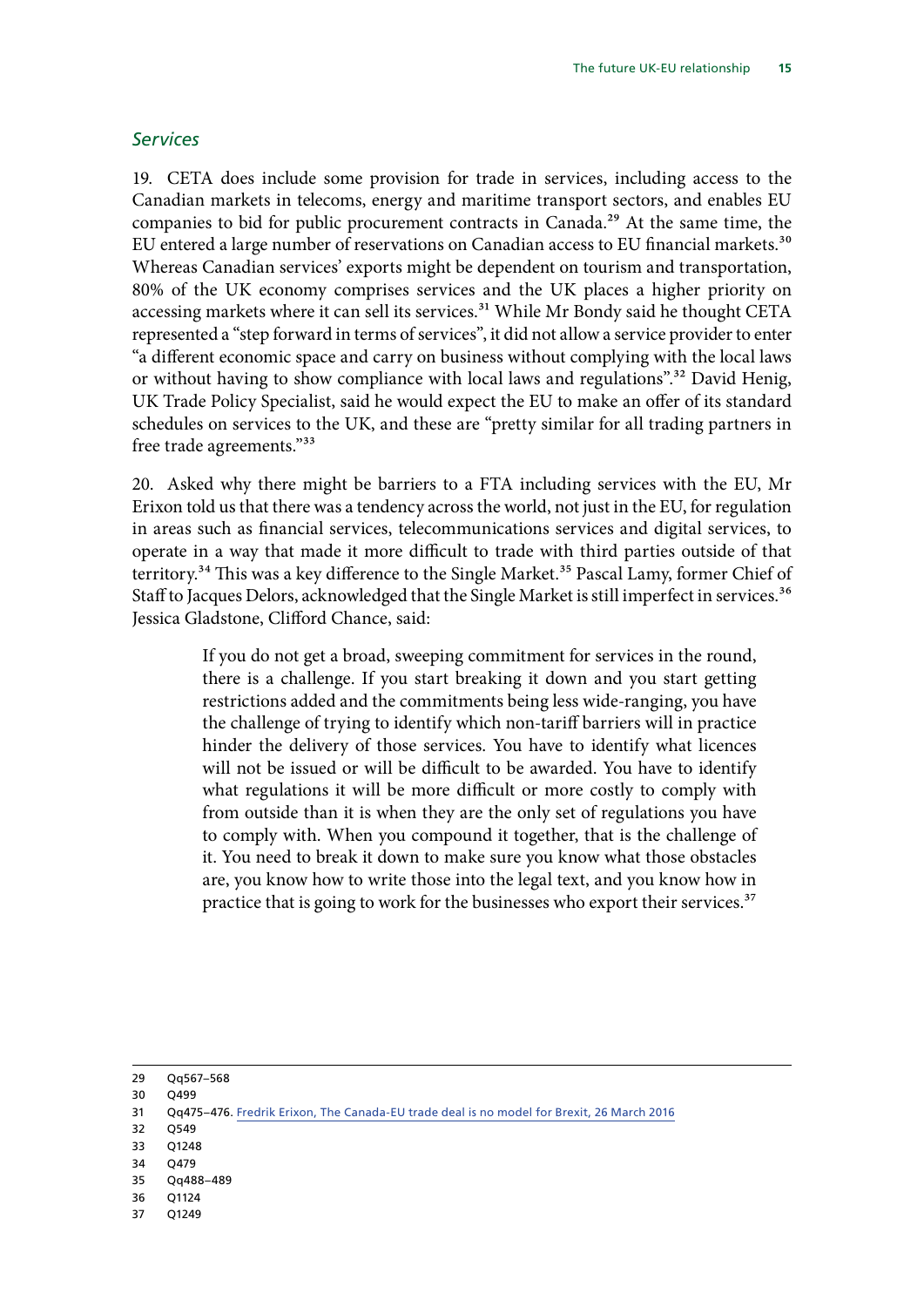21. Mr Erixon expected that there would be an agreement on financial services, because it was in the interests of both the UK and the EU to maintain the supply of capital and financial services across Europe, not least because of UK financial services content in industrial exports from countries such as Germany.<sup>38</sup> However, while financial services might be part of the UK-EU deal, he anticipated a "material difference between being in the Single Market and having an FTA in terms of what type of access you will have."<sup>39</sup>

#### *Mutual recognition agreements*

22. CETA includes a Protocol on the mutual acceptance of conformity assessment for products such as electrical equipment, toys, some machinery and hot water boilers.<sup>40</sup> It allows for Canada's assessment bodies to certify that goods made in Canada meet European standards, and vice versa—not the mutual recognition of the actual standards. In some areas Canada has agreed to follow EU rules without reciprocation, and with no influence in how the EU sets those rules.<sup>41</sup> In her Mansion House speech, the Prime Minister called for a "comprehensive system of mutual recognition" to "ensure that, as now, products only need to undergo one series of approvals, in one country, to show that they meet the required regulatory standards."<sup>42</sup> In addition to the Protocol on the mutual acceptance of the results of conformity assessment, CETA includes a framework for mutual recognition of testing, providing a structure for individual agreements to be reached for individual products depending on the specific regulations for the particular product. David Henig said:

> It is very difficult to get an overall framework that says, "Where the EU requires testing, it is all allowed to be carried out within the UK". The EU has not done that for any other country, so we would have to go through a process of doing this EU regulation by EU regulation. As you can appreciate, there are an awful lot of those EU regulations.<sup>43</sup>

Not every product needs to be tested within the EU according to EU standards. David Henig said complex products, e.g. chemicals, are tested, while in some areas, such as telecommunications, the standards are international.<sup>44</sup> And for a large number of less complicated products, it may be sufficient for the supplier to declare that the product meets all known regulations and standards.<sup>45</sup> He said it would be for the UK "to go through every product, and to go through all the regulations relating to that product, to establish the way that the UK products might be affected by these regulations."46

38 Q515

- 39 Q516
- 40 Protocol on the mutual acceptance of the results of conformity assessment, Annex 1
- 41 [Beth Oppenheim and Charles Grant, UK + EU = Canada+? 1 December 2017](http://www.cer.eu/insights/uk-eu-canada)
- 42 [Mansion House speech, 2 March 2018](https://www.gov.uk/government/speeches/pm-speech-on-our-future-economic-partnership-with-the-european-union)
- 43 Q1243
- 44 Qq1270–1271

46 Q1273

<sup>45</sup> Qq1268–1271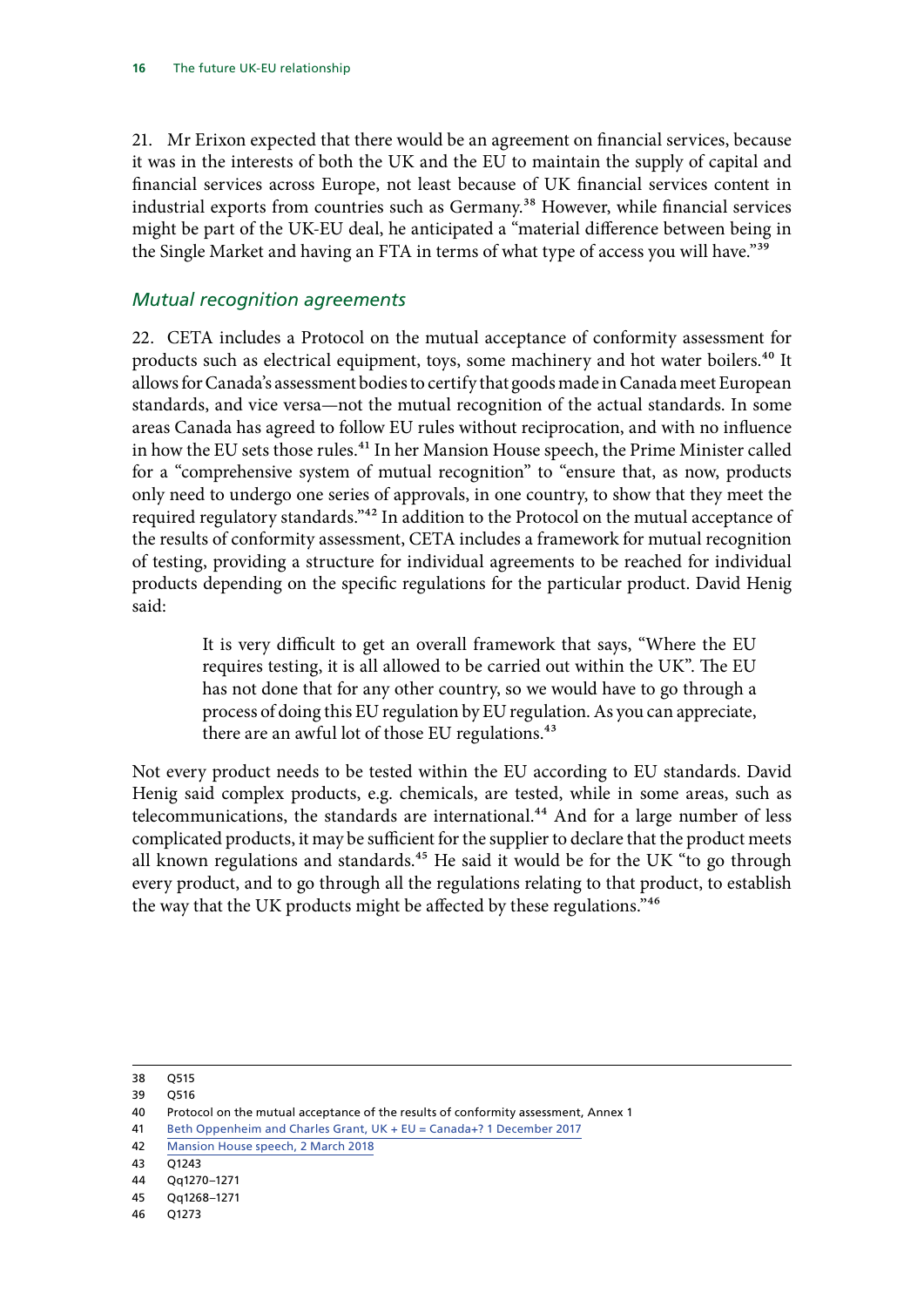23. CETA does include a Framework for Mutual Recognition on professional qualifications, where:

> Each Party shall encourage its relevant authorities or professional bodies, as appropriate, to develop and provide to the Joint Committee on Mutual Recognition of Professional Qualifications […] joint recommendations on proposed MRAs [Mutual Recognition Agreements].47

The framework does not provide for each party to recognise automatically the qualifications of individuals from the other, but for the relevant bodies, such as professional bodies in each country, to talk to each other about how to recognise each other's qualifications.<sup>48</sup> The European Council Article 50 draft negotiating guidelines, published on 7 March 2018, includes reference to "a framework for the recognition of professional qualifications."<sup>49</sup>

24. Dr Bartels told us that where the EU has agreed an MRA, it has been on an unequal basis.50 Mr Bondy made a similar point with reference to the EU-Ukraine relationship:

> If you are participating as, say, the Ukraine in certain aspects, it is because you are fully compliant with the EU-determined rules, not jointly determined but EU-determined.<sup>51</sup>

He added that there was a clear difference between being in the Single Market and a relationship based on a FTA:

> The difference between a trade agreement and a Single Market is that, in a Single Market, there are rules that are deeply harmonised that are jointly developed for all member states. […] With a free trade agreement, you have regulatory autonomy and you have borders.<sup>52</sup>

25. Dr Bartels noted that the UK-EU negotiations will replace "complete convergence because of the Single Market" to either "harmonised legislation or mutual recognition". He argued that:

> So long as those legal regimes continue, I cannot see any reason why the EU should not be obliged to continue this type of recognition. This is something that the EU negotiators do not accept, but it follows from WTO law, with one exception to do with financial services.<sup>53</sup>

Mr Lamy's view as to whether the EU would have to continue to recognise UK standards:

No. The EU will keep, as the UK will, its total sovereignty in deciding on specifications for goods or domestic regulation for services, which is the equivalent for services.<sup>54</sup>

- 49 European Council (Art. 50) (23 March 2018) Draft Guidelines, 7 March 2018
- 50 Q561
- 51 Q559
- 52 Q559
- 53 Q561
- 54 Q1159

<sup>47</sup> CETA Article 11.3 Negotiation of an MRA

<sup>48</sup> See Q468-Q473 for discussion on how MFN clause applies in general (WTO) and specifically (in a FTA), and how they relate to services and investment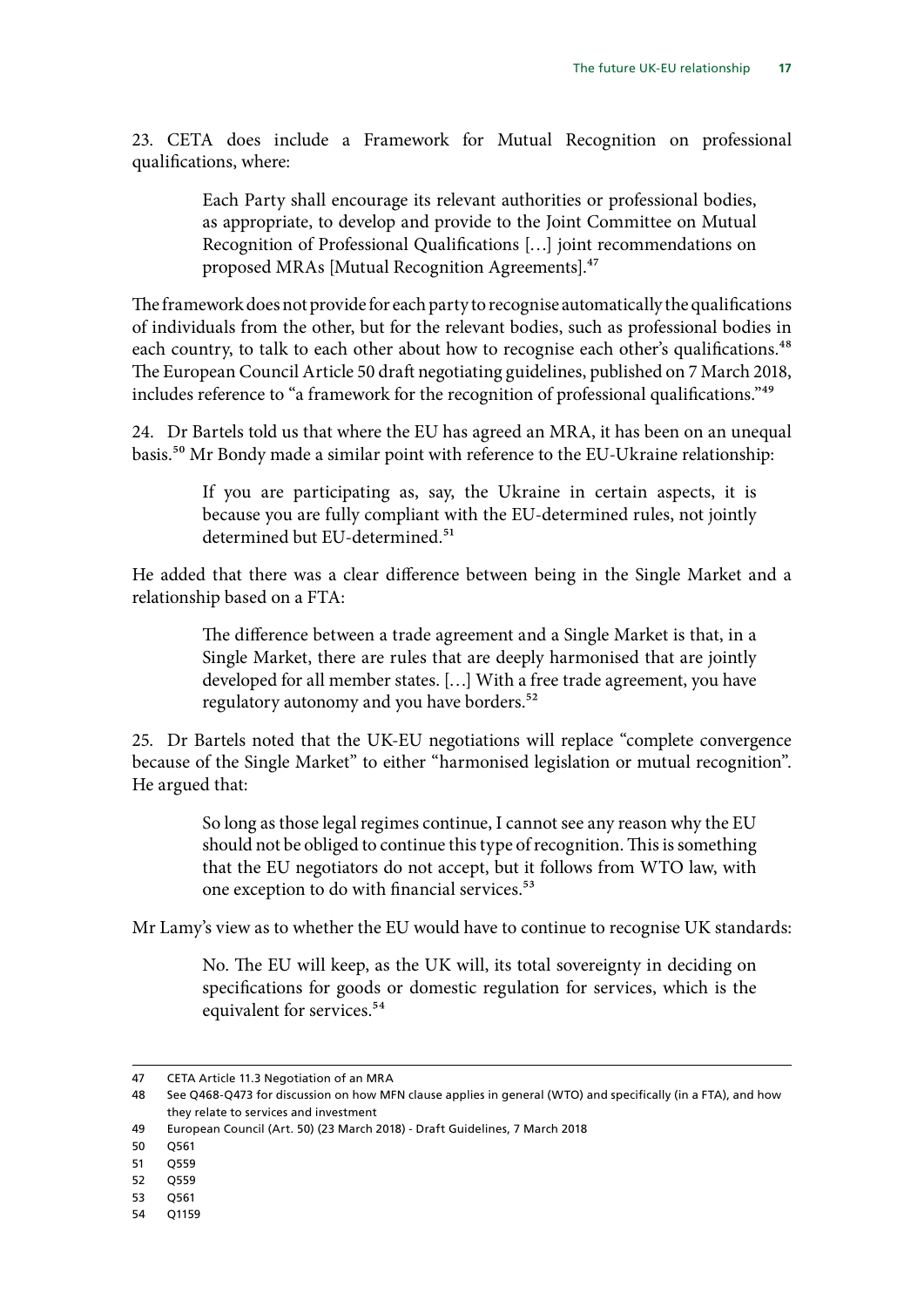#### 26. Dr Bartels also said that:

The only other trade agreement that I have encountered that has anything resembling the EU's mutual recognition and to some extent harmonisation model is the agreement between Australia and New Zealand. Even that agreement has many more carve-outs than what one sees in the EU. […] Regulatory co-operation does not really exist.<sup>55</sup>

27. Explaining the barriers to the EU-UK relationship 'cloning' the mutual recognition practices for services from the Single Market, Mr Erixon said there will be differences, depending on the service, and whether it is a sector with a substantial body of EU regulation or where a licence approval is necessary. He said:

> We should bear in mind that the EU does not like mutual recognition agreements outside the Single Market. It has not done many of them.<sup>56</sup>

This would not, however, necessarily preclude one being done for the UK-EU Agreement, and it would be in both our interests to pursue this.

28. Mr Barnier said on 20 November 2017 that "a legal consequence of Brexit is that UK financial service providers lose their EU passport" and that the EU "will have the possibility to judge some UK rules as equivalent".<sup>57</sup> Equivalence is a lesser form of mutual recognition, where there is recognition that the standards of another are the same, but that recognition can be unilaterally withdrawn at any time.<sup>58</sup> The Prime Minister, in her Mansion House speech on March 2018, and the Chancellor in his speech at HSBC on 7 March 2018, have made the case for more comprehensive mutual recognition for financial services.<sup>59</sup>

29. Ms Gladstone said that the drawback with equivalence was that outside the EU, the UK would no longer have influence in writing the rules, and would be a rule taker on financial services.<sup>60</sup> She explained Clifford Chance had developed a model for mutual recognition "at the regulatory level" with the aim of enabling financial services to continue to operate "in a way they have been used to". Ms Gladstone said the Clifford Chance model would be different to passporting as "Everything is different from passporting. It is definitely a step away from that".<sup>61</sup> Dr Stephen Woolcock, Associate Professor in International Relations, London School of Economics, told us that overcoming the barriers to mutual recognition would be an important test of whether the "plus plus plus" could be added to a Canada style agreement. Most FTAs looked to manage convergence, whereas the UK was trying to negotiate "having some kind of regulatory divergence".62 If it wanted an agreement involving regulatory divergence it would need to negotiate a solution for arbitration.<sup>63</sup>

 $60 \overline{01254}$ 

- 62 Q503
- 63 Q540

<sup>55</sup> Q561

<sup>56</sup> Q490

<sup>57</sup> [Michel Barnier speech at 'The future of the EU' Conference, 20 November 2017](http://www.cer.eu/in-the-press/speech-michel-barnier-future-eu-conference)

<sup>58</sup> The IFG Quick guide to the language of trade: mutual recognition

<sup>59</sup> [Mansion House speech, 2 March 2018](https://www.gov.uk/government/speeches/pm-speech-on-our-future-economic-partnership-with-the-european-union) and [Chancellor speech on financial services, 7 March 2018](https://www.gov.uk/government/speeches/chancellors-hsbc-speech-financial-services)

<sup>61</sup> Q1255. See also Q1276 and UK Finance, Supporting Europe's Economies and Citizens, September 2017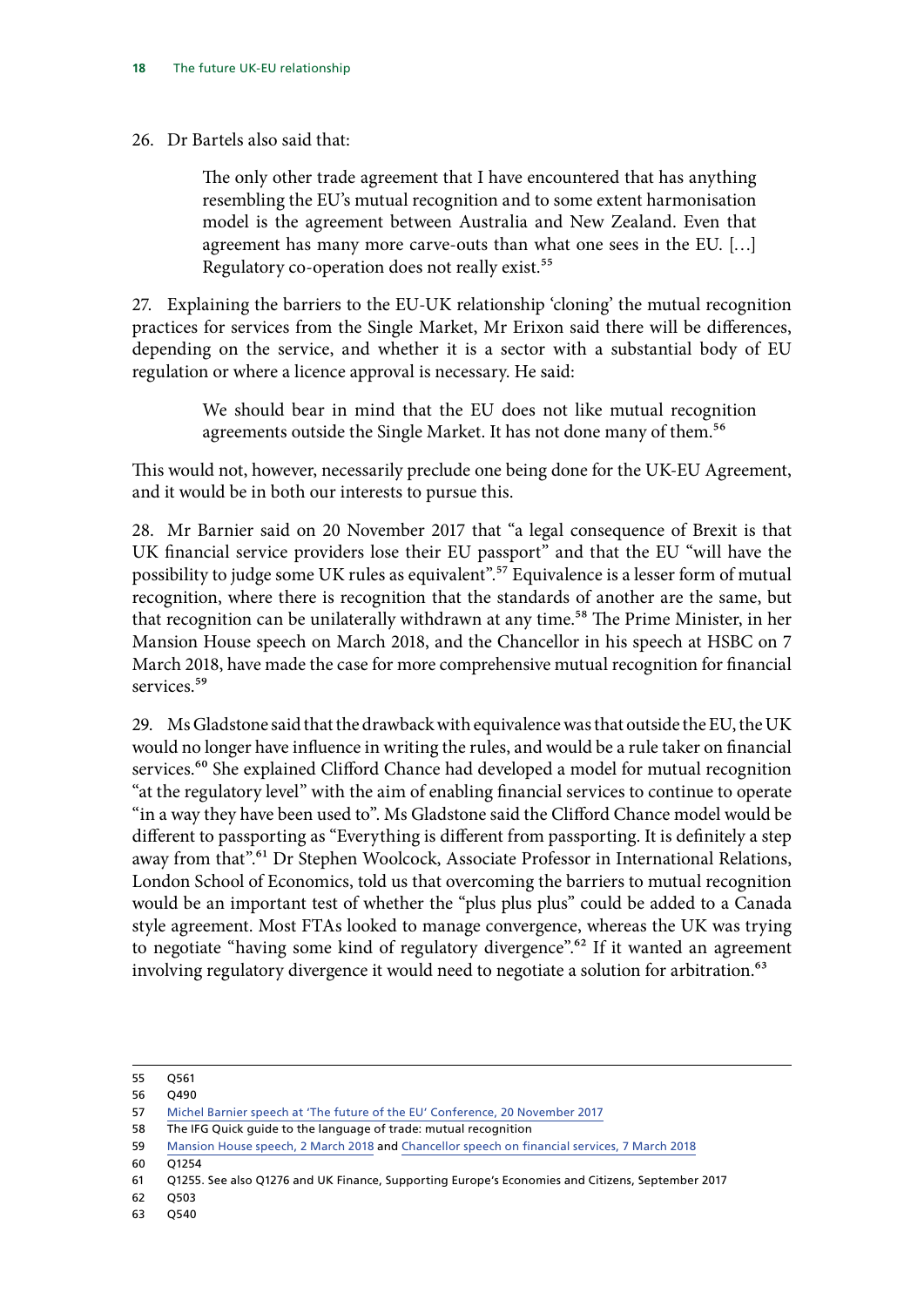### *Transatlantic Trade and Investment Partnership (TTIP)*

30. The US and the EU agreed to seek a trade agreement to encourage trade across the Atlantic. The first negotiating round was July 2013, initially frozen in January 2014 following disagreement on the investment section, and then for the US election in 2016. While the TTIP negotiations did not reach agreement, we looked at the lessons that came out of the process and how it compared to CETA.

31. Mr Lamy said that the TTIP negotiation was "precisely about regulatory convergence"<sup>64</sup> and Mr Bondy told us that "With TTIP they went a step further with attempts at regulatory co-ordination".65 In a speech on TTIP in 2013, Karel de Gucht, then European Trade Commissioner, said the EU's proposals for the regulatory chapter of TTIP included the creation of a Regulatory Co-operation Council, which would bring together the important EU and US regulatory agencies, to consider new priorities for regulatory co-operation and ways to avoid future regulations that might create unnecessary trade barriers. He said, "Neither side will be successful if it seeks to impose its system on the other."<sup>66</sup> Sam Lowe, Centre for European Reform, told us that TTIP did not go further than the CETA deal in its approach to services.<sup>67</sup> On what TTIP offered on financial services, he said:

> Essentially, the proposal is that it would co-ordinate in regard to ongoing international discussions on financial regulation that is coming up, and also to its own—other things that individual parties have coming up, in order to avoid unnecessary barriers emerging—and then have a systemic discussion around areas where equivalence rulings could be appropriate.<sup>68</sup>

David Henig said the regulatory convergence aspect of TTIP:

[...] was intended to be ground-breaking for the EU and the US. There was going to be a huge degree of dialogue, of potentially moving towards shared regulatory solutions, with two regulatory superpowers coming together to discuss this. [...] that dialogue was never completed.<sup>69</sup>

Furthermore, he said that progress made on TTIP had been because the UK was pushing inside the EU for it to happen, but this would no longer be the case.<sup>70</sup>

#### *CETA and the Most Favoured Nation Clause*

32. The Most Favoured Nation (MFN) clause in the CETA ensures that, if the EU offers a more generous deal to another party in a bilateral trade negotiation, then that benefit must be extended automatically to Canada. Similar clauses are included in the South Korea and Singapore agreements. Dr Woolcock described this as "a bit of a constraint in terms of what the EU is likely to agree to on financial services."71 MFN provisions do not cover the entire agreement but do apply in respect of investment, cross-border provision

<sup>64</sup> Q1108 65 0560

<sup>66</sup> [Karel De Gucht, Transatlantic Trade and Investment Partnership \(TTIP\) – Solving the Regulatory Puzzle, 10](http://europa.eu/rapid/press-release_SPEECH-13-801_en.htm)  [October 2013](http://europa.eu/rapid/press-release_SPEECH-13-801_en.htm)

<sup>67</sup> Q1064

<sup>68</sup> Q1079

<sup>69</sup> Q1277

<sup>70</sup> Q1277

<sup>71</sup> Q461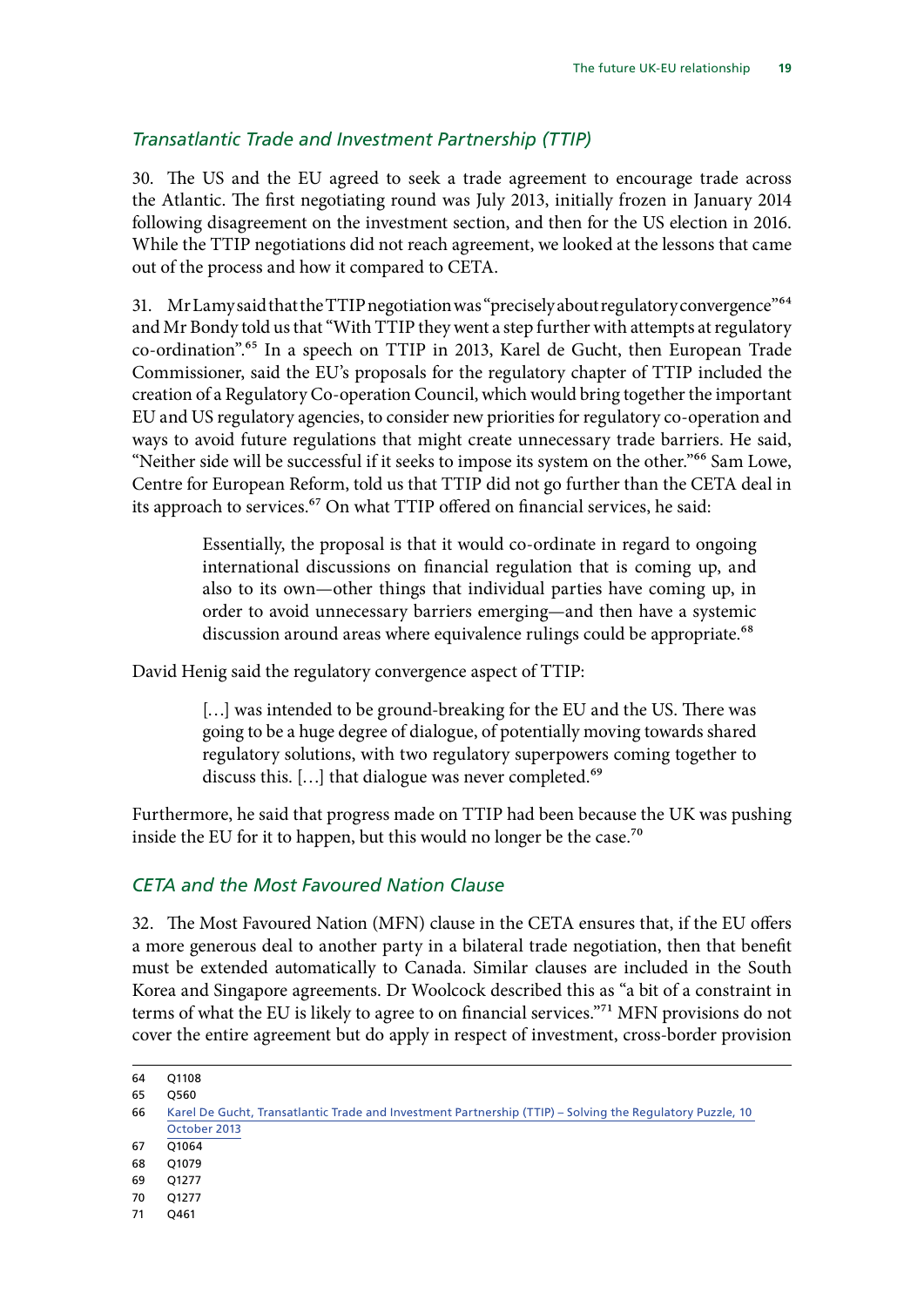of services and financial services.72 In addition, there are three situations where the clause is not caught: endeavouring to create an internal market (e.g. Norway), the second is for an accession country, and third where there is sufficient regulatory approximation.<sup>73</sup> Ms Gladstone suggested it might be possible for the EU and the UK to have a mutual recognition agreement on financial services with an underlying requirement that the UK and EU regulators would perform in a particular way. Another nation wishing to take advantage of the MFN clause would need to conform also to the mutual recognition requirements. In this way, it would open up a renegotiation for the EU but it would not be an automatic opening up of the same benefit.<sup>74</sup>

33. Broadcasting is generally not covered in EU FTAs, a point acknowledged in the Prime Minister's Mansion House speech,<sup>75</sup> and CETA is no exception. Canada has a long tradition of supporting a national broadcaster and national television programmes.<sup>76</sup> In the EU, culture is also sensitive for many countries which wish to protect their own national broadcasting. Mr Bondy explained in respect of CETA:

> There was a reservation taken in the services and investment area: "The EU reserves the right to adopt and maintain any measure with regard to broadcasting transmission services".77

He also pointed out that the MFN clause in the CETA agreement would capture audio transmission, so any benefit offered in future to the UK would also have to be offered to Canada:

> When the EU is articulating its lists of reservations, there were many things that were never in its contemplation that it would give to anyone but a member of the club. If the UK comes in now saying, "Actually, we want that benefit. We want to be able to fly from point to point in different parts of the EU. We want audio transmission services access", or what-have-you, the MFN element of the investment and services chapter in CETA will kick in and you have to give in to Canada.78

#### *CETA and the Strategic Partnership Agreement*

34. Alongside CETA, the EU and Canada agreed a Strategic Partnership Agreement (SPA). Professor Whitman told us that the SPA included areas where both parties sought political co-operation, such as in security and foreign policy, but also broader sectoral cooperation such as sustainable development and investment. We were told that the SPA is aspirational, whereas the UK agreement would have to be "nuts-and-boltsy", looking at where the UK and EU already collaborate and working out how to maintain as much of that collaboration as possible.79

<sup>72</sup> Q463

<sup>73</sup> Q1075. The witness suggested there were two aspects to understanding what sufficient regulatory approximation could mean. 1) whatever the EU says it means, and 2) the views of the third countries that have this clause, and the lawyers of businesses based in those countries.

<sup>74</sup> Qq1256–1257

<sup>75</sup> [Mansion House speech, 2 March 2018](https://www.gov.uk/government/speeches/pm-speech-on-our-future-economic-partnership-with-the-european-union)

<sup>76 0582</sup> 

<sup>77</sup> Q554

<sup>78</sup> Q554

<sup>79</sup> Q530. See also Qq1201–1202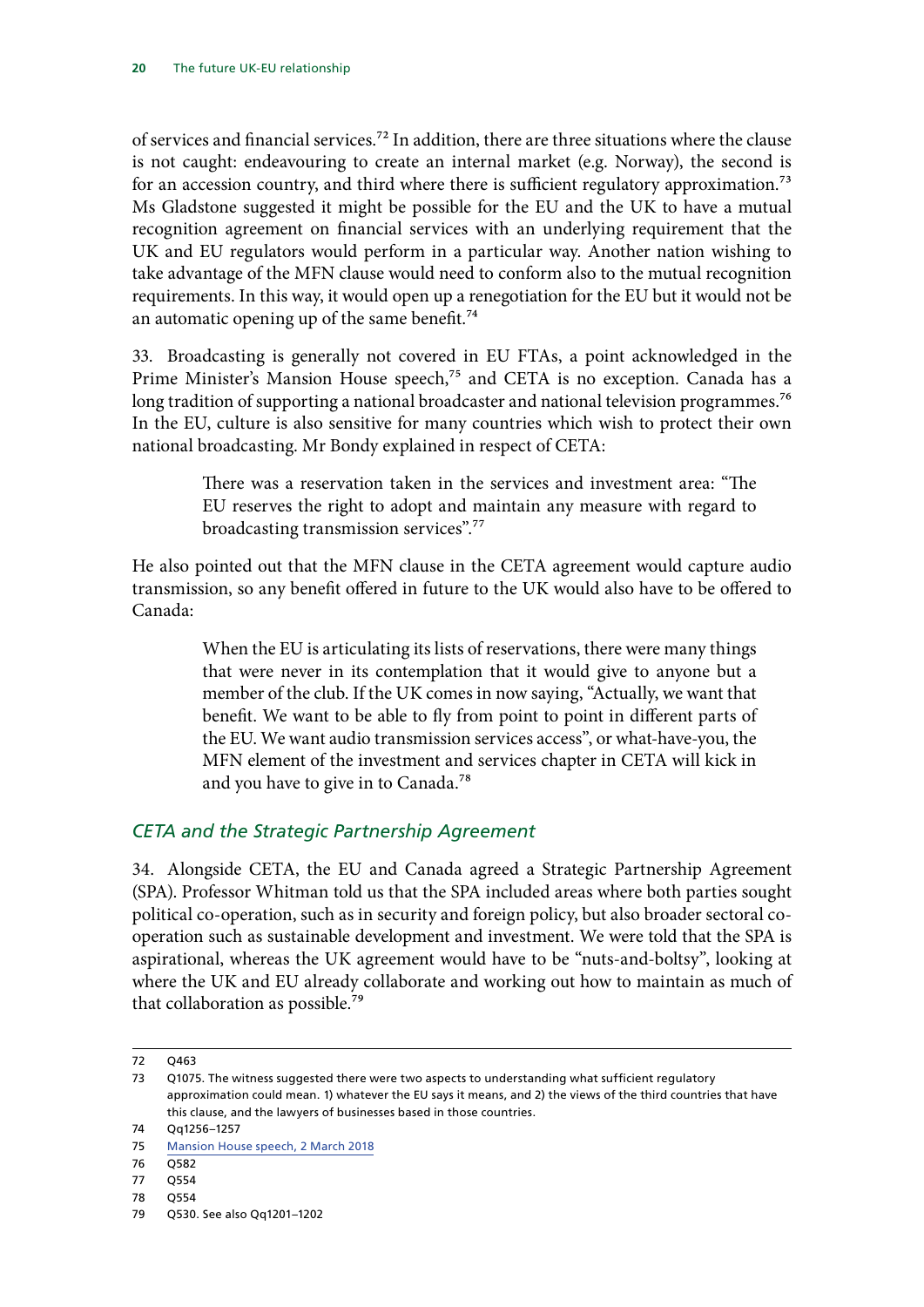35. Professor Whitman told us that the UK and the EU should have much more ambition than the Canadian SPA, so it would be "something like an SPA-plus-plus-plus-plus-plus".<sup>80</sup> He characterised the objective as to achieve "something where the UK is as embedded as possible but also recognised as being a non-member state."<sup>81</sup> He perceived a lack of thought going on in other Member State capitals as to what this future relationship might look like, and how the complexities of the "institutional plug-in and the legal issues" for involving a non-member state outside the jurisdiction of the CJEU in this way might be resolved.82

<span id="page-24-0"></span>36. **T he Comprehensive Economic and Trade Agreement (CETA) between the UK and Canada is an arrangement designed to meet the trading objectives of both Canada and the EU. It does not eliminate all tariffs and provides for market access some way short of Single Market participation. The trading relationship between the UK and the EU is very different and so a "CETA-style" agreement with the UK would need to reflect markets that are already very much more integrated. A cut and paste of CETA would not be a good deal for the UK or the EU.**

<span id="page-24-1"></span>37. **A more ambitious trade deal for the UK with the EU would need to accommodate anticipated regulatory divergence, from an identical starting point, rather than convergence. The Secretary of State for Exiting the EU said that the UK would start with Canada, and then "add to that the bits missing which is the services". The ability to elevate CETA into CETA plus plus plus so that it made up for any loss in services trade consequent on leaving the Single Market would require an unprecedented development of mutual recognition agreements far more ambitious than any previously agreed by the EU with a third country. There is no precedent for any EU Member State leaving the EU or the type of new deep and special partnership that the UK is seeking.**

<span id="page-24-2"></span>38. **Most Favoured Nation provisions in CETA (and in other EU Free Trade Agreements) provide that, if the EU offers the UK greater benefit in cross border provision of services and financial services, then it must offer the same benefit to Canada. This would be a consideration affecting the EU's willingness to provide the UK with generous market access in services as part of such a deal. There are exceptions that enable greater market access without triggering the MFN clause, for example mutual recognition. The Government would need to consider how it could use the available exceptions to improve on cross border services provided in CETA. MFN provisions are likely to be particularly sensitive in respect of broadcasting.**

<span id="page-24-3"></span>39. **Alongside CETA, the EU and Canada negotiated a Strategic Partnership Agreement. This falls a long way short of the level of co-operation that the UK would wish to maintain. However, whilst there will be linkages between the two (for example in respect of data protection provisions underpinning both security co-operation and trade), there is no reason why a more limited trade deal could not sit alongside a very close strategic partnership.**

<sup>80</sup> Q527

<sup>81</sup> Q543

<sup>82</sup> Q545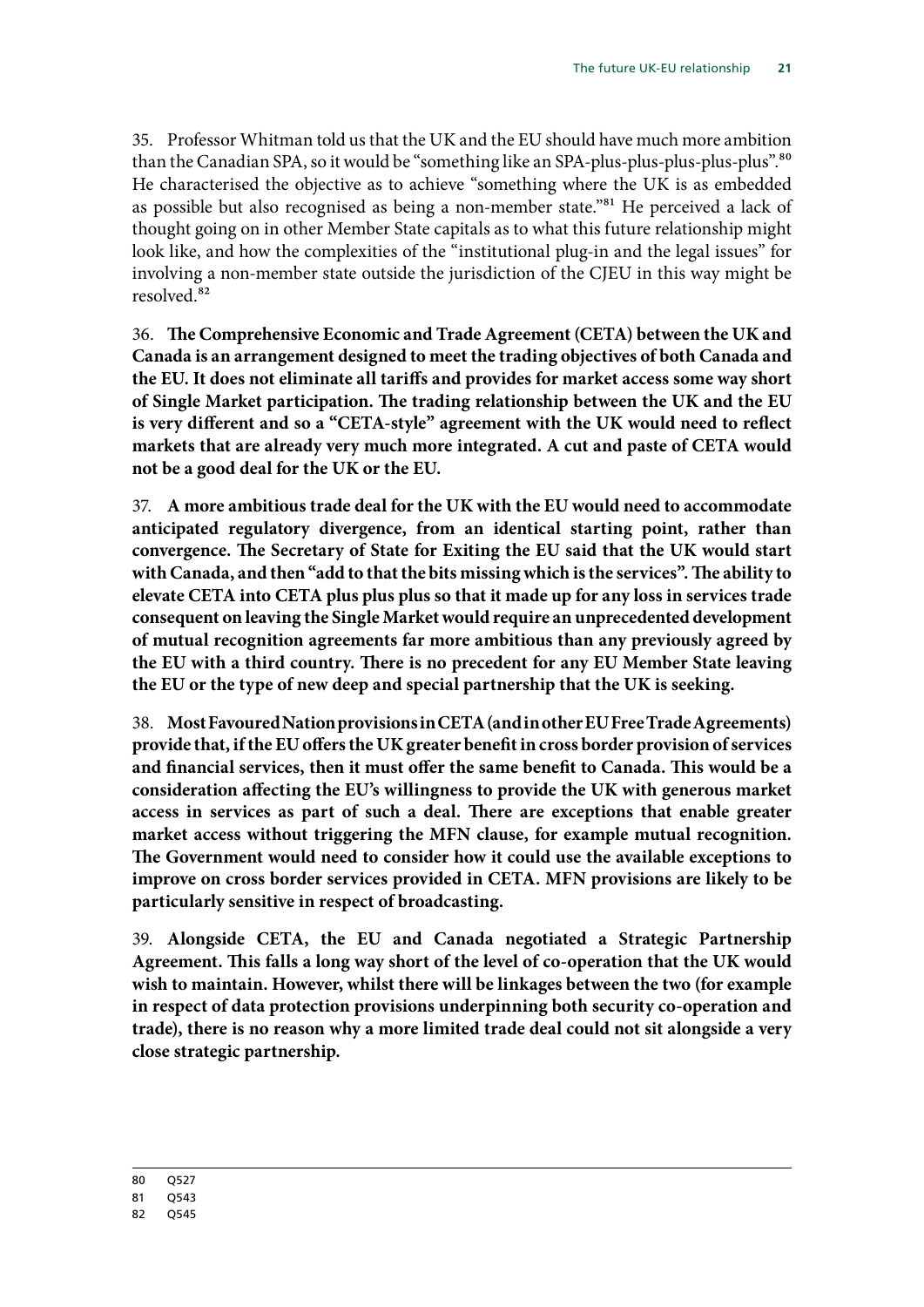# <span id="page-25-0"></span>**Association Agreement - Ukraine**

### *Association Agreements under Article 217 TFEU*

40. An association agreement is a treaty between the European Union and a non-EU country that creates a framework for co-operation between them. Its legal basis is defined in Article 217 of the Treaty on the Functioning of the EU which provides for "an association involving reciprocal rights and obligations, common action and special procedures". The EU uses an association agreement to create "privileged links" with a non-member country. These privileged links can involve setting up a free trade area between them, or creating broader economic and political co-operation in areas of mutual interest–for example, on defence and security, migration, environmental protection and energy, science, and education. As they can cover areas beyond trade, they can be more extensive than free trade agreements.

41. The EU's association agreements include Stabilisation and Association Agreements with Western Balkan countries and those that include a Deep and Comprehensive Free Trade Area (DCFTA), namely those with Ukraine, Georgia and Moldova. The DCFTAs in the three agreements with Ukraine, Moldova and Georgia are new to EU association agreements. They cover: market access for goods; trade remedies; technical barriers to trade, standardisation, metrology, accreditation and conformity assessment; sanitary and phytosanitary measures; customs and trade facilitation; establishment, trade in services and e-commerce; current payments and movement of capital; public procurement; intellectual property; competition; trade-related energy; transparency; trade and sustainable development; dispute settlement; mediation mechanism; approximation; rules of origin; mutual administrative assistance in customs matters; and participation in EU programmes.

42. The agreements also include selective participation in EU agencies, as Michael Emerson, Senior Research Fellow at the Centre for European Policy Studies, explained to us:

> There is a list of about 30 EU agencies that are officially open to neighbouring non-member states that wish to associate with the policy in question. One could expect the British Government, sooner rather than later, to comb through this list and say what they like … There are loads of things in there that are open. This is linked to the DCFTA question: which of the chapters of EU legislation does the UK wish to continue to relate to? If we want to carry on with that, we can take the agency with it.<sup>83</sup>

43. Access to the EU's Internal Market in the agreements is staggered over a number of years, as Dr Tamara Kovziridze, the Georgian former Chief Negotiator of EU-Georgia Association Agreement, explained to us:

> One of the key elements of this agreement is conditionality and the legal approximation process. The very logic is that the three countries are supposed to bring their legislation and implementation practice close to the European Union, and this will take about 10 years. The maximum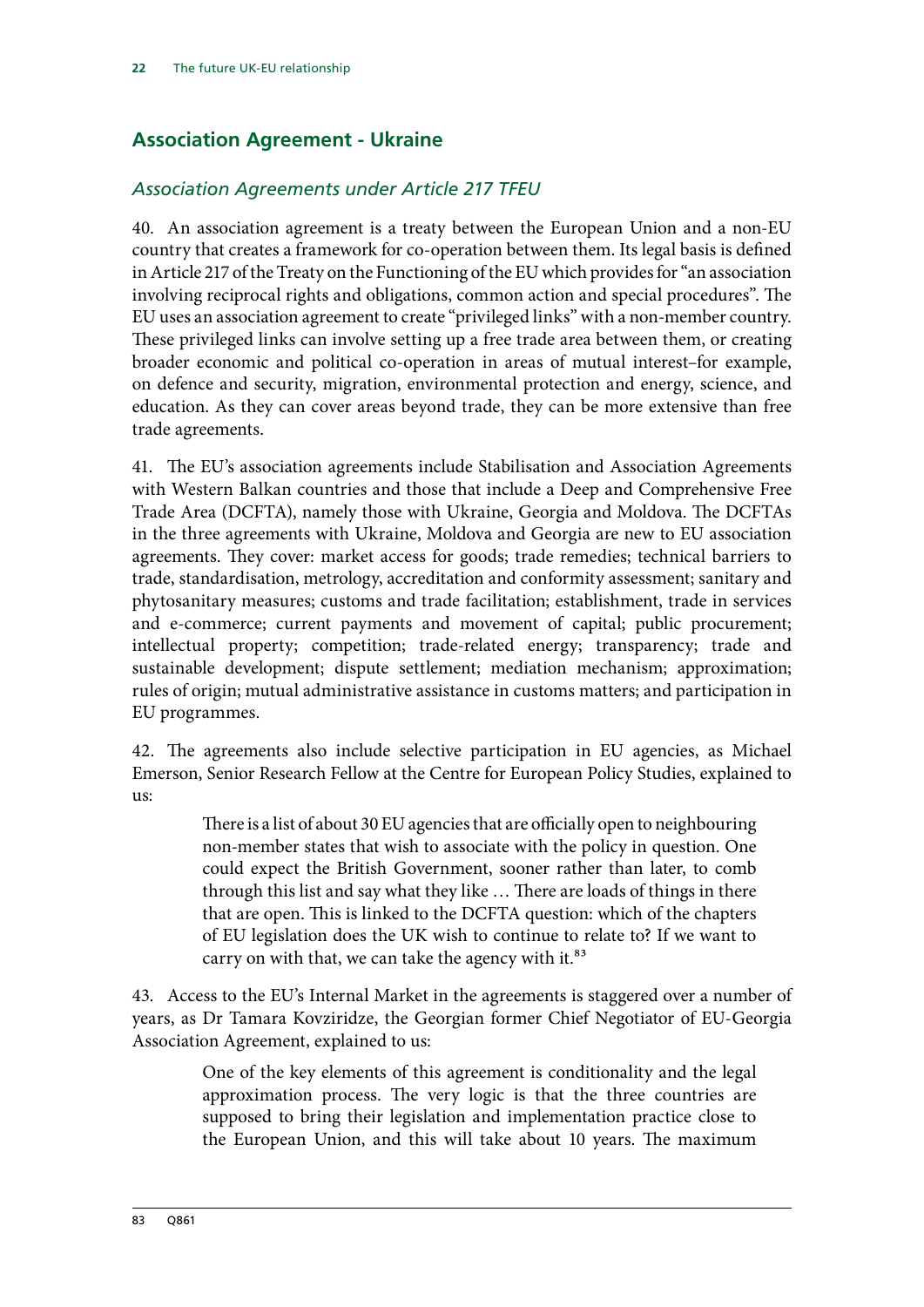approximation period that is possible is 10 years, whereas it varies between two, three and five, depending on the directive and regulation, on the area and on the topic.<sup>84</sup>

44. Contrary to EU assertions that the four freedoms of the Internal Market are indivisible, free movement of persons is not included in these agreements, as the Institute for Government has pointed out:

> Despite its unprecedented access to the Single Market, Ukraine is not required to accept freedom of movement, or to make any financial contribution. But given that their GDP per capita is well below the EU average and the EU has strategic political interests in Ukraine, the EU was not interested in seeking either freedom of movement or a financial contribution from Ukraine.<sup>85</sup>

45. However, in its Report on the options for trade after exit, the House of Lords cautioned that:

> there are questions around the extent to which the EU Ukraine Agreement would be available to the UK. In particular, the exemption from the principle of free movement contained in the Ukraine agreement reflects the EU's reluctance to extend full free movement rights further. This is very different from the UK's position.<sup>86</sup>

46. Each of these agreements differ in content, as Dr Kovziridze told us, "What we have in place, in reality, are three association agreements that are very similar in structure and slightly different in obligations."87 and therefore show that the EU is able to adopt a creative approach to tailoring its agreements, given political will. Dr Kovziridze added that:

> It is a matter of political priority to decide specifically what type of agreement it will be and when to enter into it. The dynamics and the timeline are often defined by political factors.<sup>88</sup>

47. Dmytro Tupchiienko, a Ukrainian lawyer at EY, told us that:

the only thing which could be taken off the experience of the Ukrainian association agreement for the UK would be that a bespoke future agreement between the UK and the EU is possible. That is the only answer that could be drawn now.<sup>89</sup>

48. Andrew Duff, a former MEP, has noted that, from the EU's perspective, these agreements were aimed at third-countries converging, rather than diverging with the EU:

> While the Ukraine association agreement is an interesting precedent–we know how to do it–the analogy with Britain should not be pressed too far. The aim of the Ukrainian deal is to encourage convergence on the EU acquis and to enhance political co-operation. The purpose of a British deal will be to manage divergence from the acquis and to downgrade political co-operation.<sup>90</sup>

- 86 House of Lords, [Brexit: the options for trade,](https://publications.parliament.uk/pa/ld201617/ldselect/ldeucom/72/7202.htm) HL 62, 16 December 2016
- 87 0887
- 88 Q887
- 89 0836

<sup>84</sup> Q851

<sup>85</sup> Institute for Government, [Trade after Brexit, Options for the UK's relationship with the EU,](https://www.instituteforgovernment.org.uk/sites/default/files/publications/IFGJ5896-Brexit-Report-171214-final_0.pdf) December 2017

<sup>90</sup> [Andrew Duff, Brexit: Terra Nova to explore together, 7 November 2017](http://www.epc.eu/documents/uploads/pub_8044_brexit-terranovatoexploretogether.pdf?doc_id=1902)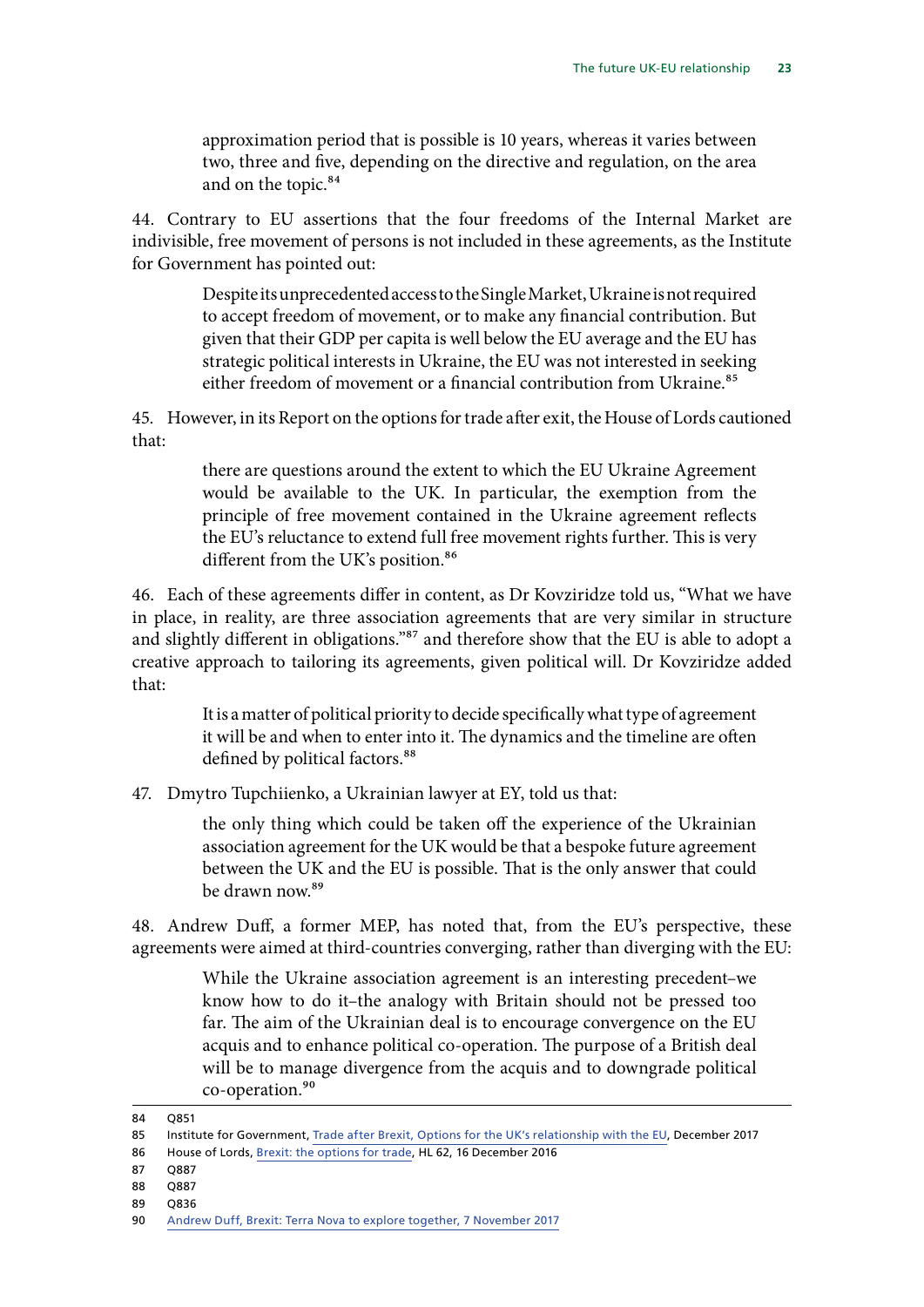49. This was echoed by Dr Kovziridze who told us that:

These countries are still distant from the EU in terms of their level of regulatory approximation, so how the legislative framework as well as its implementation works is still different. The whole objective of those agreements is to bring those two regulatory frameworks closer. More specifically in this case, it means that it has to become similar to the European Union in the case of Ukraine, Georgia and Moldova.<sup>91</sup>

50. A study by Guillaume Van der Loo noted the broader political context to these agreements, as all three countries were part of the EU's Eastern Partnership (EaP) policy:

> When the EaP was launched in 2009, one of the key objectives of the EU was to conclude a new generation of association agreements with the partner countries establishing an ambitious form of political association and economic integration. The latter objective was to be realised by the conclusion of "Deep and Comprehensive" Free Trade Areas (DCFTAs).<sup>92</sup>

51. Mr Emerson highlighted the geostrategic significance of the EU-Ukraine Association Agreement. He told us that the political circumstances reflected "profound underlying tensions between Russia and Ukraine, which were brought to the surface by this clear act of pro-European, pro-western orientation."93

#### *European Parliament Resolution*

52. On 14 March 2018, the European Parliament adopted a Resolution on the framework of the future EU-UK relationship. The Resolution sets out an Association Agreement between the UK and the EU as the European Parliament's preferred option. The Resolution stated that the European Parliament would only endorse a framework for the future EU-UK relationship if it maintained:

> protection of the integrity and correct functioning of the internal market, the customs union and the four freedoms, without allowing for a sector-bysector approach […]

> that Internal Market participation requires full adherence to the four freedoms and incorporation of corresponding EU rules, a level playing field, including through a competition and state aid regime, binding CJEU jurisprudence and contributions to the EU budget. […]

> safeguarding of the EU legal order and the role of the Court of Justice of the European Union (CJEU) in this respect.<sup>94</sup>

<sup>91</sup> Q836

<sup>92</sup> Guillaume Van der Loo, A Comparative study of the Association Agreements and DCFTAs concluded with [Ukraine, Moldova and Georgia,](http://www.3dcftas.eu/publications/other/comparative-study-association-agreements-and-dcftas-concluded-ukraine-moldova-and) 26 June 2017

<sup>93</sup> Q844

<sup>94</sup> [European Parliament Resolution of 14 March 2018 on the framework of the future EU-UK relationship](http://www.europarl.europa.eu/sides/getDoc.do?pubRef=-//EP//TEXT+TA+P8-TA-2018-0069+0+DOC+XML+V0//EN&language=EN)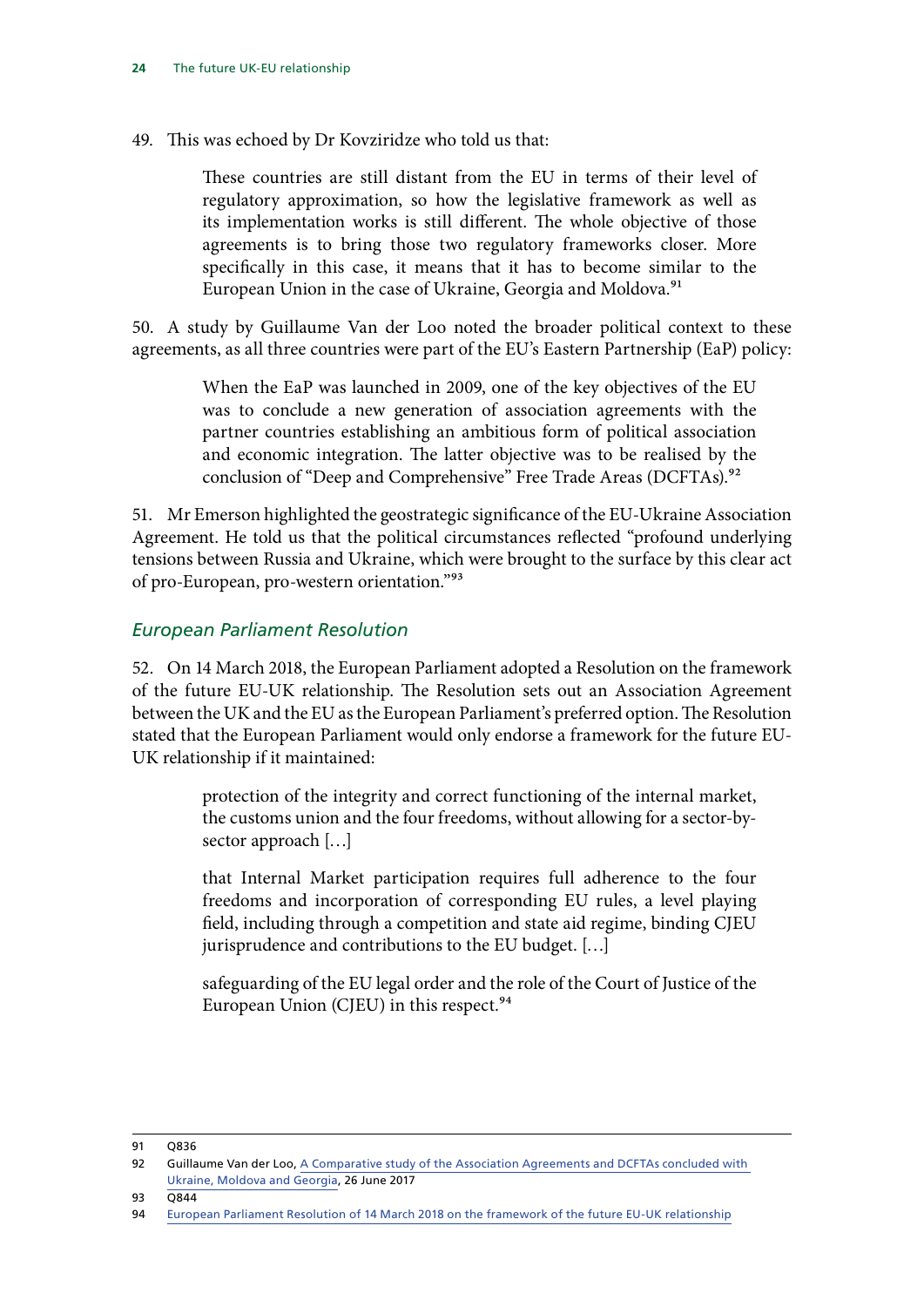<span id="page-28-0"></span>53. The Association Agreement with Ukraine sets out the procedures for dispute resolution. Mr Tupchiienko explained that WTO arbitration was the model primarily used and the CJEU is "mentioned only in terms of it being beneficial to use the precedents as guidance in spirit and in fact, but not an obligatory issue".<sup>95</sup> Mr Emerson added that:

> The main game is arbitration: one appointed by each side and one third party; binding arbitration. The European Court of Justice comes in if there is a controversy over interpreting European Union law, in which case it is invited to deliberate on the subject.<sup>96</sup>

<span id="page-28-1"></span>54. The EU's Association Agreements with Ukraine, Georgia and Moldova cover **most of the Internal Market. They also provide for selective participation in many of the agencies and programmes of the EU. Furthermore, free movement of persons is not included and the financial obligations on these countries are minimal. Binding arbitration is provided for dispute resolution and referrals to the Court of Justice of the EU are limited to interpretations of EU law.**

<span id="page-28-2"></span>55. **We also note that the European Parliament supports the option of an Association Agreement. Although these Association Agreements have been reached with countries converging rather than diverging, these agreements do illustrate the EU's ability to think creatively and apply bespoke arrangements to form a deep and comprehensive relationship with politically important neighbours.**

<span id="page-28-3"></span>56. **However, the mix of rights and obligations that the EU will look to offer in an Association Agreement will depend on its assessment of its long-term strategic objectives and the priorities of the Member States. If the UK is to look to negotiate such an agreement, it needs to set out a clear vision of its future strategic relationship with the EU, and the Committee notes that such a vision has yet to be fully articulated.**

### **Switzerland**

57. Relations between Switzerland and the EU are governed by over 120 bilateral agreements, stretching back over many decades. The most significant cover free trade in industrial products; insurance (excluding life insurances); customs facilitation and security; free movement of persons; technical obstacles to trade; public procurement market; agriculture; research; civil aviation; overland transport; Schengen/Dublin; taxation of savings; fight against fraud; processed agricultural products; MEDIA (Creative Europe); Environment; Statistics; pensions; education, vocational training, youth; Europol; Eurojust; co-operation with the European Defence Agency; Co-operation of competition authorities; Satellite navigation (Galileo, EGNOS); European Asylum Support Office; and company taxation.97

58. Switzerland's bilateral agreements selectively apply parts of the EU's *acquis* as it existed at the time, as Professor Clive Church, Emeritus Professor of European Studies at the University of Kent, drew to our attention:

<sup>95</sup> Q850

<sup>96</sup> Q852. Article 322 of the Ukraine Association Agreement covers dispute settlement relating to regulatory approximation, and Art.322(2) includes "The ruling of the Court of Justice of the European Union shall be binding on the arbitration panel.".

<sup>97</sup> Swiss Federal Department of Foreign Affairs, [Switzerland and the European Union](https://www.eda.admin.ch/dam/eda/en/documents/publications/EuropaeischeAngelegenheiten/Schweiz-und-EU_en.pdf)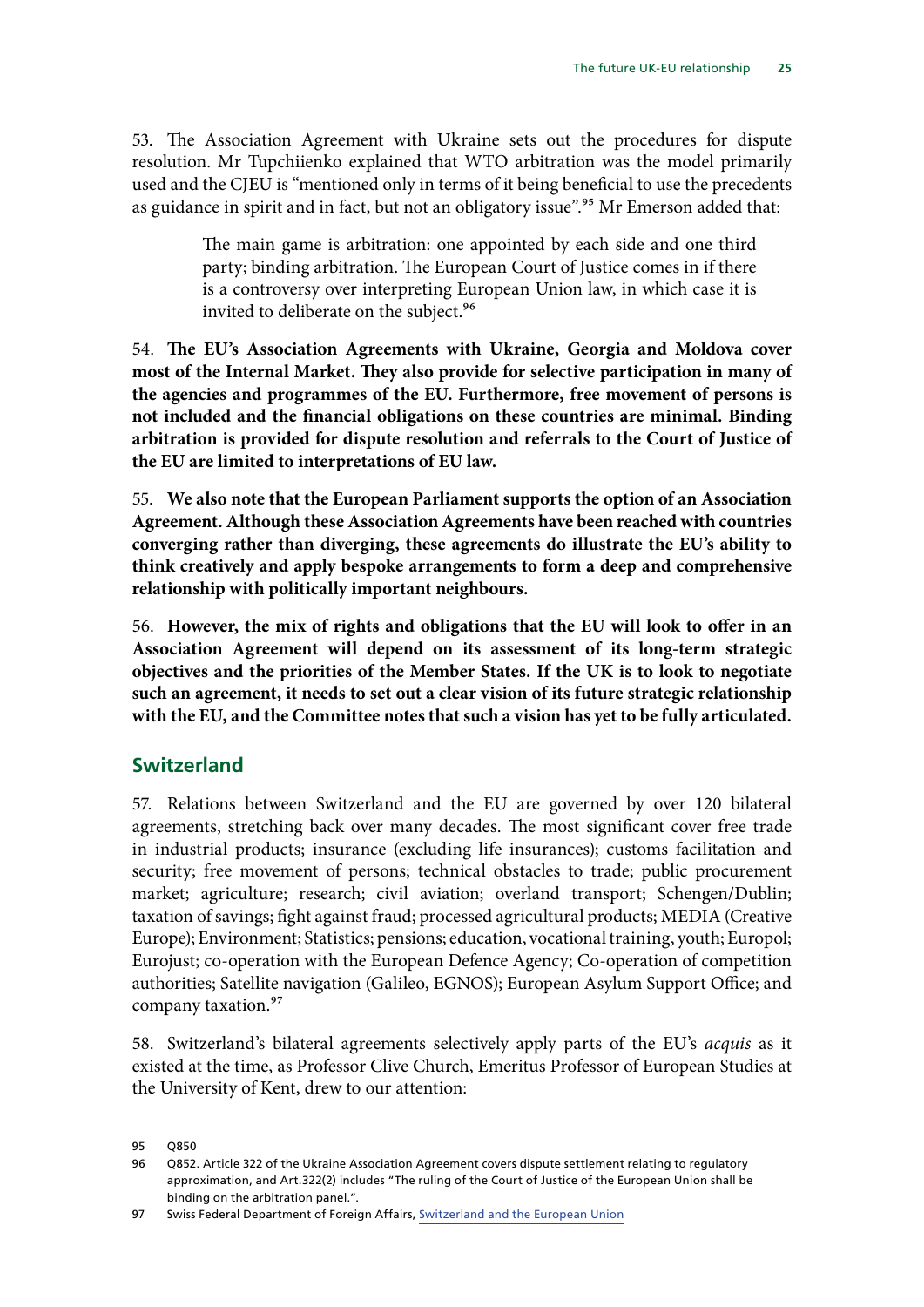[...] it is static. To a large extent, the agreements reflect the EU acquis as it was back in 1999. They have not been adjusted.<sup>98</sup>

59. According to a paper by Christa Tobler, since the most recent round of bilateral agreements, the EU has insisted on a renewed institutional framework for relations with Switzerland. It has demanded an institutional overhaul along the lines of the institutional framework of EEA law, failing which it declared it was not prepared to conclude any new market access agreements with Switzerland. Negotiations on the 'institutional matters', as they are commonly referred to in Switzerland, began in spring 2014 and are ongoing.<sup>99</sup>

60. At a Swiss-EU meeting in November 2017, it was reported that there was no progress on negotiations for a Swiss-EU framework agreement, although European Commission President Jean-Claude Juncker reportedly said that things were moving in the right direction and an agreement could be on the table by next spring if the last stretch of negotiations was tackled with the necessary flexibility.<sup>100</sup>

61. The selective, static, application of the EU's *acquis* is a significant reason why the EU has officially expressed its dissatisfaction with the relationship between Switzerland and the EU, as John Springford, Deputy Director of the Centre for European Reform, told us:

> the EU is not particularly happy with the institutional arrangements, which are essentially a set of bilateral committees between the EU and Switzerland, which aim to ensure that there is regulatory alignment in those sectors of the economy where there has been an agreement. Brussels is not particularly happy with this arrangement because it does not require the automatic download of EU law in the same way that we see in the European Economic Area and of course for EU members.<sup>101</sup>

62. This was reiterated by Professor René Schwok, Associate Professor at the University of Geneva. He told us that "the EU does not want this experience, model or regime any more. It wants something more difficult for Switzerland in terms of sovereignty".<sup>102</sup> However, he questioned whether this official position was reflected at the highest levels of the EU. He told us that he had conducted research into the EU's attitudes towards the relationship and found that:

> High-level servants and legal experts within the Commission are frustrated with these agreements, because there is no institutional dimension to them. [...] But higher people in the Commission [...] including Michel Barnier were not aware of this issue. They said, "We do not care. What are you talking about? I did not know." […] [Barroso] told me, "We never mentioned this in the Commission at the highest level. It was of no interest." I talked to several politicians: Ministers in France and Italy. They told us, "We do not care so much about it."<sup>103</sup>

- 102 Q906
- 103 Q906

<sup>98</sup> Q915

<sup>99</sup> Tobler, One of many challenges after 'Brexit': The Institutional Framework of an Alternative Agreement – [Lessons from Switzerland and Elsewhere?](https://www.biicl.org/documents/1686_professor_dr_christa_tobler.pdf?showdocument=1) 2016

<sup>100</sup> Swissinfo, [EU-Swiss ties: Happy with progress but obstacles remain,](https://www.swissinfo.ch/eng/juncker-visit_eu-swiss-ties--happy-with-progress-but-obstacles-remain-/43698698) 23 November 2017

<sup>101</sup> Q906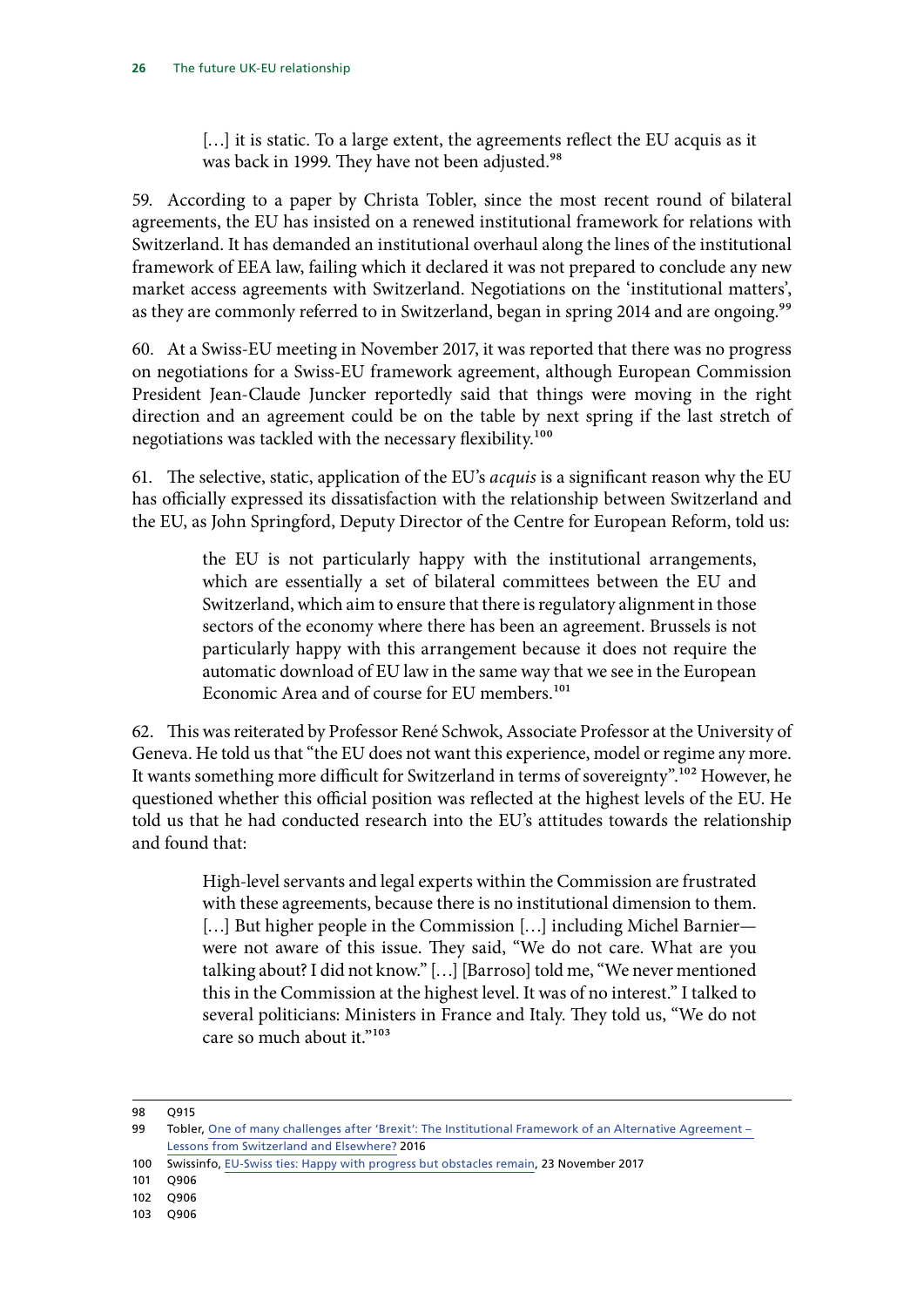#### *The role of the CJEU*

63. The majority of the bilateral agreements provide for a Joint Committee to oversee the functioning of the agreement in question. The Joint Committees serve as a platform for the exchange of information, for advice and for consultation. They also play a key role should differences of opinion arise. Decisions are made unanimously within the scope of the powers afforded by the respective agreement.

64. The Court of Justice of the EU does not therefore play a direct role in the relationship, as Professor Schwok told us:

> First of all, nowadays in current Switzerland-EU agreements there is no mention of the ECJ. […] Secondly, practically, Swiss tribunals apply ECJ jurisprudence if necessary.<sup>104</sup>

65. He added that the EU has been pushing for a formal role for the CJEU:

[...] in the current negotiations about the new institutional framework, the EU clearly wants the Swiss to recognise the jurisprudence of the ECJ, because until today it is practically recognised, but not officially recognised. [...] there is [also] the issue of what happens in disputes between Switzerland and the EU on, for instance, the application by Switzerland of the evolution of the EU legislation. […] The Swiss refuse this. They say, "These are foreign judges, and William Tell created Switzerland against foreign judges, so we do not want foreign judges."105

#### *Trade between Switzerland and the EU*

66. Trade between Switzerland and the EU is facilitated to an extent by some mutual recognition, but this is primarily a one-way process, as Professor Schwok explained to us:

> there have been some mutual recognition agreements, for example on making sure that standards testing bodies in Switzerland are able to say whether something meets EU standards, and then that good can just be shipped across the border. […] This is largely a process whereby the EU standards and rules in goods have been adopted by Switzerland and then they can be sold in the EU.<sup>106</sup>

67. The EU's Internal Market is governed by the *Cassis de Dijon* principle, from the European Court of Justice case of the same name. This applies to all rules in the EU/ EEA which have not been harmonised—that is, replaced with supranational EU rules common to all member states. It means that any product lawfully sold in one country can automatically be sold in another even if the product does not fully comply with the technical rules of the other. $107$ 

<sup>104</sup> Q928

<sup>105</sup> Q929. See [Swiss soften line on foreign judges in bid to bolster EU ties, FT, 5 March 2018](https://www.ft.com/content/17d840b6-209b-11e8-a895-1ba1f72c2c11)

<sup>106</sup> Q923

<sup>107</sup> Institute for Government, [Mutual recognition: can the UK have its Brexit cake and eat it?,](https://www.instituteforgovernment.org.uk/blog/mutual-recognition-can-uk-have-its-brexit-cake-and-eat-it) 1 September 2017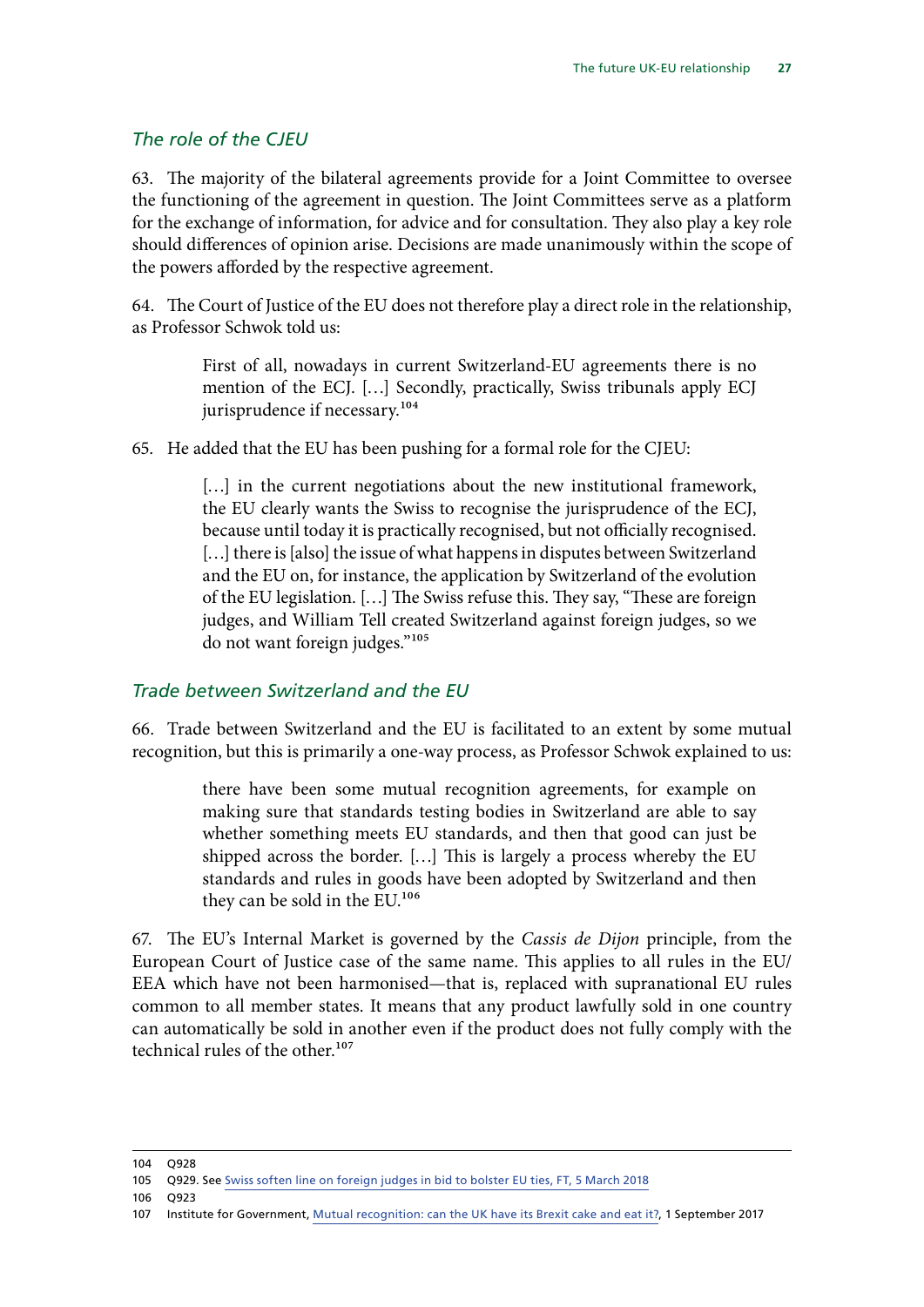68. Professor Schwok explained to us that, from the Swiss perspective, the mutual recognition in the Swiss-EU agreements was akin to that provided under CETA, and therefore inferior to the *Cassis de Dijon* principle. Furthermore, mutual recognition is applied asymmetrically in the agreements:

> The Swiss accept products from the EU on the *Cassis de Dijon* principle mechanism, but the EU does not recognise the *Cassis de Dijon* towards Swiss products.<sup>108</sup>

#### *Relationship with Free movement and Schengen*

69. Switzerland has a bilateral agreement with the EU on the free movement of persons. It is also part of Schengen, which adds a further dimension to its border management, as Professor Schwok explained:

> If you are a member of Schengen, you have removed physical barriers on movement of goods and persons. This of course makes it easier not to have controls on the border.<sup>109</sup>

#### *Border co-operation with EU Member State neighbours*

70. Switzerland engages in a substantial form of border co-operation with its EU neighbours. Mr Springford described it as an "extremely sophisticated customs operation":

> The way that it works is similar to the technological solution that the Government put forward in their options paper for customs. There are cameras on pretty much every road crossing into Switzerland, where they take number plates and match those number plates to any car or lorry that has been flagged as a potential risk for smuggling or any kind of illegal activity. If that car or lorry goes over the Swiss border, it is checked.<sup>110</sup>

71. He explained that it involves a lot of "other risk-based work":

They sometimes do what they call a "customs blitz" where for two or three hours they will stop all lorries that are going across a particular crossing. They cannot do it for any longer than that because word gets around the lorry drivers and they will avoid the crossing. […] There is also quite strong collaboration between Swiss customs officials and German, French and Italian customs officials, to the extent that they do joint operations, go in each other's helicopters and that kind of thing, to try to track down smugglers.<sup>111</sup>

108 Q921

109 Q938

110 Q908

111 Q908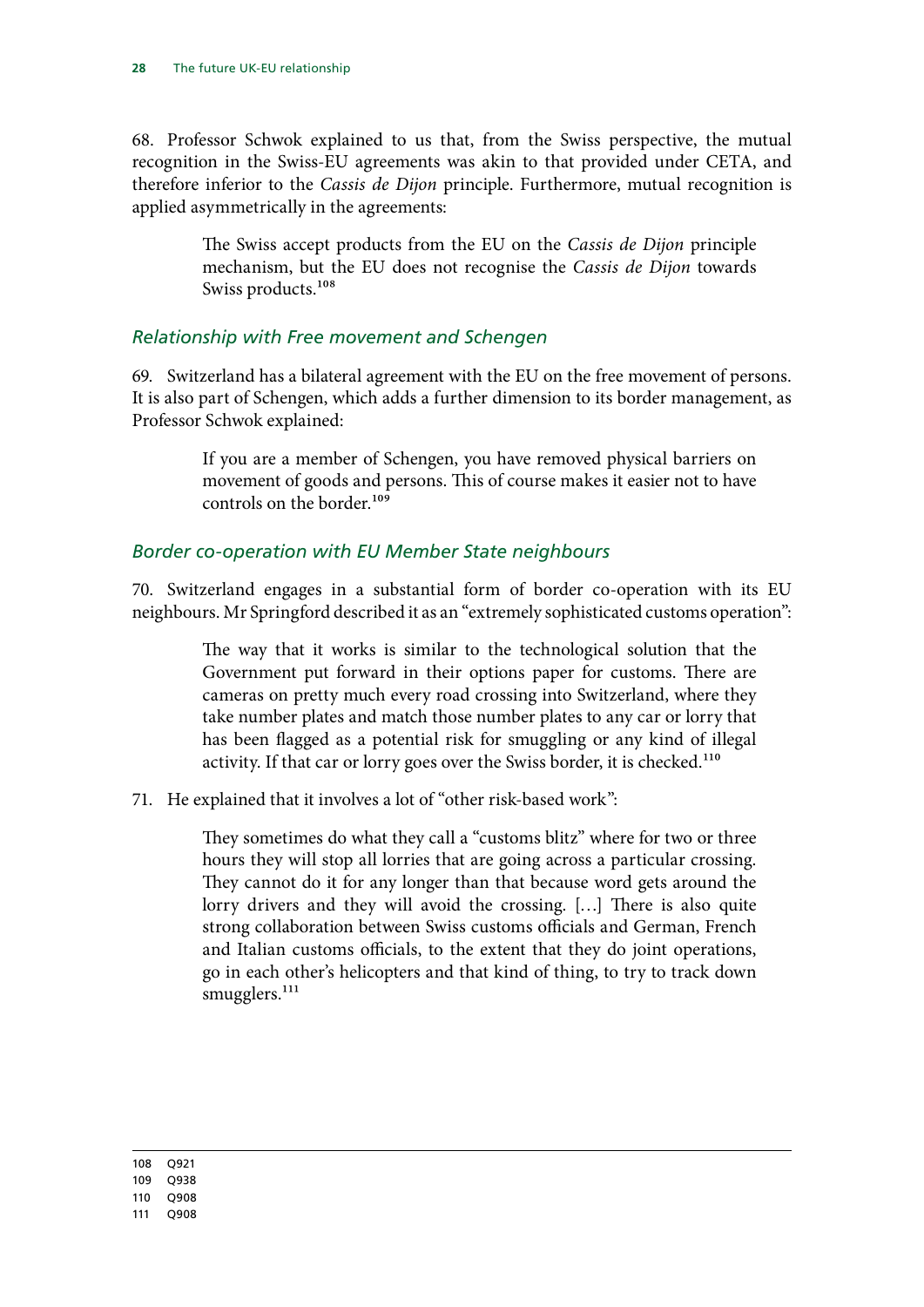72. Mr Springford also drew our attention to evidence given to the Northern Ireland Affairs Committee by a senior Swiss customs official indicating they stop around 2% of lorries that are crossing the border.<sup>112</sup> There are different aspects to Switzerland's border management, as Professor Schwok explained:

> For me, there are four types of barriers, frontiers or hurdles. One is the so-called customs. Those customs frontiers were removed in 1972 on industrial products, but not on agricultural products. The second type of customs is about non-tariff, technical barriers. They have been removed mostly through bilateral agreements, but not on the *Cassis de Dijon*. […] The third type of frontier or barrier is the so-called indirect fiscality: VAT, excise duties, et cetera. There is no agreement between Switzerland and the EU on removing fiscal barriers … The fourth one is so-called physical barriers: Schengen. You do not have to check people entering into Switzerland.<sup>113</sup>

73. Overall, although not obtrusive in general, the border between Switzerland and its EU neighbours does require checks to be undertaken and some physical infrastructure, as Mr Springford explained to us:

> On infrastructure, there are border cameras. One of the issues with the UK's current strategy of leaving the customs union is that, yes, we can minimise the amount of border infrastructure that there is, but any kind of customs border requires some kind of border. It requires some checks to stop smuggling. It means that you have to have some checks to ensure that, say, animal standards are kept to. There are some Single Market-type checks that have to be kept up.<sup>114</sup>

> [...] We can talk about the amount of friction, but it is clearly not zero. If you want to export a good across from Switzerland to the EU, you have to fill in quite a lot of paperwork. You have to pay tariffs if that good has significant content that has been imported to Switzerland from outside the EU. There are spot checks on lorries. There are other customs issues, like VAT. The Swiss are not part of the EU's VAT regime, which means there are spot checks to ensure that VAT has been paid. It is not a very friction-full border. It is one of the lighter-touch borders, but you cannot say it is frictionless.<sup>115</sup>

<span id="page-32-0"></span>74. **Relations between Switzerland and the EU are governed by a series of bilateral agreements and negotiations towards an institutional framework have been ongoing for a number of years. While we were told that the EU would not be willing to replicate such an arrangement for the UK, it is clear that Switzerland has been able to establish its own unique arrangement with the EU.**

112 038

113 Q909

114 Q938

115 Q949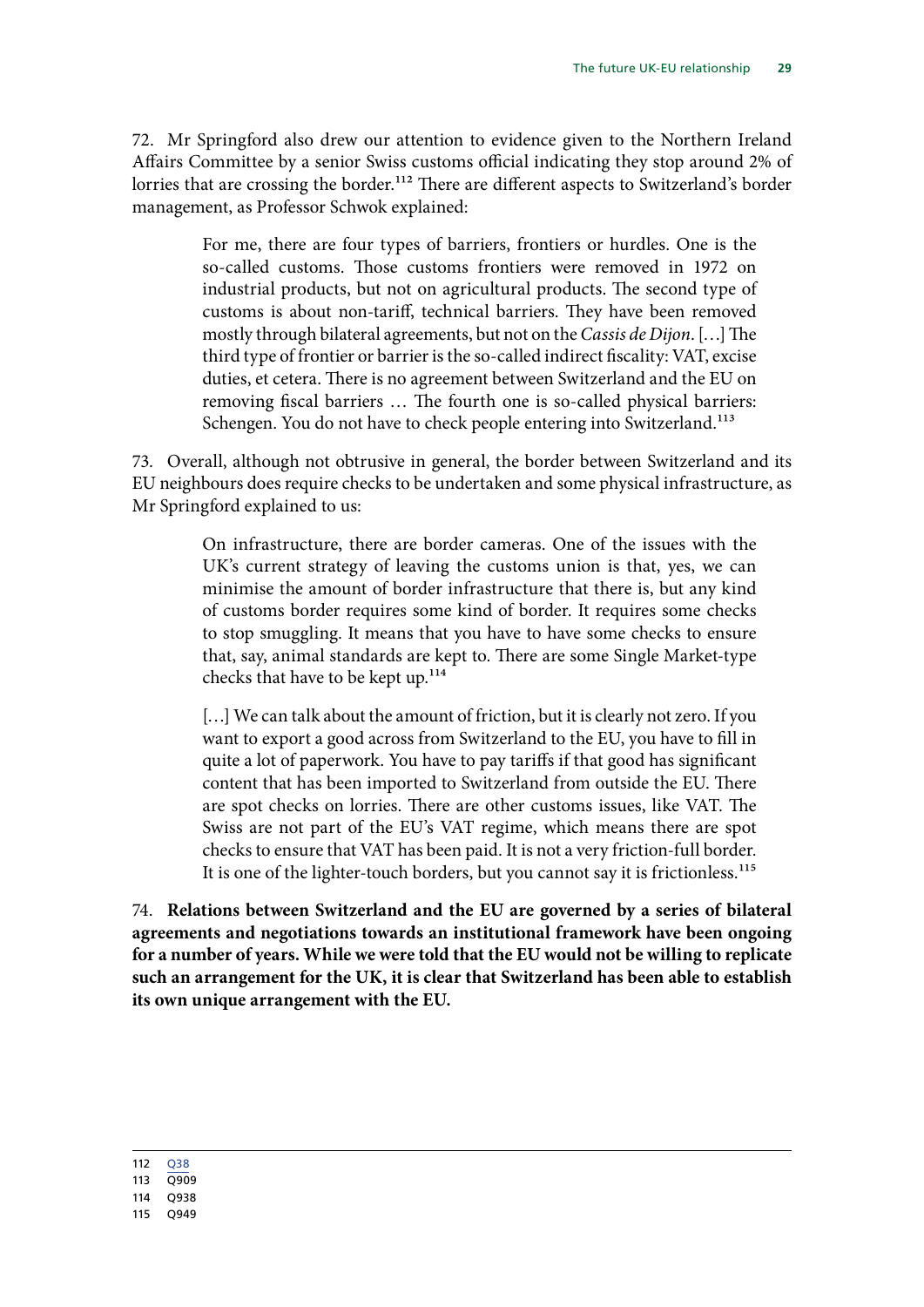<span id="page-33-1"></span><span id="page-33-0"></span>75. **Trade between the two covers some areas of the Internal Market and includes some mutual recognition, albeit of an asymmetrical nature. Switzerland accepts the free movement of persons and is part of Schengen. The management of borders is not intrusive, but there is physical infrastructure at the border and checks and controls are applied there. Switzerland does set a precedent for a country enjoying selective participation as a third-country in the EU's Internal Market, agencies and programmes.**

<span id="page-33-2"></span>76. **However, the Swiss arrangement has evolved out of a process through which Switzerland had seemed to be moving towards EU accession, rather than being seen by the EU as a desirable end-state in itself.**

## **The EEA Agreement - Norway**

77. In force since 1994, the European Economic Area Agreement (EEA) brought together the EU Member States and the three EEA EFTA States in a Single Market. Article 128 of the EEA Agreement states that when a country becomes a member of the EU, it shall also apply to become party to the EEA Agreement. Therefore, parties to the EEA Agreement include Norway, Iceland and Liechtenstein, plus the 28 EU Member States.<sup>116</sup>

78. The EEA Agreement guarantees equal rights and obligations within the internal market for individuals and economic operators in the EEA. It provides for the inclusion of EU legislation covering the four freedoms—the free movement of goods, services, persons and capital—throughout the 31 EEA States. In addition, the Agreement covers co-operation in areas such as research and development, education, social policy, the environment, consumer protection, tourism and culture, collectively known as "flanking and horizontal" policies. Apart from the main body of the Agreement, there are twentytwo Annexes.<sup>117</sup>

79. The EEA Agreement does not bind a country to the EU in the following areas: Common Agriculture and Fisheries Policies, Customs Union, Common Trade Policy, Common Foreign and Security Policy, Justice and Home Affairs, or Monetary Union. It does not have a goal of ever closer union.<sup>118</sup> In addition to the EEA Agreement, Norway has 80 agreements with the EU,<sup>119</sup> and participates in Europol, Eurojust, and Frontex, and is a member of the Schengen Agreement.

80. EEA Members are not in the Customs Union, but participate in the EU Single Market, and so are able to operate a separate trade policy, albeit within constraints. Pascal Lamy told us:

> Norway, basically, is in the Single Market de facto, without being in the customs union, because Norway, for its own reasons, wants to keep an autonomous trade policy, although in reality, if you look at the difference between the Norwegian trade regime and the EU trade regime, there are not many differences.<sup>120</sup>

<sup>116</sup> We use EFTA EEA states to describe Norway, Iceland and Liechtenstein. (Switzerland is a member of EFTA but not party to the EEA Agreement.)

<sup>117</sup> For example, Annex I is on Veterinary and phytosanitary matters, Annex XI is on Electronic communication, Audio-visual Services, and Information Society (and includes the AVMS Directive) Annex XV is on State Aid

<sup>118</sup> Q1037

<sup>119</sup> [Oral evidence to the House of Lords, 15 September 2016, Q25 \[Sverdrup\]](http://data.parliament.uk/writtenevidence/committeeevidence.svc/evidencedocument/eu-external-affairs-subcommittee/brexit-future-trade-between-the-uk-and-the-eu/oral/38449.html)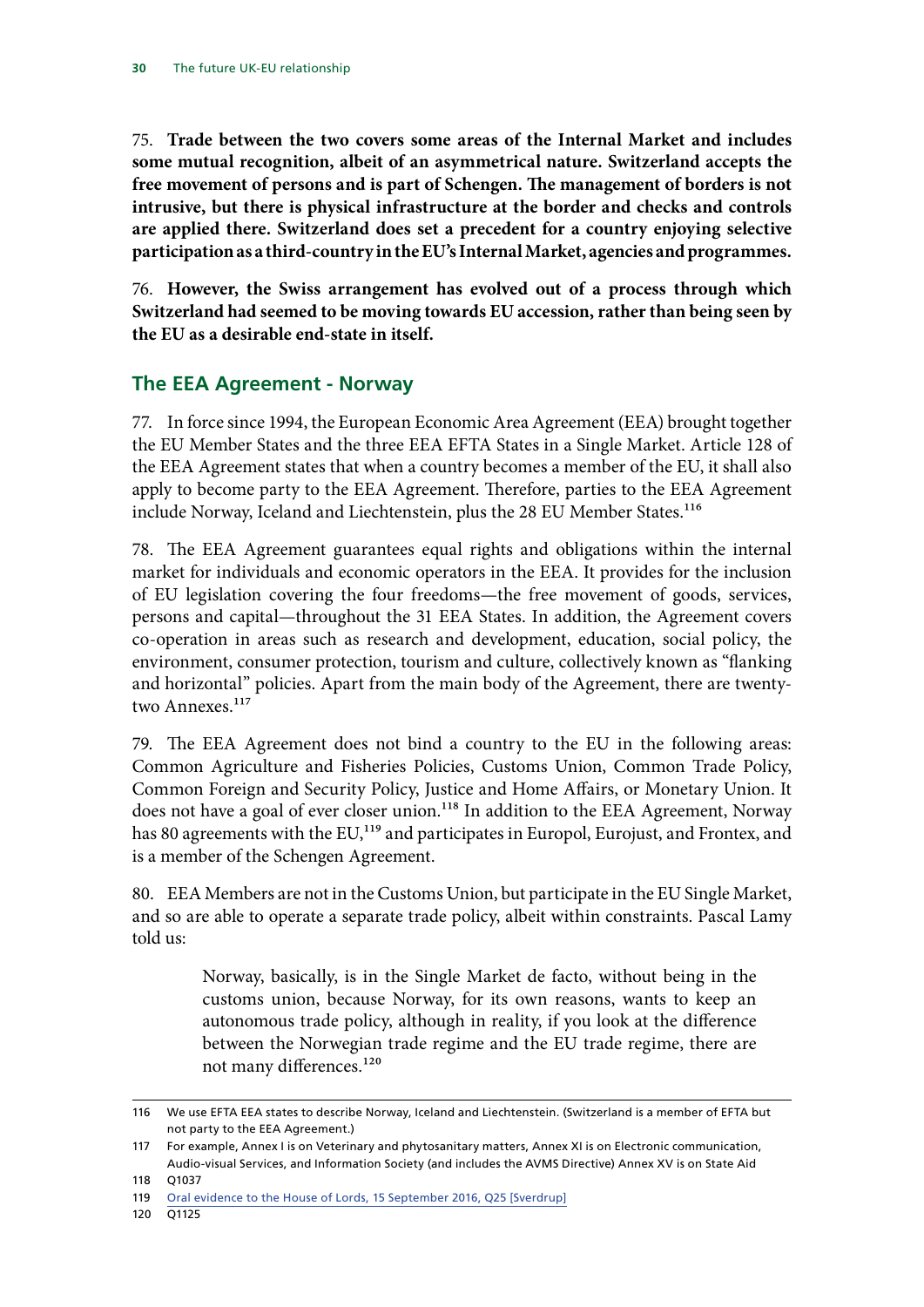EEA Members are not directly subject to the jurisdiction of the CJEU and the concept of direct effect does not exist within the EEA. The CJEU and the EFTA Court engage in judicial dialogue and the EFTA Court has established precedents, that the CJEU has later followed. Professor Baudenbacher told us:

> The sovereignty issue was dear to the heart, in particular, of the Nordic EEA EFTA states, because they come from a very dualistic tradition when it comes to constitutional law. They wanted to avoid, for instance, the EEA Agreement producing direct effect. In fact, the EFTA Court has given an interpretation to protocol 35 where we said no direct effect and no primacy.<sup>121</sup>

EEA Members are able, following the precedent enshrined in Protocol 15, unilaterally to apply different controls to the free movement of people, compared to those currently operating in the UK, by applying the Article 112 emergency brake and entering into Article 113 negotiations, to agree a long-term solution. Financial contribution to the EU are linked to the level of EU Single Market access and participation in EU programmes. EEA Members only accept the rules deemed relevant by the EEA Joint Committee and all of these rules must be passed into domestic legislation by contracting parties.

81. Professor Yarrow said that the EEA Agreement is "nobody's favourite" as a model for the UK, as he thought it did not appeal to either end of the Brexit debate. He told us, in his opinion, that "it is what most people in the country would prefer".<sup>122</sup> Mr Sverdrup said that the EEA Agreement had been good for Norway, "primarily due to the fact that there are no other good alternatives or better alternatives that are politically feasible."<sup>123</sup>

82. Norway makes a financial contribution to the EU in various ways:

- In 2014–2021, Norway contributed  $\epsilon$ 391 million annually to European cohesion efforts through various financial mechanisms.
- Norway takes part in a number of EU programmes, including Horizon 2020 and, Erasmus+, Galileo and Copernicus. In the period 2014–2020, Norway's average annual commitment was €447million.
- Norway cooperates with the EU in JHA matters, including Schengen participation. The annual contribution in 2015 was near €6million. Apart from the internal free travel area, membership of Schengen, includes police co-operation, legal co-operation on criminal cases, visa rules and rules on checks on persons at the outer borders. It includes Eurojust, Europol and the European Borders Agency, Frontex. Norway is involved in the development of Schengen, with the right to speak, but not to vote.
- In the period 2014–2020, Norway contributed about  $\epsilon$ 25million annually to be part of programmes under the European Territorial Co-operation INTERREG.

In total, Norway pays to the EU about £740 million annually, or about £140 per person. The UK pays £14 billion as a full member, or about £220 per person.<sup>124</sup>

<sup>121</sup> Q1028

<sup>122</sup> Q966

<sup>123</sup> Q1000

<sup>124</sup> [FullFact, Norway's EU payments, August 2016](https://fullfact.org/europe/norway-eu-payments/) and [Norway and the EU: Financial contributions](https://www.norway.no/en/missions/eu/areas-of-cooperation/financial-contribution/)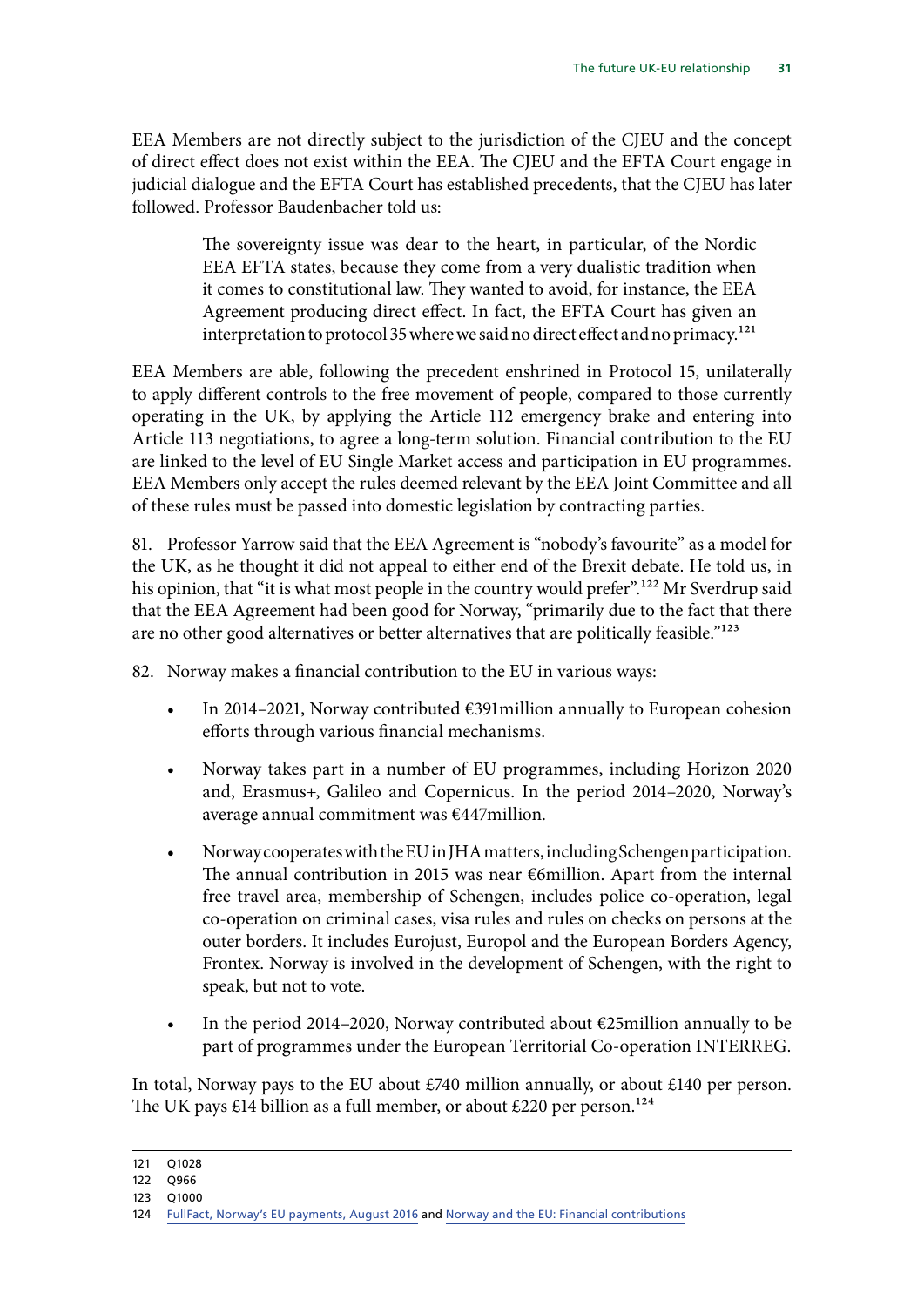#### 83. In her Lancaster House speech, in January 2017, the Prime Minister said:

And because we will no longer be members of the Single Market, we will not be required to contribute huge sums to the EU budget. There may be some specific European programmes in which we might want to participate. If so, and this will be for us to decide, it is reasonable that we should make an appropriate contribution. But the principle is clear: the days of Britain making *vast* contributions to the European Union every year will end.<sup>125</sup>

84. In her Florence speech, in September 2017, the Prime Minister said the UK wanted to continue working together in ways to "promote the long-term economic development" of Europe, continuing to take part in policies and programmes "that promote science, education and culture–and those that promote our mutual security." She said the UK would "make an ongoing contribution to cover our fair share of the costs involved."<sup>126</sup> In March 2018, in her Mansion House speech, the Prime Minister said the UK Government wanted to remain part of three EU agencies, and that "We would, of course, accept that this would mean abiding by the rules of those agencies and making an *appropriate* financial contribution."127 The three agencies she mentioned are the European Medicines Agency, the European Chemicals Agency, and the European Aviation Safety Agency. While the European Chemicals and Aviation Safety Agencies include provisions for third country membership, the Medicines Agency does not. Membership of the Medicines Agency is only open to EU and EEA states. Under current rules, therefore, the only way in which the UK can be a member of the Medicines Agency from outside the EU is through membership of the EEA.

#### *The CJEU and the EFTA Court*

85. The EFTA Court has jurisdiction with regard to EFTA States which are parties to the EEA Agreement.128 The Court is mainly competent to deal with infringement actions brought by the EFTA Surveillance Authority (ESA) against an EFTA State with regard to the implementation, application or interpretation of EEA law rules. The EFTA Court is bound to follow relevant pre-EEA Agreement CJEU case-law. The EFTA Court is furthermore required to pay "due account" to all subsequent relevant CJEU jurisprudence and, in effect, pays equal regard to post 1992 CJEU case-law. Case law on the primacy and direct effect of EU law does not apply.<sup>129</sup>

86. Professor Alla Pozdnakova, University of Oslo, said there were several differences between the EFTA Court and the CJEU, notably:

- an opinion of the EFTA Court on the interpretation of EEA law is advisory not binding;
- the EFTA Court and the EFTA Surveillance Authority only have competence with respect to the EFTA pillar of the EEA Agreement; and
- the EFTA Court can rule that an EFTA EEA state has violated EEA law and has to comply with it but cannot impose any financial penalties for that violation.<sup>130</sup>

<sup>125</sup> [Lancaster House speech 17 January 2017](https://www.gov.uk/government/speeches/the-governments-negotiating-objectives-for-exiting-the-eu-pm-speech)

<sup>126</sup> [Florence speech 22 September 2017](https://www.gov.uk/government/speeches/pms-florence-speech-a-new-era-of-cooperation-and-partnership-between-the-uk-and-the-eu)

<sup>127</sup> [Lancaster House speech 17 January 2017](https://www.gov.uk/government/speeches/the-governments-negotiating-objectives-for-exiting-the-eu-pm-speech) and [Mansion House speech, 2 March 2018](https://www.gov.uk/government/speeches/pm-speech-on-our-future-economic-partnership-with-the-european-union)

<sup>128</sup> At present Iceland, Liechtenstein and Norway

<sup>129</sup> Michael-James Clifton, EEA: Another Side to Europe, 17 October 2016

<sup>130</sup> Q989. See also Q1028 [Baudenbacher]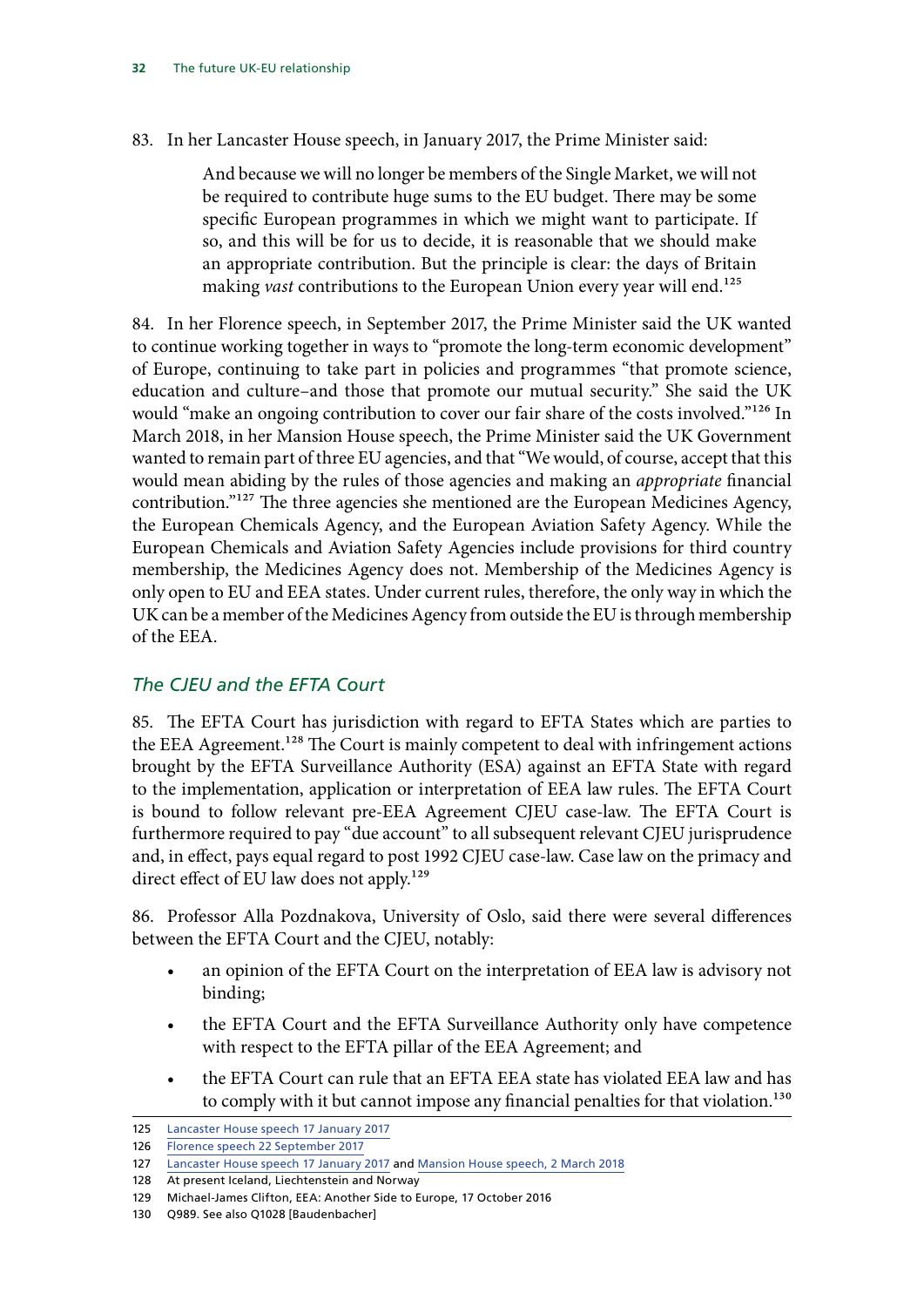Complainants to the EFTA Court from Norway were generally businesses unhappy with how Norway applies its EEA obligations.<sup>131</sup>

87. She told us that Norwegian courts have started to take their own view about what EEA law is and have said, "We do not really agree with how the EFTA Court understands EEA law."132 Similarly, Professor Baudenbacher said that both the Supreme Court of Iceland and of Norway have stated that they are "not only entitled but obliged under national law to assess independently whether they will follow" the opinions of the EFTA Court.<sup>133</sup> The EFTA Court has also demonstrated it does not always follow the CJEU and that, when the EFTA Court tackles a legal question first, then the CJEU may follow it. This is helped by "very intense judicial dialogue."134

88. It has been suggested that the UK might "dock" with the EFTA Court, so it could rule on the UK pillar on the interpretation and compliance with the withdrawal agreement. Docking was originally proposed by the EU to Switzerland to try and place the Swiss-EU bilateral treaties under the jurisdiction of the EFTA Court. Professor Baudenbacher, president of the EFTA Court, explained that docking would be a partial participation in the EEA. (It is likely that the UK would need the agreement of the EU and the three EFTA EEA countries.135) It was Professor Baudenbacher's view that the UK would be welcomed into the EFTA Court, because the Court would become more important, and he believed the EU was considering the EFTA Court as an option for the future UK-EU relationship.<sup>136</sup>

#### *Norway as a rule taker*

89. In her Florence speech in September 2017, the Prime Minister drew attention to the fact that membership of the EEA would mean the UK having to adopt automatically new EU rules which the UK would have little influence over and no vote. She said that such a loss of democratic control could not work for the British people and would risk "a damaging re-opening of the nature of our relationship in the near future".<sup>137</sup>

90. Norway has agreed to follow almost the entire Single Market acquis—a body of nearly 900 EU directives and over 3,600 regulations—and relevant CJEU case law. This acquis includes about 45% of all EU directives, which amounts to about 30% of all EU legislation that the UK currently adopts as an EU Member State. Nearly two-thirds of that acquis accounts for goods-related regulations, such as technical rules, and food safety and animal health regulations, while only 16% constitute services-related regulations.<sup>138</sup> However, the amount of EU law that applies to EEA states appears to vary. The Icelandic government, for example, considers that only 10% of EU legislation applies in Iceland.<sup>139</sup>

- 133 Q1028
- 134 Q1029
- 135 Q1031
- 136 Qq1026–1027
- 137 [Florence speech 22 September 2017](https://www.gov.uk/government/speeches/pms-florence-speech-a-new-era-of-cooperation-and-partnership-between-the-uk-and-the-eu)
- 138 [Institute for Government, Trade after Brexit Options for the UK's relationship](https://www.instituteforgovernment.org.uk/sites/default/files/publications/IFGJ5896-Brexit-Report-171214-final_0.pdf) with the EU, Dece 2017

<sup>131</sup> Q998

<sup>132</sup> Q990

<sup>139</sup> [Iceland has adopted 10% of EU laws, Iceland Monitor, 21 October 2015](https://icelandmonitor.mbl.is/news/politics_and_society/2015/10/21/iceland_has_adopted_10_prosent_of_eu_laws/)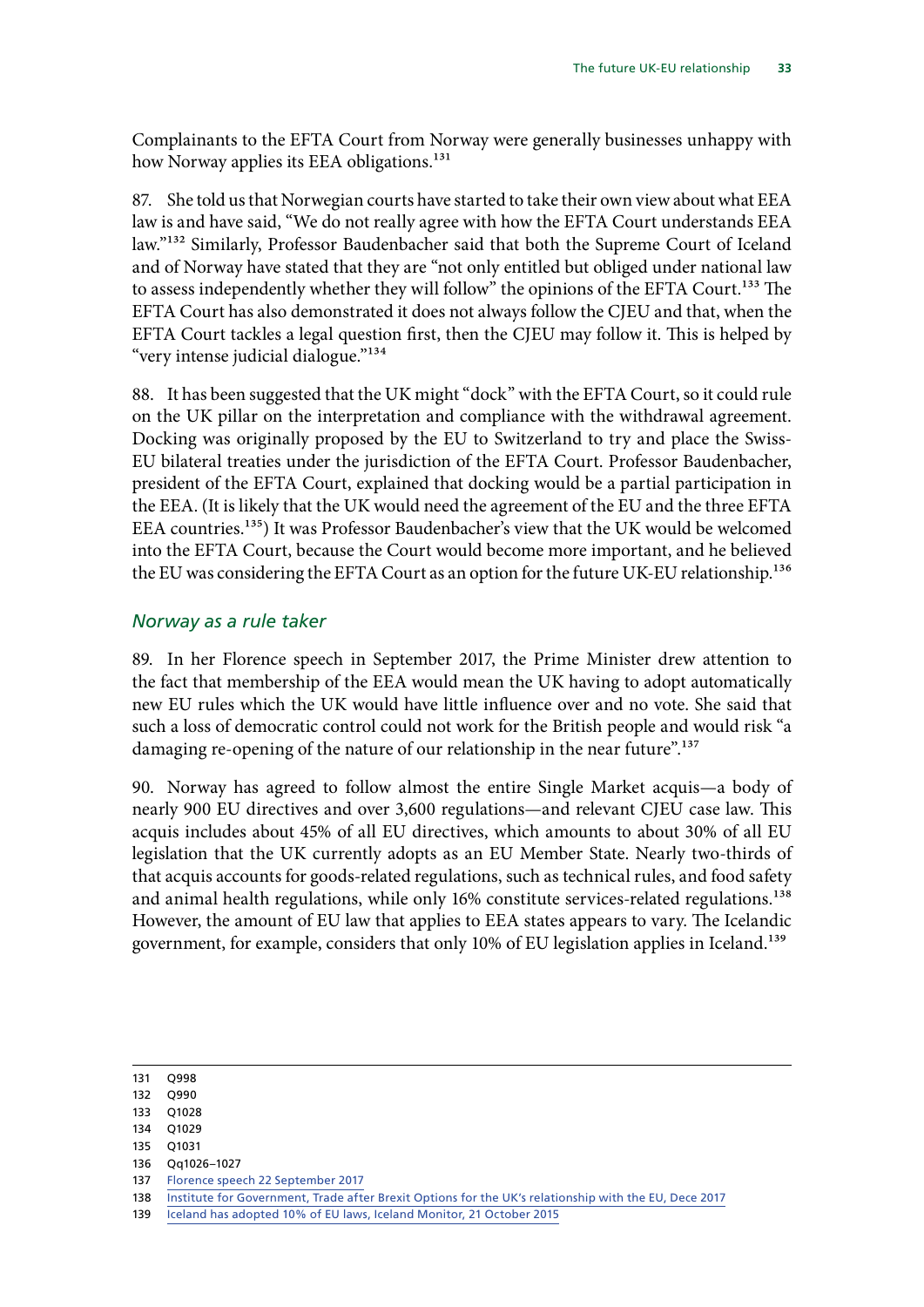91. Norway is involved at an early stage in scrutiny of legislation through expert committees and through the EEA Joint Committee—which has to adopt all EU legal acts that are EEA relevant.<sup>140</sup> The law is adopted into the Norwegian legal order, either by governmental decree or by statute passed by Parliament.<sup>141</sup> The Norwegian Parliament had considered using reservation rights in a very small number of instances--18 out of near 6,000–8,000 legal Acts.<sup>142</sup> It has used them once, when it rejected the Third Postal Directive and suffered no repercussions. It later accepted the Directive because of a change in government which took a different view to its predecessors.<sup>143</sup> Ulf Sverdrup described some of the political aspects of the process:

> First, it is very difficult for the Norwegian Parliament to instruct the Norwegian Government on what it should say or how it should vote in Brussels as it has no vote. Secondly, it is also difficult for the Norwegian Parliament to keep the Government accountable on what they really said, because there are no minutes from a lobbying activity. That is one fundamental weakness. When it comes to the legal aspect, the legislator, as you said—Parliament—is involved. When it comes to budgetary affairs, Parliament is involved. It allocates money, for instance, to research spending, satellite co-operation and all kinds of programmes. It approves that every year.<sup>144</sup>

However George Yarrow, gave a different view:

the incorporation of EU Directives and Regulations into EEA legislation is a decision that falls to the EEA Joint Committee, which can reject or amend proposals, for example because they are not 'EEA relevant' or because they require adjustment to reflect the circumstances of the EEA's non-EU members. The decision process is consensual, implying that each party has a de facto veto in relation to incorporation decisions.<sup>145</sup>

EFTA has characterised this process as follows:

the EEA Agreement provides for the most participative procedures available to associated countries outside the EU whose simultaneous aim is to safeguard their sovereignty as far as possible, whilst at the same time benefiting from participation in the Internal Market.<sup>146</sup>

140 Q975

<sup>141</sup> Q978

<sup>143</sup> EU facts behind the claims: Norway. 25 April 2016; [Norges hovedinnlegg på EØS-rådsmøte, Brussel, 19 November](https://www.regjeringen.no/no/aktuelt/innlegg_eos/id749504/)  [2013](https://www.regjeringen.no/no/aktuelt/innlegg_eos/id749504/)

<sup>144</sup> Q979

<sup>145</sup> [George Yarrow, Brexit and the Single Market Revisited, December 2017](http://www.rpieurope.org/Publications/Essays_New_Series/Essays_NS_7.2_Brexit_and_the_single_market_revisited.pdf)

<sup>146</sup> [EFTA Bulletin of July 2015](http://www.efta.int/sites/default/files/publications/bulletins/efta-bulletin-2015.pdf)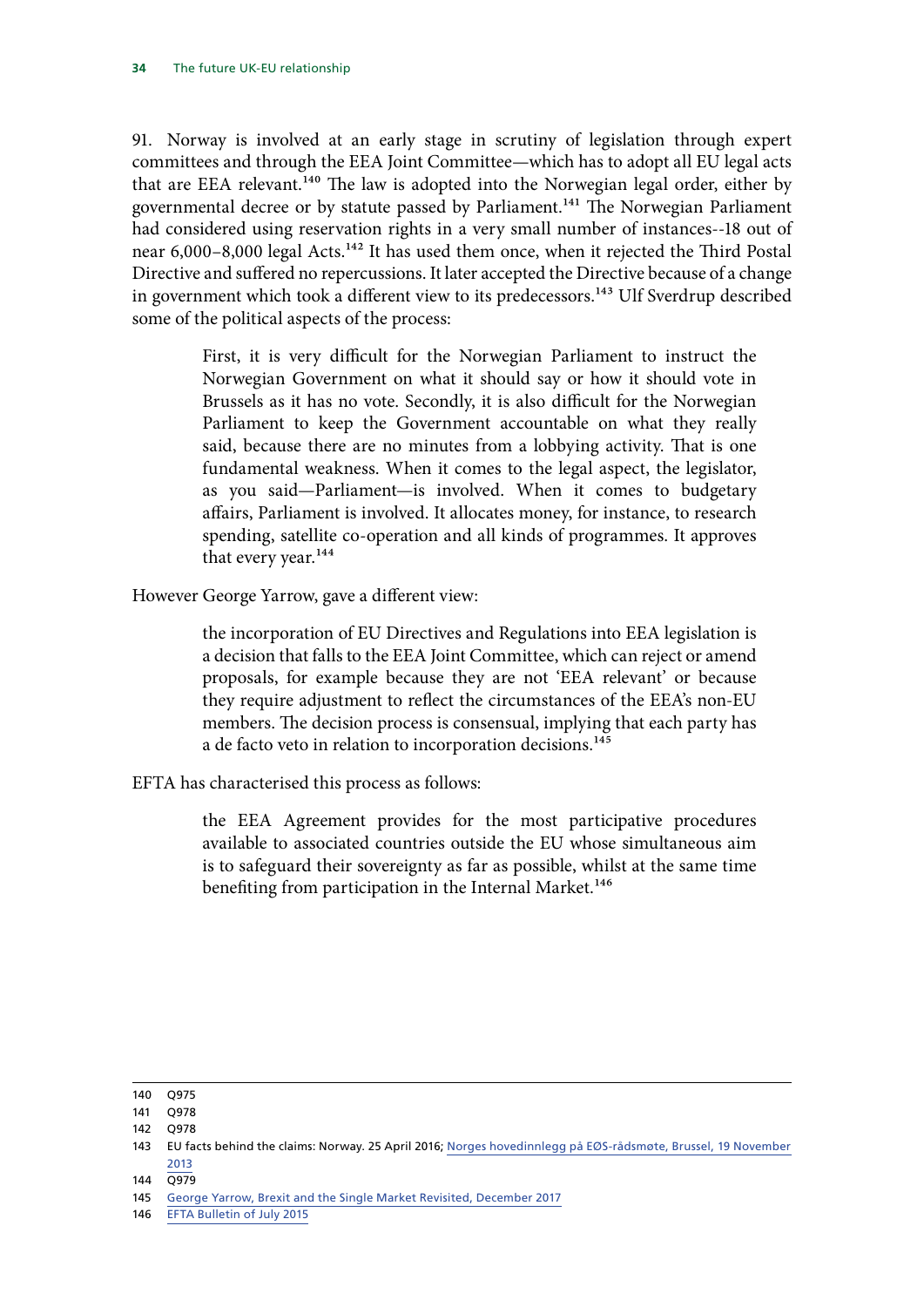#### *Divergence from the EU regulatory regime*

92. If an EEA country wishes to diverge in terms of EU regulatory requirements, then it could be taken to the EFTA Court by the EFTA Surveillance Authority and found to be in breach of the Agreement.<sup>147</sup> Ulf Sverdrup explained that the insistence of the EFTA countries on maintaining sovereignty led to the creation of a separate body—the EFTA Surveillance Authority (like a mini EU Commission)—to oversee the agreement.<sup>148</sup> He said:

> A fundamental factor, which is probably the biggest hurdle for you in your Brexit discussions, is that in managing your relationship with the EU you probably need to establish some kind of trust. Trust is very difficult to establish. The main way of doing that is through the institutions. We need institutions to manage that kind of trust.<sup>149</sup>

And that, despite the parts of the arrangement that might be unsatisfactory:

Norway did a big study, which ran to 1,000 pages, on the economic, political and social impacts of Norway's agreements with the EU. […] A short version of the conclusions is that the economic benefits outweigh the costs. [..] It is not only on the economic side but also on the political side.<sup>150</sup>

#### *Independent trade policy*

93. The EFTA EEA countries are not constrained by the EU Customs Union in developing their own independent trade policy. The EFTA countries can negotiate trade agreements individually or as a bloc, although the population of the bloc is only 10million. Iceland has a free trade agreement with China while Norway is still negotiating separately.<sup>151</sup> Mr Sverdrup told us that, as the EU started negotiating trade policies with third countries, the EFTA countries started to follow the EU trade agreements and "joined in afterwards to avoid discrepancies". He said:

> During the EU negotiations on the free trade agreement with Mexico, the EFTA countries discovered that they could sign these agreements quicker than the EU, a few months in advance. So they started making them a bit more. For instance, we entered into a free trade agreement with South Korea 18 or 20 months before the EU did. In content and scope, they are not that different from the EU's agreements.<sup>152</sup>

However, while EFTA has around 27 free trade agreements:

they have not been successful in negotiating free trade agreements with what we could call the biggest economies in the world. There is no free trade agreement with Japan, Australia and India, although it is trying to negotiate one. There is also no free trade agreement with the US or Brazil.

- 148 Q996
- 149 Q997
- 150 Q1000
- 151 Q981
- 152 Q980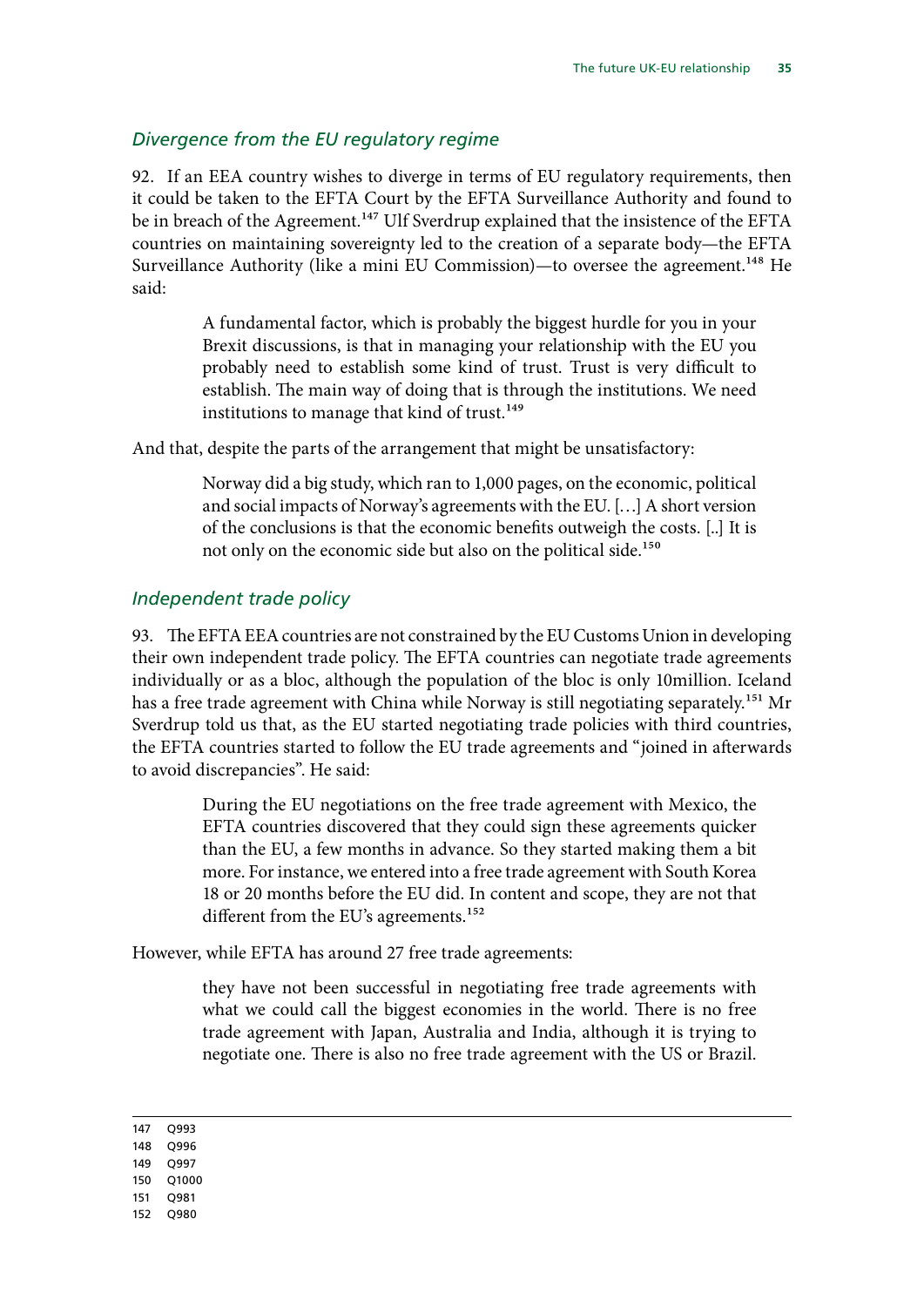That is probably because the Norwegians do not want to bring agriculture into the discussions, but that is important for the US, Australia, Brazil and so on $153$ 

94. Outside the Customs Union, the EFTA EEA countries can negotiate on tariffs but cannot negotiate on non-tariff barriers in EEA relevant areas of the Single Market.<sup>154</sup> Asked if this impacted on the free trade agreements with third countries, Mr Sverdrup said:

> The Norwegian Government have very different interests from the British, for instance, on free trade on agriculture. We do not want free trade on agricultural products, for instance, but we want massive free trade on fish. These regulations on agricultural products, technical standards and veterinary standards are not that harmful.<sup>155</sup>

95. Being outside the Common Fisheries Policy allows Norway to control access to its waters for fishing and to control ownership of the Norwegian fishing fleet. This control is balanced against obstacles to trade in fish with the EU. There is a differential in EU tariffs between frozen fish and processed fish, which results in 10,000–12,000 people employed in Poland processing Norwegian fish. Furthermore, delays arising from EU inspections of Norwegian fish entering the EU, led to Norway joining the EU regulation on veterinary standards to avoid the need for compliance checks at the border.<sup>156</sup>

#### *Border management*

96. Professor Michael Dougan, Professor of European Law at the University of Liverpool, told us that the Norway-Sweden border is about as closely integrated a border as you can get outside the Customs Union and "pretty much full regulatory alignment" and cooperation, but that there are still "checks, formalities, physical infrastructure and so on."157 Alla Pozdnakova said the biggest impact on border management in terms of people was not when Sweden joined the EU, but when Sweden joined the Schengen area. This led to Norway and Finland joining the Schengen Agreement.<sup>158</sup> Ulf Sverdrup said:

> If you go to the border now, you see that the trucks are stopped. They are in a long line to declare their papers, but most trucks can pass through rather rapidly because they have done some kind of electronic declaration up front. That requires a pretty advanced electronic system, combined with a good, trust-based system, with a lot of information about the economic operators. Then, of course, you have these risked-based random checks.<sup>159</sup>

97. Dr Lars Karlsson, author of Smart Border 2.0, a report he produced for the AFCO Committee in the European Parliament, gave evidence to this Committee on 20 March. He outlined three aspects to consider when designing a border: the laws, conventions, rules and regulations governing trade; the trade policies of the countries either side of the border, and issues around security and safety. He said: "The level you will see at the

153 Q980 154 Qq971–972 155 Q973 156 Qq1003–1005 157 [Q393](http://data.parliament.uk/writtenevidence/committeeevidence.svc/evidencedocument/exiting-the-european-union-committee/the-progress-of-the-uks-negotiations-on-eu-withdrawal/oral/76157.pdf) 158 Q984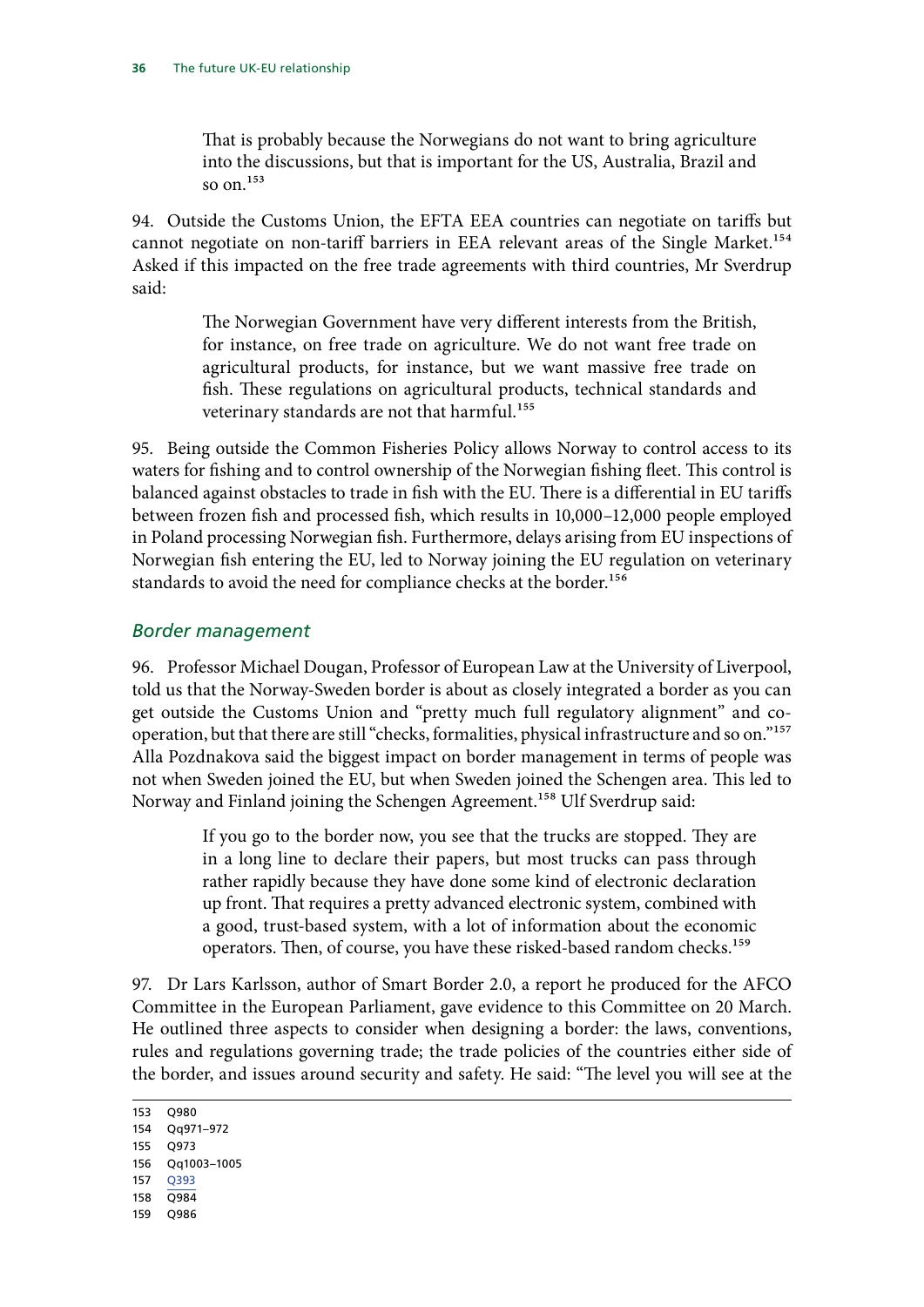border depends on the level the two partners would like to have in each of these three dimensions."<sup>160</sup> He acknowledged that his report was commissioned and published before the Joint Report was agreed in December, and it was not the only report presented to the European Parliament.<sup>161</sup> His report was written to consider the future UK-EU border in a general sense, for example at Eurotunnel, and not only to meet the aim of avoiding physical infrastructure, checks and controls at the Northern Ireland border.<sup>162</sup> He had not been approached subsequently by the UK Government for advice in designing a border which would comply with the terms of the December 2017 agreement.

98. Dr Karlsson said the technology and processes existed that could make a frictionless border without any physical infrastructure on the border itself. The Norway-Sweden border, often held up as near as possible to a smart border, was only 60–75% smart—there is physical infrastructure and checks at the border.<sup>163</sup> He said it could be 100% smart but a decision was taken to avoid the additional investment necessary because the border functioned satisfactorily as it was. When asked about what could be in place by the end of transition in December 2020, he said this would depend on what the partners could agree in respect of the development of a trusted trader scheme, the infrastructure for checks (at some point away from the border) and the extent to which the private sector could be engaged and involved.<sup>164</sup> He acknowledged that the system would have to be designed to allow for the traders who wished to trade across the border without trusted trader status, to make sure the system captured those who wilfully or accidentally avoided compliance.<sup>165</sup> There are already low levels of physical checks for non-EU trade entering the Republic of Ireland. David Campbell Bannerman MEP pointed out that, according to the WTO, Ireland only carried out physical checks on 1% of non-EU trade and there is no reason why this low level of physical checks should be higher for trade from the UK after we leave the EU.166

99. On 5 March 2018, the Prime Minister said she was aware of the Smart Border 2.0 report and that she had asked officials to look at it very carefully.<sup>167</sup> At Departmental questions on 15 March, Suella Fernandes, the Parliamentary Under Secretary of State for Exiting the EU, was asked about the Smart Border 2.0 report produced by Dr Karlsson for the European Parliament.<sup>168</sup> She replied:

> The report to which he refers is an interesting document, but it does not go as far as the commitment made by the United Kingdom. Our unwavering commitment is to not introduce any physical infrastructure at the border. We have explicitly ruled that out. The report is interesting, but it does not go all the way.169

On 21 March, at Northern Ireland Office questions, Karen Bradley, the Secretary of State for Northern Ireland, said she was not familiar with Dr Karlsson's report.<sup>170</sup>

163 Q1172

168 [Smart Border 2.0 Avoiding a hard border on the island of Ireland for Customs control and the free movement of](http://www.europarl.europa.eu/RegData/etudes/STUD/2017/596828/IPOL_STU(2017)596828_EN.pdf)  [persons, November 2017](http://www.europarl.europa.eu/RegData/etudes/STUD/2017/596828/IPOL_STU(2017)596828_EN.pdf)

<sup>160</sup> Q1163 161 Q1170

<sup>162</sup> Qq1167-1169

<sup>164</sup> Qq1184-1185 165 Q1183

<sup>166</sup> Q1123–1225

<sup>167</sup> [HC Deb 5 March 2018, col 25 Statement on the UK/EU Future Economic Partnership](https://hansard.parliament.uk/Commons/2018-03-05/debates/2F58E7E5-EEF6-4B6D-9C04-6DDF431F1D9F/UKEUFutureEconomicPartnership)

<sup>169</sup> [HC Deb 15 March 2018, col 980](https://hansard.parliament.uk/Commons/2018-03-15/debates/C0CBCB0C-F813-41BC-87B9-CE7E9290AFE4/ExitingTheEuropeanUnion)

<sup>170</sup> [HC Deb 21 March 2018, col 263](https://hansard.parliament.uk/Commons/2018-03-21/debates/2476D6CF-BC2F-4A4A-9A7D-A96D5E97219D/LeavingTheEUCross-BorderTrade)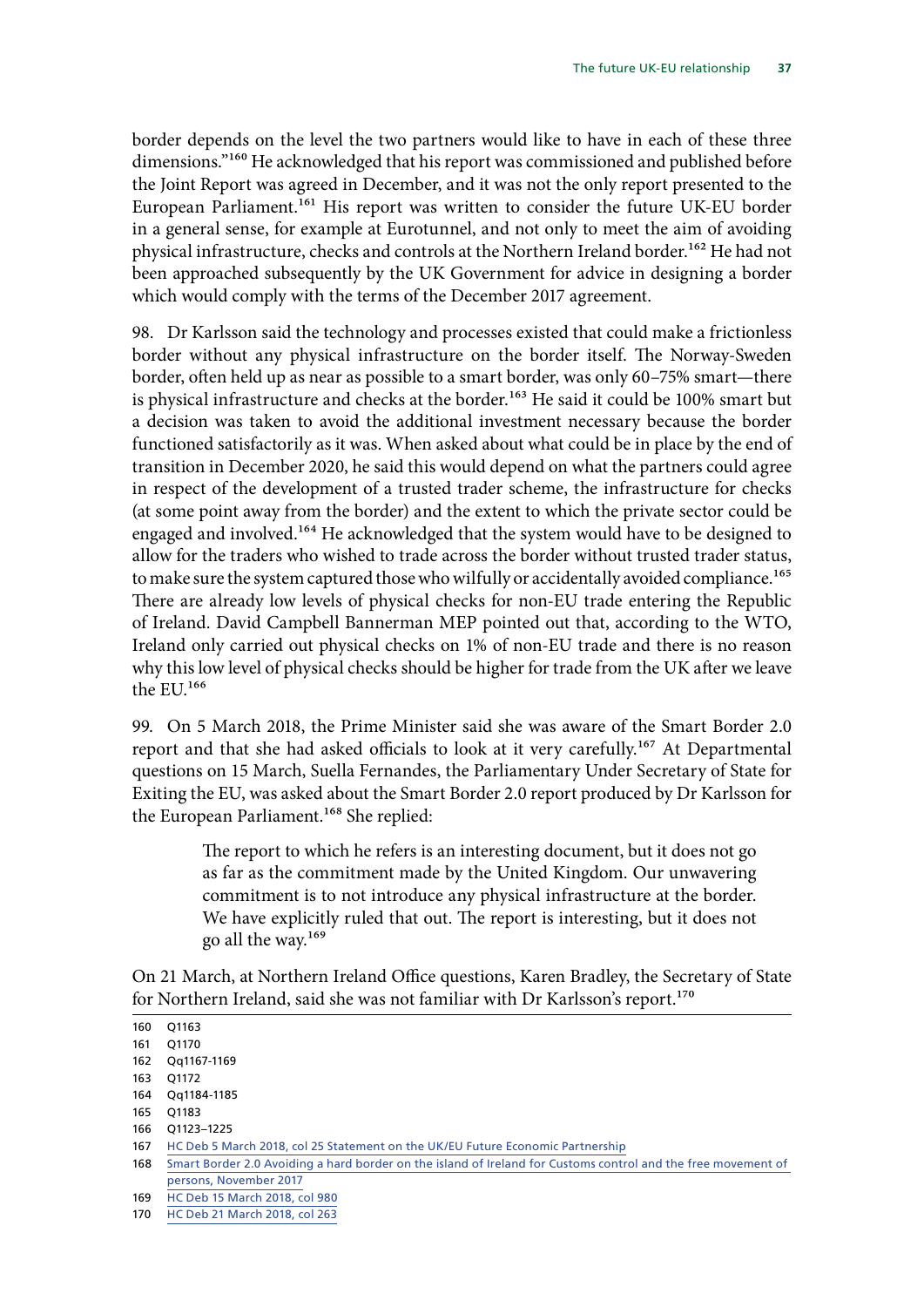## *Free movement and the EEA Agreement*

100. Norway accepts the EU's principle of freedom of movement: its citizens are entitled to be treated in the same way as EU nationals, which includes the right to live, work and access public services and benefits. Article 112 of the EEA Agreement allows for a EEA EFTA country to trigger a safeguard measure unilaterally if "serious economic, societal or environmental difficulties of a sectorial or regional nature" arise and are deemed liable to persist. The safeguard measures "shall be restricted with regard to their scope and duration to what is strictly necessary in order to remedy the situation" and relate to the procedures laid down in Article 113, which set out a process for consultations in the EEA Joint Committee with a view to resolving the dispute.<sup>171</sup> The Joint Committee also monitors any such safeguard measures with a view to their abolition or limitation in scope. Professor Yarrow has said that the EEA Joint Committee has recognised explicitly that free movement of persons is to be interpreted differently in EU contexts than in the EEA Agreement context.<sup>172</sup> In the EEA, the four freedoms serve the Article 1 purpose of promoting "a continuous and balanced strengthening of trade and economic relations" between EEA members,<sup>173</sup> whereas for the EU the four freedoms serve the fundamental political purpose of "ever closer union".

101. Norway has never used the safeguard measures. Iceland used the safeguard measure to control movement of capital after the financial crisis in 2008.<sup>174</sup> In 1998, the EEA joint committee agreed that Liechtenstein should be allowed to issue residence permits to Norwegian, Icelandic and EU nationals owing to its "specific geographical situation". Liechtenstein is the only EEA member currently allowed to impose such restrictions on free movement. The Liechtenstein variant of the emergency brake applies only to physical residence and not to work—it limits residence permits—moreover, its small size and specific geographic location within Europe—with high levels of cross-border commuting—make it difficult to compare to the UK. Liechtenstein has a population of around 37,000 and a land area near 160 km<sup>2</sup>. It is substantially smaller than the Isle of Wight in population  $(138,000)$  and land area  $(258 \text{ km}^2)$ . Nevertheless, the precedent of Liechtenstein shows some flexibility in the requirements of EEA membership in respect of free movement. Landlocked Liechtenstein has an unusually high proportion of its workforce commuting daily across its border, but this is not the case in the UK where a limit on residence permits would be difficult to distinguish from a limit on work.

102. The precedent of Liechtenstein however shows some flexibility in the requirements of EEA membership in respect of free movement. The Protocol adjusting the EEA Agreement to enable this to happen was signed in 1993 to reflect the changes made following Switzerland's decision not to ratify the Agreement. The Adjusting Protocol deleted Switzerland from the Agreement, including from Protocol 15 on transitional periods on the free movement of persons. As Protocol 15 was originally drafted to enable

<sup>171</sup> The EEA Joint Committee (EEA JC) is responsible for the management of the EEA Agreement and typically meets six to eight times a year. It is a forum in which views are exchanged and decisions are taken by consensus to incorporate EU legislation into the EEA Agreement. Before the Lisbon Treaty, the EEA JC comprised the ambassadors of the EEA EFTA States and representatives of the European Commission.

<sup>172</sup> Catherine Yarrow and George Yarrow, [The European Economic Area Agreement: A short introduction,](http://www.rpieurope.org/Publications/Studies_New_Series/Studies_NS1_7_Yarrows_on_the_EEA_March_2017.pdf) March 2017

<sup>173</sup> See [Catherine Yarrow and George Yarrow, The European Economic Area Agreement: A short introduction,](http://www.rpieurope.org/Publications/Studies_New_Series/Studies_NS1_7_Yarrows_on_the_EEA_March_2017.pdf)  [March 2017](http://www.rpieurope.org/Publications/Studies_New_Series/Studies_NS1_7_Yarrows_on_the_EEA_March_2017.pdf)

<sup>174</sup> Oral evidence to the Lords EU Committee in September 2017, Q29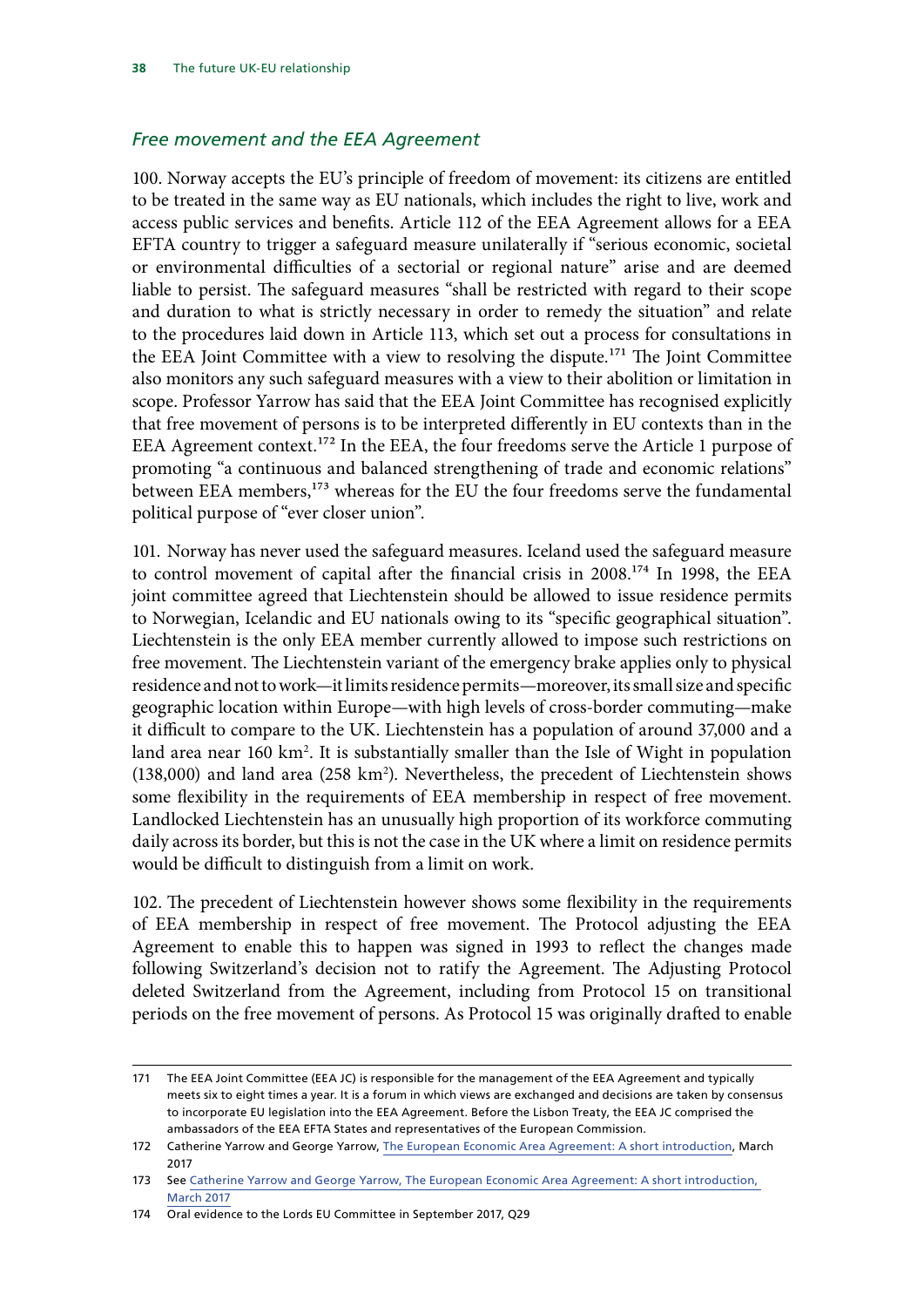Switzerland and Liechtenstein to introduce similar but not identical temporary measures to restrict free movement, it would suggest the Protocol was not drawn up solely for the specific circumstances of a microstate.

103. Ulf Sverdrup told the House of Lords EU Committee that Liechtenstein was allowed a special exemption on the free movement of persons when it entered the EEA Agreement, on the basis of its size and the high proportion of non-Liechtenstein nationals working there. The exemption from the free movement of persons was initially temporary. Mr Sverdrup explained the background to the exemption and questioned its potential applicability to the UK:

> This [exemption] expired in 1998 and the EU would not extend it further. Then Liechtenstein used Article 112 to say that they needed a limitation on free movement of persons. But when the EU was enlarged in 2004, the parties made some sort of adjustment as an annex to the EEA agreement [...] basically accepting that this exception is going to be integrated permanently into the agreement. In general, I do not think the Article 112 strategy is designed for countries that want to be left out of the free movement of persons.<sup>175</sup>

He told us:

The United Kingdom is a great country with a great history. Liechtenstein is also an interesting country but a small principality. It is not comparable.<sup>176</sup>

104. Ulf Sverdrup said that, if the UK joined the EEA, it would then have to be committed to take on the obligation of free movement of persons as in the agreement, and then trigger article 112 as some kind of a security measure.<sup>177</sup> He said:

> You are then back to the situation that Cameron negotiated before you had your referendum. What kind of special situation is it now where you can have some negotiations? Are there some special circumstances related to the UK labour market that enable some kind of legitimate claim to pull this security clause? […] That being said, we have to remember that article 112 is a security clause for some kind of exceptional situation. It is not supposed to last as some kind of permanent thing, so you have to find some kind of transition arrangement and find a solution to that problem. It would be in breach of the spirit of the agreement.<sup>178</sup>

105. Others have written on the outcome of the UK's renegotiation of its relationship with the EU—the attempt by David Cameron to secure an emergency brake on migration. Professor Barnard, University of Cambridge, has pointed out that the Conclusions of the European Council from February 2016 used the language of the free movement of workers,<sup>179</sup> and that while free movement of workers is an integral part of the internal market, both differing levels of pay and the diversity of social security systems across Europe may incentivise workers to move. The Conclusions said that:

<sup>175</sup> Oral evidence to the Lords EU Committee, 15 September 2016

<sup>176</sup> Q977

<sup>177</sup> Q1018

<sup>178</sup> Q1018

<sup>179</sup> Professor Catherine Barnard, [Could free movement of persons be confined to free movement of workers in any](http://ukandeu.ac.uk/explainers/could-free-movement-of-persons-be-confined-to-free-movement-of-workers-in-any-brexit-deal/)  [Brexit deal?](http://ukandeu.ac.uk/explainers/could-free-movement-of-persons-be-confined-to-free-movement-of-workers-in-any-brexit-deal/)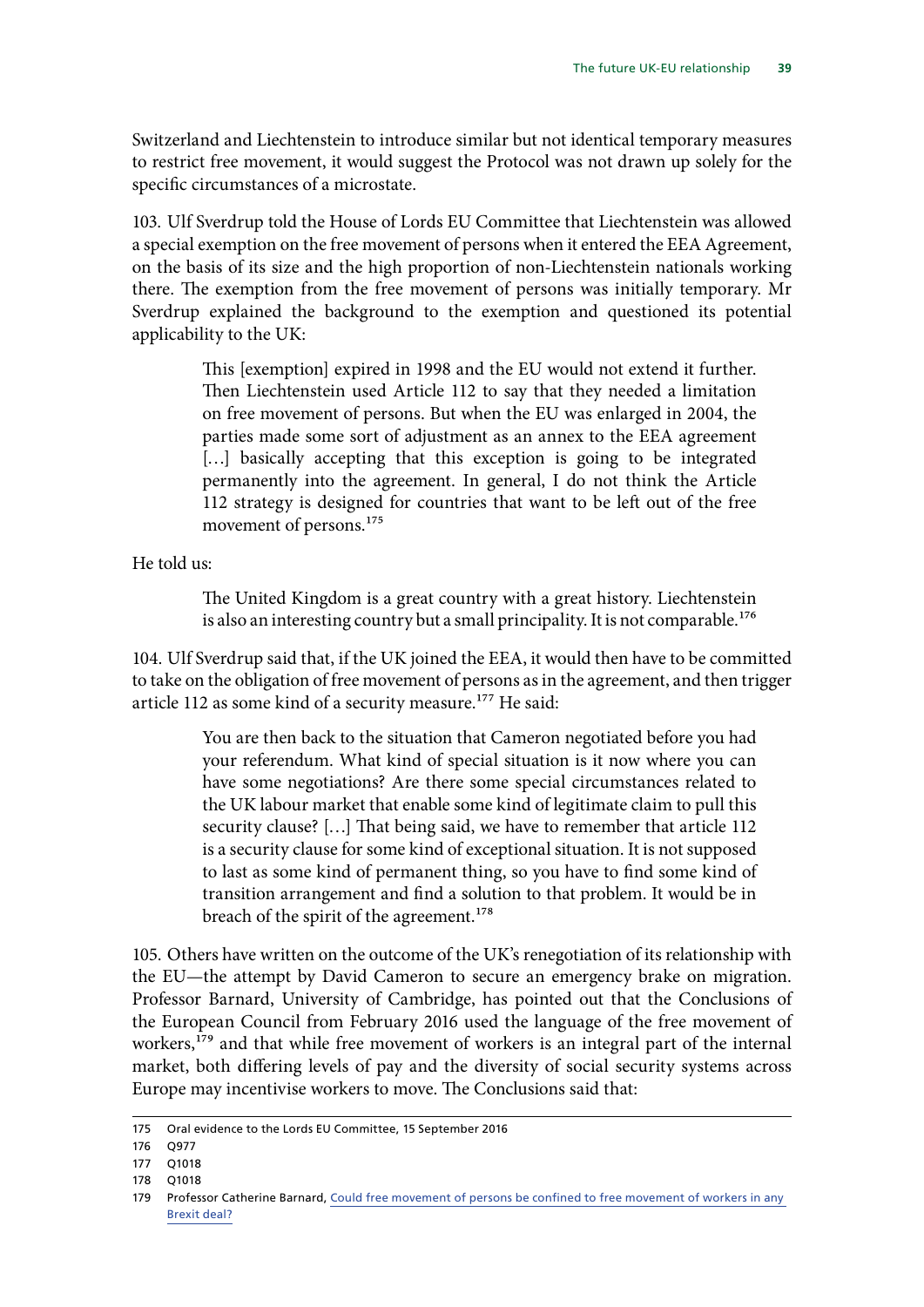It is legitimate to take this situation into account and to provide, both at Union and at national level, and without creating unjustified direct or indirect discrimination, for measures limiting flows of workers of such a scale that they have negative effects both for the Member States of origin and for the Member States of destination.<sup>180</sup>

And that,

if overriding reasons of public interest make it necessary, free movement of workers may be restricted by measures proportionate to the legitimate aim pursued. Encouraging recruitment, reducing unemployment, protecting vulnerable workers and averting the risk of seriously undermining the sustainability of social security systems are reasons of public interest recognised in the jurisprudence of the Court of Justice of the European Union for this purpose, based on a case by case analysis.<sup>181</sup>

Mr Yarrow said Article 112 and 113 altered the balance to the UK in terms of control:

All these things reduce to questions of power. The EEA would give the UK, in the EFTA pillar, the unilateral right to trigger the safeguard measures, and it would also give it the unilateral right to use what I think is the more important freedom of movement provision, which is the first line of article 28(3). That is a more permanent way of dealing with freedom of movement issues.182

He said that if the UK was in the EFTA pillar then "the control and sovereignty is with the UK".<sup>183</sup> Article 28 of the EEA Agreement allows for freedom of workers to accept offers of work actually made, to move freely for that purpose, and to stay in another territory for the purpose of work. This right is "subject to limitations justified on grounds of public policy, public security or public health".184

106. Professor Pozdnakova pointed out that the EEA Agreement does not include provisions on EU citizenship in the EU, and that the gap between EU law and the EEA in this area, while reducing, is still developing.<sup>185</sup> She pointed out that Norway, and the EFTA EEA states, have implemented the EU Citizens' Rights Directive even though there is an absence of provisions on EU citizenship in the EEA Agreement.<sup>186</sup> Professor Yarrow also commented on the difference between the EU and the EEA position on citizenship:

> There is a difference of interpretation in the two [the EU and EEA]. There has to be, because the EEA does not cover citizenship. So, anything that involves a free movement issue where citizenship rights play any role, which, of course, the European Court of Justice does, is out of bounds for the EFTA Court. The courts are creatures of their own treaties, and the

<sup>180</sup> [SECTION D Social benefits and free movement](http://www.consilium.europa.eu/media/21787/0216-euco-conclusions.pdf)

<sup>181</sup> [European Council meeting \(18 and 19 February 2016\) – Conclusions](http://www.consilium.europa.eu/media/21787/0216-euco-conclusions.pdf), 19 February 2017, Interpretation of current EU rules 1.(a)

<sup>182</sup> Q1019.

<sup>183</sup> Q1019

<sup>184</sup> Article 28 of the EEA Agreement

<sup>185</sup> Q1016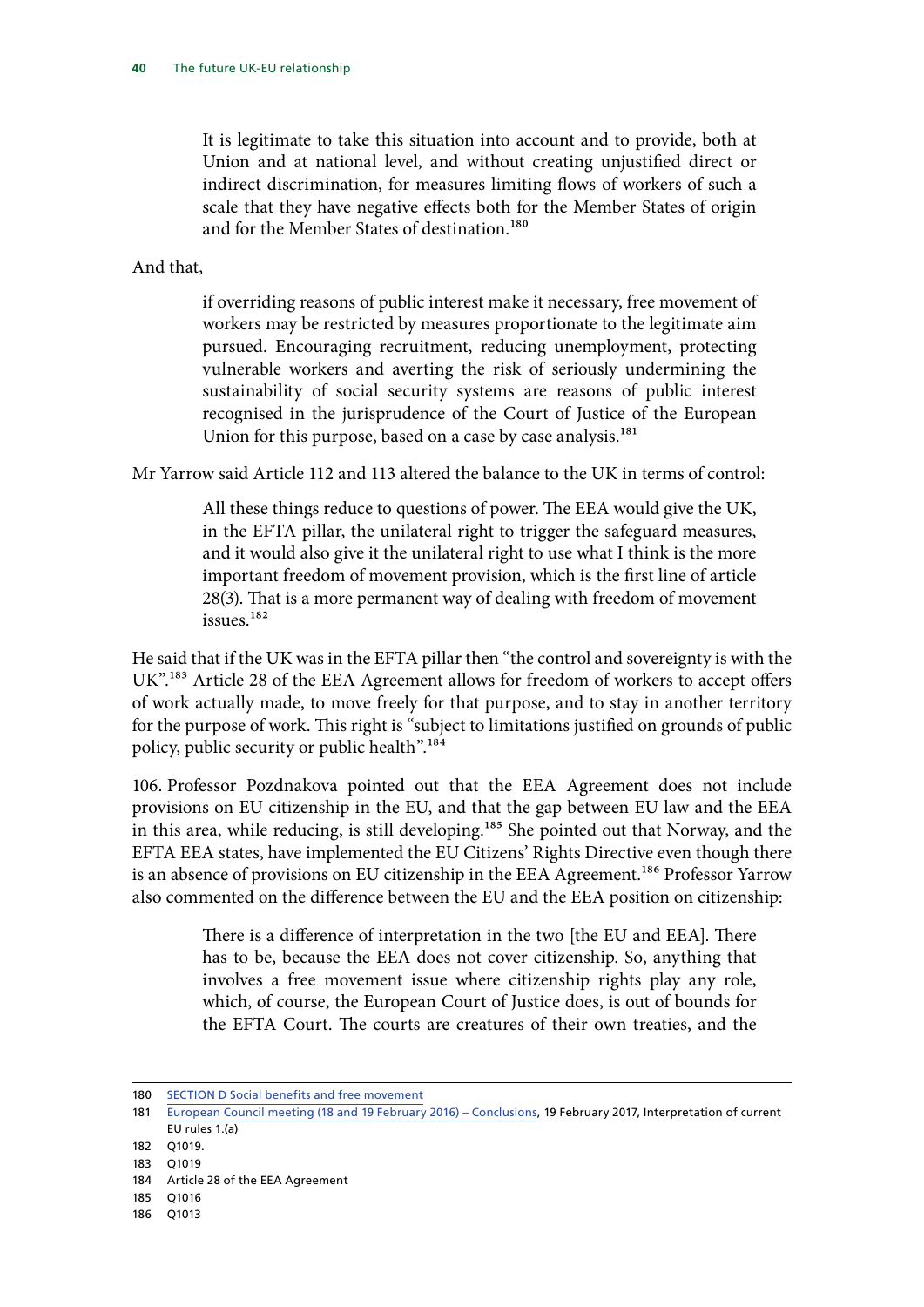treaties are different. I go back to a point earlier that was made. It is not just that the EEA is a sub-component of the European treaty; it also has some differences, and where the differences occur they are profound.<sup>187</sup>

When asked what Norway might think of the UK joining EFTA EEA, Ulf Sverdrup said:

Two things make Norwegians concerned about bringing the UK in on the EFTA side. The first is that, in EFTA, decisions on adding new legal Acts are done through unanimity. So, if the UK is brought in, it might change the dynamics slightly within EFTA. The second slight concern is that, if the UK uses the EEA as a platform for disintegrating from the EU, that is slightly different from the spirit of the EFTA countries who are using this platform as a form of continuing integration. Those are the two main concerns.<sup>188</sup>

107. **Norway makes a financial contribution to the EU in areas such as European cohesion funds, a number of EU programmes relating to science, education and culture, such as Horizon 2020, and JHA matters which promote mutual security. The Prime Minister has said that the UK would like to continue to work with the EU in ways that promote the long-term economic development of Europe; in policies and programmes in science, education and culture; in areas of mutual security; and also remain party to three EU agencies, European Medicines Agency, the European Chemicals Agency, and the European Aviation Safety Agency. The UK Government has also acknowledged that this will involve a continuing role for the CJEU in the UK. While the European Chemicals and Aviation Safety Agencies include provisions for third country membership, the Medicines Agency does not. Membership of the Medicines Agency is only open to EU and EEA States. Under current rules, the UK would only be a member of the Medicines Agency from outside the EU through membership of the EEA. Whether or not participation could be secured through a future partnership arrangement has yet to be determined. In her Mansion House speech the Prime Minister said "if we agree that the UK should continue to participate in an EU agency the UK would have to respect the remit of the ECJ in that regard."**

108. The EFTA Court is not the CJEU. The opinions of the EFTA Court are not binding **and it allows scope for national courts to question its interpretation of law as it relates to the EEA Agreement. Docking with the EFTA Court would provide the UK with a ready "off-the-shelf" arbitration mechanism for the ongoing UK-EU relationship. Docking was originally a solution proposed for Switzerland and the EU, so should garner support from the EU.**

109. **Being a party to the EEA Agreement and not the Customs Union (nor the Common Fisheries Policy) means countries such as Norway operate an independent trade policy. It is noteworthy that Norway and the EFTA countries have chosen to negotiate free trade agreements with third countries that pre-empt or follow the free trade agreements negotiated by the EU.**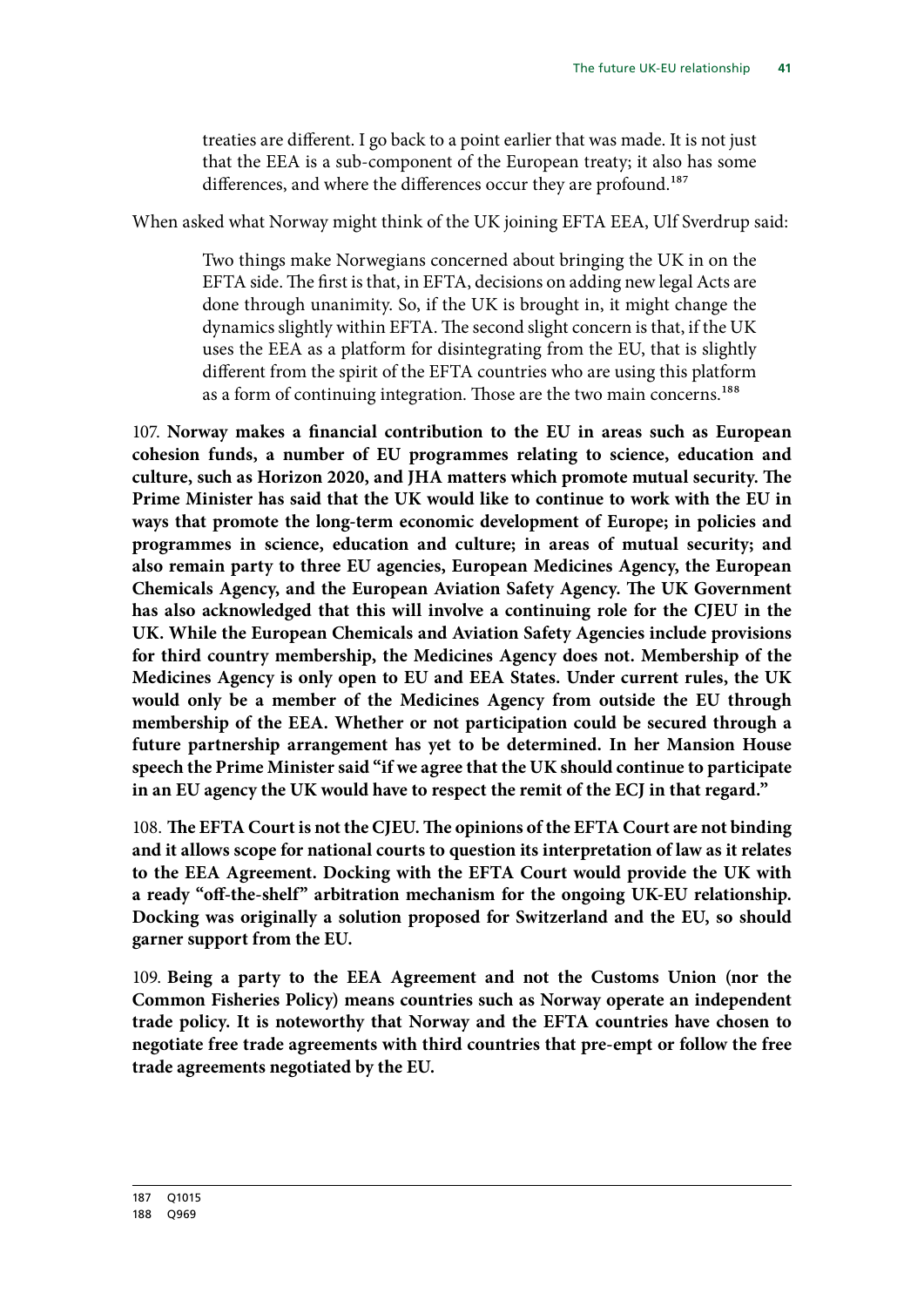110. **Norway has recognised there is a trade-off between being outside the EU Common Fisheries Policy and the Customs Union, but inside the Single Market. Norway has control over its own fishing waters, the ownership of its own fleet and retains flexibility to negotiate its trade in fish. However, this is balanced against tariffs on its exports of fish into the EU and Norway choosing to align its veterinary checks with EU rules to reduce the need for compliance checks at the EU border.**

111. The Norway-Sweden border has been held up as an example of a possible model **for the Northern Ireland-Ireland border. Norway is in the Single Market but not the Customs Union. Sweden is in the Single Market and the Customs Union. Both countries are in Schengen. The two countries have been co-operating on how to manage the border for several years, but there are still checks and there is physical infrastructure.**

112. **Article 112 and Article 113 of the EEA Agreement provides a safeguard measure that could be used to address "serious economic, societal or environmental difficulties of a sectorial or regional nature" if they arise. This could provide a route for the UK to operate a temporary emergency brake on free movement, and a more permanent way of dealing with freedom of movement issues through Article 28. The EEA Agreement also provides a mechanism through the EEA Joint Committee to discuss how to resolve the matter rather than immediately seek a judicial outcome.**

113. **Norway's EEA membership gives it the economic benefits of being a member of the Single Market but at the cost of having limited and informal participation in decision-making on the rules of the Single Market. It has chosen to accept the principle of freedom of movement, one of the UK Government's red lines. There is a trade-off to this. EEA States, such as Norway, have to accept all EEA relevant EU legislation, which is estimated to account for up to 30% of all EU legislation that currently applies to the UK as an EU Member, while being informally invited to provide expert advice at an early stage of the Commission drawing up legislation. They do not have a vote. The Norwegian Parliament has a role in debating EU related legislation and voting on the financial contribution to the EU. Norway has found a balance in its relations with the EU that meets its needs.**

114. The Government has rejected applying for EEA Membership because its view is **that this entails accepting both free movement and EU law. Should the negotiations on a deep and special partnership not prove successful, EFTA/EEA membership remains an alternative and would have the advantage of continuity of access for UK services. The EEA option is available off-the-shelf and could be negotiated relatively quickly.**

## **The Customs Union - Turkey**

## *What is a customs union?*

115. The EU's Customs Union is made up of EU Member States, and includes the Isle of Man and the Channel Islands. Under Articles 28, 30, 34, 35 and 36 of the Treaty on the Functioning of the EU, individual Member States are not permitted to introduce charges that have an effect equivalent to that of customs duties on goods; nor are they permitted to impose quantitative restrictions or quotas. This means Member States are obliged to allow goods that are legally produced and marketed in other Member States to be circulated and placed on their domestic markets.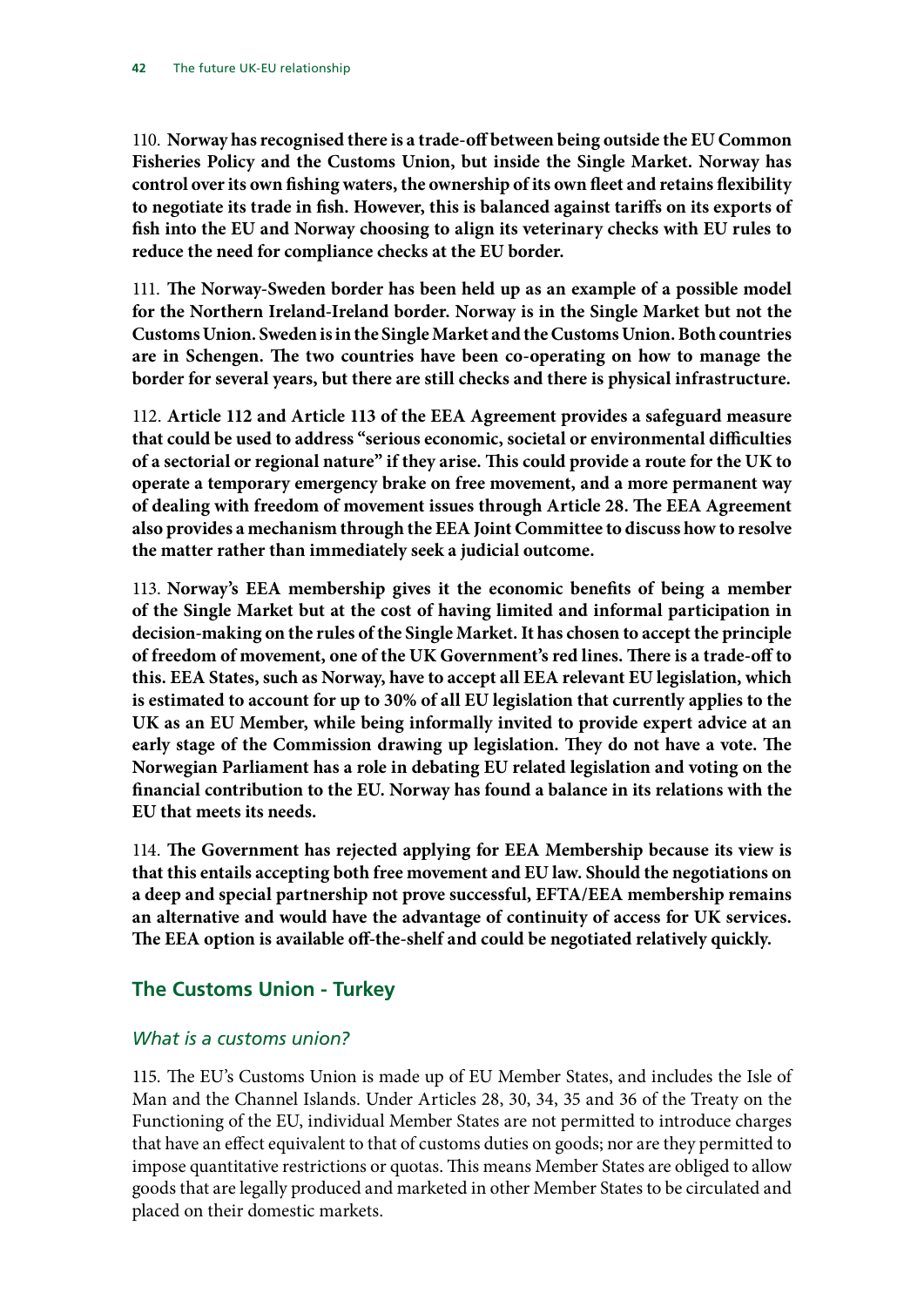116. The EU's Customs Union has a Common External Tariff, which is imposed on all goods imported from third countries. Uniform implementation of the Common External Tariff by customs authorities across the EU's external borders is ensured through the Union Customs Code. Almost 80% of the revenue generated by tariffs go directly to the EU's budget (in 2015, this made up 13.6% of the EU's total budget).

117. Goods imported into the EU need to comply with Internal Market legislation. In support of this, the EU has legislated to harmonise regulations (such as product standards and safety requirements) and to enforce the principle of mutual recognition (which requires Member States to accept each other's certification and conformity practices).

118. Goods imported into the EU need to follow rules of origin, which determine where a product and its components were produced in order to ensure that the correct customs duty is levied. If goods consist of materials from more than one country, special rules apply to determine which country will be judged to be the country of origin. These are based on the origins of the materials, the value added in the process, and where the final substantial production phase took place. Such formalities are not necessary for goods manufactured inside the Customs Union.<sup>189</sup>

#### *Partial customs union*

119. Following its Association Agreement with the EU (the Ankara Agreement, signed in 1963), and the opening of accession negotiations, Turkey signed a Customs Union Agreement with the EU in 1995. This states that:

> From the date of entry into force of this Decision, Turkey shall, in relation to countries which are not members of the Community, apply provisions and implementing measures which are substantially similar to those of the Community's commercial policy.190

120. Turkey's customs union with the EU covers all industrial goods, but not agriculture (except processed agricultural products), services or public procurement. It also excludes the free movement of labour. Although Turkey and the EU have negotiated to extend and deepen their Customs Union Agreement to include services and public procurement, these negotiations were suspended in 2002. The EU foresees that Turkey will align its national legislation with a number of essential Internal Market rules, notably on industrial standards.<sup>191</sup> Trade arrangements for coal and steel products result from an Agreement in 1996 between Turkey and the then European Coal and Steel Community. Those products remain outside of the scope of the Customs Union Agreement.

#### *Asymmetric relationship*

121. Turkey imposes the EU's Common External Tariff on all goods imported from non-EU countries that are covered by the Customs Union Agreement. Turkey has no involvement in decisions about the Common External Tariff or setting the direction of the Common Commercial Policy. It is also not able automatically to secure additional market access via EU FTAs with third countries, but these third countries have access to Turkey's

<sup>189</sup> House of Lords Report, [Brexit: the options for trade: Chapter 4: Membership of the EU's customs union](https://publications.parliament.uk/pa/ld201617/ldselect/ldeucom/72/7207.htm)

<sup>190</sup> Decision No 1/95 of the EC-Turkey Association Council of 22 December 1995 on implementing the final phase of [the Customs Union](http://eur-lex.europa.eu/legal-content/EN/TXT/PDF/?uri=CELEX:21996D0213%2801%29&rid=2)

<sup>191</sup> [European Commission, DG Trade: Turkey](http://ec.europa.eu/trade/policy/countries-and-regions/countries/turkey/index_en.htm)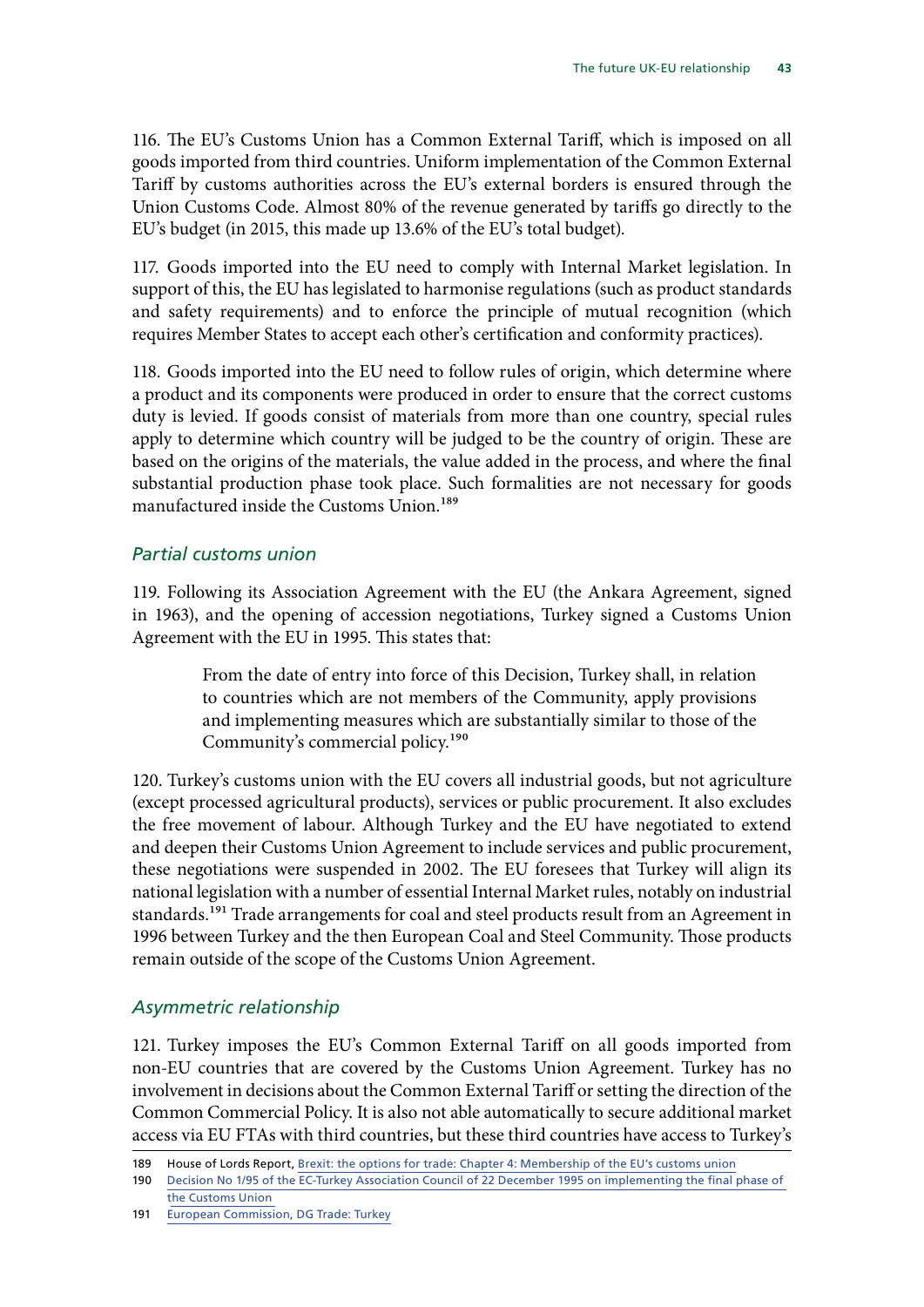market. Turkey is expected to align itself to EU preferential tariffs by negotiating FTAs with countries the EU has concluded FTAs with, in order to gain access to their market. Turkey has signed FTAs with EFTA, a number of Eastern European and Middle Eastern countries and South Korea.<sup>192</sup>

122. The Customs Union Agreement with Turkey reduces the need for checks, for instance on rules of origin, but does not remove them entirely. This is because although industrial goods may be exempt, checks may still take place to ensure compliance with the rules of the Internal Market, for example on phytosanitary products, as Dr Pinar Artiran, Assistant Professor and WTO Chair Holder at Bilgi University, explained to us:

> Depending on the nature of the product, especially if it is a product that is related to the sanitary and phytosanitary standards, it might be checked.<sup>193</sup>

## *A partial Customs Union*

123. The Institute of Directors has called for the UK to negotiate a partial customs union with the EU based on the Turkish experience.<sup>194</sup> In practice, a partial customs union arrangement also necessitates checks for other reasons, as Dr Peter Holmes, Reader in Economics at the University of Sussex, set out to us:

> [...] an incomplete customs union is a quantum leap away from a complete one. […] the EU-Turkey border is not an open border. The stories are up to 30 hours' delay. The moment that anything is excluded—in this case, agriculture is excluded—you have to have a provision for stopping every truck just in case. Normally, they will be waved through, but unless your agreement is complete, it does not deliver you the frictionless border that you might hope for.195

124. He also told us that Turkey has the obligation under parts of the Customs Union Agreement to operate regulatory alignment, but that itself did not guarantee mutual recognition of the testing and certification in Turkey:

> You still have to have goods stopped at the border, even if there are no tariffs, if there is any possibility that they may not satisfy [sanitary and phytosanitary measures] or conceivably some sort of non-food-safety standards.196

125. Dr Holmes gave us an example of when the EU put anti-dumping duties on televisions from Turkey, also requiring border checks:

> Turkish manufacturers were then selling them across the border to Georgia. They got Georgian certificates of origin, and then they were trundled back across Turkey into the EU, and there was a big dispute about whether they

 $193 \overline{01052}$ 

- 195 Q1065
- 196 Q1067

<sup>192</sup> [European Commission, DG Trade: Turkey](http://ec.europa.eu/trade/policy/countries-and-regions/countries/turkey/index_en.htm)

<sup>194</sup> Institute of Directors, [Customising Brexit: a hybrid option for a UK-EU trade framework](https://www.iod.com/Portals/0/PDFs/Campaigns%20and%20Reports/Europe%20and%20trade/IoD-Customising-Brexit.pdf?ver=2018-02-15-083137-800), 15 February 2017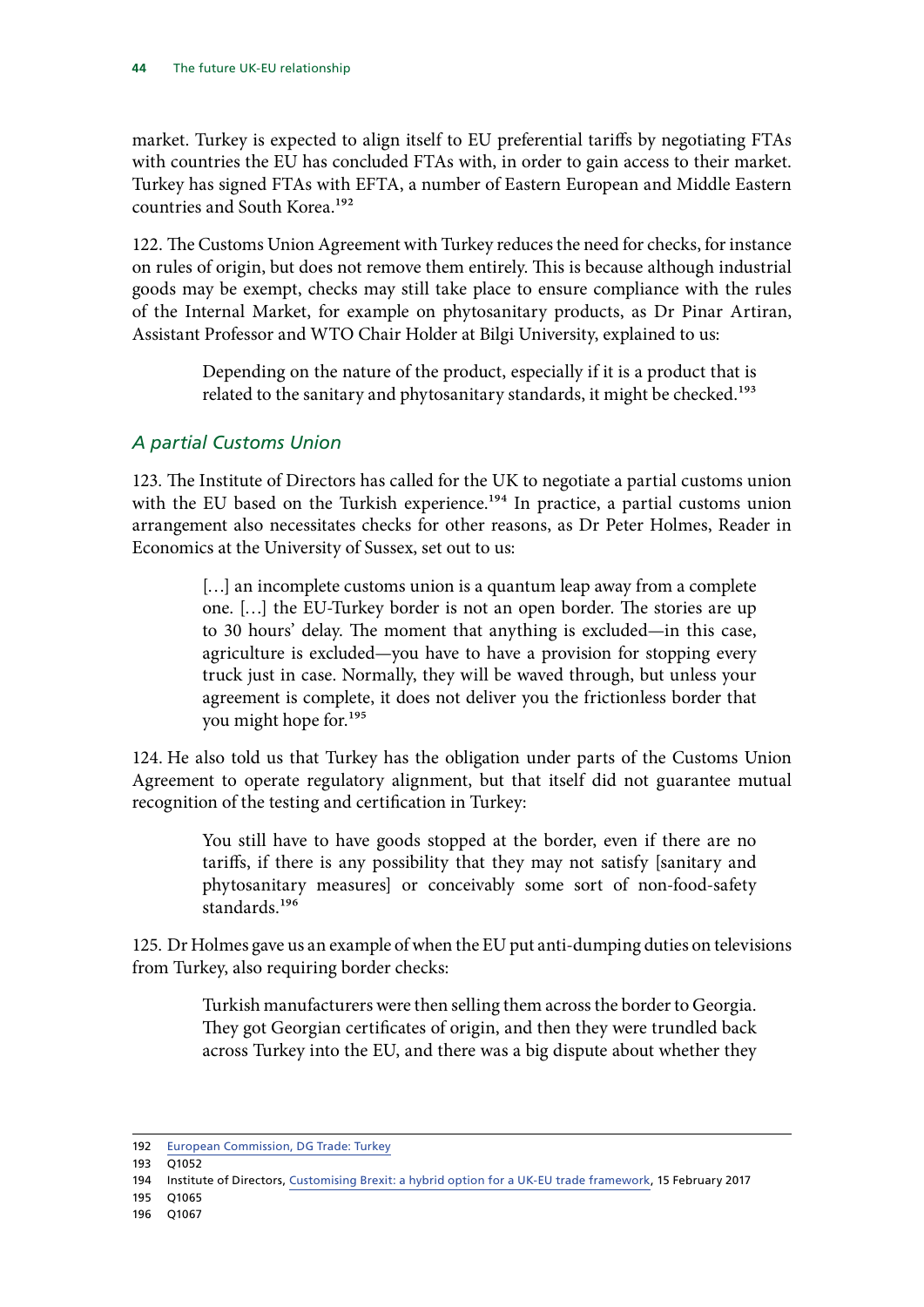were really Turkish. All these things have to be checked. If it is complete customs union, you do not need to have any checks. As long as there is anything that you need to stop things for, you have a potential problem.<sup>197</sup>

126. By dealing with rules of origin, a customs union arrangement like Turkey's can still be beneficial, as Sam Lowe, Research Fellow at the Centre for European Reform, pointed out to us:

> There are studies that show that, if [Turkey] exited the customs union, but liberalised everywhere else and went into a deep and comprehensive free trade agreement, reducing non-tariff barriers, it still would not make up for the cost of having to deal with rules of origin after leaving. Estimates of the cost of rules of origin vary. It is usually put between 2% and 6% of the value of the product, but the real cost is that companies just find it too complicated, and do not use a free trade agreement.<sup>198</sup>

#### *Jersey example*

127. Mr Lowe suggested that a customs union arrangement based on Jersey, Guernsey or the Isle of Man could provide a solution to avoid a hard border between the UK and Ireland/EU. Mr Lowe set out such a complete customs union arrangement:

> There can be no exclusions, because […] once there is an exclusion, you essentially need to have checks to differentiate between that which is excluded and that which is not. You would need a Single Market for goods [...] We would also have to stay part of the European VAT area, because otherwise VAT becomes a border tax once we have left. […] There would still be invisible barriers, because there would still be barriers to services. We would have […] given ourselves the freedom to negotiate on services and the like globally. Invisible borders do not lead to trucks backing up on them.199

128. Mr Lowe noted several advantages to such an arrangement:

The starting basis was how you fix the Irish border issue, for one. We think it does that. Secondly, would the European Union go for it? We are not sure. We think maybe, and the reason for that is because it is a comprehensive customs union. A customs union is an already-defined relationship that the EU has, in part, with another country, in Turkey, and it is also defined within the WTO GATT agreement. […] The UK gets the ability to regulate its own economy in the area of services […] It would also have the ability to negotiate agreements on services, investment, and data with other countries around the world.<sup>200</sup>

197 Q1065 198 Q1065

<sup>200</sup> Q1069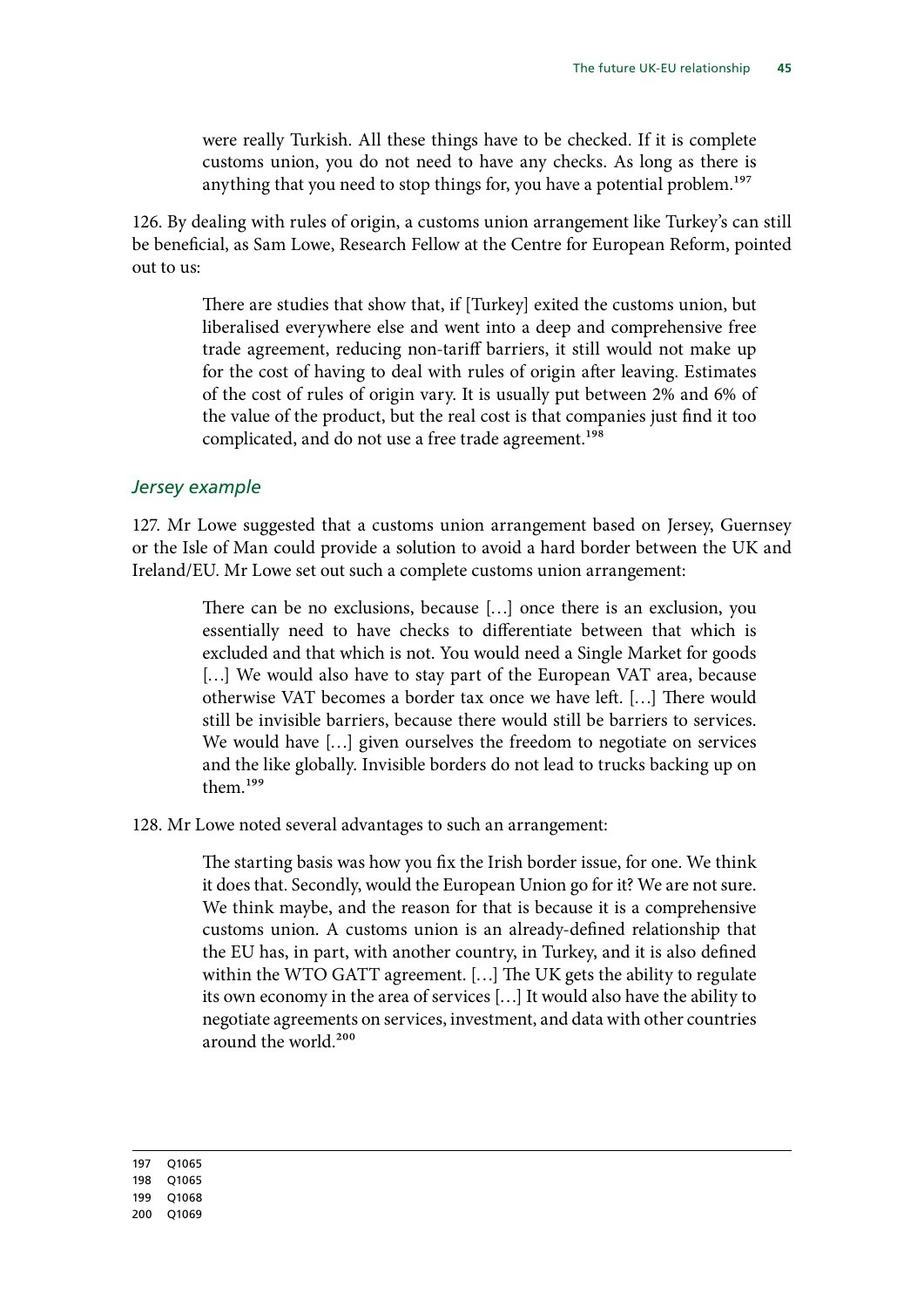129. **Turkey has a customs union arrangement with the EU covering industrial goods, but not agriculture (except for processed agricultural products), services or public procurement. It is bound by the EU's Common External Tariff, but it is not involved in setting the direction of the Common Commercial Policy. Nor is it able to automatically secure market access via the EU's FTAs, whereas those third countries have automatic access to Turkey's market.**

130. The incomplete nature of its customs union arrangement means checks still take **place at the Turkey-EU border and there can be long delays. The examples of Jersey, Guernsey and the Isle of Man show an invisible border can be maintained through participation in a full customs union and adherence to the rules of the Single Market in respect of trade in goods. Such an arrangement could make it easier for the UK to rollover the EU's existing FTAs. The UK would also need to negotiate a consultative role in the EU's future FTAs, as well as a legal mechanism in future FTAs which prevented them from entering into force unless the third-country in question extended market access to the UK.**

## **WTO terms**

131. The UK has said it wishes to seek a negotiated outcome. At the same time, the Government maintains the position that the option of no deal is part of its negotiation strategy. In the Lancaster House speech, in January 2017, the Prime Minister said that "while I am sure a positive agreement can be reached–I am equally clear that no deal for Britain is better than a bad deal for Britain."201 In her Mansion House speech, the Prime Minister did not use the words "no deal" but said that "given the uncertainty inherent in this negotiation, [the Government was] preparing for every scenario."<sup>202</sup>

132. On Michel Barnier's slide, trading on World Trade Organisation (WTO) terms is classified as the default in the event of exiting the EU with no agreed future trading relationship. This would satisfy some of the stated UK red lines—no free movement, no payments to the EU if the UK does not want to be involved with any aspect of the EU, such as research or EU agencies. There would be no obligation to follow the rulings of the CJEU and the UK would be free to follow an independent trade policy. However, it would fail, according to the Government's own analysis, on the Mansion House speech test that Brexit must 'protect people's jobs and security'. Pascal Lamy, former Director-General of the WTO, told us he thought there would be no difficulty in the UK becoming an independent member of the WTO outside of the EU. There may be technical negotiations, around tariff rate quotas and governance, but Mr Lamy saw no legal impediment.<sup>203</sup> The UK would rely upon its commitments regarding tariffs on goods and the commitments made on services in the General Agreement on Trade in Services (GATS).

133. However, Pascal Lamy described the WTO regime as league three in world trade, inferior to bilateral trade agreements and the internal market. Explaining what this meant in practice, Mr Lamy said that for goods, there would be an average tariff of 4% to 5%, with 10% in the automotive sector, around 7% for footwear and textiles, and higher levels in

<sup>201</sup> [Lancaster House speech 17 January 2017](https://www.gov.uk/government/speeches/the-governments-negotiating-objectives-for-exiting-the-eu-pm-speech)

<sup>202</sup> [Mansion House speech, 2 March 2018](https://www.gov.uk/government/speeches/pm-speech-on-our-future-economic-partnership-with-the-european-union)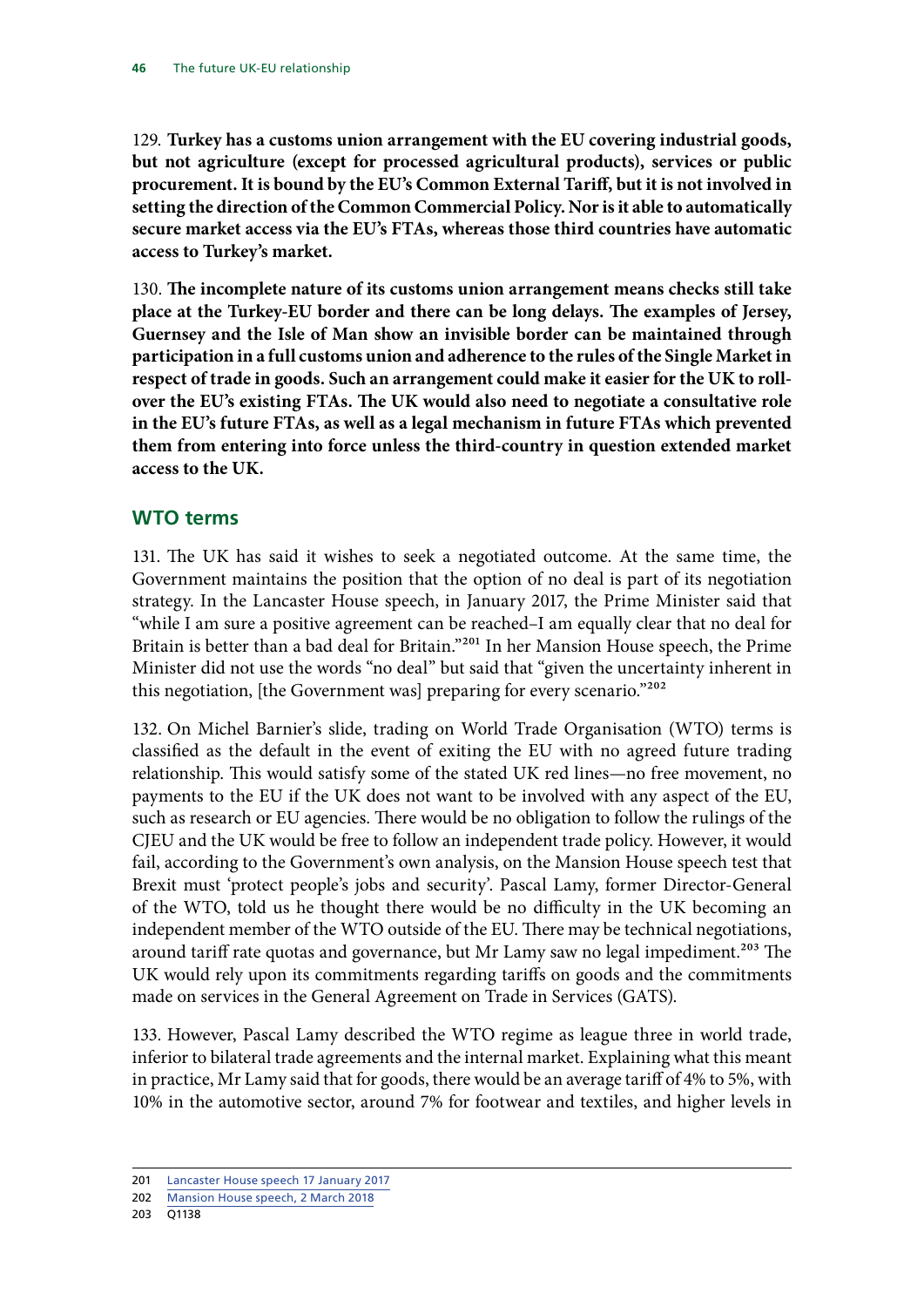agriculture. He said the level of openness is "very, very low" under WTO terms compared to the internal market of the EU. The consequence of trading under the WTO regime, which is much less open than the bilateral agreement, would result in costs and controls.<sup>204</sup>

## *Failure to reach an agreement and the impact of trading on WTO terms*

134. Some of the evidence we have heard echoes the view that trading with the EU on WTO terms would have a negative effect on trade. Dr Andy Williams, AstraZeneca, told us in Cambridge:

> I think if we were to just leave now or whenever it is, in March next year, we would go back to WTO rules, which would obviously affect trade. We have estimated that would cost AstraZeneca around \$30 million a year in additional trade costs. Our bigger concern to some extent is the bureaucracy associated with that, which we would be able to handle, but smaller companies may not be able to.<sup>205</sup>

135. Evidence from the automotive sector to the Business, Energy and Industrial Strategy Committee said trading on WTO terms, and the application of current WTO tariffs on the automotive sector (10% on cars, 4.5% for components) was described by the Society of Motor Manufacturers & Traders as an "incredible challenge" as it could make UK manufactured vehicles "uncompetitive". The BEIS Committee concluded that "For the automotive sector, no deal would undoubtedly be hugely damaging. The Government should not seriously contemplate this outcome."206

136. The British Retail Consortium (BRC) said that leaving the EU without a deal would mean tariffs on food products imported from the EU could be in the order of 22%. The BRC said that 79% of food imported by their members into the UK comes from the EU-27, and that:

> Higher tariffs would impact on the price of imported goods, and diminish living standards for consumers. Our research points to potential rises in the price of cheese in the order of 6–32%, on tomatoes of 9–18%, and on beef of 5–29%. We also note other similar studies which show a similar picture, and that consumers would suffer the highest detriment.<sup>207</sup>

However, the BRC also said that "non-tariff barriers would be the most burdensome" and that this would have an effect "in relation to customs, and for meat and plant-derived products, from health or veterinary checks stemming from sanitary and phytosanitary requirements."208

<sup>204</sup> Q1106

<sup>205</sup> Q651

<sup>206</sup> Business, Energy and Industrial Strategy Committee, Leaving the EU: Implications for the Automotive Industry, HC 379, para 12

<sup>207</sup> Written evidence from the BRC, NEG0010

<sup>208</sup> Ibid.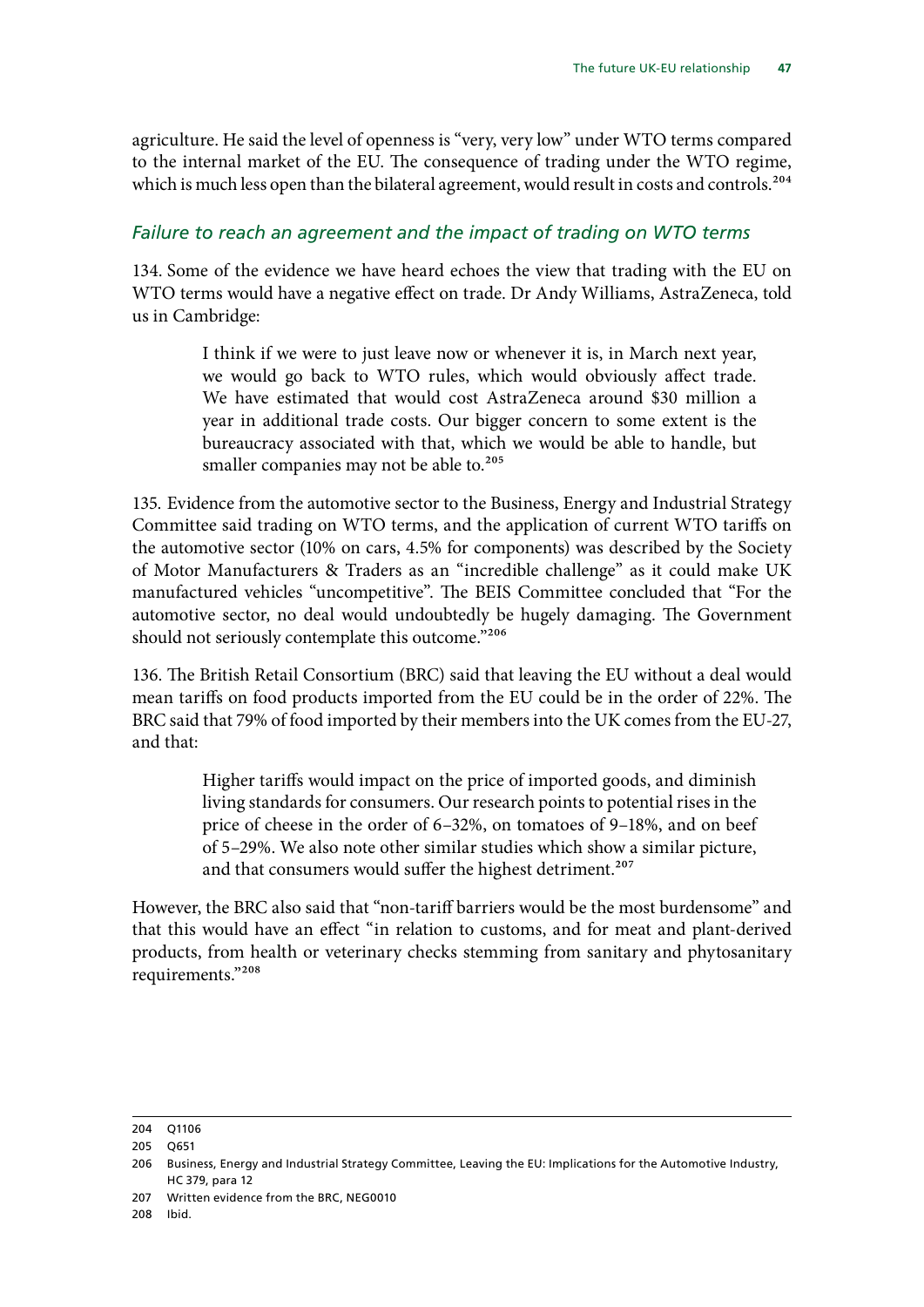137. A joint statement between the UK Chemical Industries Association and the European Chemical Industry Council, representing chemical and pharmaceutical companies which add £14.4 billion of value to the UK economy every year from total annual turnover of over £40 billion, said that "Brexit without a new trade agreement between the UK and the European Union would be the worst possible outcome".<sup>209</sup>

## *Trading solely on WTO terms*

138. Very few countries trade solely on WTO terms. All large trading countries are party to other bilateral agreements facilitating relations between two countries / parties, such as customs co-operation and managing data flows. These still require negotiation and agreement. Only seven countries trade with the EU on WTO terms alone,<sup>210</sup> and research by the Institute for Government found that:

> In 2016, of the top 10 trading partners with the EU by total trade, the US, China, Russia, Japan and India have a substantial number of bilateral agreements that go well beyond the terms of WTO trade. Of the top 20, there are no countries that trade on WTO rules alone with no bilateral agreements and no free trade deals.<sup>211</sup>

139. On the other hand, it is not necessary to have a specific Free Trade Agreement to enable trade. Lamy pointed out that:

> The reason why we do not have a free trade agreement with the US is because we are both the most open large economies. With that we can trade relatively easily, but not as much as we theoretically could, which is why the TTIP negotiation was launched some years ago.<sup>212</sup>

## *Border management*

140. Pascal Lamy said that once the UK was no longer a Member State, and whether it had a bilateral agreement or traded on WTO terms, then this "will necessitate a border." There need to be checks on both goods and people. If there were duties then duties would need to be paid. He said that if the UK chose to operate a unilateral zero tariff, there would still be checks, as a precaution, on the safety of products such as children's toys or cars, and checks on food products for disease or residues.<sup>213</sup>

141. One of the WTO's principles of trade is the Most Favoured Nation rule, whereby a preferential treatment for one trading partner has to be offered to others, unless it is as part of a free trade deal. This would, in theory, require the UK to operate the same regime at all its borders as it did at the Northern Ireland-Ireland border.<sup>214</sup> If the UK-EU negotiations end in a no deal, and the UK wanted to offer zero tariffs unilaterally to the EU, it would have to offer zero tariff to all its trading partners.<sup>215</sup>

<sup>209</sup> [European chemical industry unites over post-Brexit future for the continent's manufacturing backbone, 14](https://www.cia.org.uk/news/details/European-chemical-industry-unites-over-post-Brexit-future-for-the-continents-manufacturing-backbone)  [November 2017](https://www.cia.org.uk/news/details/European-chemical-industry-unites-over-post-Brexit-future-for-the-continents-manufacturing-backbone); See also oral evidence on 18 October 2017 Q111 [Steve Elliot]

<sup>210</sup> The Economist, Brexiteers claim that trade on WTO terms would be fine. Wrong, 30 November 2017

<sup>211</sup> Institute for Government, Bilateral Agreements, June 2017.

<sup>212</sup> Q1108

<sup>213</sup> Q1121, Q1112

<sup>214</sup> Q1126

<sup>215</sup> The economist, Brexiteers claim that trade on WTO terms would be fine. Wrong, 30 November 2017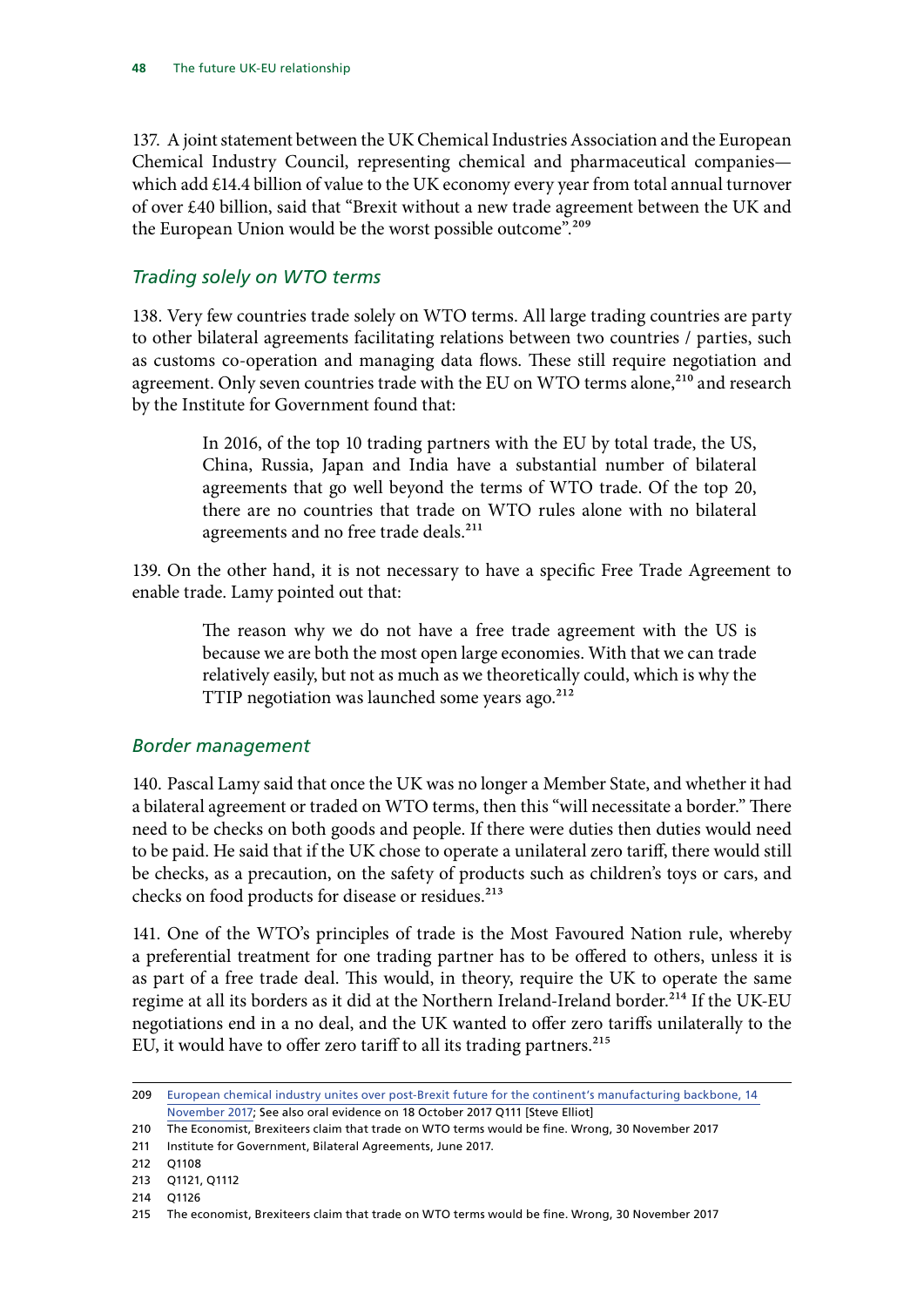142. Mr Lamy said that UK customs may want to check to make sure all the products crossing the border from Ireland are of EU origin. This may depend on the tariff regime operated by the UK, and whether the UK was concerned about allowing Chinese goods into the UK market via the Irish land border. Mr Lamy agreed that the WTO rules would not stop the UK unilaterally deciding to not have checks, "but that will not mean that there is no border."216 The UK could not determine what the EU did on the other side of the border, and to what extent the EU wanted to carry out precautionary checks on products for safety reasons.<sup>217</sup> He referred to the Norway-Sweden border as the example of where it was most likely for there to be a 'virtual border' but "It is nothing like that." The Sweden Norway border has "a border post and you have border control."218 When asked if there was any country in the world that has an open door to all trade with anybody, Mr Lamy said:

> No, I do not think so, because the country doing this would have no leverage to gain market access in third markets, which of course is your negotiating currency. If you have totally open trade, why should others give you access to their market? They have duty-free, quota-free access to your market.<sup>219</sup>

143. **If the UK exited the EU without an agreement on its future trading relationship, it could do so on WTO terms. Eleven of the twelve studies in the Government's EU Exit Analysis show that trading on WTO terms would be particularly damaging to the UK economy, compared to other scenarios modelled. The UK could still look to negotiate a series of bilateral arrangements with the EU. These might include terms of co-operation with the EU in areas such as customs or aviation. It would remain to be seen how quickly they could be negotiated, or how deep and comprehensive they would be compared to the current Single Market relationship.**

144. The UK could choose to offer zero tariffs on goods between the EU and the UK, **outside of a trade deal and would be able to use a ten-year exemption before offering the same tariff rates to other nations if the UK were negotiating a trade deal with the EU at that time. After this period, if the UK did so, it would have to offer the same zero tariff to all its trading partners. This would leave domestic producers exposed and remove significant negotiating leverage for the UK in respect of future trade deals.**

145. The UK and the EU have both said that they do not want to reintroduce a hard **border between Ireland and Northern Ireland. If the UK wanted to trade with the EU on WTO terms, then it could choose to reduce all its tariffs to zero, or it could choose not to collect duties at the border. However, there would still be the need to check some goods crossing the border for reasons such as the safety of goods, or health of agricultural products, or for rules of origin. There are currently checks to prevent excise fraud or illegal imports of arms and drugs.**

<sup>216</sup> Q1118, Q1119, Q1120

<sup>217</sup> Q1122

<sup>218</sup> Qq1113 and Q1116

<sup>219</sup> Q1127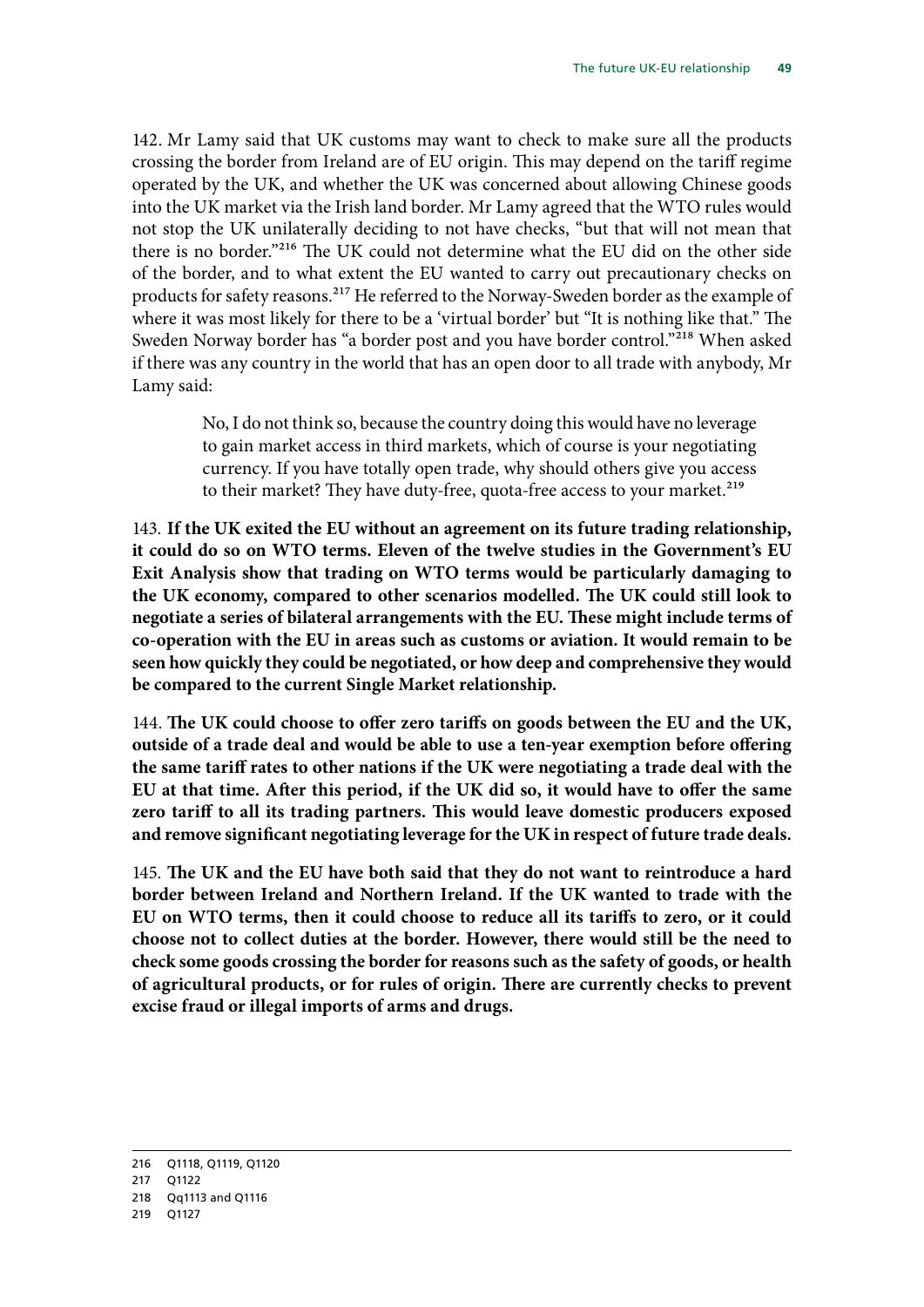## **EU Exit Analysis: Cross-Whitehall Briefing**

146. The Government has conducted an analysis of the economic impact of exiting the EU under a number of specified scenarios. Following the agreement of a Humble Address in the House of Commons on 31 January, this document was provided to us; we decided to publish it, although with one Annex removed on the grounds that the Department had indicated that its content was of sensitivity to the negotiations.<sup>220</sup> The Government's EU Exit Analysis: Cross-Whitehall Briefing states that:

> We need to base our exit negotiations and preparations on the best possible evidence and analysis. Analysing the potential impact of different exit scenarios is an unprecedented challenge.

The analysis sets out the factors creating uncertainty and warns that it does not seek to provide a definitive single point estimate:

> There is no single model or analysis which can provide a definitive assessment of all possible outcomes, but economic analysis nevertheless provides us with the best available evidence base on which to draw a "broad" directional picture (and illustrate the importance of key uncertainties).

147. The scenarios modelled by the analysis are an EEA-type scenario (equivalent to Norway's relationship with the EU); and FTA-type scenario (analogous to the CETA deal) and trading on WTO terms. Notably, the analysis does not seek to model the impact of moving to the relationship that the Government is looking to achieve, the model set out by the Prime Minister's speeches in Florence and Mansion House. The analysis uses a range of methodologies to inform a computable general equilibrium model (CGE). DEXEU describes it as a "state of the art structural model", and emphasises that this is not the same model used before the referendum which was based on gravity modelling. The CGE model is informed by gravity modelling but also draws on other techniques. It is claimed that this analysis is much more sophisticated and also factors in the benefits of new trade deals and any gains from de-regulation. The analysis states that "non tariff barriers are the most important driver of trade impacts".<sup>221</sup>

148. The analysis indicated that, compared to indicative GDP growth, and spread over 15 years, the EEA-type scenario would result in -1.6% less growth, the FTA-type scenario would result in -4.8% less growth, and the WTO scenario would result in -7.7% less growth.222 The analysis states that:

> External estimates vary, reflecting uncertainties around exit. Emerging HMG estimates of the illustrative "existing" trade models sit broadly in the middle of this range, and are in line with the consensus of the relative costs incurred between the different scenarios. $223$

149. On 15 January the Scottish Government presented the latest analysis of the implications for Scotland's economy.224 This is the only other Government analysis to be published in the UK. It concluded that Brexit will significantly weaken the Scottish economy and result

<sup>220</sup> [EU Exit Analysis Cross Whitehall Briefing, January 2018](https://www.parliament.uk/documents/commons-committees/Exiting-the-European-Union/17-19/Cross-Whitehall-briefing/EU-Exit-Analysis-Cross-Whitehall-Briefing.pdf)

<sup>221</sup> **Ibid.** page 9

<sup>222</sup> Ibid. page 16

<sup>223</sup> Ibid. page 17

<sup>224</sup> [Scotland's Place in Europe: People, Jobs and Investment](http://www.gov.scot/Publications/2018/01/6407), 15 January 2018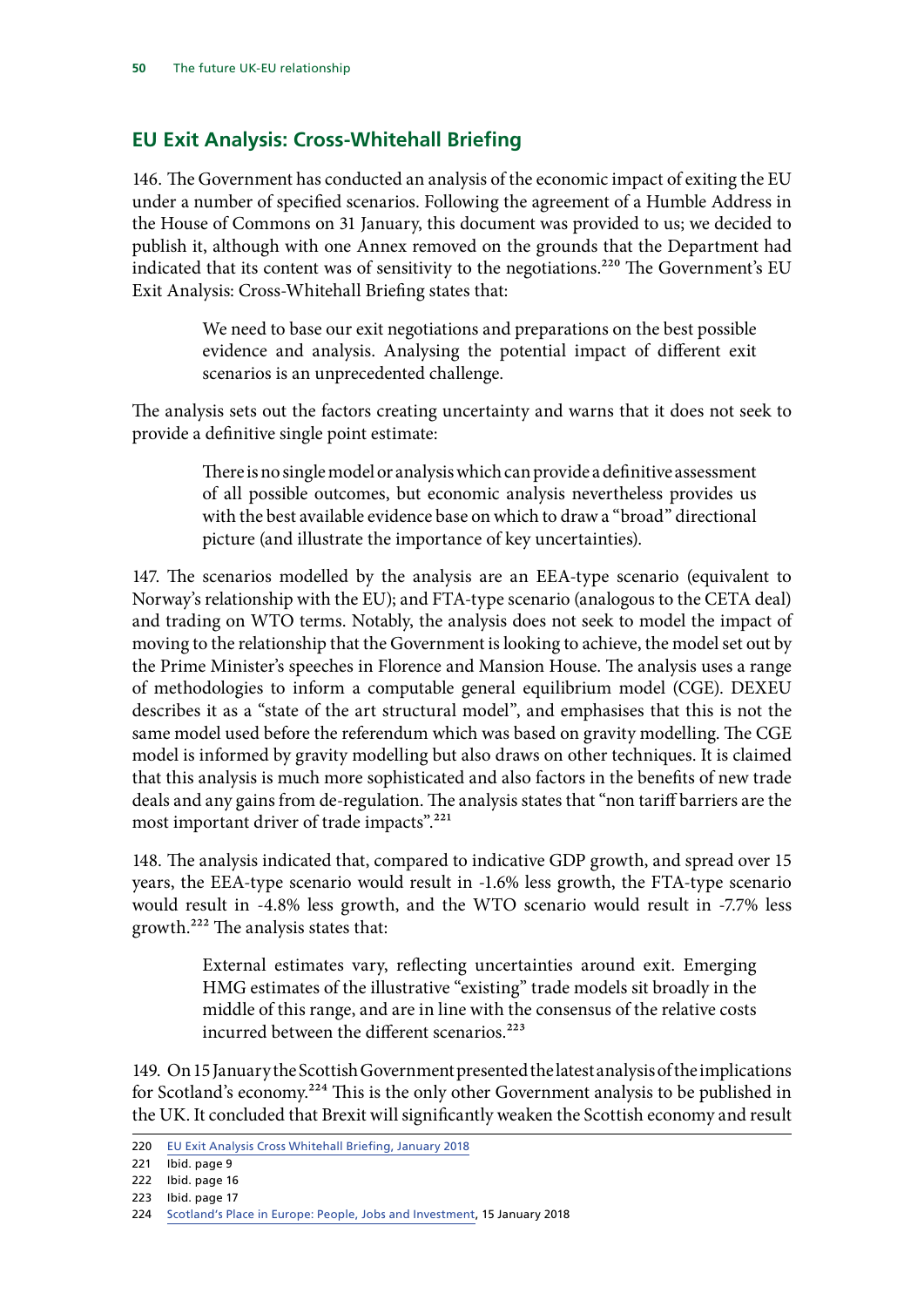in lower economic growth and lower incomes in Scotland. The same three off-the-shelf options were modelled. The results showed the following negative impacts on headline macroeconomic indicators, relative to a baseline of full EU membership, to 2030:

- EEA: GDP -2.7%, real disposable income -1.4%, business investment -2.9%;
- FTA: GDP -6.1%, real disposable income -7.4%, business investment -7.7%;
- WTO: GDP -8.5%, real disposable income -9.6%, business investment -10.2%

150. Economists for Free Trade, a group of economists including Professor Patrick Minford, Dr Gerard Lyons, Julian Jessop and Roger Bootle has published its own "Alternative Exit Analysis" report which concluded:

> Based on the track record of Whitehall and associated institutions, it must be questioned if the conclusions of this secret report can be trusted […] If the Government's policy--as declared at Lancaster House - is fed into the new Whitehall model, it produces positive outcomes for Brexit that are essentially the same as those of the models of other independent economists.

151. This Alternative Brexit Economic Analysis has, in turn, been criticised for its assumptions, such as the UK having no tariffs or non-tariff barriers with any country, and that border costs with the EU will be zero. This does not represent current Government policy.225

152. The Government's estimates are comparable to those of the National Institute of Economic and Social Research (NIESR), the OECD and the World Bank. Several analysts - Oxford Economics, PWC/CBI, IEA and Open Europe - offer a relatively more optimistic analysis, in particular for the scenario of trading under WTO rules, but each forecast a negative impact on UK GDP arising from trade on this basis (with only the IEA and Open Europe suggesting a small positive impact from trading on an EEA basis or on the basis of an FTA). Economists for Free Trade have produced the only analysis suggesting a positive impact on GDP of moving to WTO terms.<sup>226</sup>

153. The Government has modelled the impact on UK GDP of the three potential **scenarios for future UK-EU trade that we have examined in the course of our work. There is near consensus that moving from trading with the EU as a Member State to trading with the EU on WTO terms would have a significant negative impact on the UK economy. According to most analyses, this negative impact would be mitigated in part by agreeing a "Canada-style" FTA, and further reduced by trading within the Single Market (but outside the Customs Union) as an EEA State. Each of the three scenarios modelled in the Government's EU Exit analysis factored in the transitional adoption of all existing EU FTAs, and includes the effects of a bilateral UK-US trade deal, which is estimated to bring a benefit of 0.1–0.3% of GDP over the long term, but excludes any other potential FTAs, which the Analysis estimates could add a further 0.1–0.4% of GDP.**

226 Ibid., page 17

<sup>225</sup> [The latest pro-Brexit analysis has got its sums badly wrong, Financial Times, 21 February 2018](https://www.ft.com/content/9bddba54-16ea-11e8-9e9c-25c814761640)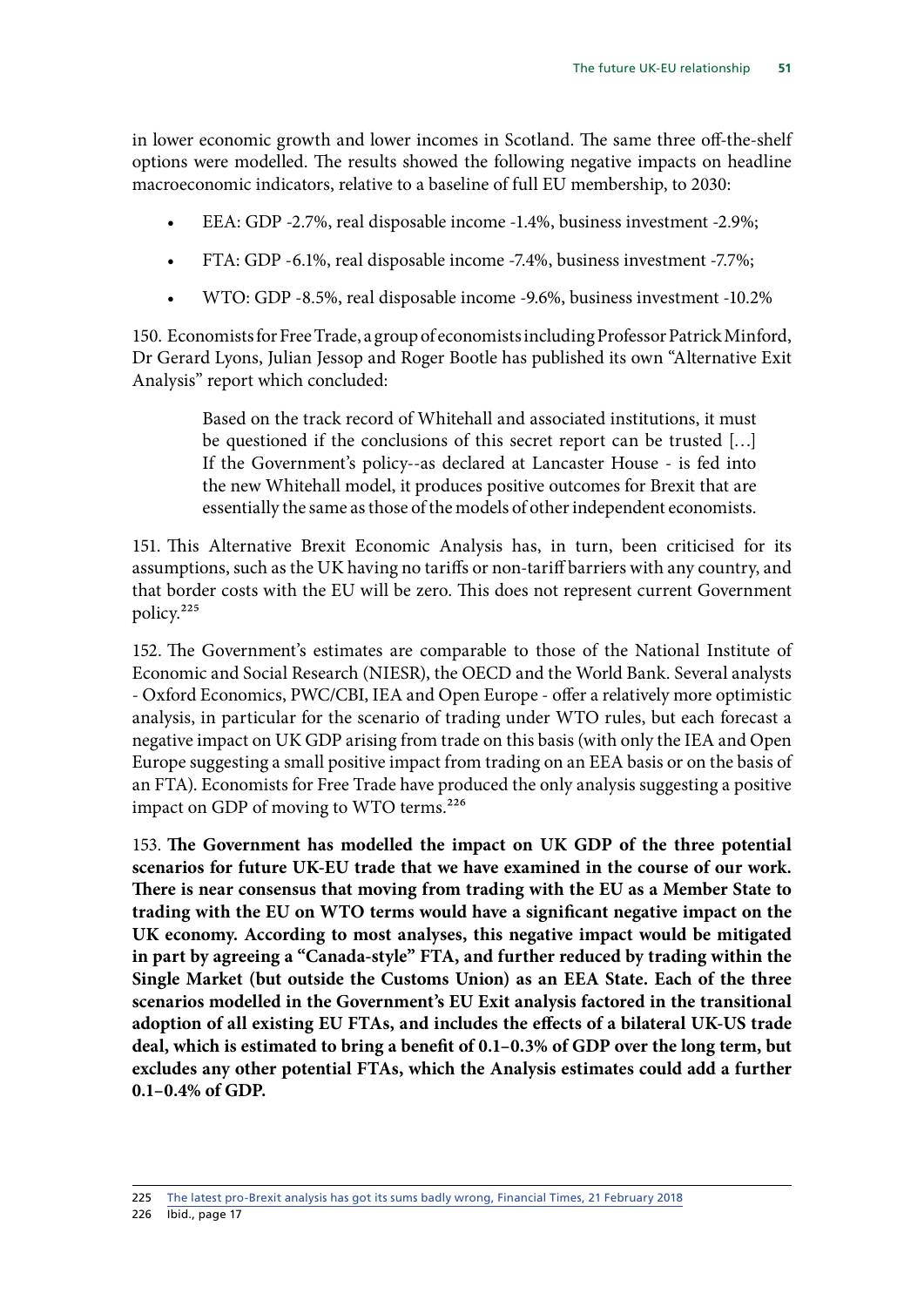# **3** The UK's future relationship with the EU

## **The broader relationship: the four pillars**

154. Michel Barnier acknowledged when we met him in Brussels that his famous "staircase" slide, setting out the relationship that the UK could expect with the EU based on its "red lines" only related to the trade element of the relationship. He said that this agreement would be unique. There was nothing to prevent the UK trading with the EU on the basis of a bilateral free trade agreement or on WTO terms but enjoying close co-operation in other areas.

155. He told us that he envisaged the Future Partnership based on four pillars: Trade, Justice and Home Affairs, Common Security and Defence Policy and Foreign Affairs, and thematic 'areas of specific co-operation in areas of shared interest'. The Future Partnership could be agreed through several agreements, some of which will be treaties.<sup>227</sup> Thematic areas could include research, university co-operation, fisheries, and aviation and we believe that services, including financial and professional business services, justify a separate pillar of co-operation. The Future Partnership will be based on a legal basis other than Article 50 and agreements would, most likely, be mixed agreements, requiring ratification by each Member state. The Article 50 withdrawal agreement will be subject to qualified majority voting in the Council and approval by the European Parliament.

156. Similarly, the UK has said it wishes to have a relationship based on broader matters than just trade. The Prime Minister's Lancaster House speech from January 2017 listed twelve priorities for the negotiating objectives, including co-operation in the fight against crime and terrorism and future and in science and innovation.

## *Security co-operation*

157. In her Lancaster House speech, the Prime Minister said that "a Global Britain will continue to co-operate with its European partners in important areas such as crime, terrorism and foreign affairs." The Prime Minister's letter triggering Article 50, sent to President of the Council, Donald Tusk on 28 March 2017, said "we want to agree a deep and special partnership between the UK and the EU, taking in both economic and security co-operation."<sup>228</sup> In her Munich speech, in February 2018, the Prime Minister said "Europe's security is our security. And that is why I have said […] that the United Kingdom is unconditionally committed to maintaining it."<sup>229</sup>

158. The Prime Minister specifically referred to the UK's future involvement in Europol and the European Arrest Warrant, maintaining alignment with EU Data Protection rules, and seeking to maintain the fast exchange of data through the Schengen Information System. On external security she referred to continued co-operation on sanctions policy, contributing UK defence capabilities for EU operations, using the UK's foreign aid budget

229 Munich Security Conference Speech, 17 February 2018

<sup>227</sup> Northern Ireland Affairs Committee, Oral evidence: Brexit and Northern Ireland, HC 329, Oral evidence: Brexit and Northern Ireland, HC 329, [Opening statement \[Michel Barnier\]](http://data.parliament.uk/writtenevidence/committeeevidence.svc/evidencedocument/northern-ireland-affairs-committee/the-land-border-between-northern-ireland-and-ireland/oral/77724.html)

<sup>228</sup> See also UK Future Partnership Paper, Foreign policy, defence and development, 12 September 2017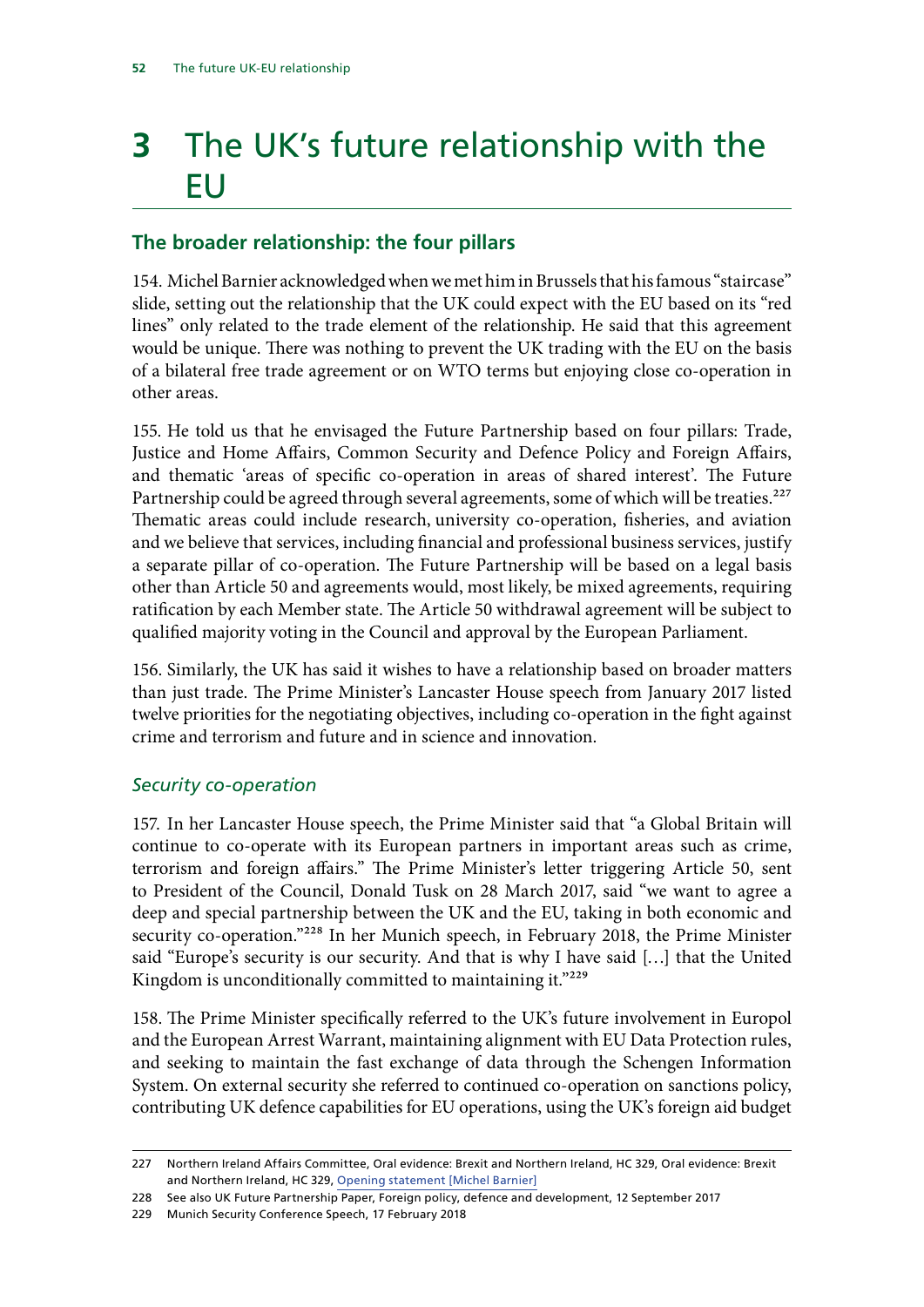to contribute to EU development programmes, and co-operation on cyber, defence R&D and expanding areas such as space.<sup>230</sup> Ian Bond, of the Centre for European Reform, summarised the position as:

> The UK's overall aim appears to be to keep as much as possible of the existing foreign policy and development policy co-operation intact. But it is vague about how it should do this.<sup>231</sup>

The European Council's draft negotiating guidelines called for a partnership that should cover trade and other areas including "the fight against terrorism and international crime, as well as security, defence and foreign policy."<sup>232</sup>

159. There are different ways in which non-EU states interact with the EU on security and foreign policy areas. The EEA Agreement does not cover Common Foreign and Security Policy, or Justice and Home Affairs, but Norway has secured agreements with the EU in both justice and home affairs, and in security and defence. It takes part in Europol and Eurojust, and is part of Schengen and the Dublin system for asylum. Norway does not take part in the European Arrest Warrant (EAW), but has negotiated an extradition treaty with the EU, which is similar to the EAW but with two discretionary bars on extradition: an option for all parties to refuse to extradite their own nationals, and a "political offence" exception. It took thirteen years to negotiate.<sup>233</sup> Norway has formal bilateral discussions with the EU high representative and seconds staff to the European External Action Service.<sup>234</sup> Ulf Sverdrup told us that security was an important issue for Norway and that "Norway has a huge interest in the discussions between the UK and the EU on the future security and defence arrangements".<sup>235</sup>

160. The Canada-EU Strategic Partnership Agreement includes a section on Justice, freedom and security, which covers a range of relevant areas, such as law enforcement and the fight against organised crime. It builds on co-operation structures already in place (but now incorporated in an international treaty) and created joint bodies to help the relationship develop.

#### *Thematic areas of co-operation*

#### *Science and innovation*

161. The UK Government has said it would like to continue to collaborate with European partners on major science, research, and technology initiatives.<sup>236</sup> The Prime Minister has said the UK would like to remain part of the European Medicines Agency (although there is no provision for third states to become members or observers to the European Medicines Agency.<sup>237</sup>) The EU draft negotiating guidelines published on 7 March 2018 said the agreement could include co-operation on EU programmes "in the fields of research and innovation". We visited Cambridge and met those who worked in the life sciences,

<sup>230</sup> Munich Security Conference Speech, 17 February 2018

<sup>231</sup> Ian Bond, Plugging in the British, EU Foreign Policy, March 2018

<sup>232</sup> European Council (Art. 50) guidelines on the framework for the future EU-UK relationship, 23 March 2018

<sup>233</sup> House of Commons Library briefing, The European Arrest Warrant, April 2017

<sup>234</sup> Ian Bond, Plugging in the British, EU Foreign Policy, March 2018

<sup>235</sup> Q1001

<sup>236</sup> UK Future Partnership Paper, Collaboration on science and innovation, 6 September 2017

<sup>237</sup> Under Article 77, "representatives of international organisations" may participate in the EMA.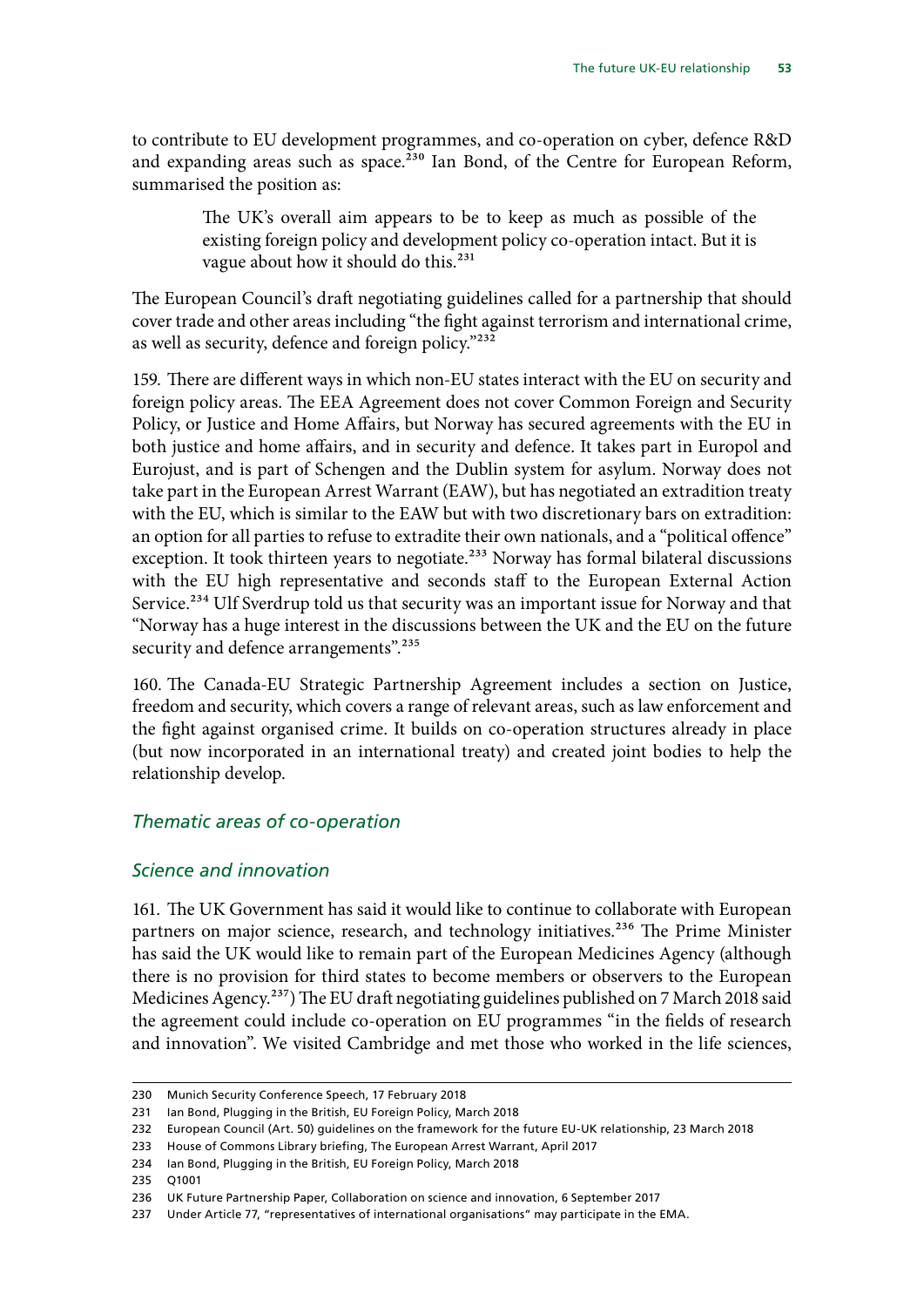medical research and space sectors and the university.<sup>238</sup> Their priorities were looking to provide certainty for their existing EU staff and ensuring that they retained access to future talented students and staff. They were also looking to continue international collaboration, to remain in EU wide programmes (Galileo, Copernicus, Erasmus+), to continue to access EU-wide research funding, to remain within the EU regulatory sphere and retain access to the EU market, and to continue participation in EU wide clinical trials. Doubts had already arisen over future contracts because of a lack of certainty about the long-term relationship.<sup>239</sup>

162. Professor Eilís Ferran, Pro-Vice Chancellor for Institutional International Relations, Cambridge University, emphasised the importance of ensuring that the future immigration system took account of the needs of the sector, including, in particular, technicians and researchers with difficult to source skills who were below PhD level:

> Simply extending the existing Tier 2 to EEA staff would not be welcomed by us or by the sector.<sup>240</sup>

Both Horizon 2020 and Erasmus+ allow some form of participation for non-EU member states. However, Switzerland's participation was downgraded to partial associated status of Horizon2020 in 2014–2016 following its decision to limit immigration.

## *Aviation*

163. Another area of co-operation that Michel Barnier told us he envisaged coming into the "thematic" pillar was aviation. The EU Draft negotiating guidelines are positive about an air transport agreement and an aviation safety agreement. The UK has said it would like to explore with the EU the terms on which the UK could remain part of EU agencies such as the European Aviation Safety Agency, and accept that this would mean abiding by the rules of those agencies and making an appropriate financial contribution.

164. The European Council guidelines include reference to research.<sup>241</sup> The Canadian Strategic Partnership Agreement includes aviation co-operation.<sup>242</sup> Switzerland has a bilateral agreement with the EU on civil aviation which allows for reciprocal access to the air transport market.

## *Data*

165. Maintaining the free flow of data between the UK and EU is essential for the convenience of consumers and the functioning of the UK economy, and very important for the cross-border portability of data.<sup>243</sup> Jessica Gladstone described its inclusion in the final EU-UK agreement as "crucial".244 One of the CBI's *Five Steps to Protect Services Post-Brexit* is to secure an adequacy decision for the UK's data regime to maintain the free flow of data between the UK and EU.245

<sup>238</sup> Oral evidence on 19 February 2018. See also written evidence [Professor Graham Virgo, University of Cambridge](http://data.parliament.uk/writtenevidence/committeeevidence.svc/evidencedocument/exiting-the-european-union-committee/the-progress-of-the-uks-negotiations-on-eu-withdrawal/written/79123.pdf)  [NEG0017](http://data.parliament.uk/writtenevidence/committeeevidence.svc/evidencedocument/exiting-the-european-union-committee/the-progress-of-the-uks-negotiations-on-eu-withdrawal/written/79123.pdf)

<sup>239</sup> Oral evidence taken in Cambridge on Thursday 18 January 2018, Qq634–647

<sup>240</sup> Q682

<sup>241</sup> Statement by President Donald Tusk on the draft guidelines on the framework for the future relationship with [the UK, 7 March 2018](http://www.consilium.europa.eu/en/press/press-releases/2018/03/07/statement-by-president-donald-tusk-on-the-draft-guidelines-on-the-framework-for-the-future-relationship-with-the-uk/)

<sup>242</sup> Q531

<sup>243</sup> Q520

<sup>244</sup> Q1282

<sup>245</sup> CBI, 5 steps to protect services post-Brexit, 8 March 2018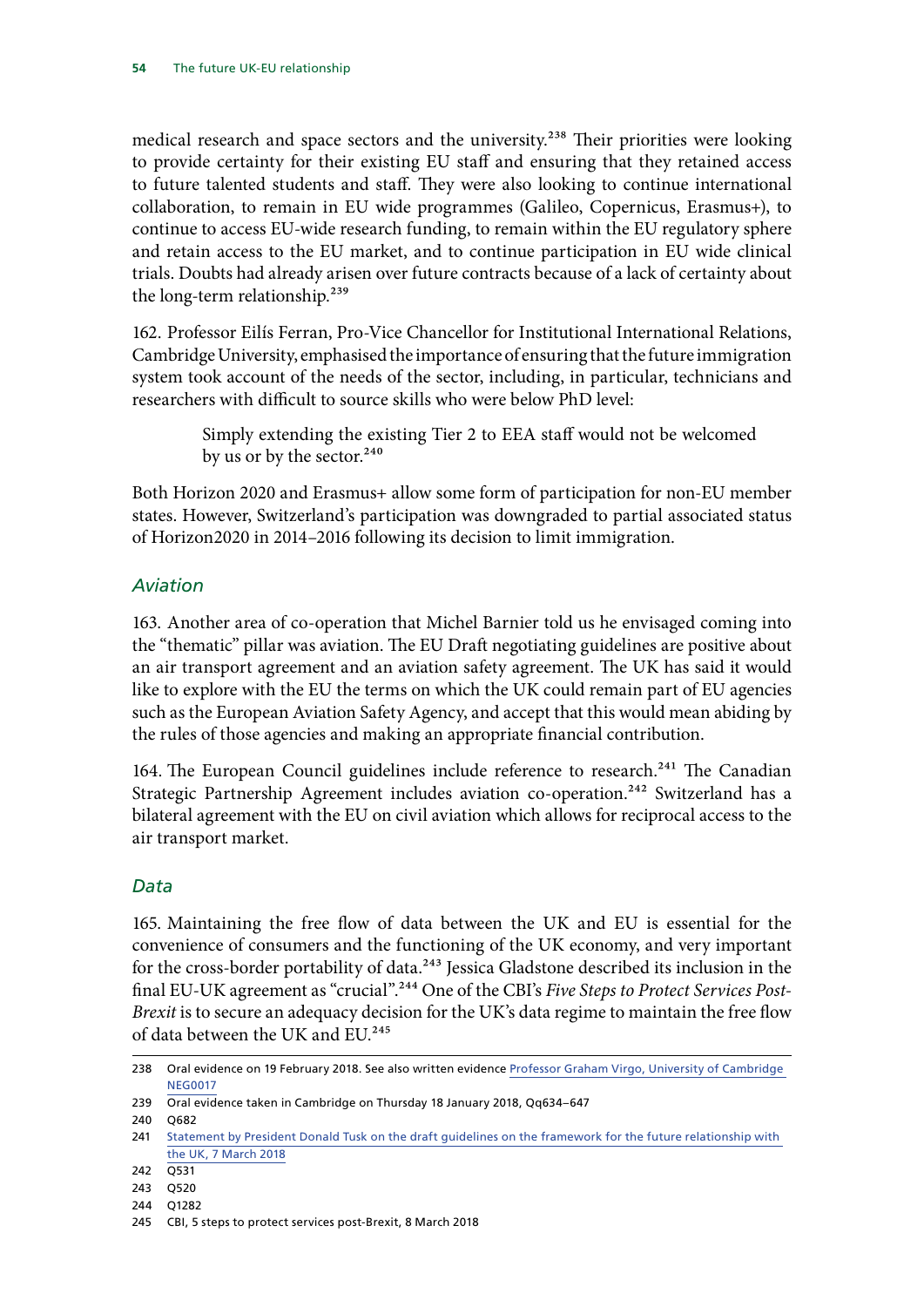166. An adequacy decision from the European Commission would provide the best comprehensive mechanism for the UK to share data with the EU. It would certify that the standard of data protection in the UK is "essentially equivalent" to EU data protection standards. Although the UK is currently fully aligned with EU standards, Mr Erixon told us that this would not necessarily be simple for the UK as several Governments in the EU will have concerns about data protection in the UK:

> The starting point will be that the rest of the EU wants to have an adequacy recognition of the United Kingdom, but it is going to raise concerns about mass surveillance and what the Government are doing on these issues. […] I probably would be very surprised if there were no recognition of adequacy of the UK, providing that more or less the current regulation that applies in the UK will apply after Brexit as well.<sup>246</sup>

David Henig said he thought the negotiations on data will be "extremely painful. […] Because the EU is really not comfortable with sharing data. It is increasingly putting more conditions on it."247 Mr Erixon said the UK may be judged against higher standards of data protection outside the EU than if it remained as a Member State since, as a Member State it is able to invoke certain national security provisions allowing it a leeway not offered to third countries.<sup>248</sup>

167. Alternatives to a data adequacy decision can be cumbersome and expensive. The UK and the EU could aim for a mutual adequacy decision, with both recognising each other's data protection regimes.<sup>249</sup> There are signs that the EU Commission is moving closer to the inclusion of data in trade agreements, and it has been included in the negotiations between Japan and the EU.<sup>250</sup> The resistance in the EU to including data in trade agreements has been attributed to differences of opinion between two EU Commission departments: Trade and Justice.<sup>251</sup>

## *Level playing field*

168. Michel Barnier told us that one of the "horizontal" issues that he would be looking to address during negotiations was maintaining a "level playing field" with the UK after its exit from the EU. The EU would not be prepared to agree special access to the Single Market or EU programmes if the UK was going to undercut EU businesses by reducing its environmental, health and safety, employment and other regulatory standards. Professor Whitman suggested that there would be some concern among Member States about whether the UK might seek to get some kind of unfair competitive advantage through the agreement.<sup>252</sup> Fredrick Erixon said he did "not read the political mood in the UK as if it is about to embark on a development that is completely different in environmental or social standards from what it has right now."<sup>253</sup> During his speech in Vienna, the Secretary of State, acknowledged that some people in Europe feared "that Brexit could lead to an

- 252 Q518
- 253 Q505

<sup>246</sup> Q521

<sup>247</sup> Qq1282–1283

<sup>248</sup> Q522–523

<sup>249</sup> No interruptions, Options for the future UK-EU data-sharing relationship, November 2017

<sup>250</sup> Q524

<sup>251</sup> Apparent Breakthrough in Commission Talks to Include Data Flows in Trade Deals, TechUK, 19 Jan 2018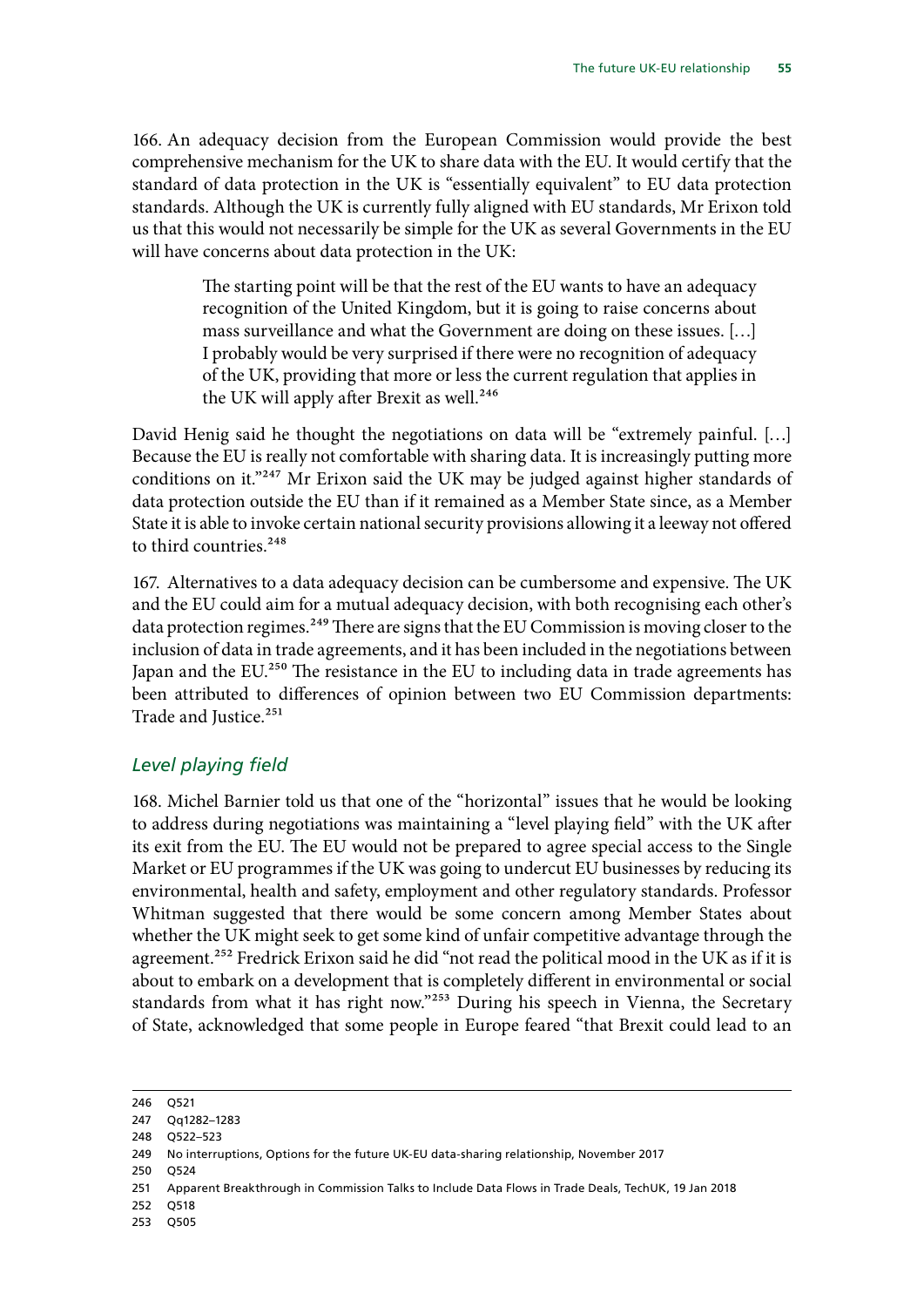Anglo-Saxon race to the bottom" in terms of standards, and that "These fears about a race to the bottom are based on nothing, not our history, not our intentions, nor our national interest<sup>"254</sup>

169. The European Council draft guidelines said:

Given the UK's geographic proximity and economic interdependence with the EU27, the future relationship will only deliver in a mutually satisfactory way if it includes robust guarantees which ensure a level playing field. The aim should be to prevent unfair competitive advantage that the UK could enjoy through undercutting of current levels of protection with respect to competition and state aid, tax, social, environment and regulatory measures and practices.<sup>255</sup>

It said that the Agreement will include enforcement and dispute settlement mechanisms, "as well as Union autonomous remedies".

#### *Rolling over third country trade agreements*

170. The Department for International Trade has told the Committee on International Trade that the UK has "40 plus" EU trade agreements with "70 plus" partners.<sup>256</sup> The Department was unable to provide that Committee with a precise figure of the number of trade related agreements that the UK is party to by virtue of being a Member State, but it was believed to be in the "multiple hundreds".<sup>257</sup> Reports in the press have suggested it is over 750.<sup>258</sup> In addition to the FTAs, these agreements include the DCFTA with Ukraine, the EU's trade agreements with the EFTA countries, the partial customs union between Turkey and the EU, and agreements such as the Open Skies aviation agreement between the EU and the US. The UK Government has said it wishes to roll over these agreements into UK-third country agreements by the time the UK leaves the EU, and the EU has asked third countries to treat the UK as a Member State during transition. This is not binding, and it is for the third country to agree.<sup>259</sup> This may result, in some cases, in a trilateral negotiation involving the UK, the third country and the EU, for example, to agree diagonal cumulation on rules of origin.<sup>260</sup>

171. David Henig did not see it as being in the interests of the EU to get involved in trilateral negotiations, and he thought it was more likely to be a bilateral negotiation where the third country may wish to reopen part of the agreement. Mr Henig said "Certainly, if I was negotiating on the other side, I would."<sup>261</sup> He gave two examples:

> The best example is with South Africa; they have long had a complaint about a certain kind of citrus fruit that is not allowed into the EU, and that is an obvious ask on their part if they were rolling over an agreement with the UK alone. For South Korea, it might be a little trickier because, for

259 Q1258

<sup>254</sup> David Davis [Vienna speech,](https://www.gov.uk/government/news/david-davis-foundations-of-the-future-economic-partnership-speech) 20 February 2018

<sup>255</sup> [Statement by President Donald Tusk on the draft guidelines on the framework for the future relationship with](http://www.consilium.europa.eu/en/press/press-releases/2018/03/07/statement-by-president-donald-tusk-on-the-draft-guidelines-on-the-framework-for-the-future-relationship-with-the-uk/)  [the UK, 7 March 2018](http://www.consilium.europa.eu/en/press/press-releases/2018/03/07/statement-by-president-donald-tusk-on-the-draft-guidelines-on-the-framework-for-the-future-relationship-with-the-uk/)

<sup>256</sup> [International Trade Committee, Continuing application of EU trade agreements after Brexit report, 7 March](https://publications.parliament.uk/pa/cm201719/cmselect/cmintrade/520/520.pdf)  [2018](https://publications.parliament.uk/pa/cm201719/cmselect/cmintrade/520/520.pdf)

<sup>257</sup> Ibid.

<sup>258</sup> After Brexit: the UK will need to renegotiate at least 759 treaties, Financial Times, 30 May 2017

<sup>260</sup> Qq1260–1261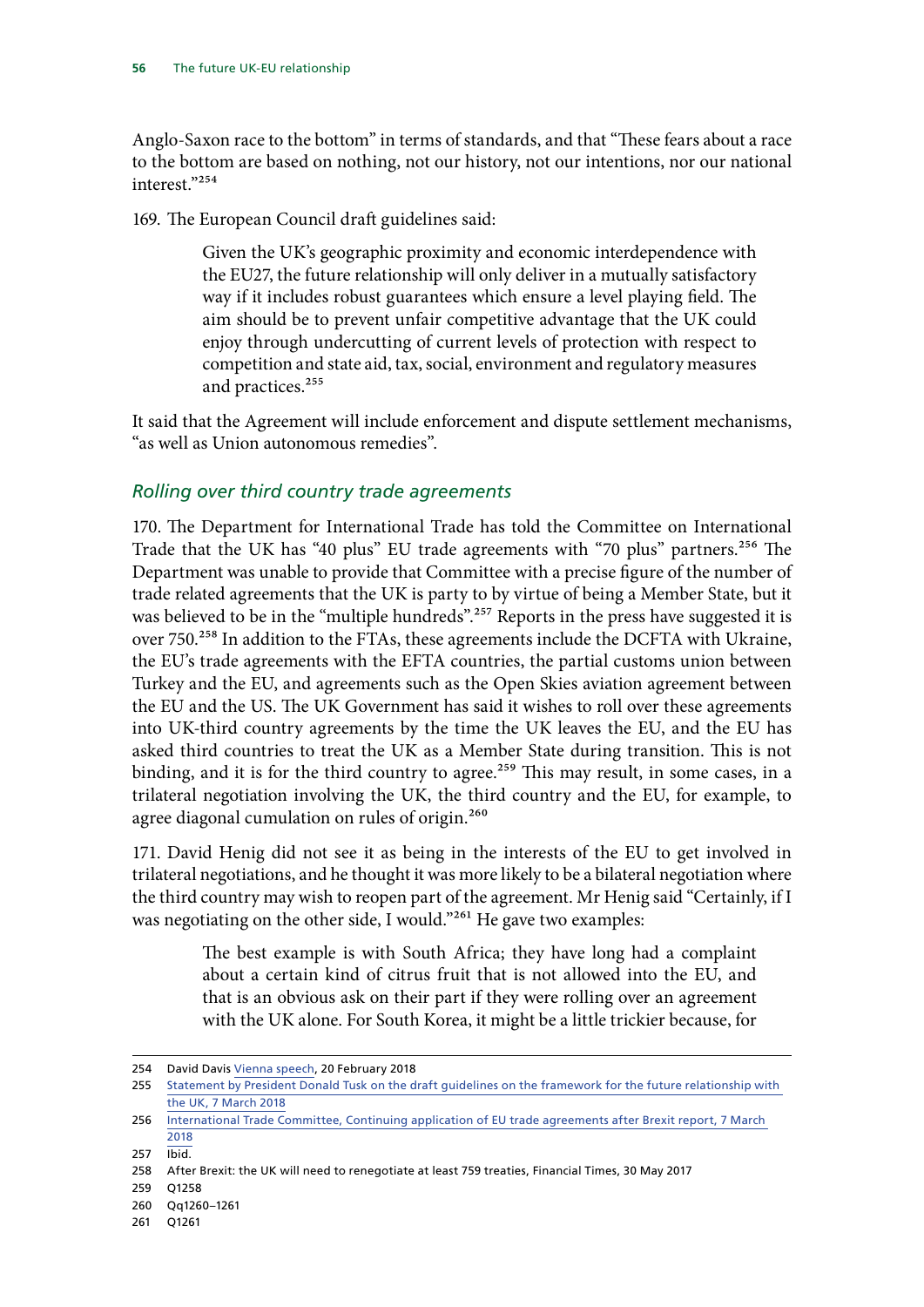example, one of the things that the South Korea-EU agreement gave us was access to their legal services market. That has been a little bit controversial in South Korea, as I understand it. They may want to say, 'Can we restrict that a little bit?' It is a negotiation, at the end of the day; we cannot say what will actually happen as a result of that. There may also be things in there that we would be happy to lose because they were EU-specific things that do not really affect the UK. I would not want to predict how the negotiation would go, but I can predict that there should be a negotiation where most countries would have at least some things that they would ask for.<sup>262</sup>

He did not want to make generalisations about how third countries would respond to making a deal with the UK outside the EU, some may wait to see what the EU-UK relationship would look like, but also some might anticipate a better deal if they go quickly.<sup>263</sup> Some would not be straightforward to renegotiate, e.g. the customs union with Turkey or the Swiss relationship with the EU. He also questioned if the UK Government had the capacity to negotiate many such agreements at the same time, and if it actually knew what it wanted from all these agreements, what it would ask for and what it would seek to protect."264

## *Rules of origin and diagonal cumulation*

172. Rules of Origin are used in FTAs to establish whether a product is considered sufficiently local to count as originating there, and therefore can receive the preferential tariff. Depending on the agreement between the UK and the EU, a UK exporter may need to be able to prove their goods originate in the UK to qualify for a preferential tariff. Furthermore, UK products currently count as EU origin for the purposes of EU FTAs. For the transition period, the UK and the EU have asked third countries to recognise the UK, essentially, as a Member State and therefore maintain the status quo for the purposes of Rules of Origin. When the UK leaves the EU, UK products will not qualify automatically as EU origin, which could impact upon the ability of UK businesses to take advantage of current EU FTAs with third countries.

173. Jessica Gladstone, Clifford Chance, told us that business would have to decide whether to move supply chains within the UK or within the EU, depending on factors such as where its current suppliers are, if they can be replaced locally, and if it wished to continue to rely upon a particular FTA. She said

> If you want to be exporting from the EU to rely on the EU FTAs, that would encourage you to move more. That would be another swing factor to base yourself more in the EU.<sup>265</sup>

Cumulation enables goods (or inputs) from outside a country to be considered as from that country. Jessica Gladstone said diagonal cumulation—where goods (or inputs) from the UK, EU or third country could qualify as being from within an agreed cumulation zone—would be "a very critical point to include in the trade agreements to make sure those supply chains can be protected where businesses want to continue them" and that without diagonal accumulation, "there will be a lot of shifts in supply chain reorganisation".<sup>266</sup>

<sup>262</sup> Q1262

<sup>263</sup> Q1263

<sup>264</sup> Qq1266–1267

<sup>265</sup> Q1247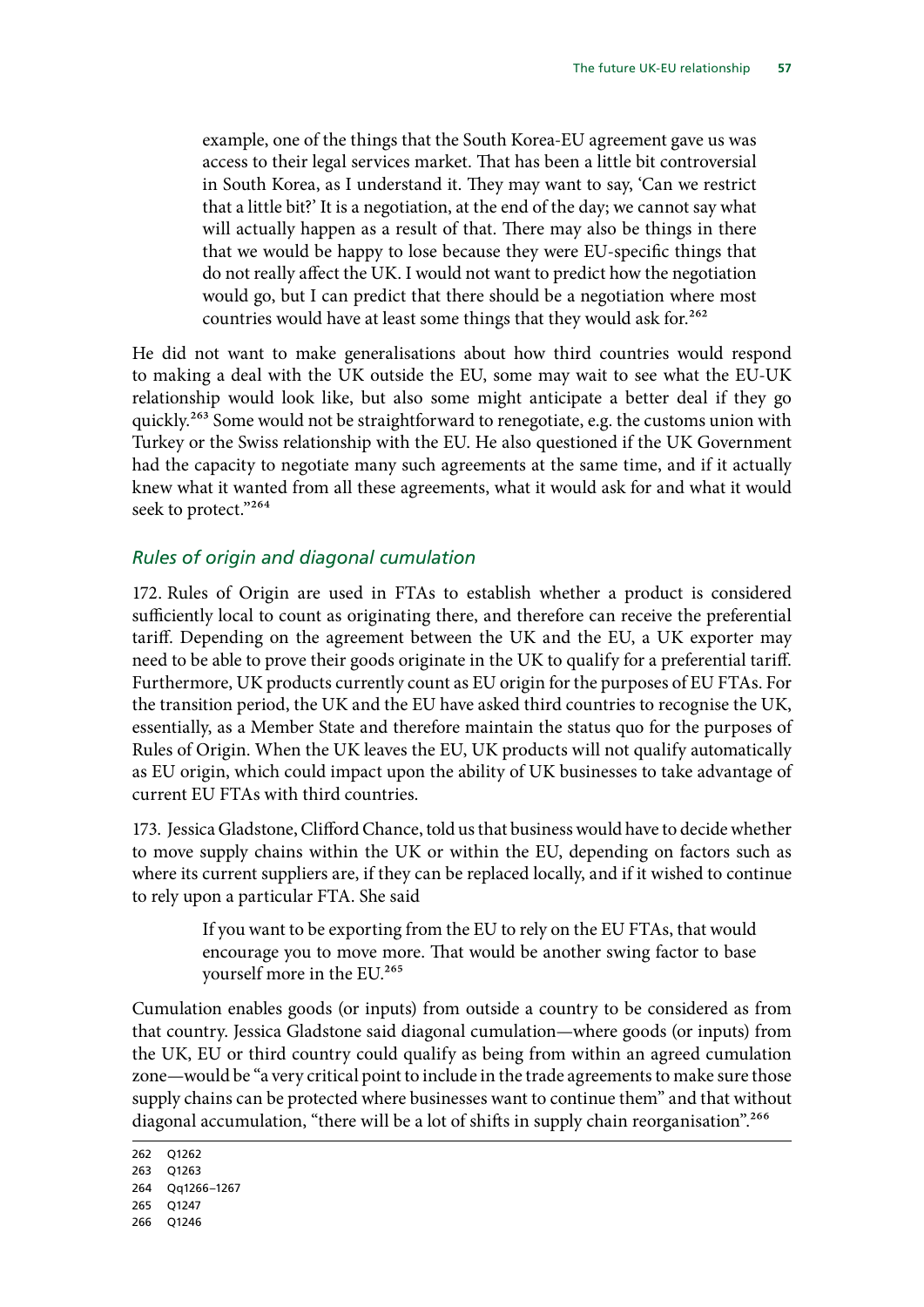## **Conclusions**

174. The EU's different forms of relations with third countries have been driven by a **range of particular circumstances and strategic interests. While there are a number of "off-the-shelf" models, the details of each vary widely. There is no precedent for Brexit and any deal reached between the UK and the EU on the UK's future relationship will, by its nature, be bespoke. A "CETA-style" trade agreement between the UK and the EU would reflect very different trading priorities to the Canada deal and could be part of a very much deeper relationship with the EU in terms of security, academic and many other areas of co-operation than that enjoyed by Canada, however the lack of access for services in such a FTA would pose serious challenges for the UK. Even trading on WTO terms after agreeing exit terms under Article 50 would not rule out continuing close co-operation in areas of mutual benefit.**

175. **Continuing security co-operation is a priority for both sides. Our predecessor Committee welcomed the Government's commitment to continuing co-operation with the EU27 on foreign policy and defence matters. That Committee called on the Government in March 2017 to set out some detail about how such co-operation could be made to work in practice, including the institutional and decision-making frameworks that would underpin it. It is regrettable that no response has yet been provided to that report and no detail has been set out. Our predecessor Committee also welcomed the Secretary of State's statement that the Government wants "as far as is possible to replicate what we already have" in respect of Justice and Home Affairs Cooperation and concluded that the UK's relationship with the EU when outside should be one of partnership on the basis of shared values and co-operation. Maintaining this level of co-operation will require overcoming a number of technical challenges in respect of agreeing data protection, judicial oversight and governance provisions. The Prime Minister's Munich speech acknowledges that the Government will be looking to find positive solutions to address these challenges**

176. **Ensuring the continued free flow of data between the UK and the EU, once the UK has left will be one of the most important cross-cutting issues to be resolved in the negotiations on the future relationship. Data flows are vital for ensuring frictionless trade between the UK and the EU and they underpin co-operation in combating terrorism and organised crime. This is just one area of cross-over that illustrates the relationship between both trade and non-trade elements of the future relationship. Our scrutiny of other third country relations with the EU indicates that imaginative solutions are possible but will require agreement over regulatory frameworks, governance and oversight arrangements. Indeed, we welcome the greater emphasis on alignment, rather than divergence, in the Prime Minister's Mansion House speech.**

177. **Our study of the existing relationships between the EU and third countries shows that there are trade-offs between the rights and obligations that comprise those relationships. Michel Barnier's "staircase" diagram takes as a starting point that the UK Government's existing red lines suggest a "Canada style" trade deal. The Government is seeking a much wider CETA plus plus plus agreement. While imaginative solutions are possible in other areas of co-operation, these red lines will also affect other aspects of the relationship. Ending free movement will affect the extent of involvement in programmes of academic co-operation granted to the UK. Ending the jurisdiction of the Court of Justice of the EU and any regulatory divergence in data protection will**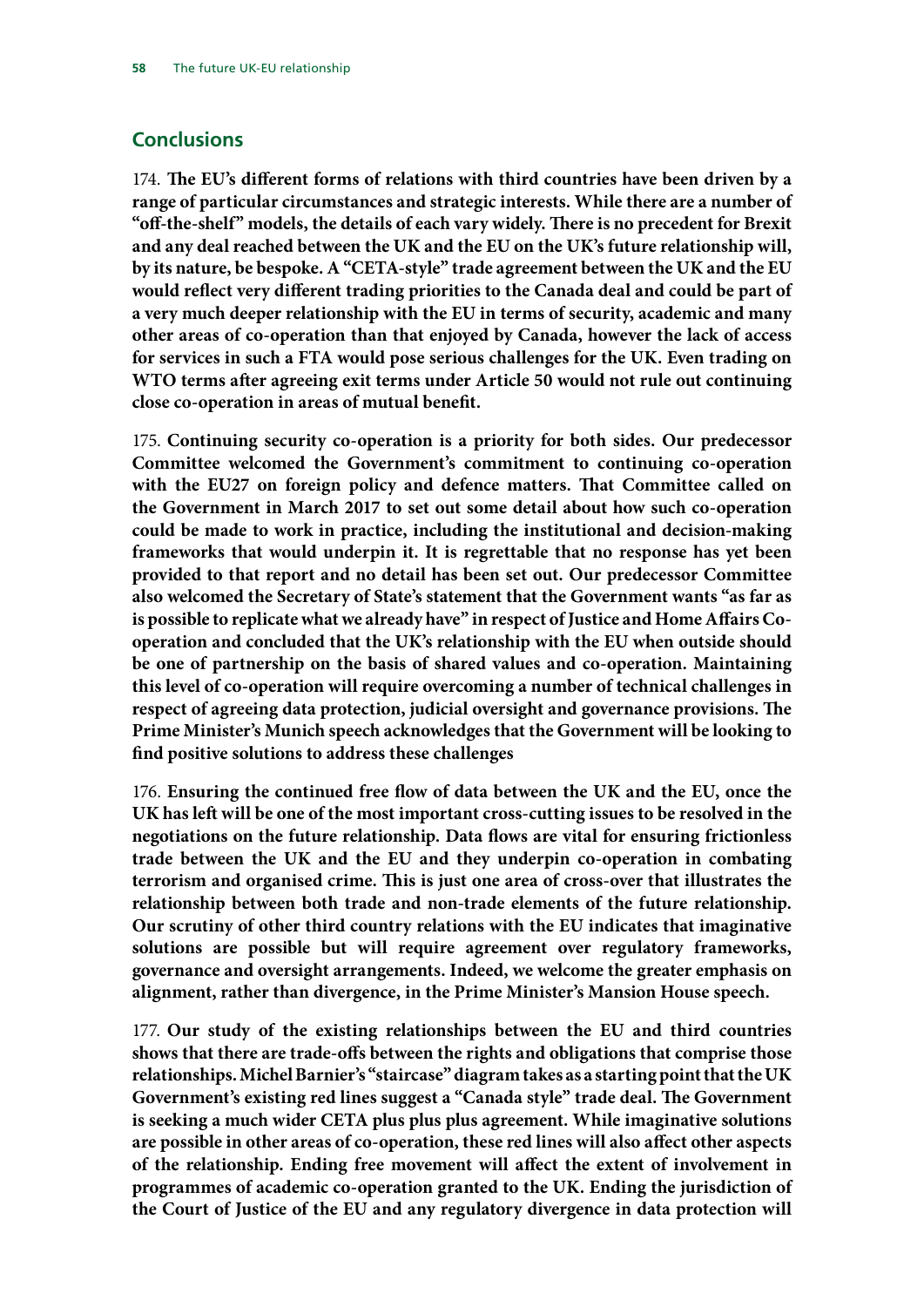**place constraints on a range of programmes for justice and home affairs co-operation, although in her Munich speech about security and policing co-operation, the Prime Minister indicated the UK's willingness to accept the remit of the CJEU in these areas, respecting the sovereignty of both the UK and the EU's legal orders. This is a very positive approach which we encourage the Government to apply in other areas.**

178. **In respect of both trade and non-trade agreements, other countries will take a close interest in the mix of rights and obligations that constitute any future relationship with the UK and may see any special deals for the UK as a precedent. Countries such as Switzerland and Norway will examine closely any agreement between the UK and the EU to see if it contains better terms than their current arrangements. This, in itself, may limit the EU's room for manoeuvre in terms of what it is prepared to offer the UK.**

179. The UK has an enormous amount to offer the EU as a third country. A deep **partnership will ensure that the UK's defence, intelligence and security capabilities continue to add to the EU's resources (and vice versa), that the international financial centre for our continent stays in Europe; and that our co-operation continues across a wide number of important sectors. However, Ministers need to set out what they want to achieve overall, in much more detail, in terms of the future relationship. The absence of such detail could allow the terms of the future negotiation to be set by the EU with the "offer" to the UK determined by the EU's analysis of the implications of the UK's red lines, rather than by a proper consideration by the EU of the strategic value of a continuing close relationship with the UK. We encourage the Government to take a more proactive approach to the linkages between different areas of the future relationship, given that they will be negotiated to different timescales, so that the UK does not find that options are inadvertently closed off.**

180. **A political declaration on the future partnership is expected to be agreed alongside the withdrawal agreement around October this year. The Secretary of State is confident that final agreement on the future relationship can be reached very shortly after the UK leaves the EU in March 2019, providing for most of the transition period (currently anticipated to last 21 months) to be spent "implementing" the future relationship. In our last report, we questioned whether the transition period would be sufficient to agree the future relationship. The more bespoke and ambitious the relationship, the harder this will be to achieve in the time available.**

181. **Whilst the UK will not be looking to replicate the relationships of other countries with the EU, our analysis has indicated that there are a number of key tests by which any deal agreed by October can be judged. The Prime Minister has set out her red lines for the negotiations. However, the success of the future relationship will be judged on the ground by the members of the public, businesses and agencies that travel to and from, trade with and will continue to work closely with the EU and EU Member States. The criteria by which they and we will judge the political declaration that we expect to be reached by October will be the following:**

- The border between the Republic of Ireland and Northern Ireland must **remain open, with no physical infrastructure or any related checks and controls, as agreed in the Phase 1 Withdrawal Agreement;**
- **In the fight against crime and terrorism, arrangements must replicate what currently exists in operational and practical cross-border co-operation. In**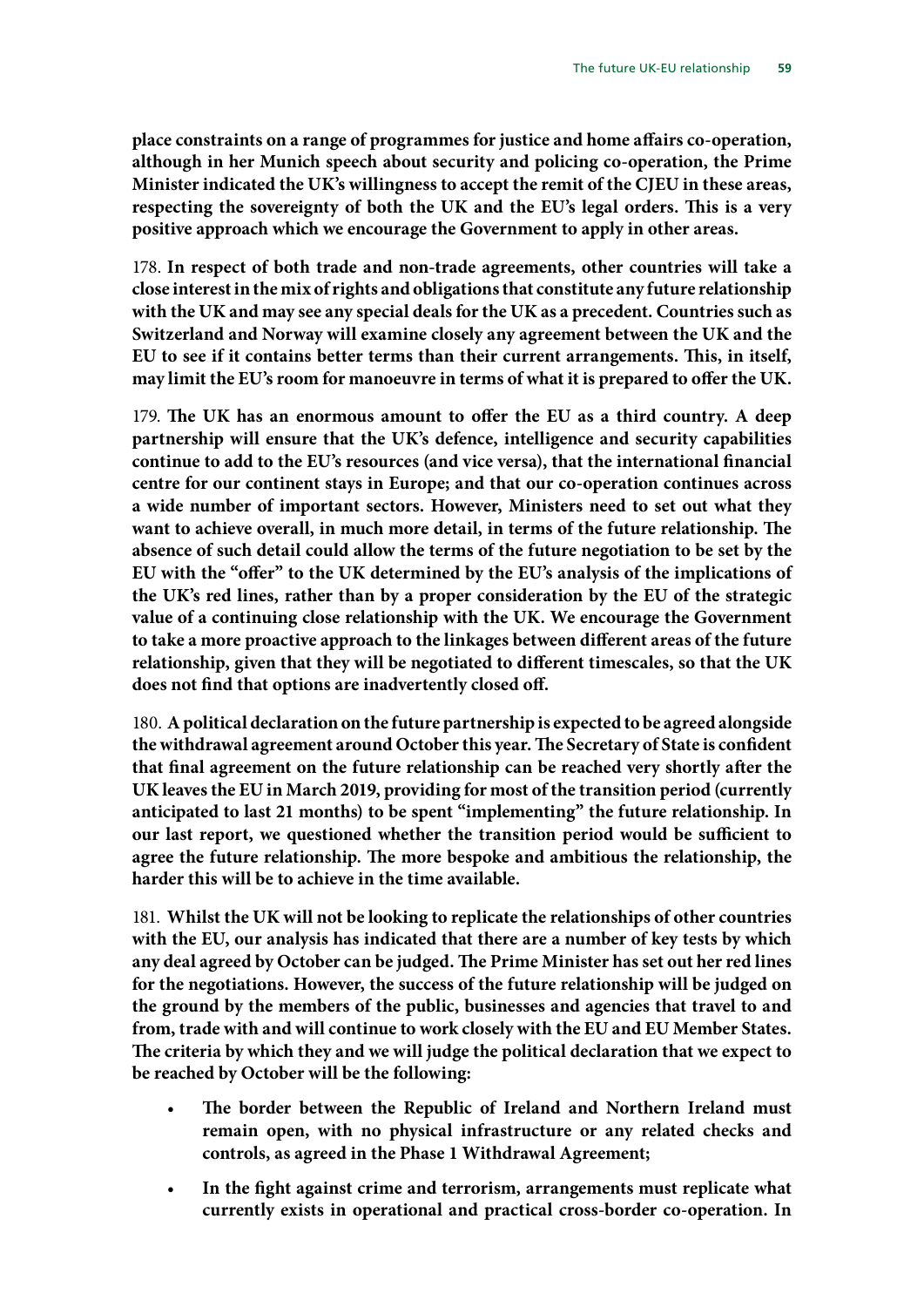**particular, the UK must retain involvement with Europol and the European Arrest Warrant and continue to participate in the EU's information-sharing systems including SIS II;**

- **Institutional and decision-making frameworks must be identified to ensure that the UK is able fully to participate in foreign and security co-operation with the EU, to meet the challenges it shares with its neighbours in the EU-27;**
- **In respect of trade in goods, there must be no tariffs on trade between the UK and the EU 27;**
- **Trade in goods must continue to be conducted with no additional border or rules of origin checks that would delay the delivery of perishable or timesensitive deliveries or impede the operation of cross-border supply chains;**
- **T here must be no additional costs to businesses that trade in goods or services;**
- **UK providers of financial and broadcasting services must be able to continue to sell their products into EU markets as at present;**
- **UK providers of financial and other services should be able to retain automatically, or with minimal additional administration, their rights of establishment in the EU, and vice versa, where possible on the basis of mutual recognition of regulatory standards;**
- There must be no impediments to the free flow of data between the UK and **the EU;**
- **Any new immigration arrangements set up between the UK and the EU must not act as an impediment to the movement of workers providing services across borders or to the recognition of their qualifications and their right to practise;**
- The UK must seek to maintain convergence with EU regulations in all relevant **areas in order to maximise access to European markets;**
- The UK must continue to participate in the European Medicines Agency, the **European Aviation Safety Agency, the European Chemicals Agency and in other agencies where there is a benefit to continuing co-operation;**
- The UK must continue to participate in the Horizon 2020 programme, **the Erasmus+ scheme, the Galileo project and in other space and research programmes in order to support the work of our world-class academic institutions and the importance of cultural and educational exchange between the UK and the EU 27;**
- **T he UK must continue to participate in all relevant air safety agreements and the Open Skies Agreement to ensure no disruption to the existing level of direct flights.**
- The UK Government must ensure maximum access to European markets **while agreeing reciprocal access to waters and a fairer allocation of fishing opportunities for the UK fishing industry.**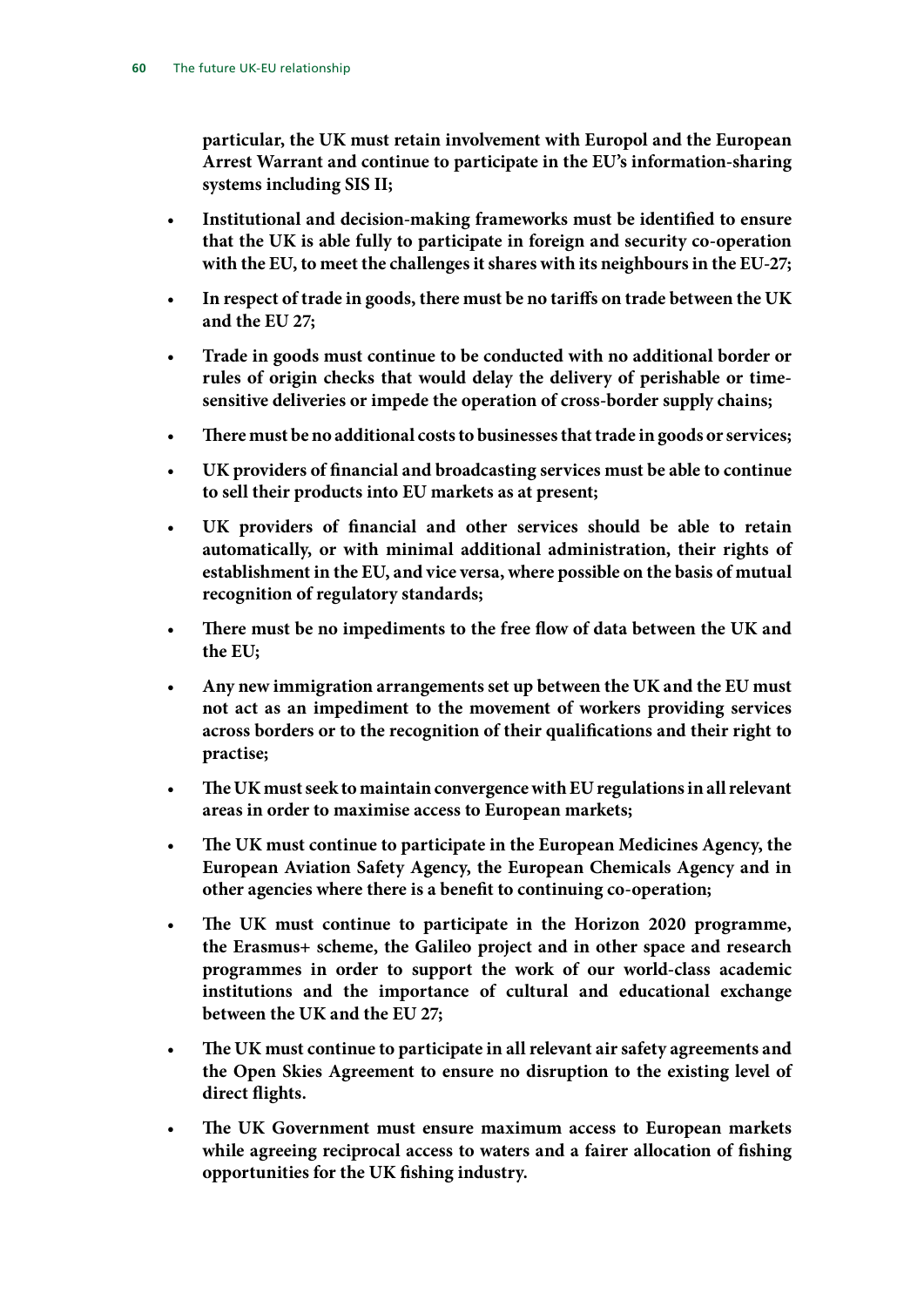## Formal minutes

## **Wednesday 28 March 2018**

#### Members present:

Hilary Benn, in the Chair

| Mr Peter Bone         | Jeremy Lefroy      |
|-----------------------|--------------------|
| Joanna Cherry         | Craig Mackinlay    |
| Sir Christopher Chope | Seema Malhotra     |
| Richard Graham        | Mr Jacob Rees-Mogg |
| Peter Grant           | Emma Reynolds      |
| Wera Hobhouse         | Stephen Timms      |
| Andrea Jenkyns        | Hywel Williams     |
| Stephen Kinnock       | Sammy Wilson       |

Draft Report (*The future UK-EU relationship*), proposed by the Chair, brought up and read.

Question put, That the Chair's draft Report be read a second time, paragraph by paragraph.

The Committee divided.

| Ayes, 10        | Noes, 6               |
|-----------------|-----------------------|
| Joanna Cherry   | Mr Peter Bone         |
| Richard Graham  | Sir Christopher Chope |
| Peter Grant     | Andrea Jenkyns        |
| Wera Hobhouse   | Craig Mackinlay       |
| Stephen Kinnock | Mr Jacob Rees-Mogg    |
| Jeremy Lefroy   | Sammy Wilson          |
| Seema Malhotra  |                       |
| Emma Reynolds   |                       |
| Stephen Timms   |                       |
| Hywel Williams  |                       |

Question accordingly agreed to.

*Ordered*, That the Chair's draft Report be read a second time, paragraph by paragraph.

Paragraphs 1 to 100 agreed to.

Paragraph 101 read.

Amendment proposed, at end, to add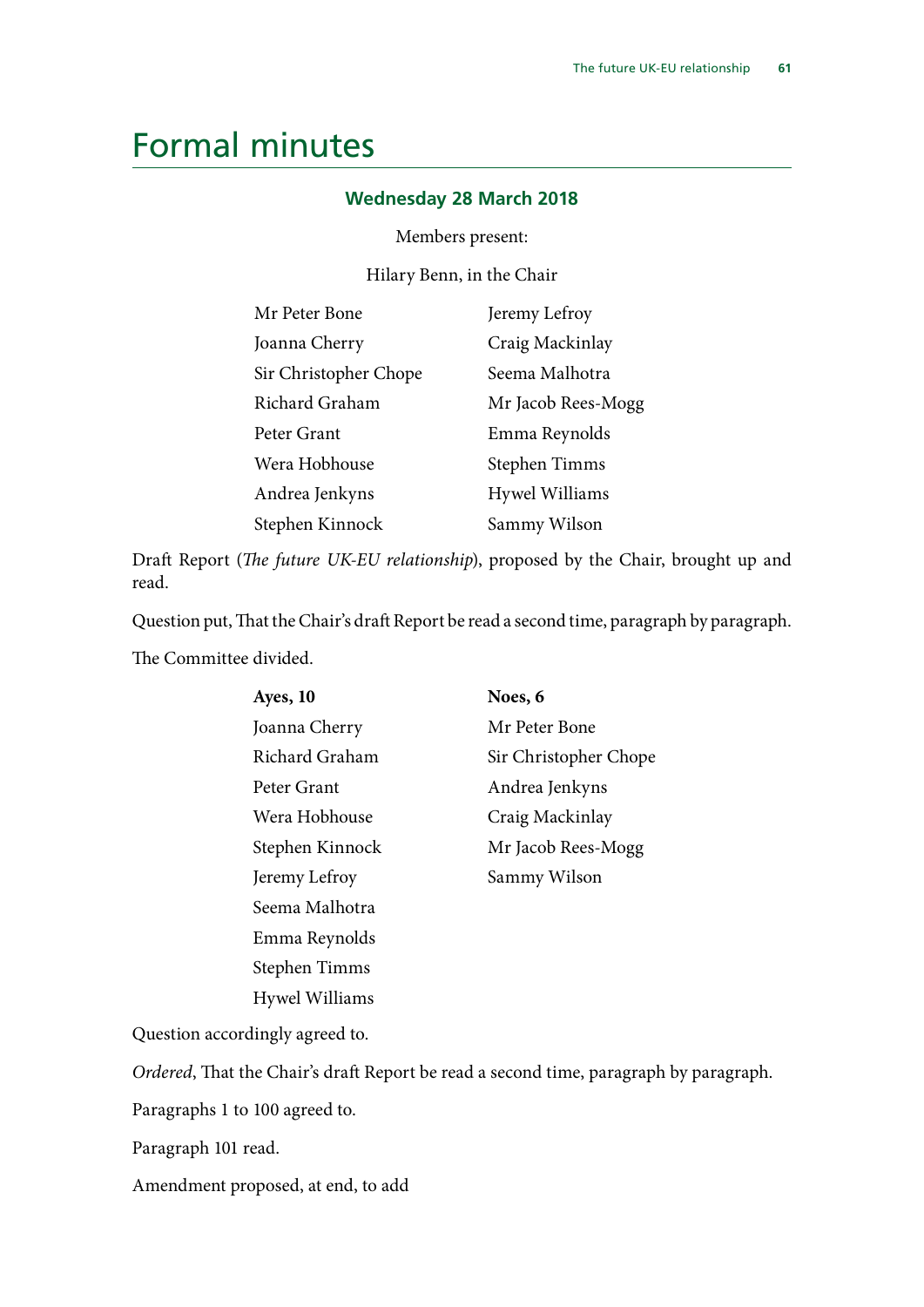"Landlocked Liechtenstein has an unusually high percentage of its workforce commuting daily across its borders but this is not the case in the UK where a limit on residence permits would be difficult to distinguish from a limit on work.

The precedent of Liechtenstein however shows some flexibility in the requirements of EEA membership in respect of free movement. The Protocol adjusting the EEA agreement to enable this to happen was signed in 1993 to reflect the changes made following Switzerland's decision not to ratify the Agreement. The Adjusting Protocol deleted Switzerland from the Agreement, including from Protocol 15 on transitional periods on the free movement of persons. As Protocol 15 was originally drafted to enable Switzerland and Liechtenstein to introduce temporary measures to restrict free movement, it might suggest the Protocol was not drawn up for the specific circumstances of a microstate."—(*Stephen Kinnock*)

Question put, That the amendment be made.

The Committee divided.

| Ayes, 8         | Noes, 7               |
|-----------------|-----------------------|
| Joanna Cherry   | Mr Peter Bone         |
| Peter Grant     | Sir Christopher Chope |
| Stephen Kinnock | Richard Graham        |
| Jeremy Lefroy   | Andrea Jenkyns        |
| Seema Malhotra  | Craig Mackinlay       |
| Emma Reynolds   | Mr Jacob Rees-Mogg    |
| Stephen Timms   | Sammy Wilson          |
| Hywel Williams  |                       |

Question accordingly agreed to.

Paragraph, as amended, agreed to.

Paragraphs 102 to 106 agreed to.

Paragraph 107 read.

Amendment proposed, to leave out the words "The UK Government has also acknowledged that this will involve a continuing role for the CJEU in the UK".—(*Mr Jacob Rees-Mogg*)

Question put, That the amendment be made.

The Committee divided.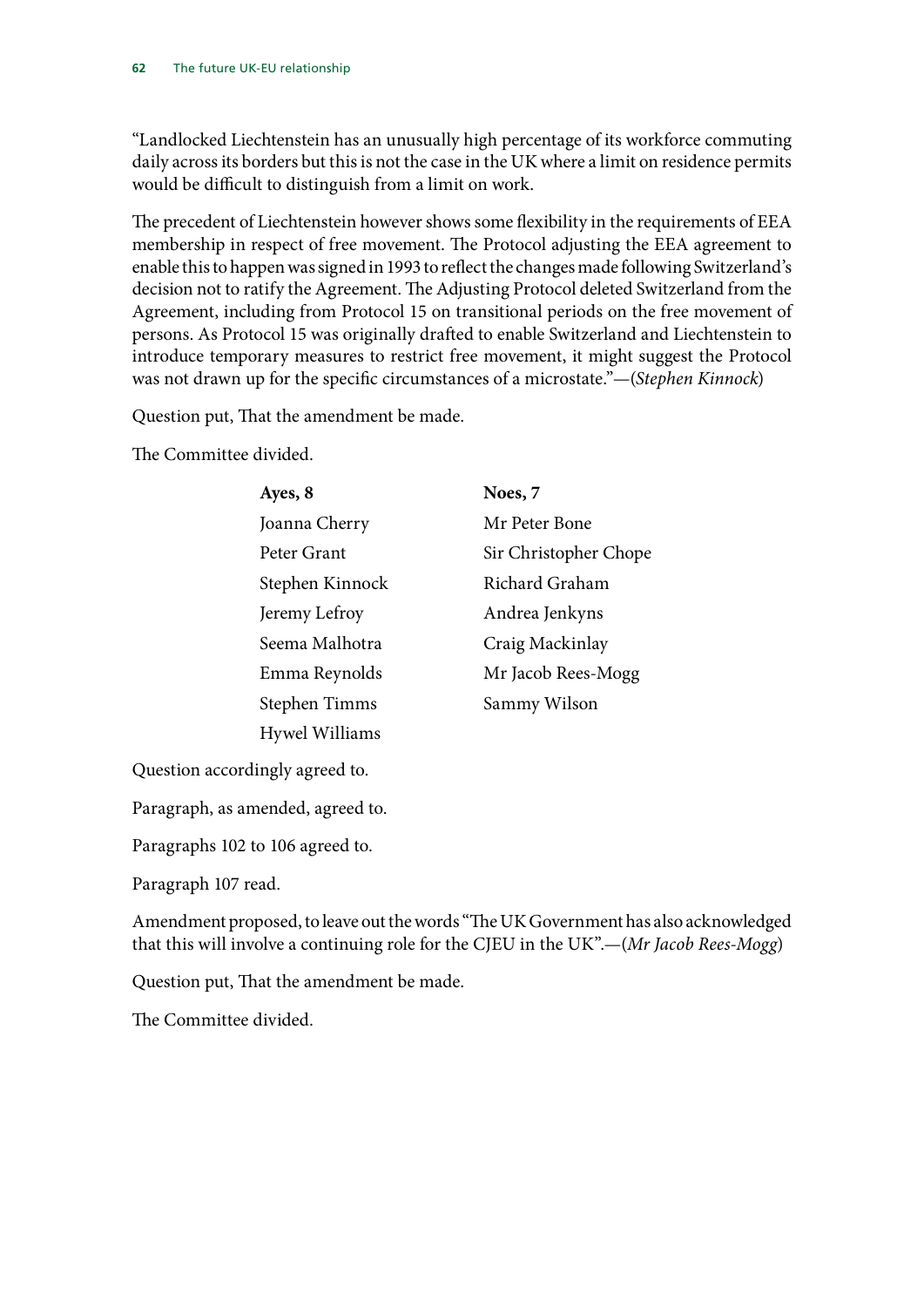**Ayes, 7** Mr Peter Bone Sir Christopher Chope Andrea Jenkyns Jeremy Lefroy Craig Mackinlay Mr Jacob Rees-Mogg Sammy Wilson

**Noes, 9** Joanna Cherry Richard Graham Peter Grant Wera Hobhouse Stephen Kinnock Seema Malhotra Emma Reynolds Stephen Timms Hywel Williams

Question accordingly negatived.

Paragraph agreed to.

Paragraphs 108 to 113 agreed to.

Paragraph 114 read.

Amendment proposed, to leave out from the beginning of the paragraph to ". The EEA option" and insert "The Government has rejected applying for EEA Membership because its view is that this entails accepting both free movement and EU law. Should the negotiations on a deep and special partnership not prove successful, EFTA/EEA membership remains an alternative and would have the advantage of continuity of access for UK services."—(*Richard Graham*)

Question put, That the amendment be made.

The Committee divided.

| Ayes, 10        | Noes, 6               |
|-----------------|-----------------------|
| Joanna Cherry   | Mr Peter Bone         |
| Richard Graham  | Sir Christopher Chope |
| Peter Grant     | Andrea Jenkyns        |
| Wera Hobhouse   | Craig Mackinlay       |
| Stephen Kinnock | Mr Jacob Rees-Mogg    |
| Jeremy Lefroy   | Sammy Wilson          |
| Seema Malhotra  |                       |
| Emma Reynolds   |                       |
| Stephen Timms   |                       |
| Hywel Williams  |                       |
|                 |                       |

Question accordingly agreed to.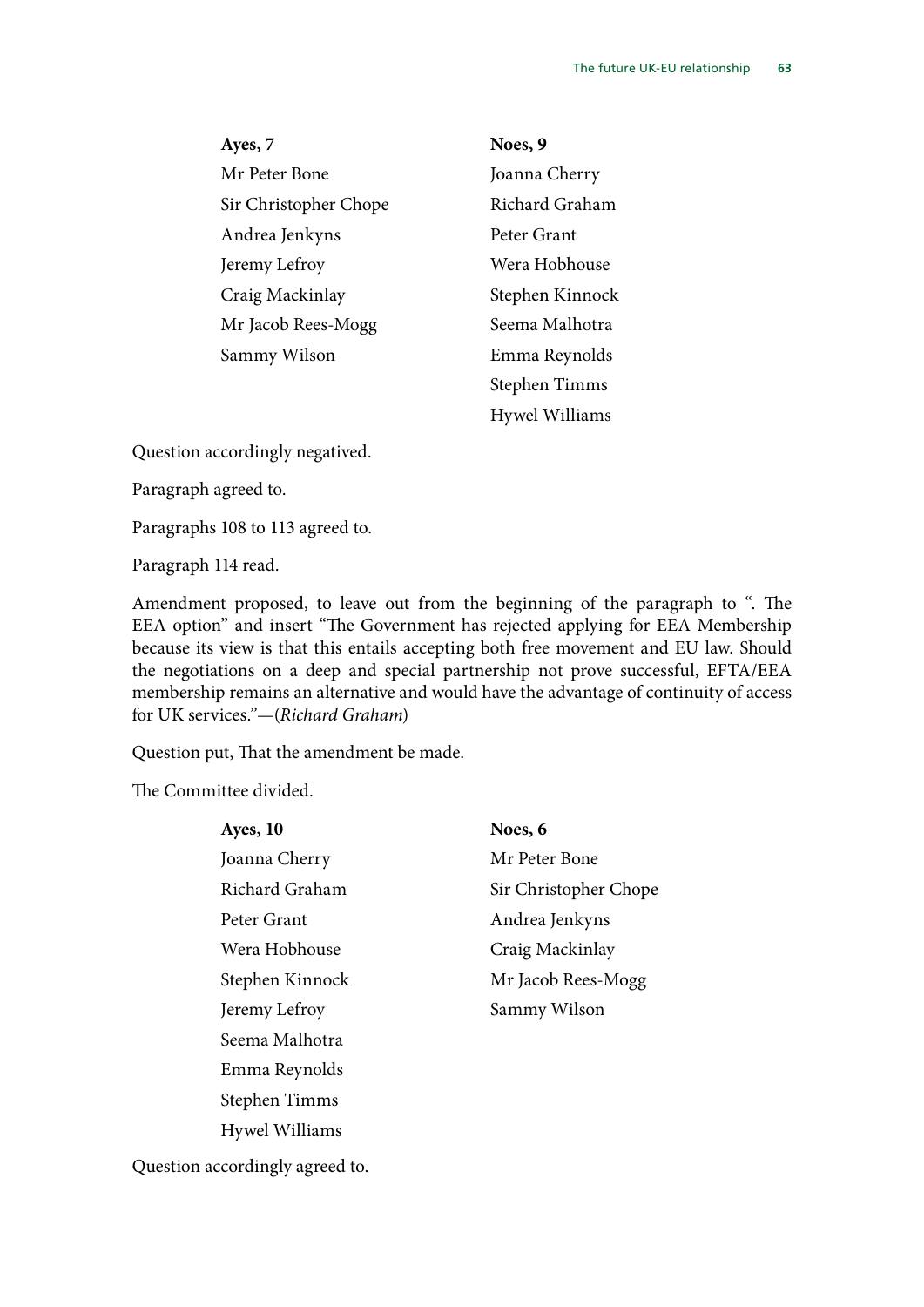#### Amendment proposed, at end, to add

"However, it will leave the UK as a rule-taker."—(*Mr Jacob Rees-Mogg*) The Committee divided.

| Ayes, 8               | Noes, 8         |
|-----------------------|-----------------|
| Mr Peter Bone         | Joanna Cherry   |
| Sir Christopher Chope | Peter Grant     |
| Richard Graham        | Wera Hobhouse   |
| Andrea Jenkyns        | Stephen Kinnock |
| Jeremy Lefroy         | Seema Malhotra  |
| Craig Mackinlay       | Emma Reynolds   |
| Mr Jacob Rees-Mogg    | Stephen Timms   |
| Sammy Wilson          | Hywel Williams  |

Whereupon the Chair declared himself with the Noes

Question accordingly negatived.

Paragraph, as amended, agreed to.

Paragraphs 115 and 131 agreed to.

Paragraph 132 read.

Amendment proposed, after "trade policy.", to insert "However, it would fail, according to the Government's own analysis, on the Mansion House speech test that Brexit must "protect people's jobs and security"."—(*Stephen Kinnock*)

Question put, That the amendment be made.

The Committee divided.

| Ayes, 8         | Noes, 8               |
|-----------------|-----------------------|
| Joanna Cherry   | Mr Peter Bone         |
| Peter Grant     | Sir Christopher Chope |
| Wera Hobhouse   | Richard Graham        |
| Stephen Kinnock | Andrea Jenkyns        |
| Seema Malhotra  | Jeremy Lefroy         |
| Emma Reynolds   | Craig Mackinlay       |
| Stephen Timms   | Mr Jacob Rees-Mogg    |
| Hywel Williams  | Sammy Wilson          |

Whereupon the Chair declared himself with the Ayes.

Question accordingly agreed to.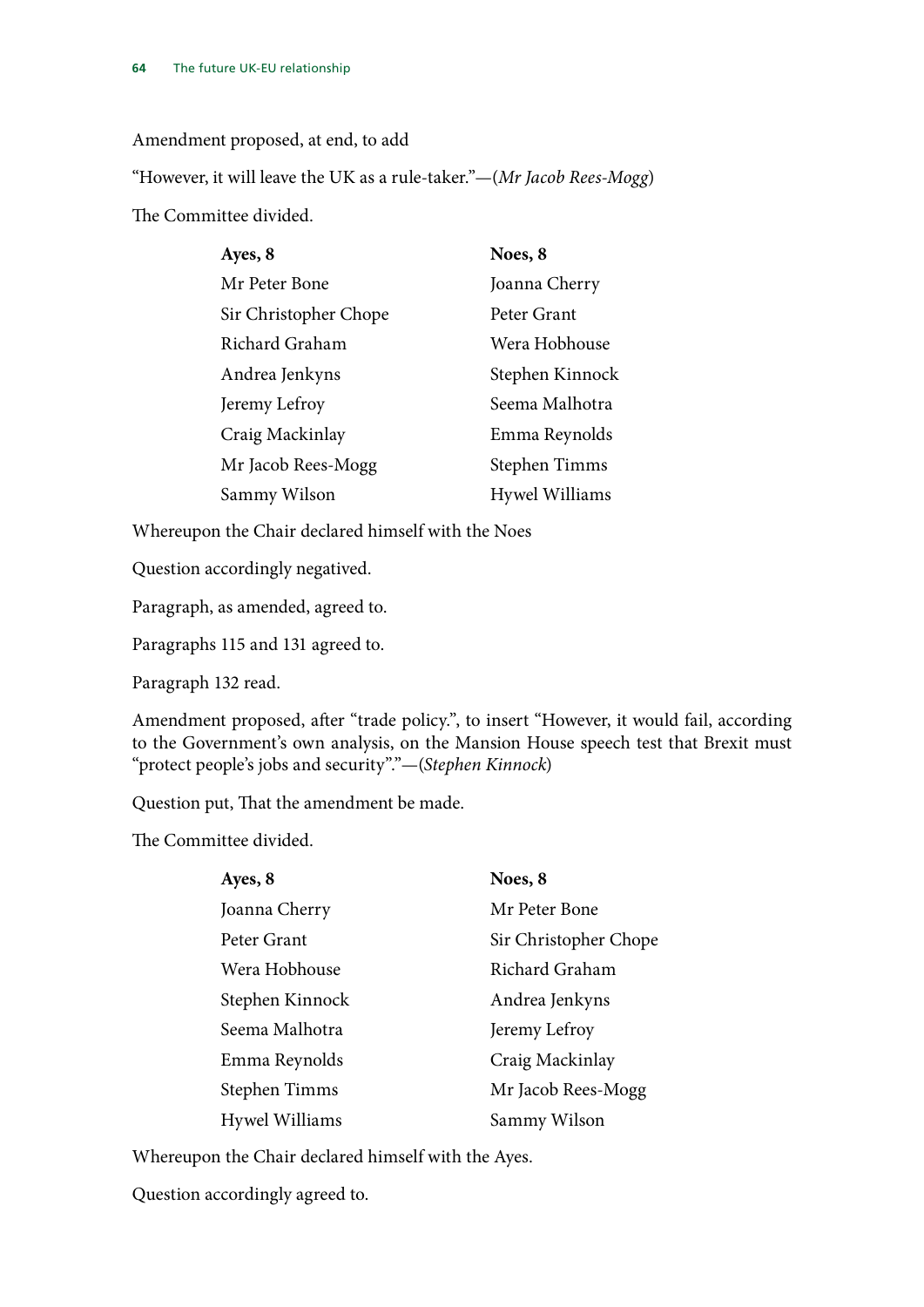Paragraph, as amended, agreed to.

Paragraphs 133 and 152 agreed to.

Paragraph 153 read.

Amendment proposed, after "consensus", to insert ", as there was about the short-term impact of a vote to leave the European Union,".—(*Mr Jacob Rees-Mogg*)

Question put, That the amendment be made.

The Committee divided.

| Ayes, 7               | Noes, 9         |
|-----------------------|-----------------|
| Mr Peter Bone         | Joanna Cherry   |
| Sir Christopher Chope | Peter Grant     |
| Richard Graham        | Wera Hobhouse   |
| Andrea Jenkyns        | Stephen Kinnock |
| Craig Mackinlay       | Jeremy Lefroy   |
| Mr Jacob Rees-Mogg    | Seema Malhotra  |
| Sammy Wilson          | Emma Reynolds   |
|                       | Stephen Timms   |
|                       | Hywel Williams  |

Question accordingly negatived.

Paragraph agreed to.

Paragraphs 154 to 180 agreed to.

Paragraph 181 read.

Motion made, and Question put, That the paragraph stand part of the Report.

The Committee divided.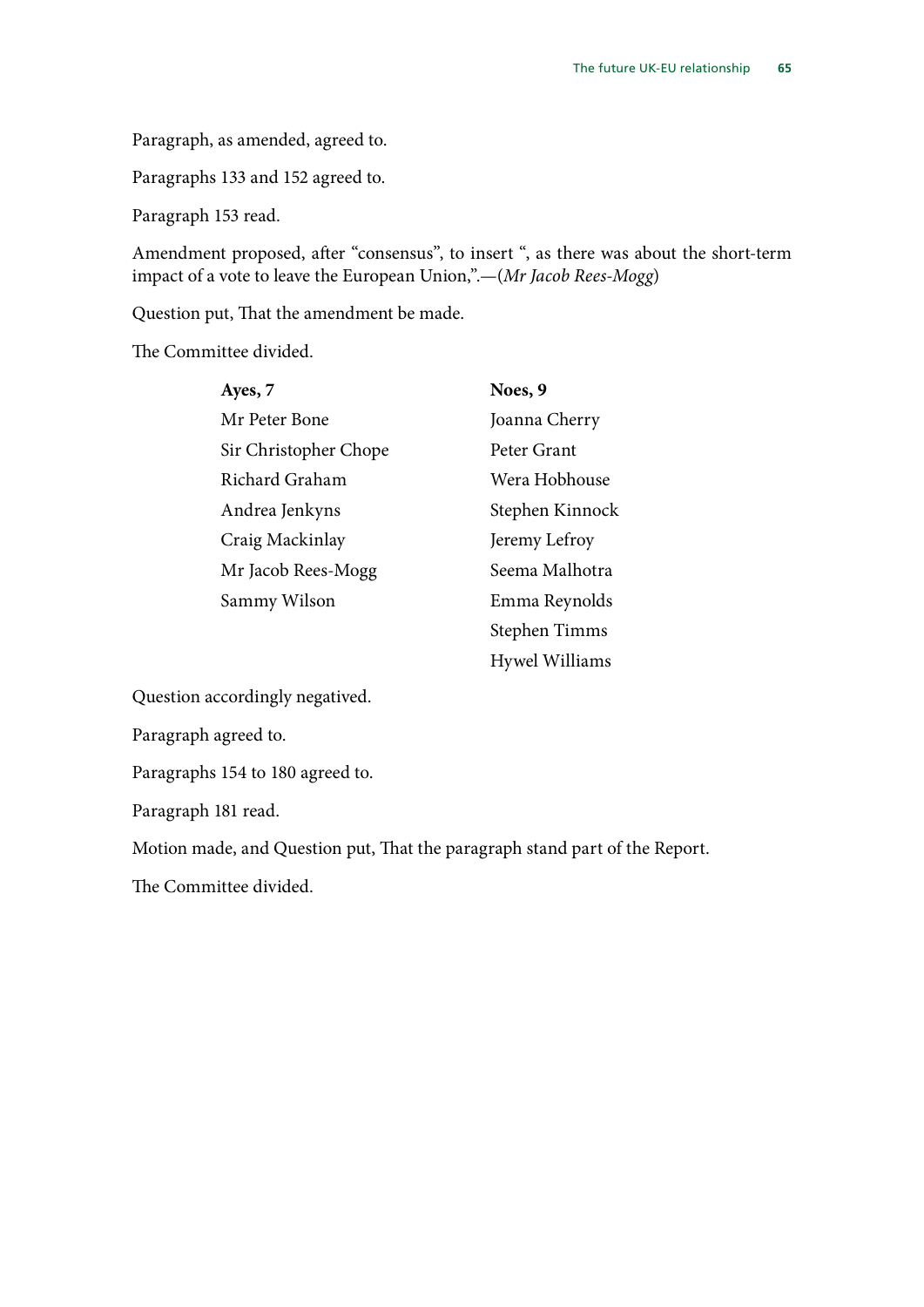**Ayes, 10** Joanna Cherry Richard Graham Peter Grant Wera Hobhouse Stephen Kinnock Jeremy Lefroy Seema Malhotra Emma Reynolds Stephen Timms Hywel Williams

**Noes, 6** Mr Peter Bone Sir Christopher Chope Andrea Jenkyns Craig Mackinlay Mr Jacob Rees-Mogg Sammy Wilson

Paragraph accordingly agreed to.

*Ordered*, That the Report be the Fourth Report of the Committee to the House.

*Ordered*, That the Chair make the Report to the House.

*Ordered*, That embargoed copies of the Report be made available (Standing Order No. 134)

[Adjourned till Wednesday 18 April at 9.00am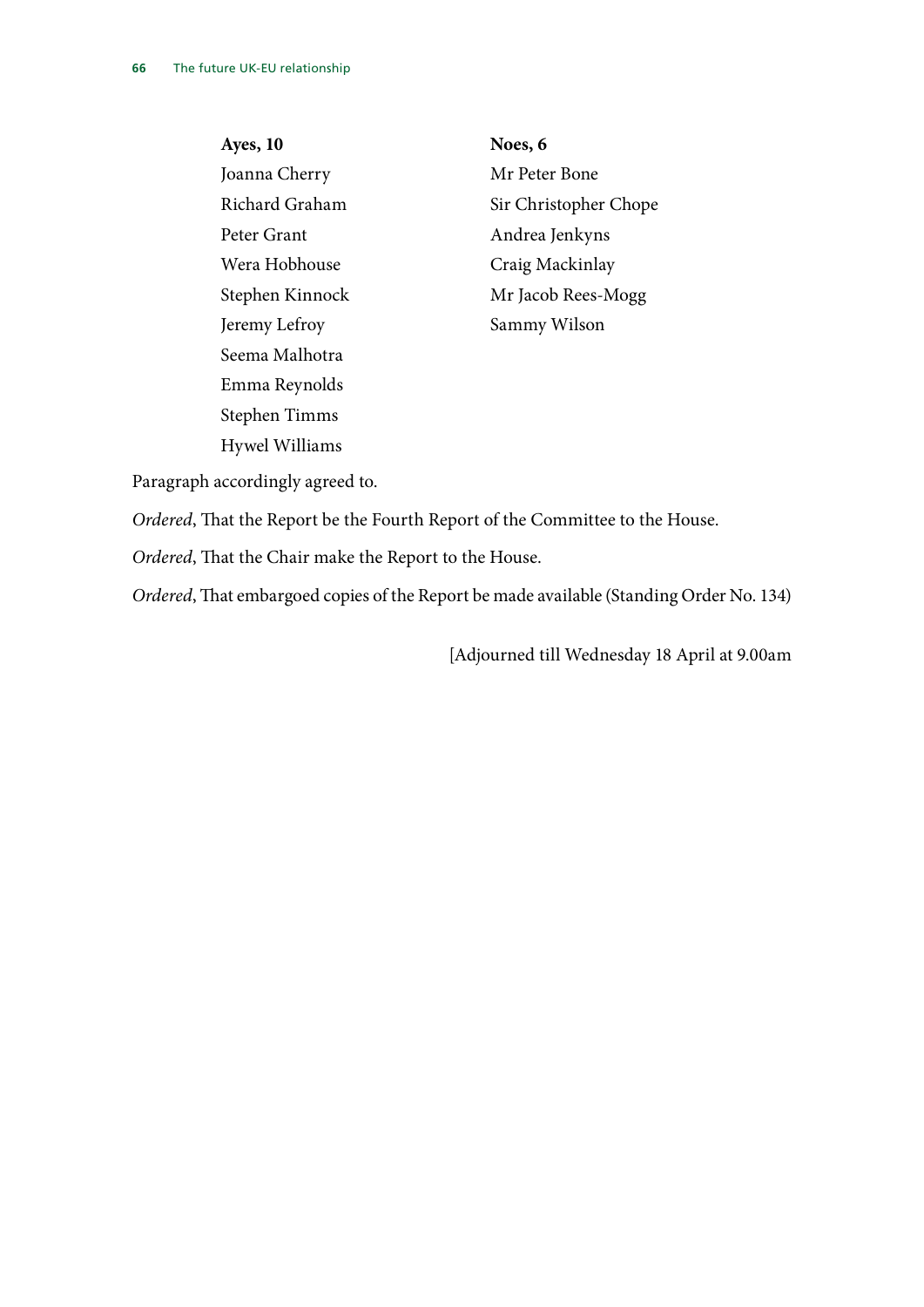## Witnesses

The following witnesses gave evidence. Transcripts can be viewed on the [inquiry publications](http://www.parliament.uk/business/committees/committees-a-z/commons-select/exiting-the-european-union-committee/inquiries/parliament-2017/progress-uk-negotiations-eu-withdrawal-17-19/publications/) [page](http://www.parliament.uk/business/committees/committees-a-z/commons-select/exiting-the-european-union-committee/inquiries/parliament-2017/progress-uk-negotiations-eu-withdrawal-17-19/publications/) of the Committee's website.

#### **Wednesday 25 October 2017** *Question number*

**Rt Hon David Davis MP**, Secretary of State, Department for Exiting the European Union [Q1–153](http://data.parliament.uk/writtenevidence/committeeevidence.svc/evidencedocument/exiting-the-european-union-committee/the-progress-of-the-uks-negotiations-on-eu-withdrawal/oral/72017.html)

#### **Wednesday 29 November 2017**

| Peter Hardwick, Head of Exports, Agriculture and Horticulture<br>Development Board; James Hookham, Deputy Chief Executive, Freight<br>Transport Association; Sian Thomas, Communications Manager, Fresh<br>Produce Consortium; Duncan Brock, CIPS Group Director, Chartered<br>Institute of Procurement and Supply | Q154-188 |
|--------------------------------------------------------------------------------------------------------------------------------------------------------------------------------------------------------------------------------------------------------------------------------------------------------------------|----------|
| Jon Thompson, Chief Executive and Permanent Secretary, HM Revenue<br>and Customs; John Bourne, Policy Director of Animal and Plant Health,<br>Department for Environment, Food and Rural Affairs; Richard Everitt,<br>Chairman, Port of Dover; Richard Ballantyne, Chief Executive, British Ports<br>Association   | Q189-251 |
| <b>Wednesday 7 December 2017</b>                                                                                                                                                                                                                                                                                   |          |
| Simon York, Director, HMRC Fraud Investigation Service; Mike O'Grady,<br>Deputy Head, Organised Crime Operations North, HMRC Fraud<br>Investigation Service; Deputy Chief Constable Drew Harris, PSNI; and<br>Assistant Chief Constable Stephen Martin, Head of Crime Operations, PSNI                             | Q252-301 |
| <b>Wednesday 13 December 2017</b>                                                                                                                                                                                                                                                                                  |          |
| Professor Alexander Türk, Professor of Law, King's College London; John<br>Cassels, Partner, Competition, Regulatory and Trade Law, Fieldfisher LLP;<br>and Dr Scott Steedman, Director of Standards, BSI and Vice President<br>(policy), International Standards Organisation                                     | Q302-324 |
| Katherine Bennett, Senior Vice President, Airbus UK; Rod Ainsworth,<br>Director of Regulatory and Legal Strategy, Food Standards Agency; Angela<br>Hepworth, Director of Corporate Policy and Regulation, EDF UK; and Dr Ian<br>Hudson, Chief Executive, Medicines and Healthcare Products Regulatory<br>Agency    | Q325-375 |
| <b>Wednesday 20 December 2017</b>                                                                                                                                                                                                                                                                                  |          |

**Professor Michael Dougan**, Professor of European Law and Jean Monnet Chair in EU Law, University of Liverpool; **Professor Anand Menon**, Director, UK in a Changing Europe; **Stephen Booth**, Director of Policy and Research, Open Europe [Q376–454](http://data.parliament.uk/writtenevidence/committeeevidence.svc/evidencedocument/exiting-the-european-union-committee/the-progress-of-the-uks-negotiations-on-eu-withdrawal/oral/76157.html#Panel1)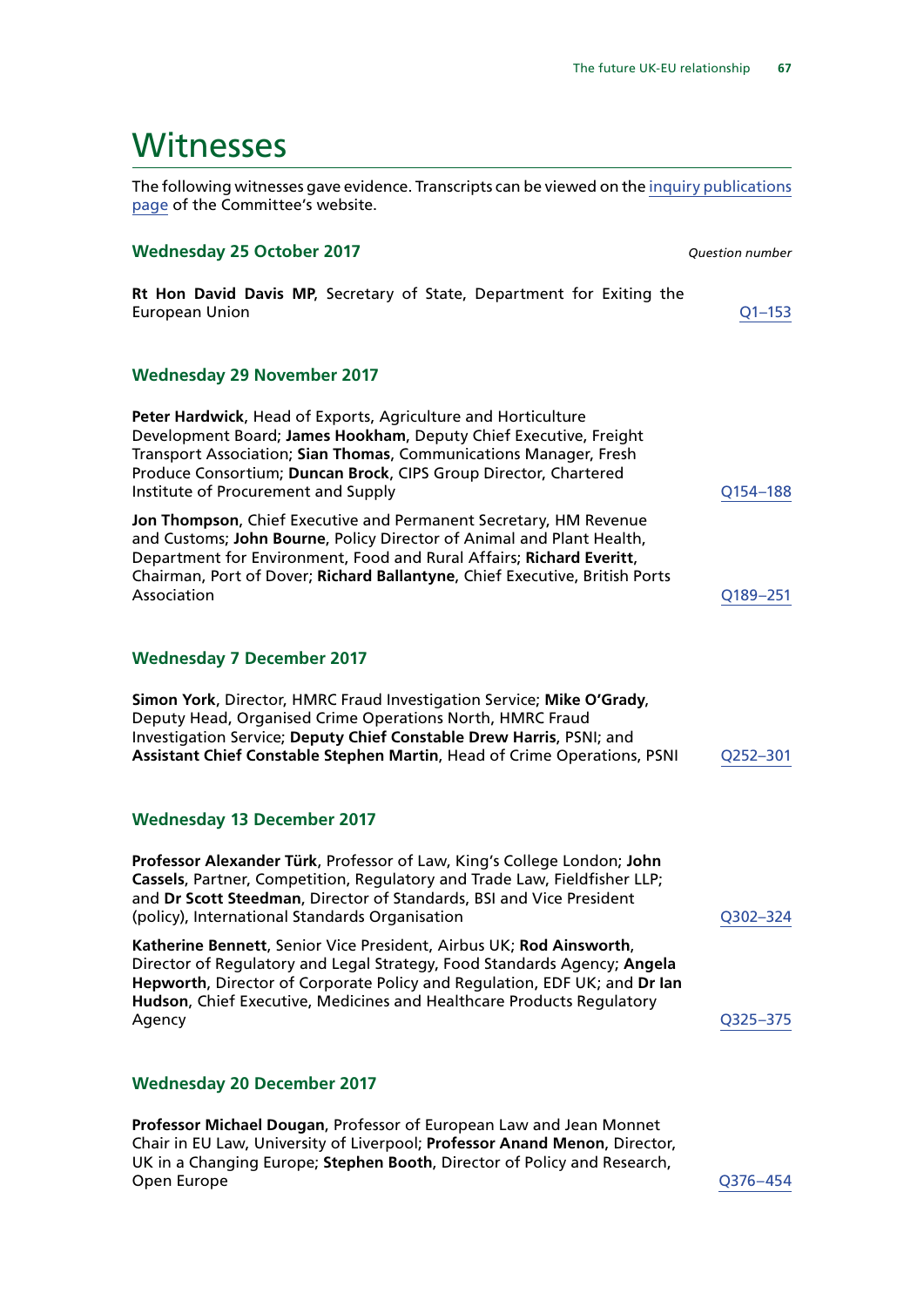## **Wednesday 10 January 2018**

| Professor Richard Whitman, Head of School, Professor Politics and<br>International Relations, University of Kent; Fredrik Erixon, Director,<br>European Centre for International Political Economy; Dr Stephen Woolcock,<br>Associate Professor in International Relations, London School of Economics                                                       | Q455-545   |
|--------------------------------------------------------------------------------------------------------------------------------------------------------------------------------------------------------------------------------------------------------------------------------------------------------------------------------------------------------------|------------|
| <b>Wednesday 17 January 2018</b>                                                                                                                                                                                                                                                                                                                             |            |
| Christophe Bondy, Public International Lawyer at Cooley (UK) LLP and<br>former senior counsel to Canada on the CETA negotiations; Dr Lorand<br>Bartels, University of Cambridge and Senior Counsel, Linklaters; William<br>Swords, President, UK-Canada Chamber of Commerce                                                                                  | Q546-633   |
| <b>Wednesday 18 January 2017</b>                                                                                                                                                                                                                                                                                                                             |            |
| Professor Greg Hannon, Director, Cancer Research UK Cambridge Institute;<br>Professor Eilís Ferran, Pro-Vice Chancellor for Institutional International<br>Relations, Cambridge University; Dr Andy Williams, Vice President<br>Cambridge Strategy & Operations, AstraZeneca; and Michael Lawrence,<br><b>Business Development Director, Deimos Space UK</b> | Q634-690   |
| <b>Wednesday 24 January 2017</b>                                                                                                                                                                                                                                                                                                                             |            |
| Rt Hon David Davis MP, Secretary of State, Department for Exiting the<br><b>European Union</b>                                                                                                                                                                                                                                                               | Q691-835   |
| <b>Wednesday 31 January 2018</b>                                                                                                                                                                                                                                                                                                                             |            |
| Dmytro Tupchiienko, Data Protection Lawyer, EY, London; Michael<br>Emerson, Associate Senior Research Fellow, Centre for European Policy<br>Studies, Brussels; Dr Tamara Kovziridze, Co-founder, Reformatics, Tbilisi                                                                                                                                        | Q836-905   |
| <b>Wednesday 6 February 2018</b>                                                                                                                                                                                                                                                                                                                             |            |
| John Springford, Deputy Director, Centre for European Reform; Professor<br>Clive Church, Emeritus Professor of European Studies, University of Kent;<br>and Professor René Schwok, University of Geneva                                                                                                                                                      | Q906-964   |
| <b>Wednesday 7 February 2018</b>                                                                                                                                                                                                                                                                                                                             |            |
| Professor George Yarrow, Chair of the Regulatory Policy Institute, Emeritus<br>Fellow, Hertford College, Oxford, and visiting professor; Ulf Sverdrup,<br>Director, Norwegian Institute of International Affairs; and Professor Alla<br>Pozdnakova, Law Faculty, University of Oslo                                                                          | Q965-1022  |
| Professor Carl Baudenbacher, Judge of the EFTA Court                                                                                                                                                                                                                                                                                                         | Q1023-1048 |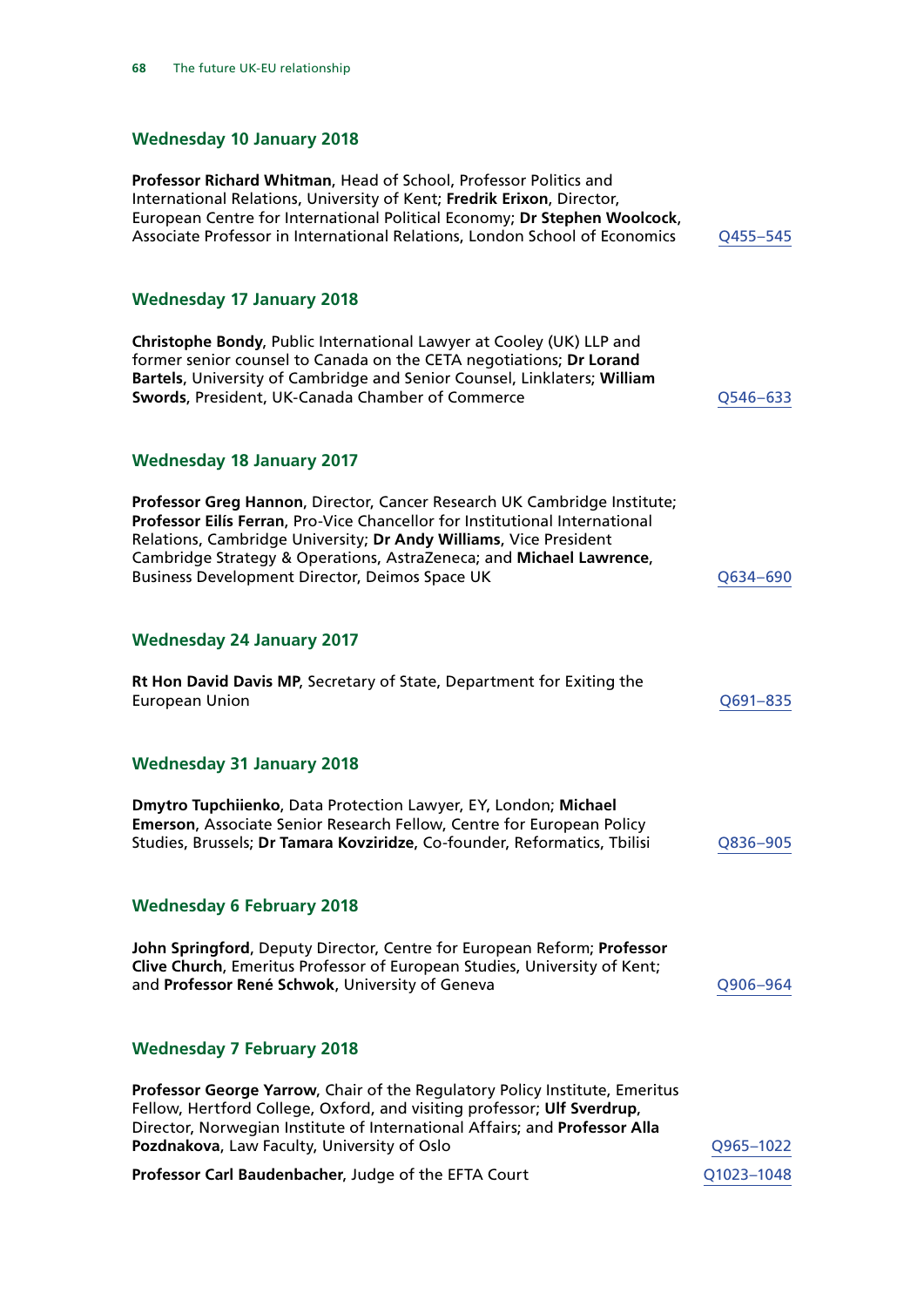## **Wednesday 21 February 2018**

| <b>Emanuel Adam, Director of Policy and Trade, BritishAmerican Business; Dr</b><br>Peter Holmes, Reader in Economics, University of Sussex; Dr Pinar Artiran,<br>Assistant Professor, Bilgi University, Istanbul; Sam Lowe, Research Fellow,<br>Centre for European Reforma | Q1049-1100 |
|-----------------------------------------------------------------------------------------------------------------------------------------------------------------------------------------------------------------------------------------------------------------------------|------------|
| <b>Wednesday 27 February 2018</b>                                                                                                                                                                                                                                           |            |
| Pascal Lamy, former Director-General, World Trade Organization                                                                                                                                                                                                              | Q1101-1162 |
| <b>Tuesday 20 March 2018</b>                                                                                                                                                                                                                                                |            |
| Dr Lars Karlsson, President of KGH Border Services, former Director of<br>World Customs Organisation, Deputy Director General of Swedish Customs                                                                                                                            | Q1163-1197 |
| <b>Wednesday 21 March 2018</b>                                                                                                                                                                                                                                              |            |
| David Campbell-Bannerman MEP                                                                                                                                                                                                                                                | Q1198-1240 |
| Jessica Gladstone, Partner, Clifford Chance LLP; David Henig, UK Trade<br><b>Policy Specialist</b>                                                                                                                                                                          | Q1241-1284 |
| <b>Thursday 22 March 2018</b>                                                                                                                                                                                                                                               |            |
| Iona Crawford, Associate, Freshfields Bruckhaus Deringer LLP; Sally Jones,<br>Director for International Trade Policy, Deloitte; Mike Regnier, Chief<br>Executive, Yorkshire Building Society; and Glynn Robinson, Managing<br>Director, BJSS                               | Q1285-1310 |

## Published written evidence

Written evidence was received and can be viewed on the [inquiry publications page](https://www.parliament.uk/business/committees/committees-a-z/commons-select/exiting-the-european-union-committee/inquiries/parliament-2017/progress-uk-negotiations-eu-withdrawal-17-19/publications/) of the Committee's website.